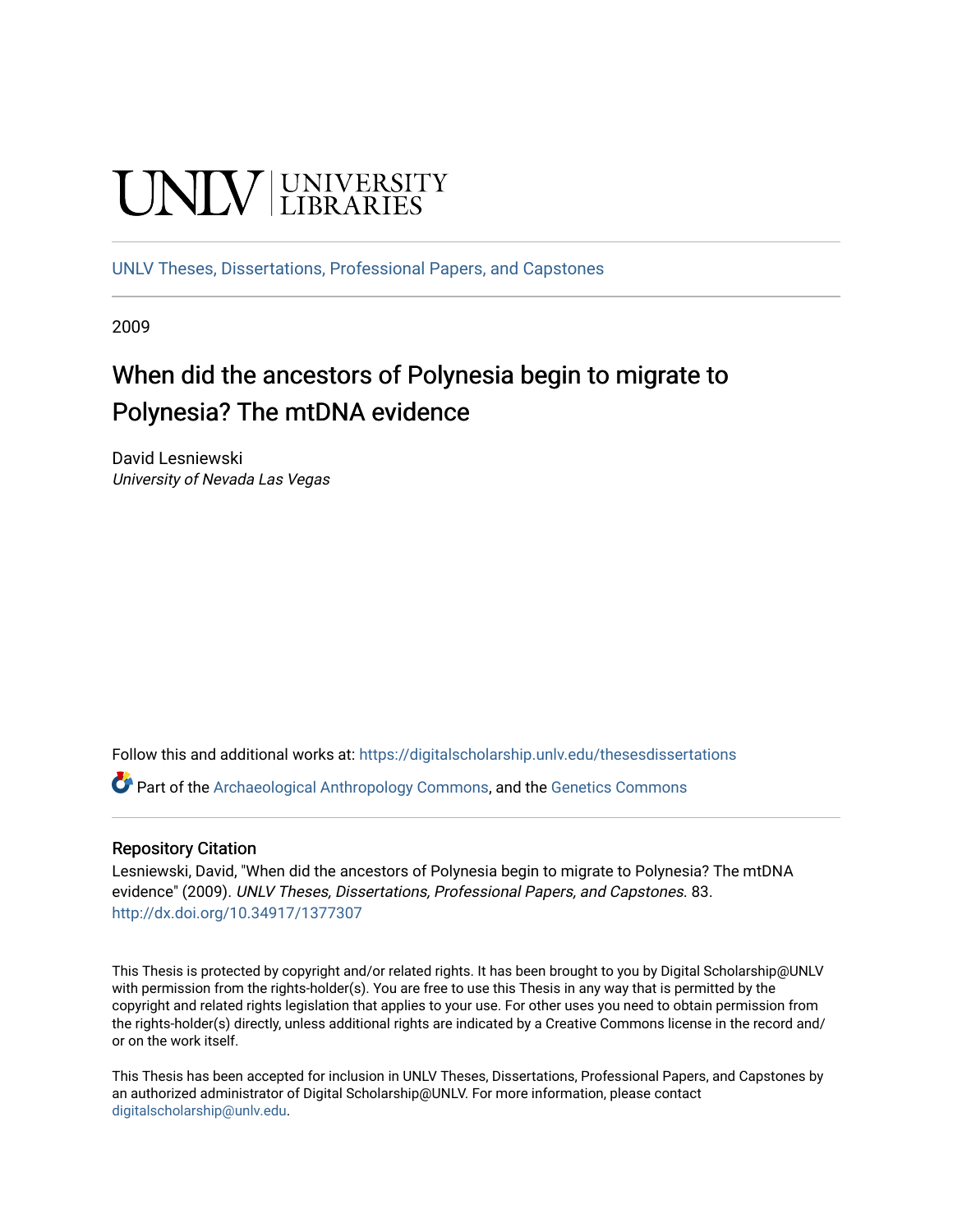## WHEN DID THE ANCESTORS OF POLYNESIA BEGIN TO MIGRATE TO

## POLYNESIA? THE mtDNA EVIDENCE

by

David Lesniewski C (ASCP)<sup>cm</sup>

Bachelor of Science Kent State University 1997

Bachelor of Science Kent State University 2004

Bachelor of Science Kent State University 2004

A thesis submitted in partial fulfillment of the requirements for the

**Master of Arts Degree in Anthropology Department of Anthropology College of Liberal Arts** 

**Graduate College University of Nevada, Las Vegas December 2009**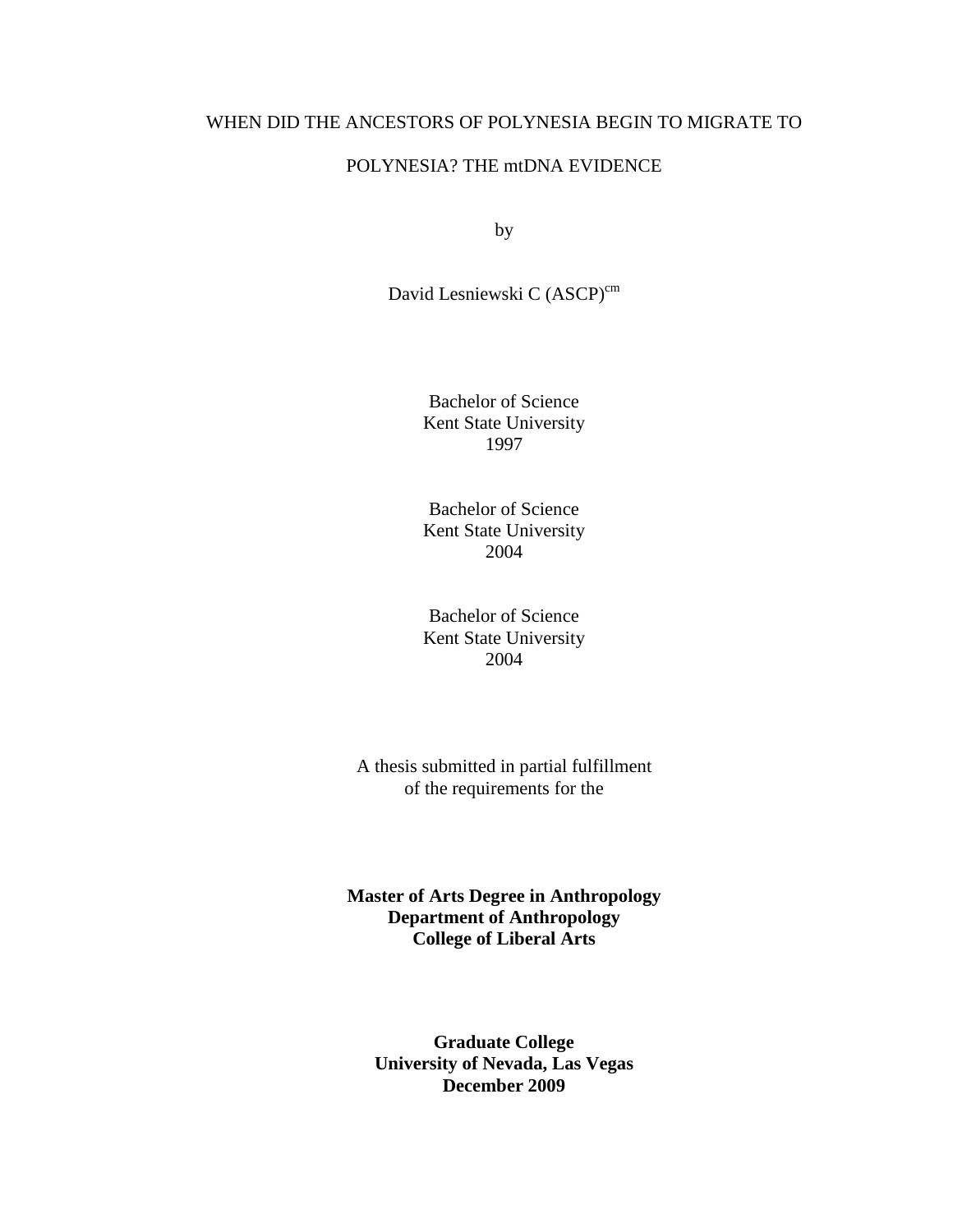

## THE GRADUATE COLLEGE

We recommend that the dissertation prepared under our supervision by

# **David Lesniewski C (ASCP)cm**

entitled

# **When Did the Ancestors of Polynesia Begin to Migrate to Polynesia? The mtDNA Evidence**

be accepted in partial fulfillment of the requirements for the degree of

# **Master of Arts Degree**

Anthropology

Jennifer Thompson, Committee Chair

Debra Martin, Committee Member

Peter Gray, Committee Member

Megan Litster, Graduate Faculty Representative

Ronald Smith, Ph. D., Vice President for Research and Graduate Studies and Dean of the Graduate College

**December 2009**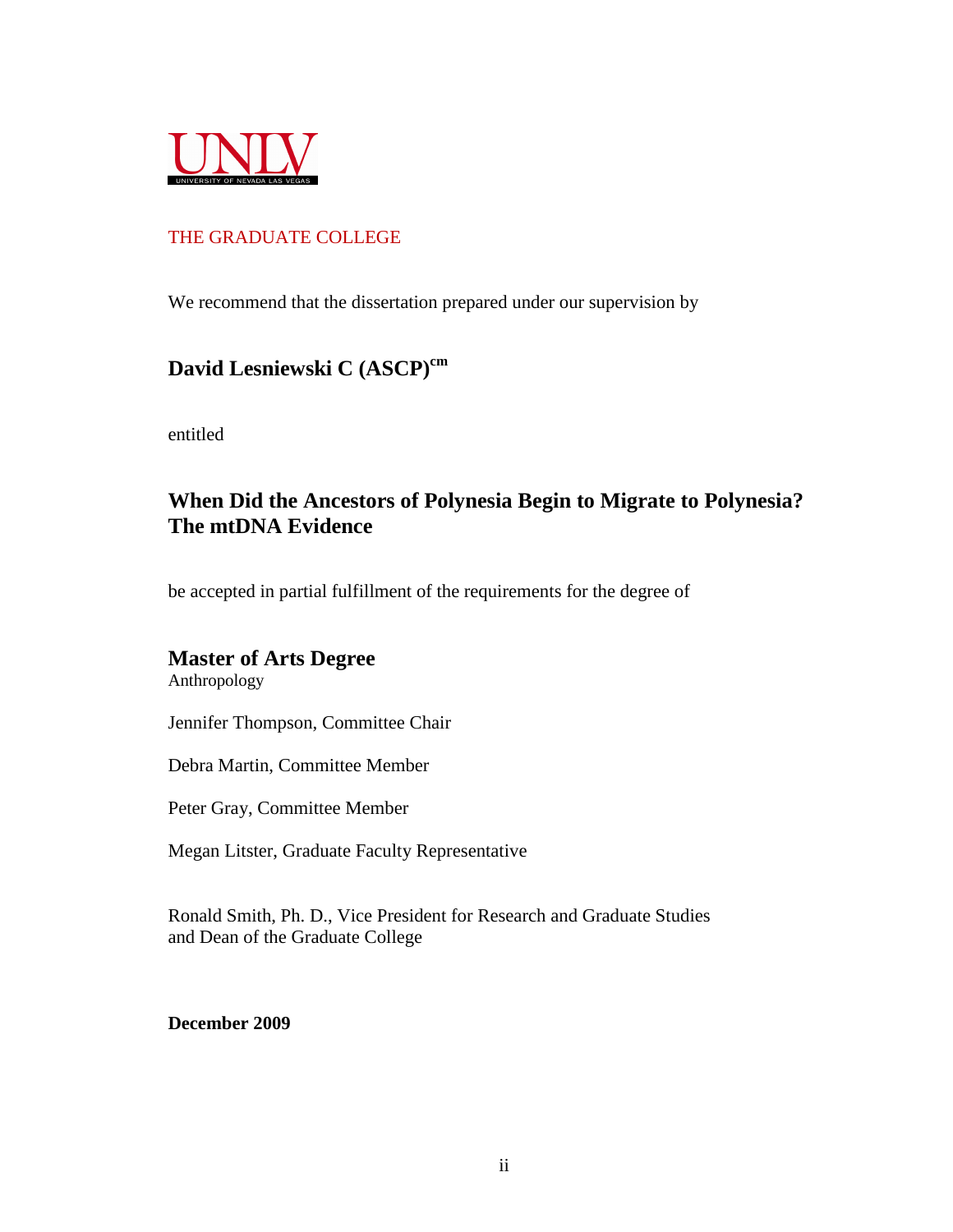#### ABSTRACT

#### **When Did the Ancestors of Polynesia Begin to Migrate to Polynesia? The mtDNA Evidence**

by

David Lesniewski C (ASCP)<sup>cm</sup>

Dr. Jennifer Thompson, Examination Committee Chair Professor of Anthropology University of Nevada, Las Vegas

 The timing and nature of the migration of the ancestors of the Polynesian people is debated by two competing theories. The "Express Train" and "Slow Boat" theories assert that the migration of the Proto-Polynesian people began around 6,000 years before present (BP) or around 10,000 years BP respectively. Through the use of haplogroups and specific genetic mutations a direct relationship between the Proto-Polynesians and modern Polynesians was attempted to test which of these theories was correct. The ancient skeletal remains from the island of Borneo currently housed at UNLV were used in this study as their dates fall within both theories' geographic and temporal range and so held the potential to provide the genetic material required to test these theories.

 The aim of this study was to genetically link these ancient skeletal remains to modern Polynesian people. However, the results obtained determined the samples were contaminated with DNA belonging to people outside of the Southeast Asian haplogroup and that any original DNA had become degraded. This meant that no further analysis could take place. These findings lead to the conclusion that collection practices need to be implemented by the excavators and curators of skeletal remains to reduce or eliminate accidental contamination.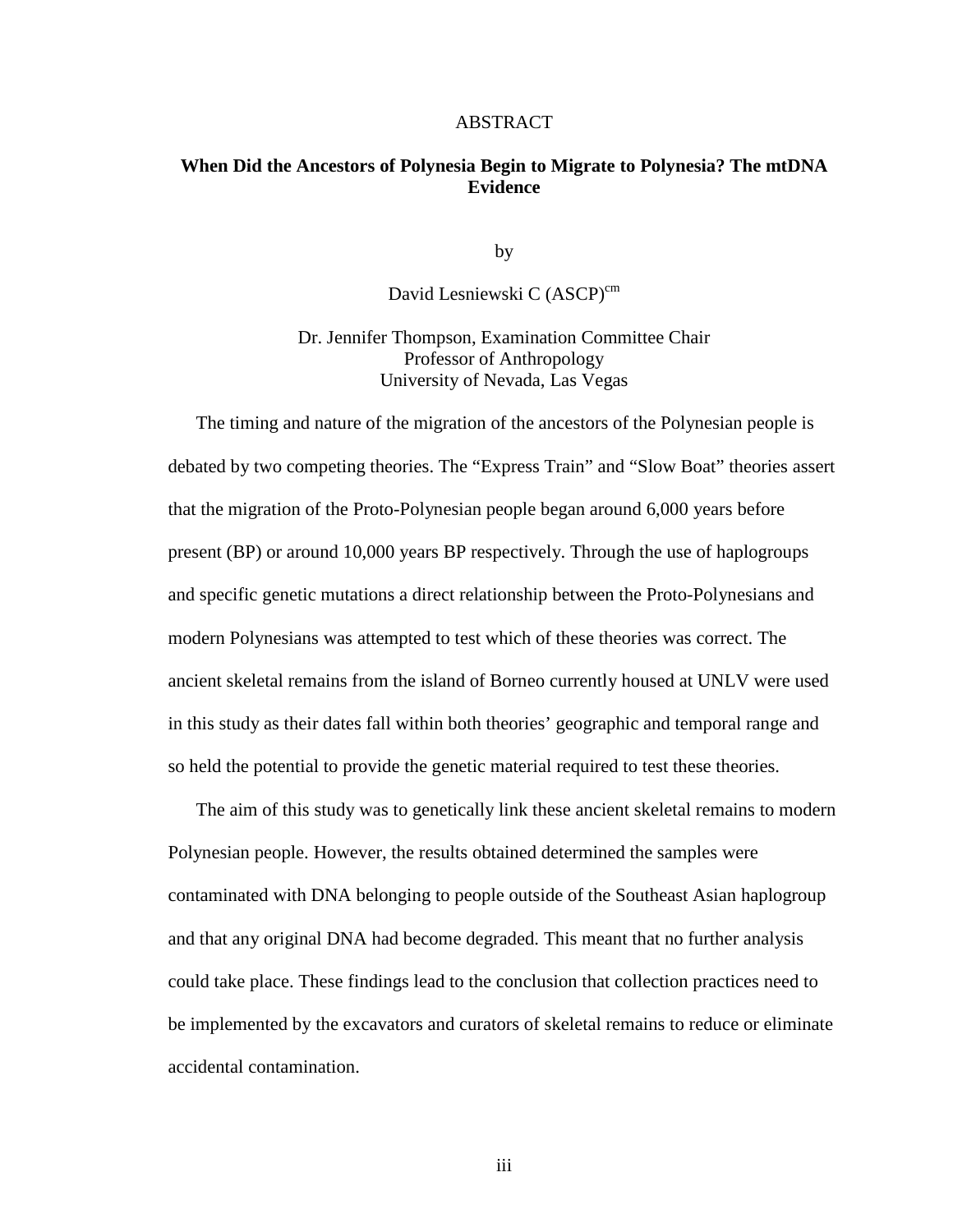| CHAPTER 1         |  |
|-------------------|--|
| <b>CHAPTER 2</b>  |  |
| CHAPTER 3         |  |
| <b>CHAPTER 4</b>  |  |
| <b>CHAPTER 5</b>  |  |
| <b>APPENDIX 1</b> |  |
| <b>APPENDIX 2</b> |  |
| <b>APPENDIX 3</b> |  |
|                   |  |

# **TABLE OF CONTENTS**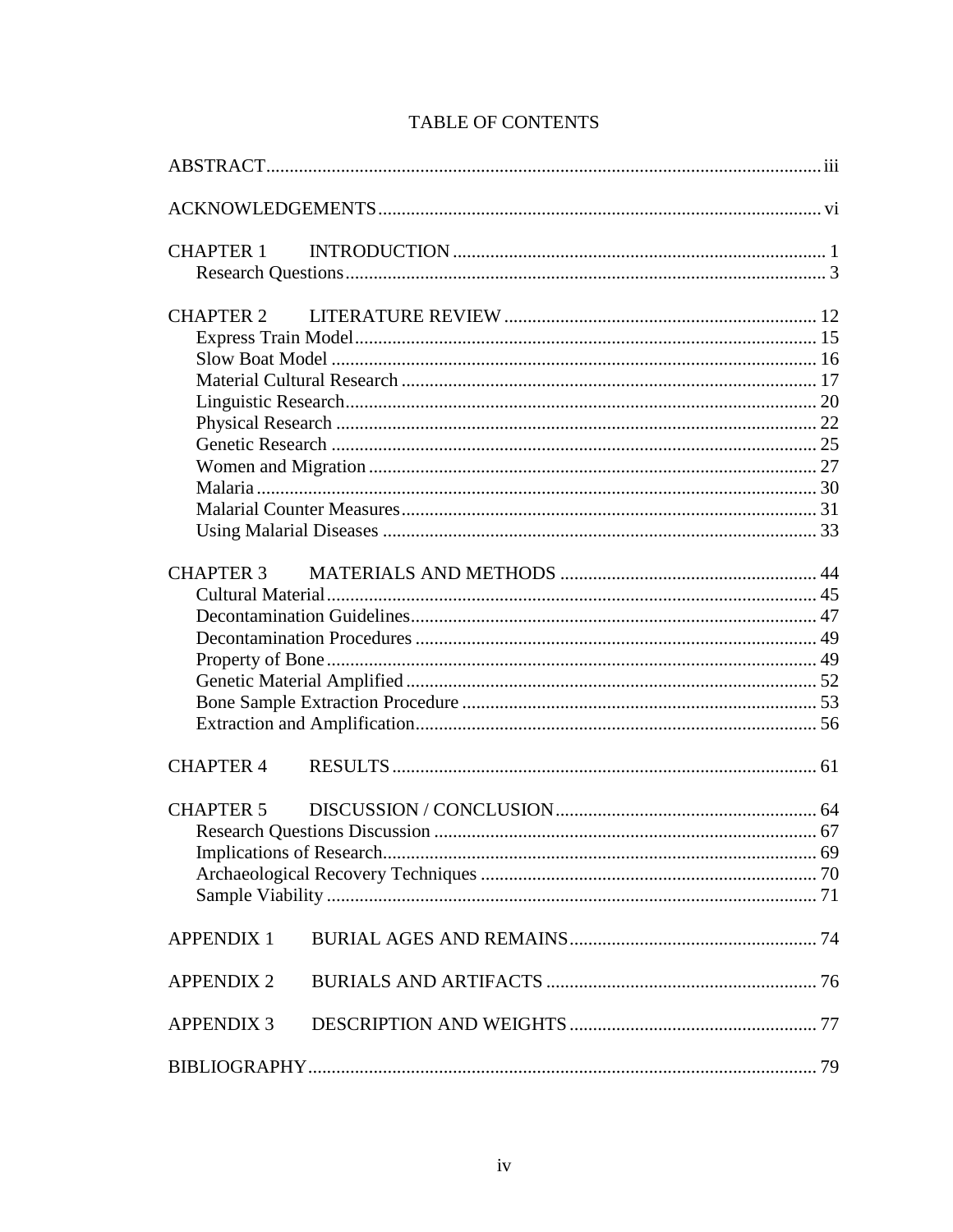| VIT |  |
|-----|--|
|     |  |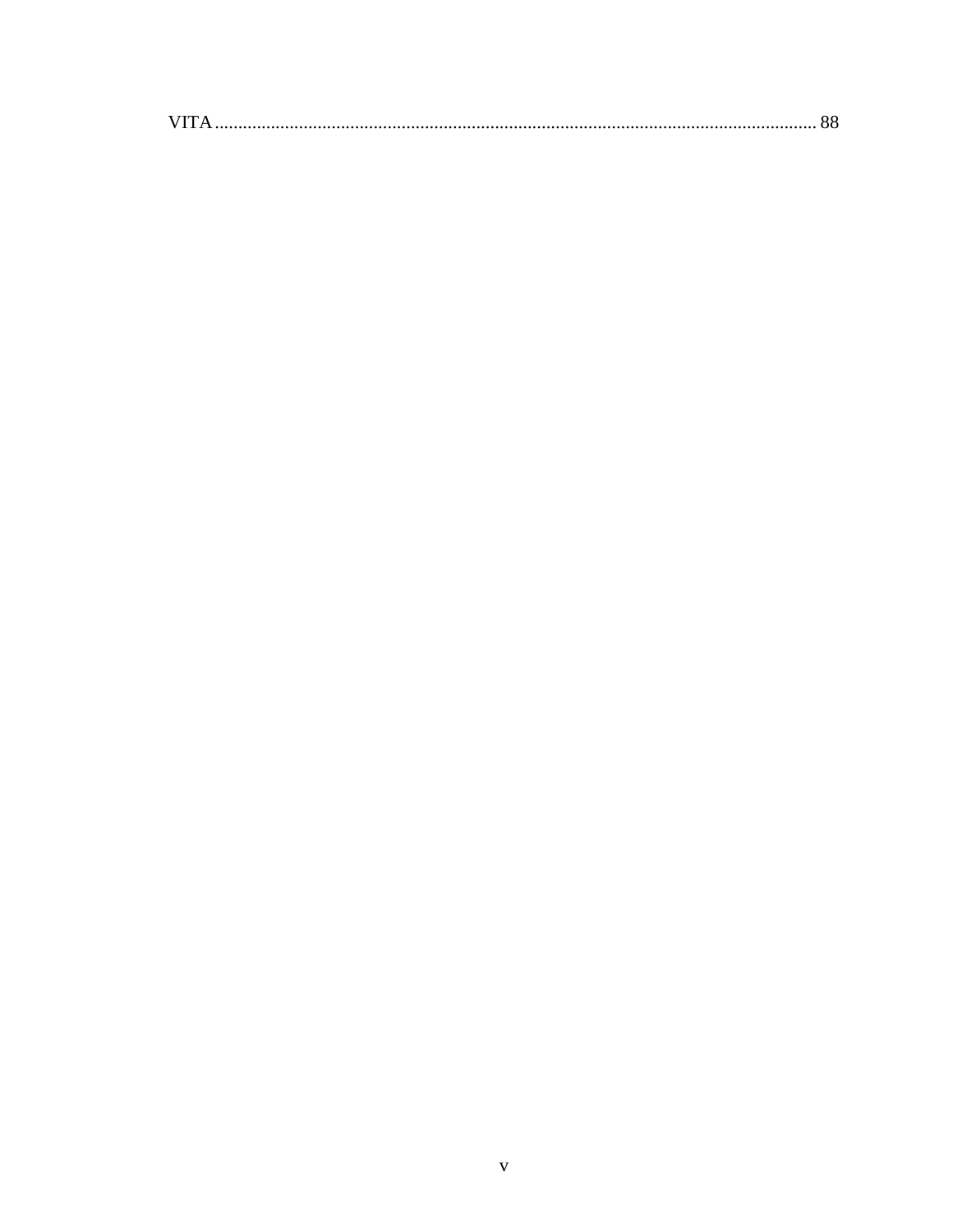#### ACKNOWLEGEMENTS

 I would like to thank my thesis committee members, Dr. Jennifer Thompson, Dr. Debra Martin, Dr. Peter Gray, and Dr. Megan Litster, for helping me complete my thesis. A special thank you goes to Dr. Jennifer Thompson my committee chair for without her help I would have never finished. I would be remiss if I did not thank whole heartedly the efforts of Dr. Haak and Dr. Cooper and the rest of the staff at the University of Adelaide, Australian Centre for Ancient DNA without their generosity this project would have never been realized. Thank you to Dr. Walter Goldstein and Tracy Welch formerly at the Shadow Lane Campus of UNLV. They were instrumental in my initial understanding and development of the specific decontamination and extraction techniques I used in the final study. Thank you to James and Michelle Munkres who aided me in my endeavor to complete my manuscript. Last but not least I would like to thank my wife Amy Miracle who throughout all the ups and downs of the thesis process kept encouraging me. Once again thank you to everyone involved in the thesis.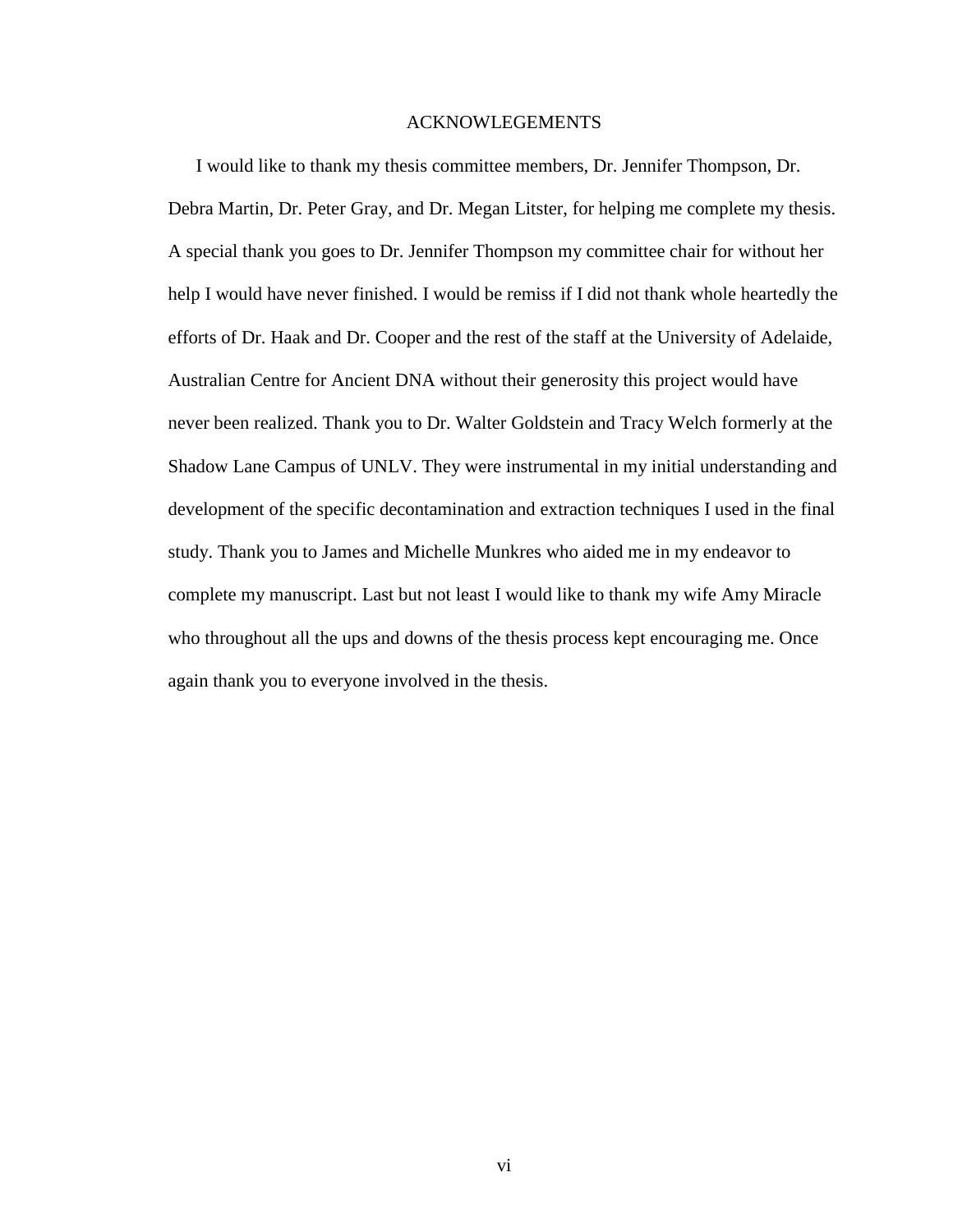#### CHAPTER 1

#### INTRODUCTION

 Great migrations of the human species have occurred multiple times over the course of prehistory. These migrations demanded the traversing through large tracts of land, open ocean, and the crossing of numerous habitats with varying environmental conditions. Through the use of multiple lines of anthropological evidence, migration theories have been developed to place a frame of reference for dealing with questions concerning where and when people began spreading out around the world. It is thought that the first major migration of members of the genus Homo began before the appearance of *Homo sapiens*. Paleontological evidence documents a great migration of *Homo erectus* out of Africa around 1 million years ago or more (Fleagle & Gilbert, 2008; Stoneking, Sherry, Redd, & Vililant, 1992; Wolpoff, Hawks, Frayer, & Hunley, 2001; Wolpoff, Tishkoff, Kidd, & Risch, 1996). This migration episode of *Home erectus*  spanned the continents of Asia and Europe.

 Much more recently, *Homo sapiens* migrated out of Africa 55,000 to 85,000 years ago to populate the globe (Forster & Matsumura, 2005; Goebel, Waters, & O'Rourke, 2008; Stringer, 2003; Stringer, 2002). Archeological evidence indicates early humans migrated into the extreme North West corner of Asia 40,000 to 45,000 years ago (Goebel et al., 2008) Humans continued their easterly movement from Siberia over the land bridge created by lower sea levels during the last ice age. This migration of people occurred within the last 28,000 to 30,000 years (Goebel et al., 2008).

 Human movement has been tracked through the recovery of archeological artifacts. These artifacts have been found on the eastern and southern edges of the North and South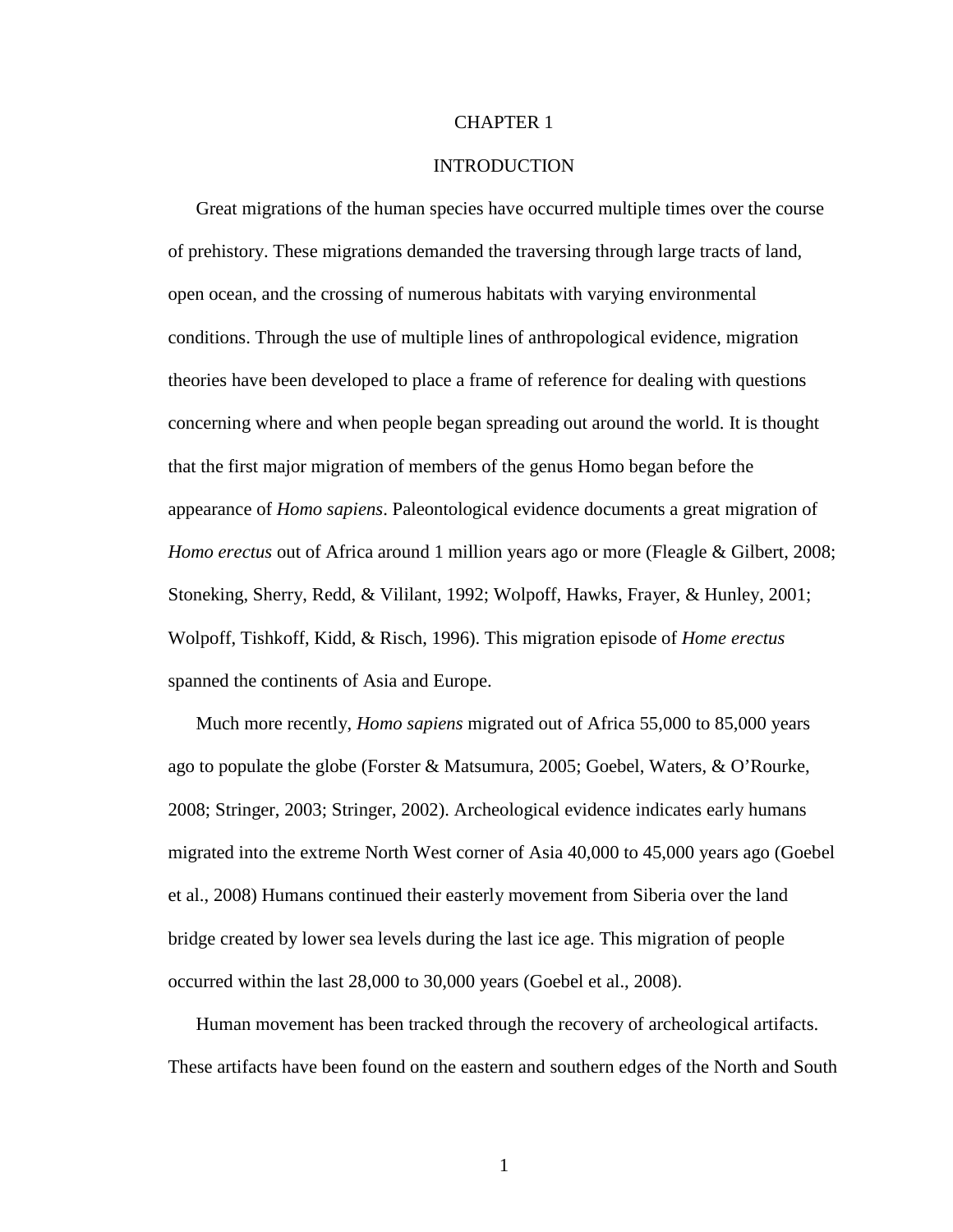American continents connecting humans to this region of the world at a time depth of at least 10,000 to 12,000 years ago (Goebel et al., 2008). Human remains have been unearthed around Lake Mungo on the southeastern end of the Australian continent (Forster & Matsumura, 2005). These have been dated to 50,000 years before present (BP). The discovery of human remains in the most distant regions of Australia suggests a much earlier initial migration to this continent (Barker, 2005; Bowler et al., 2003; Forster & Matsumura, 2005; Hudjashov et al., 2007; O'Connell & Allen, 2004; Roberts, Jones, & Smith 1990). The distances and environments covered by the human species 50,000 years ago were immense. Environments ranged from the Siberian arctic, to equatorial Indonesia, to a more temperate climate in Australia. The distances traversed and occupied by the human species from Siberia to Australia is in excess of 9,000 miles entailing large movements over vast stretches of land as well as across open ocean. The open ocean voyage of people to Australia was a great navigational feat that would not be surpassed by any human populations until 6,000 to 10,000 years ago by the ancestors of modern day Polynesian people who sailed out into the remote regions of the Pacific Ocean.

The last great human diaspora, prior to the  $15<sup>th</sup>$  century's age of exploration, was the populating of the Polynesian islands. There are two competing models for the timing of the migration and original homeland of the Proto-Polynesians (these competing models will be discussed in more detail below). The widely accepted view of this 8,000 mile epic journey has the origin of the Proto-Polynesians, the ancestors of modern Polynesians, in Southeast Asia (Southeastern China and Taiwan) (Diamond 1988; Friedlaender et al., 2007; Melton et al., 1995; Oppenheimer & Richards, 2001). The migration is thought to have begun 6,000 years ago as a rapid spread through Taiwan and the islands of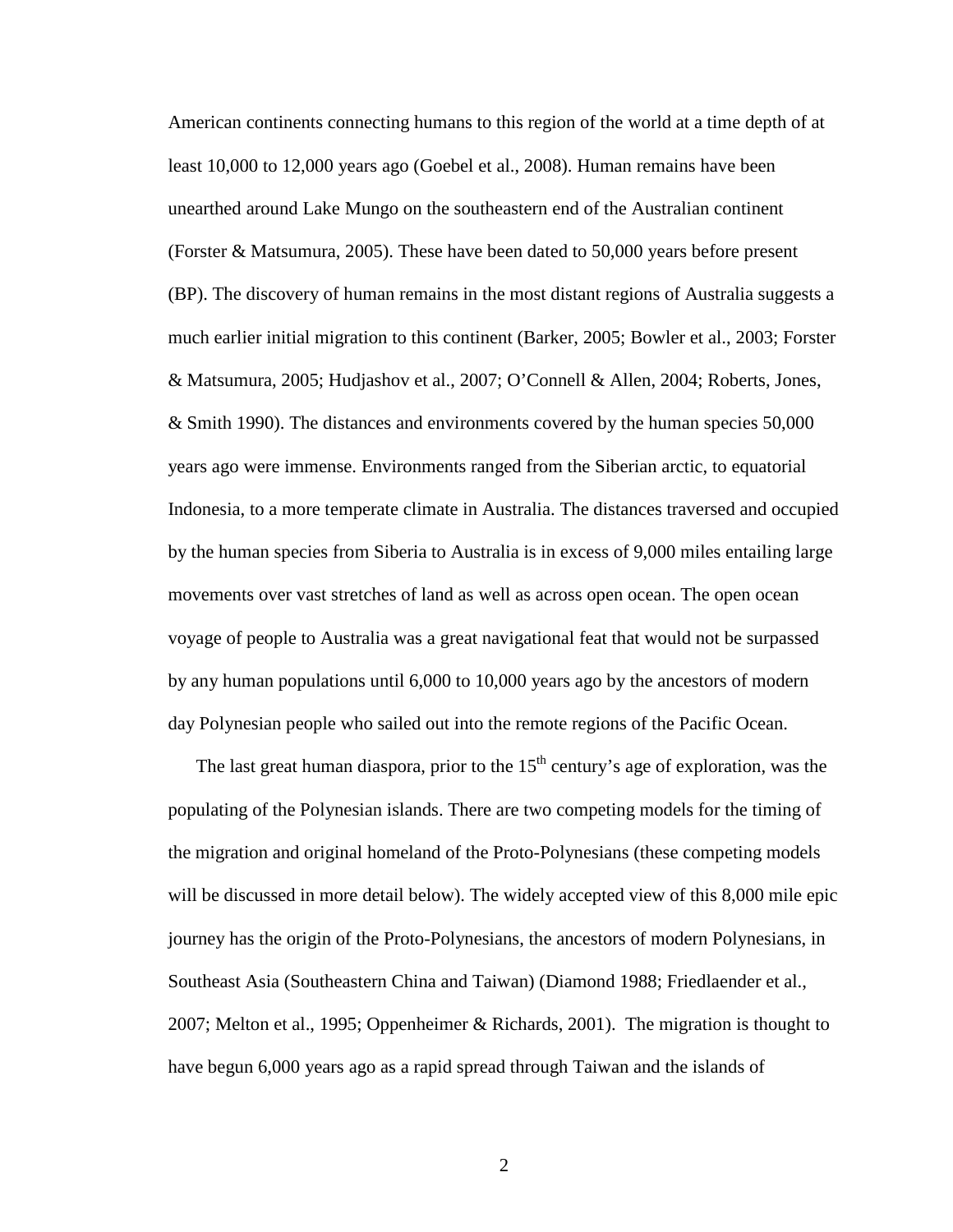Southeast Asia to their ultimate destination, 1,000 years ago at Easter Island the most remote of all the Polynesian islands. An alternative theory places the origins of the first Proto-Polynesians on the Island of Borneo (modern day Indonesia and Malaysia) 40,000 years ago, where they lived for tens of thousands of years prior to any further migration events (Friedlaender et al., 2008; Friedlaender et al., 2007; Matisoo-Smith & Robins, 2004; Oppenheimer & Richards, 2001). Within the last 10,000 years these Proto-Polynesians began to move out in all directions, but specifically into the eastern islands of the Pacific.

#### Research Questions

The focus of this thesis addresses the timing of the migration as well as the place of origin for the Proto-Polynesians. When did the Proto-Polynesian people reach the region of Eastern Indonesia and, more specifically, the island of Borneo (Cox, 2005; Diamond, 1988; Friedlaender, Gentz, Green, & Merriwether, 2002; Hurles, Matisoo-Smith, Gray, & Penny, 2003; Oppenheimer, 2004; Oppenheimer & Martin, 2001; Redd et al., 1995; Richards, Oppenheimer, & Sykes, 1998; Whyte, Marshall, & Chambers, 2005)? A common factor in the two opposing migration theories is that this general region (Southeast Asian Islands) acted as the spring-board for the Proto-Polynesian peoples to make their way east into the islands of Polynesia. The question arises as to which of the specific Islands of Southeast Asia were populated (Borneo or Taiwan) by the Proto-Polynesian people this is a matter of debate between these competing models. In addition, there remains the issue of the timing of the migration. Between the two models there is a difference of some 6,400 years as to when the migration first occurred. Therefore, the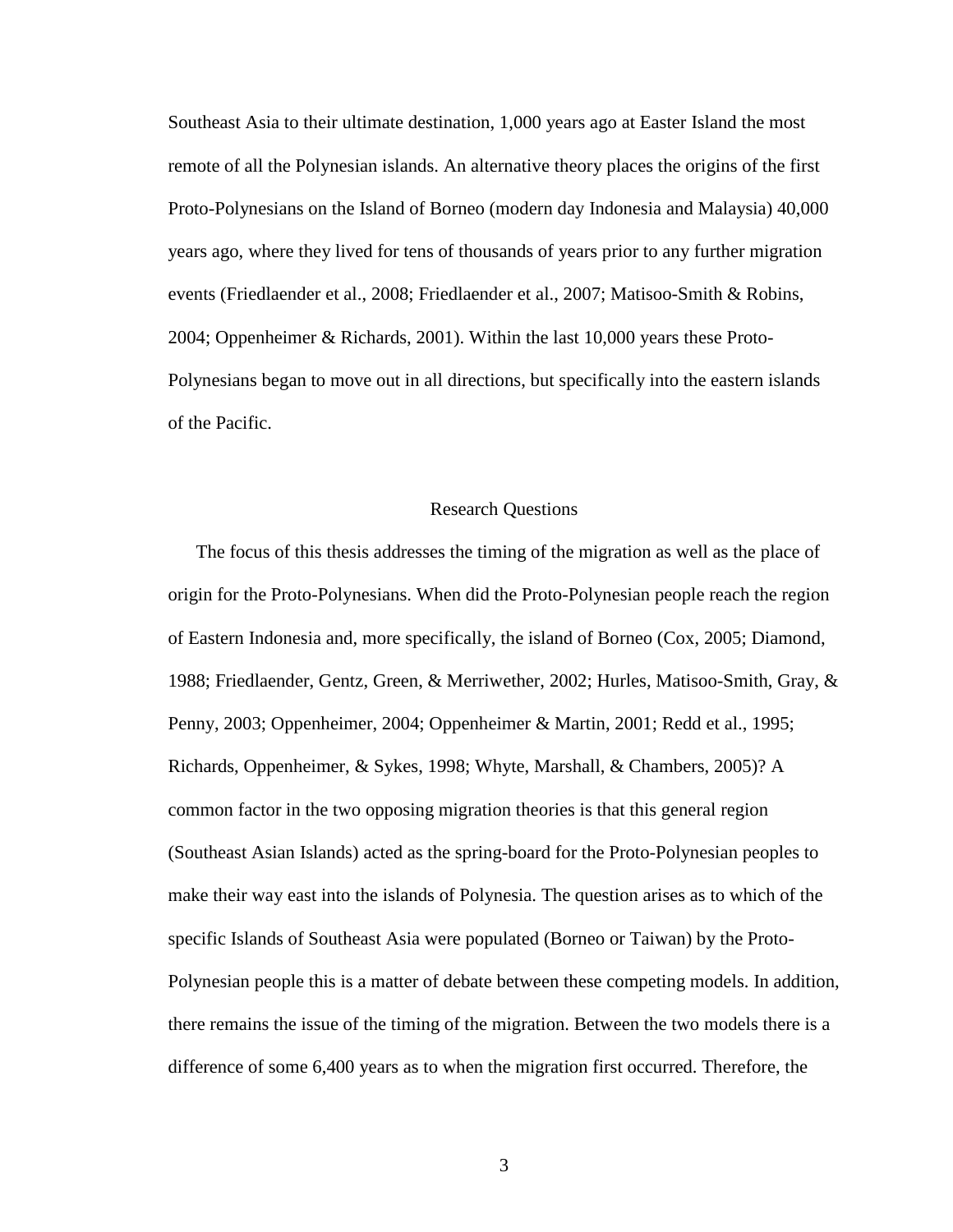major questions to be answered are when the ancestors of the modern Polynesian people arrived at the islands of Southeast Asia and from what specific region did the migration occur.

One way to address these questions is to examine DNA from the human remains of these Proto-Polynesians. While skeletal material is available in the human remains collections at UNLV, there are supplementary questions that need to be addressed relating to the feasibility of obtaining such data. First, can genetic material be recovered from the skeletal remains (either bone or teeth) that have been buried for thousands of years in a tropical rainforest environment? Second, if genetic material can be obtained, which source provides the most complete genetic sequences, bone or teeth? Third, do loose teeth or teeth still embedded in the jaw yield more complete or least contaminated genetic sequences? Also, has the storage of the skeletal remains at the UNLV facility allowed for the recovery of ancient DNA without any major contamination of that genetic material?

The path of these maritime explorers is a difficult one to follow due to the antiquity of the event and the vastness of the Pacific Ocean. As a consequence, a multitude of anthropological techniques and disciplines are employed to unravel this impressive migration of people to the islands of Polynesia. Archaeological, linguistic, cultural, physical, and genetic evidence are being employed to unravel the origins and migration route of the Proto-Polynesians into the far reaches of Polynesia (Baker et al., 2000; Cox, 2005; Diamond, 1998; Hagelberg, 1994; Harrison & Medway, 1962; Hurles et al., 2003). The synthesis of anthropological data has lead to two distinct migration theories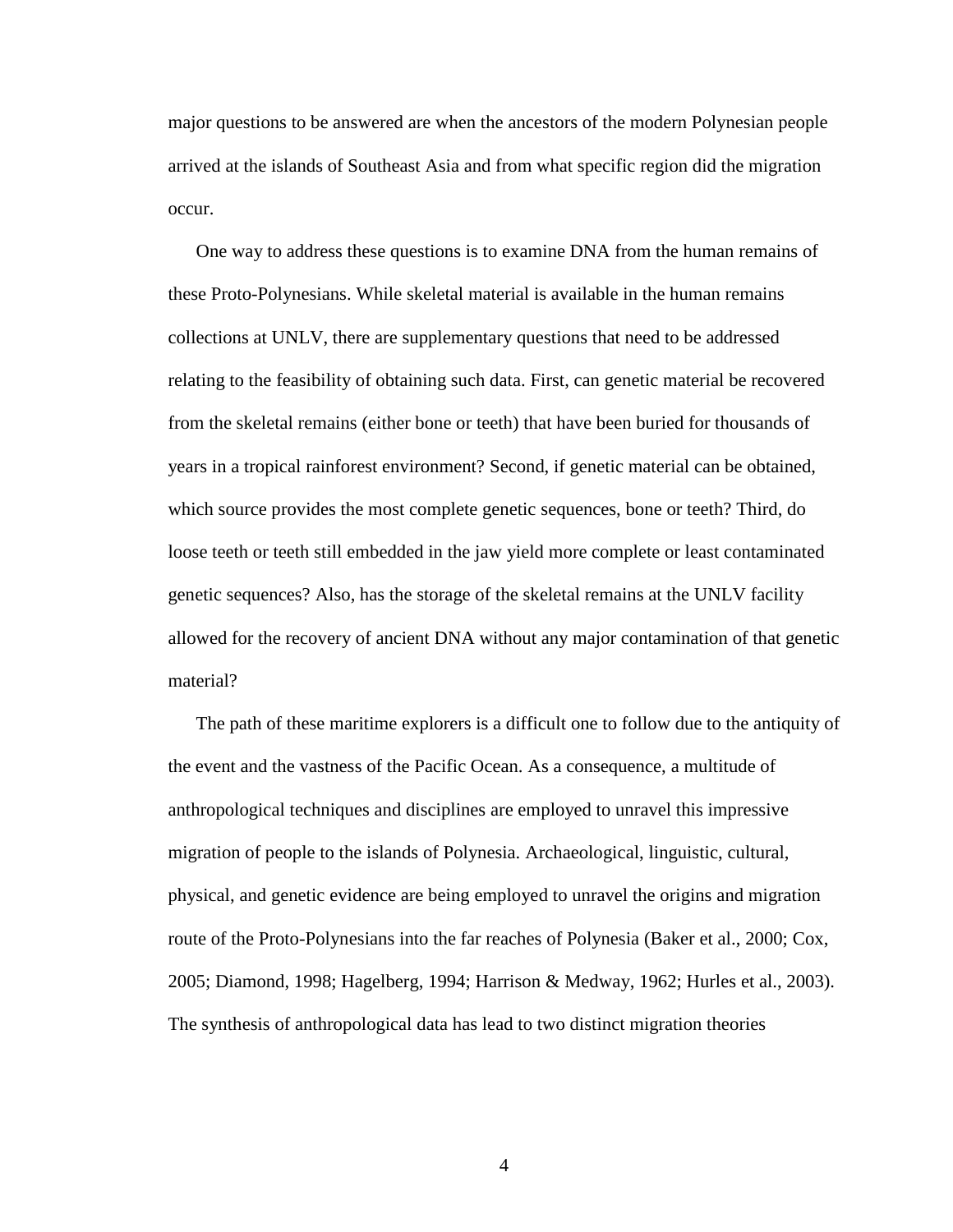involving the ancestors of the Polynesian people as mentioned above. They are known as the "Slow Boat" and the "Express Train" theories.

These two theories use much of the same anthropological data and techniques to validate their stance on when, and from what region of the world, the Proto-Polynesian people originated. The major differences between the two migration theories are the questions as to when and from where the ancestors of the Polynesian people began their migration. The "Slow Boat" theory has the Proto-Polynesian people living in and around modern day Indonesia and Malaysia 20,000 years BP and even earlier. Then at about 12,000 to 10,000 BP, the ancestors of modern day Polynesian people began migrating eastward toward the Polynesian Islands (Oppenheimer & Richards, 2001). They made their way out to the far reaches of the Polynesian islands, a distance of 8,000 miles, within the last thousand years. Due to the large time frame in which the Proto-Polynesians are thought to have spent in the Western South Pacific Islands, artifacts of culture, language, and genetics are all used to support the theory.

The second migration theory, known as the "Express Train," has the Proto-Polynesian people migrating from China out toward Polynesia around 3,600 BP through Taiwan, then through the Philippines, and lastly out to the Polynesian Islands (Cox, 2005). The movement of the Proto-Polynesian people is thought to have occurred along the shorelines of the islands of Indonesia, Melanesia, and Micronesia until they finally spread out and settled on the islands of Polynesia. The relatively short time frame in which the "Express Train" migration is argued to have occurred is also supported by archeological, linguistic, physical, (dental and cranial metrics), and genetic evidence from the islands of Micronesia, Indonesia, Malaysia, and Melanesia.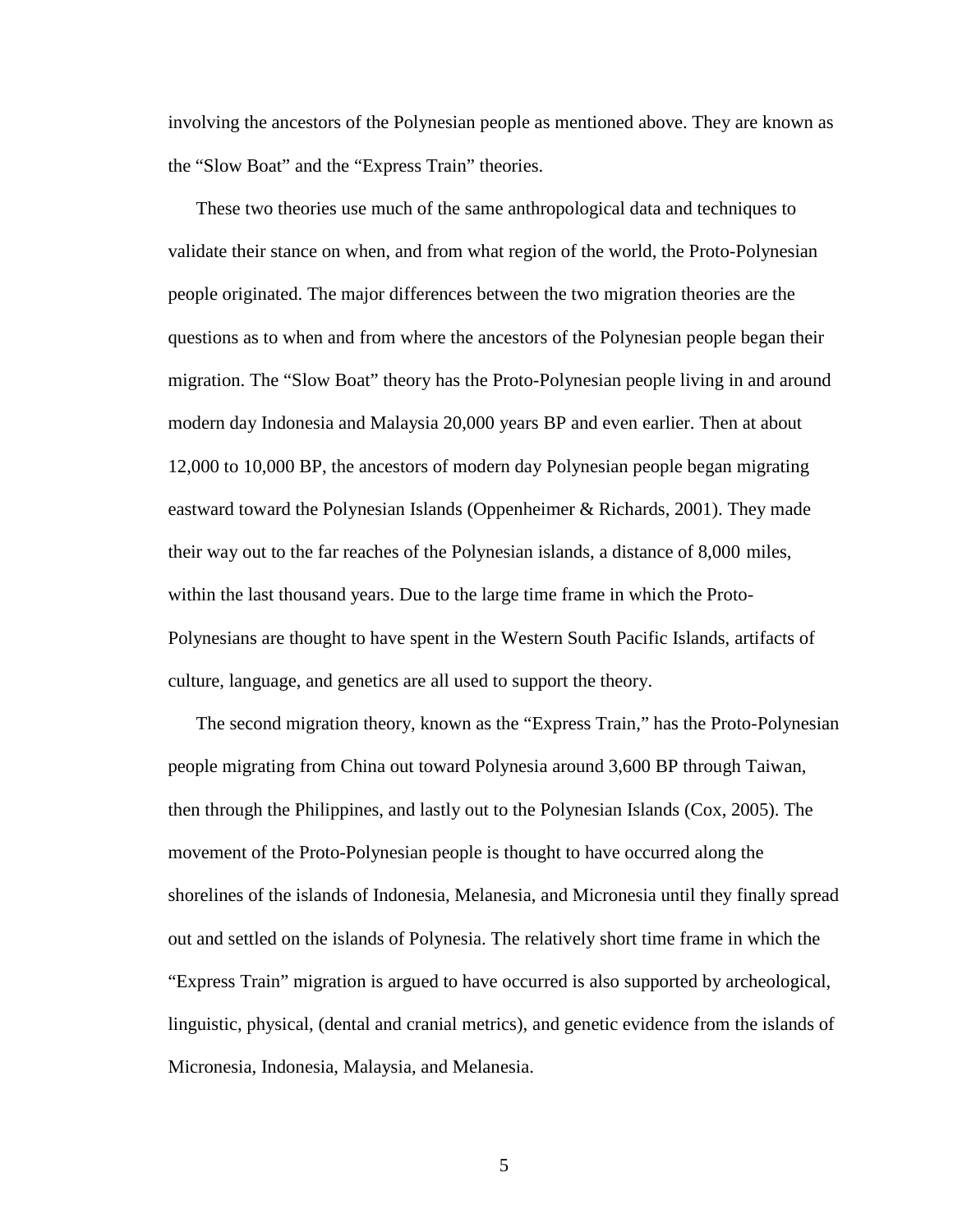Archeological evidence includes the presence of a specific pottery type known as Lapita pottery, which is associated with the Polynesian people and their ancestors. The tracking of Lapita pottery over time and geographic space allows for the formulation of answers as to when and where the creators originated. Both theories use the Lapita pottery to defend their positions; therefore, difficulties arise in determining which is the correct theoretical model. Similar problems arise with linguistics, wherein the evidence is used on both sides to defend either theory without completely discrediting the other model. Linguistics is used to associate modern Polynesian people with the Lapita pottery, thought to be brought by the Proto-Polynesian people. Conversely, others show that the indigenous linguistic families of Island Southeast Asia have the genetic mutations that are linked to modern Polynesians and subsequently their ancestors. Physical characteristics of modern Polynesians and those of island Southeast Asia are used on both sides of the theoretical debate as well. Specifically, cranial measurements are used to support the "Slow Boat" theory showing continuity between modern Polynesians and Southeast Asians with the ancient remains of those buried on the islands. Similar to the other lines of evidence, there are physical characteristics that support the "Express Train" theory. This line of evidence involves the examination and comparison of the dentition linking modern and ancient people to the region of Southern China and Taiwan. Archeological, linguistic, and physical data are important in the determination of the timing and origin of the Proto-Polynesian people; however, the focus of this study centers on the use of genetic data (modern and ancient).

Modern genetic evidence finds itself in the same quagmire as archeology and physical and linguistic anthropology. Analysis of modern individuals' DNA has allowed for the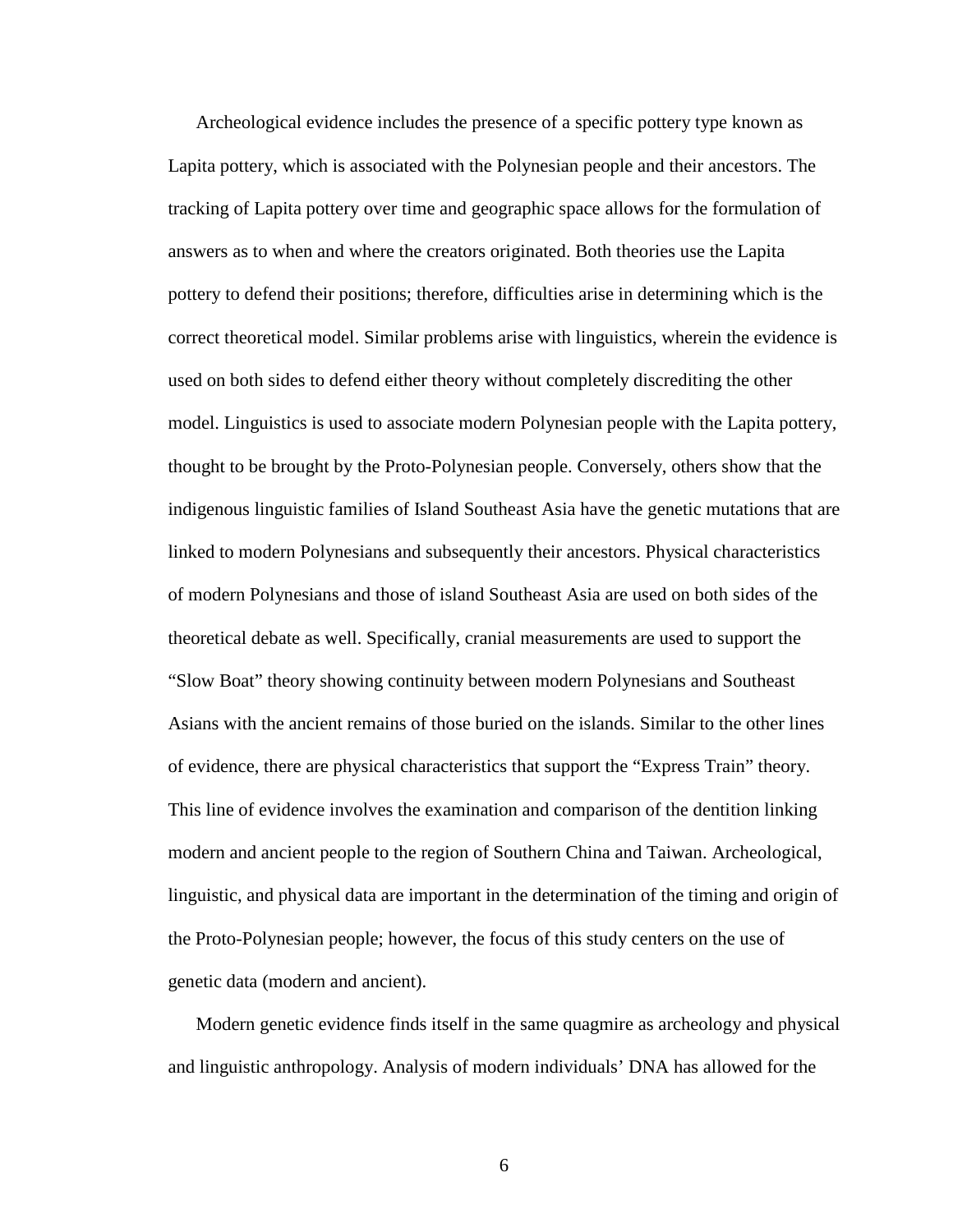development of a "Molecular Clock"; a regression formula that predicts the amount of time necessary for mutations to occur in DNA strands. The short time frame in which the migration of the Proto-Polynesian migration took place impacts the range of dates that result from this formula (Cox, 2005). The "Molecular Clock" time frame has the specific genetic mutations of the modern Polynesian people occurring 0 to 50,000 years ago (Cox, 2005). This time frame is too imprecise to support, unequivocally, either migration theory. However, analysis of modern Polynesian DNA indicates these people have a mutation that is associated with malarial resistance (Kaneko et al., 1998). In other situations, one would assume that a genetic resistance to malaria would be developed evolutionarily over thousands of years. Yet, when looking at the Proto-Polynesian people and the geographic area, specifically island logistics, one must consider the genetic principles of bottlenecking and founder affect (Flint, Boyce, Martinson, & Clegg, 1989). Both of these genetic principles can accelerate the frequency of a genetic mutation down to only a few generations. Therefore, the use of malarial genetic mutations cannot be used specifically to determine the timing of the migratory movements by the Proto-Polynesian people.

This lack of clarity in the genetic data results in a stalemate between the two competing theories. Reaching an agreement as to when and from where the ancestors of modern day Polynesians came from is thus still a matter of debate. A way through this cloudy conglomeration of data is to shift from a focus on modern Polynesian DNA to that from ancient DNA from people in the region and from the times of contention. By looking at the specific remains of animals and individuals buried in the region, a better picture of the migration patterns of the Proto-Polynesian people can emerge.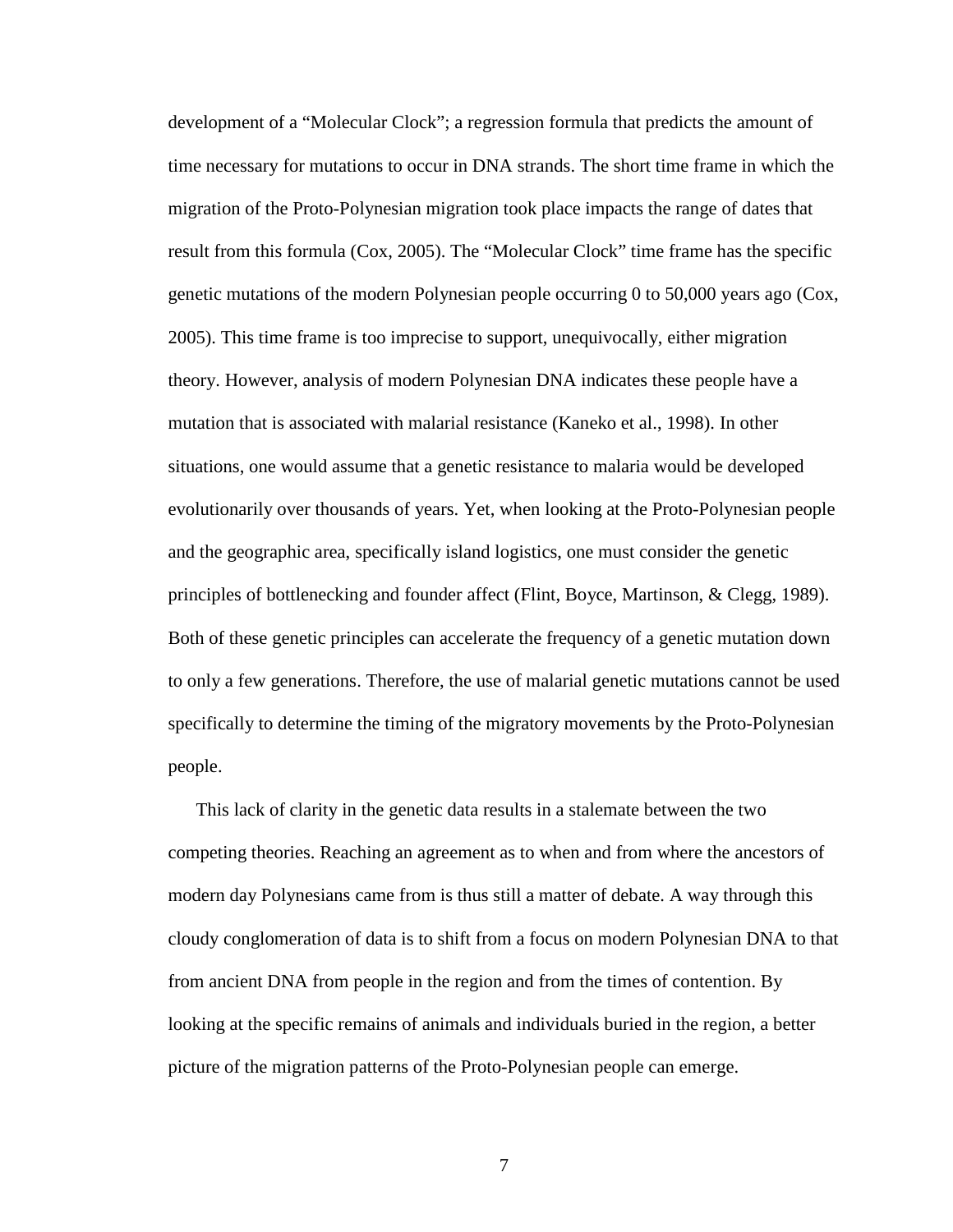DNA analyses performed on modern and ancient animals such as pigs (*Sus scofa)* and rats (*Rattus exulans*) found on Polynesian Islands give another angle with which to explore the movements of the Proto-Polynesian people (Larson et al., 2007; Matisoo-Smith & Robins, 2004). Animals such as *R. exulans* are the largest populations of extant and ancient remains available for large scale genetic analysis (Matisoo-Smith & Robins, 2004). Genetic comparisons of modern and ancient animals are used to indicate a line of ancestry from the ancient burials to the modern living counterparts on the Polynesian Islands today (Hagelberg, Quevedo, Turbon, & Clegg, 1994). Subsequently, ancient DNA of rats and pigs is used to show the movement of these animals across the Islands of the Pacific and by association their human carriers (Matisoo-Smith, 2002). This analysis assumes that the Proto-Polynesian people brought every rat and pig to each of the Pacific islands rather than just trading for them with the indigenous populations of the islands. Rats can stowaway or be taken on board boats, specifically for food, without having any great ties to the people on any particular island (Matisoo-Smith & Robins, 2004; Murray-McIntosh, Scrimshaw, Hartfield, & Penny, 2007). Pigs, as well, can be traded or sold and do not have to be associated with one particular group of people. The use of ancient animal DNA may one day answer the question of the origin of the Proto-Polynesian people but currently the data is not definitive. Still, the use of ancient animal and human DNA has been employed in an attempt to develop a more precise time frame and location of the migration of the Proto-Polynesian people.

Mitochondrial DNA (mtDNA) can be used to determine the genealogical trees of people (Thalmann, Hebler, Poinar, Pääbo, & Vigilant, 2004). The use of genetic material has been made possible because of the development of the technique Polymerase Chain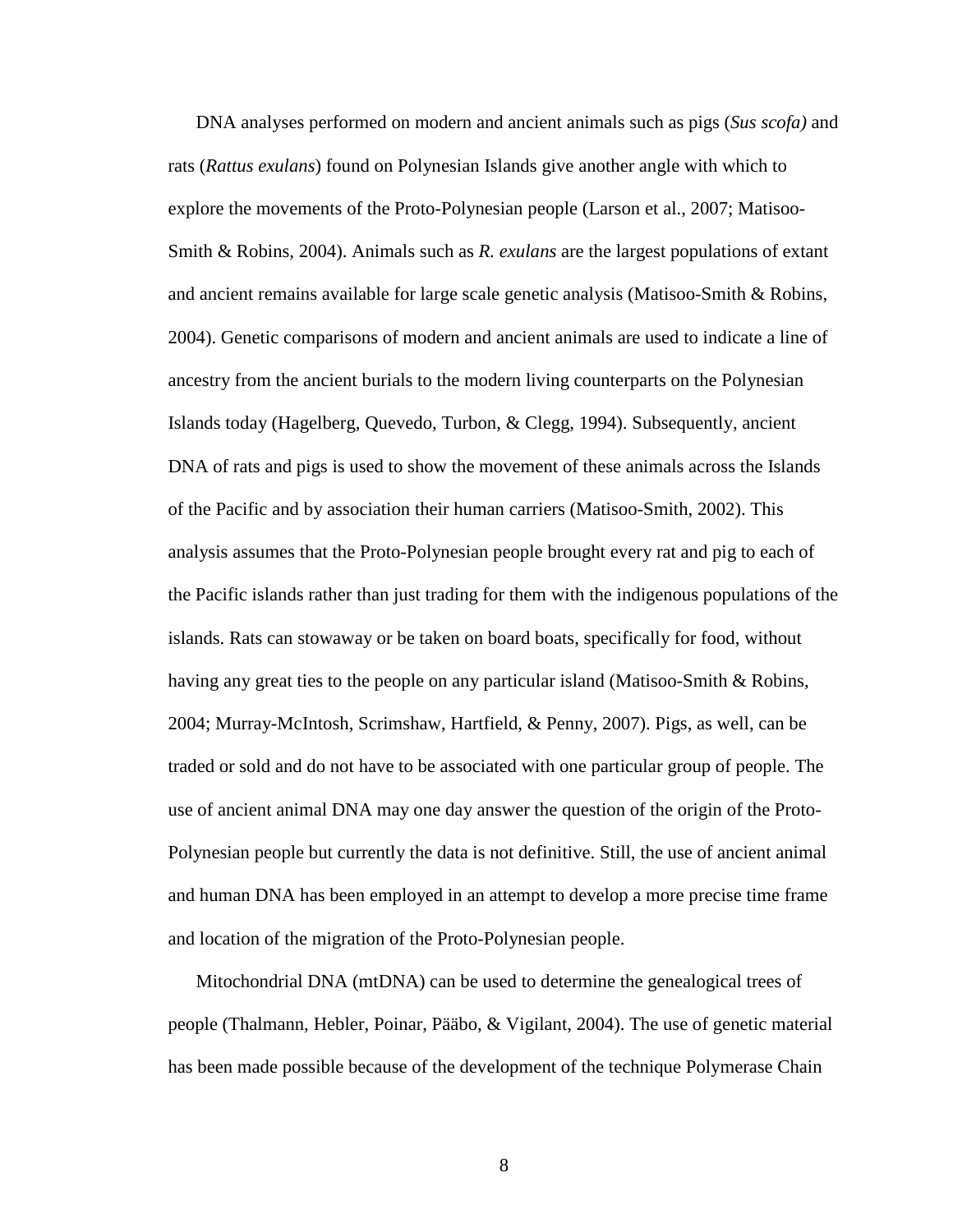Reaction (PCR) (Hagelberg et al., 1991). PCR allows for the amplification of small amounts of DNA strands. The ability to replicate millions of times a small amount of DNA has made genetic research possible when looking at ancient materials (Yang et al., 1997).The nature of the transference of mtDNA from the matrilineal line makes an excellent resource for migration studies (Friedlaender et al., 2008; Hagelberg et al., 1999; Hagelberg & Sykes, 1989; Hagelberg et al., 1994; Stone & Stoneking, 1993; Thalmann et al., 2004; Yang et al., 1997). The use of mtDNA as a tracking device of an ancestral lineage can be applied to both modern and ancient individuals (Cox, 2005; Hagelberg et al., 1994). A peoples' mtDNA linage can be used by looking for distinct mutations that occur during the replication process of the mtDNA. By the identification of a mutation in mtDNA, an entire group of people can be traced back to a common ancestor (Hagelberg et al., 1999). As a result of the Anderson et al. (1981) research that completely sequenced the 16,569 base pairs that make up human mtDNA, the ability to recognize these mutations within the human mtDNA code is possible. The comparison of mtDNA of modern day people has yielded mutations that can be used to distinguish regional groups of people from all others around the world. Specifically, modern Polynesian people have a set of mtDNA mutations that distinguish them from all other humans. Modern Polynesians have a deleted non-coding section of DNA consisting of 9 base pairs between the genes cytochrome oxidase II and lysyl transfer RNA. In addition to this 9 base pair deletion, modern Polynesians have 4 base pair changes: 16,217 (T to C), 16,247  $(A \text{ to } G)$ , 16,261 (C to T), and 16,189 (T to C) known as the "Polynesian Motif" (Hagelberg et al., 1999; Hagelberg et al., 1994). The combination of the 9 base pair deletion and the "Polynesian Motif" is found to occur in around 95% of all modern day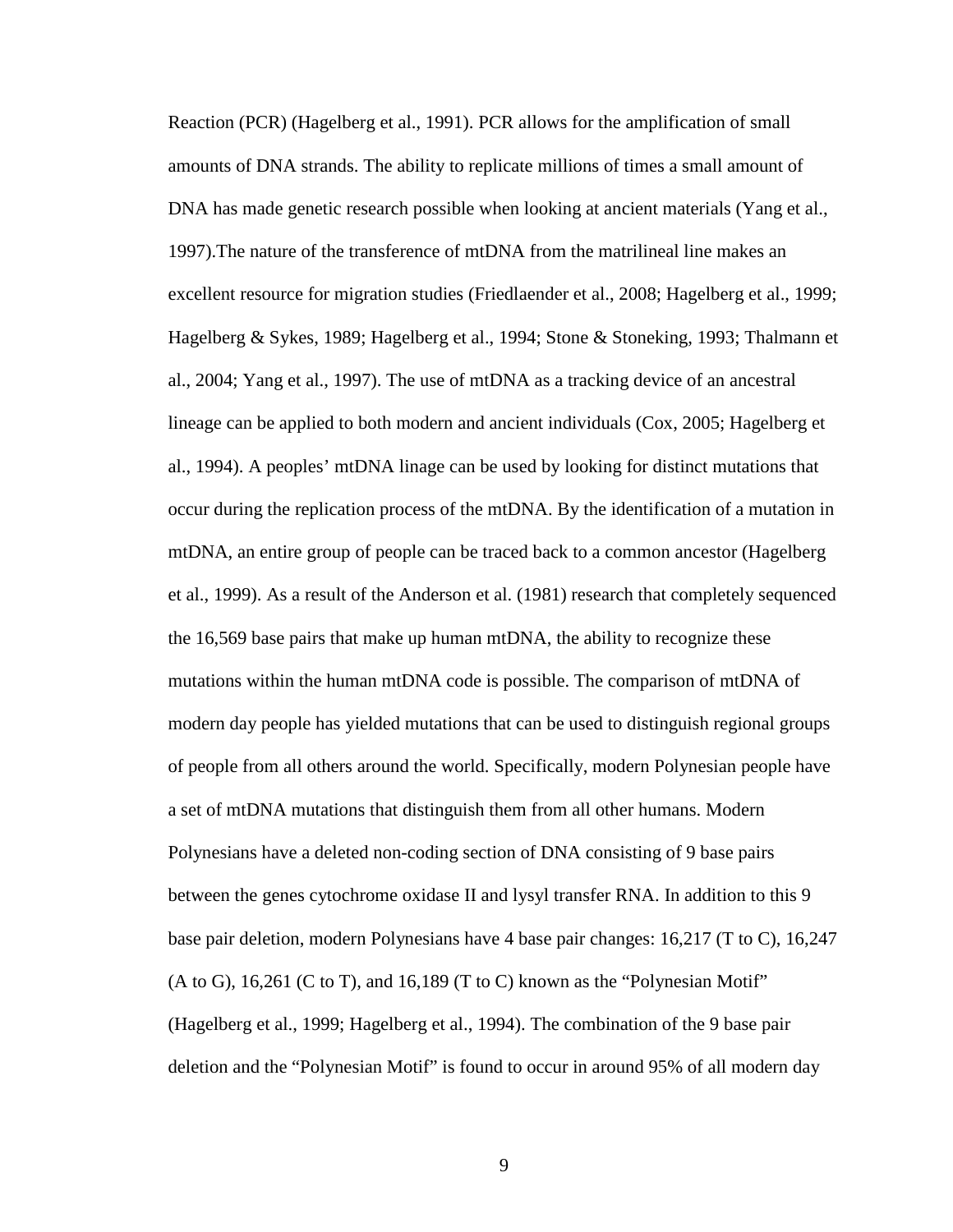Polynesian people (Hagelberg et al., 1999). Through the development of a baseline for the genetic code of mtDNA, mutations/variations in the code are used to determine the migration of people from any geographic region (Pierson et al., 2006). Therefore, the sampling of ancient human remains in the region of Southeast Asia, in conjunction with using the specific genetic mutations of the Polynesian people, should aid in the answering of the questions: from where and when did the Proto-Polynesian people originate?

A previous line of ancient DNA research on Polynesian people focused on the ancient remains of people unearthed on Easter Island (Hagelberg et al. 1994). This study confirmed that the modern indigenous inhabitants of Easter Island expressed the same, "Polynesian Motif", mtDNA mutation as those buried in an ancient cemetery on the island. Therefore, ancient DNA is a highly useful tool to determine an ancestral line for the people of Easter Island going back 1,000 years. However, the origin of these ancient people is still open for debate. Through the analysis of mtDNA of ancient remains from people in an area of migratory contention such as the island of Borneo (the Great Niah Cave in particular), a picture of mtDNA ancestry and geographic decent can be developed.

The location of the Niah Cave burial site is important in the determination of the validity of either migration theory. The Great Niah Cave is on the outer edge of the suggested migration route of the Proto-Polynesians following the "Express Train" model. In contrast, for the "Slow Boat" model, the Great Niah Cave is in the middle of the perceived settlement of the Proto-Polynesian people for tens of thousands of years. The Great Niah Cave has been used as a grave site for at least 40,000 years (Harrison, 1967, p140). The long history of use of the Great Niah Cave provides the time depth and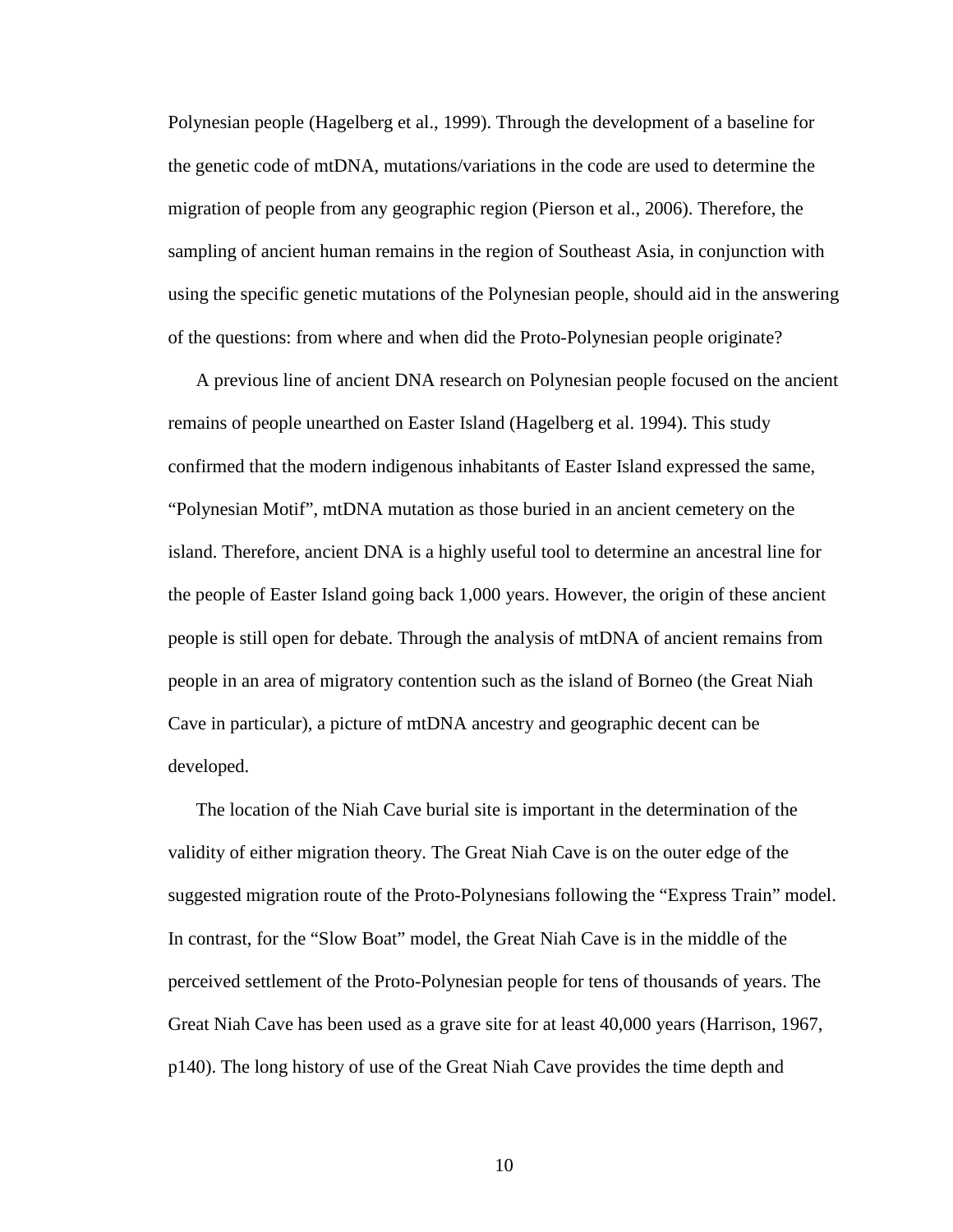location to test for the genetic mutations unique to the modern day Polynesian people, thereby adding to the knowledge base developed anthropologically around the Proto-Polynesian people. The finding of the Polynesian Motif in a the human remains 3,600 years and older would support the "Slow Boat" theory that the ancestors of the modern Polynesians were in the islands of Southeast Asia for a much longer time than the "Express Train" theory. But, the discovery of the Polynesian Motif in just the youngest of the human remains supports the "Express Train" theory which expects the ancestral people of with the Polynesian Motif in the islands of Southeast Asia to be less than 3,600 to 1,000 years BP.

What this study will add to the discussion is the genetic make up of 24 ancient people found buried in the region of Southeast Asia, specifically from The Great Niah Cave on the island of Borneo, during the time frame of 11,700 to 1,870 BP. (Appendix 1) This time frame is significant in that it spans the "Slow Boat" and "Express Train" theories of when and where the migration of the Proto-Polynesians happened. The addition of specific genetic information of actual people from the region during the critical time of migration for both theories has the potential for ground-breaking discovery. This addition of ancient human DNA from the island of Borneo to the archeological, linguistic, physical, and modern genetic data will aid in narrowing regions in the search for the ancestors of the Polynesian people.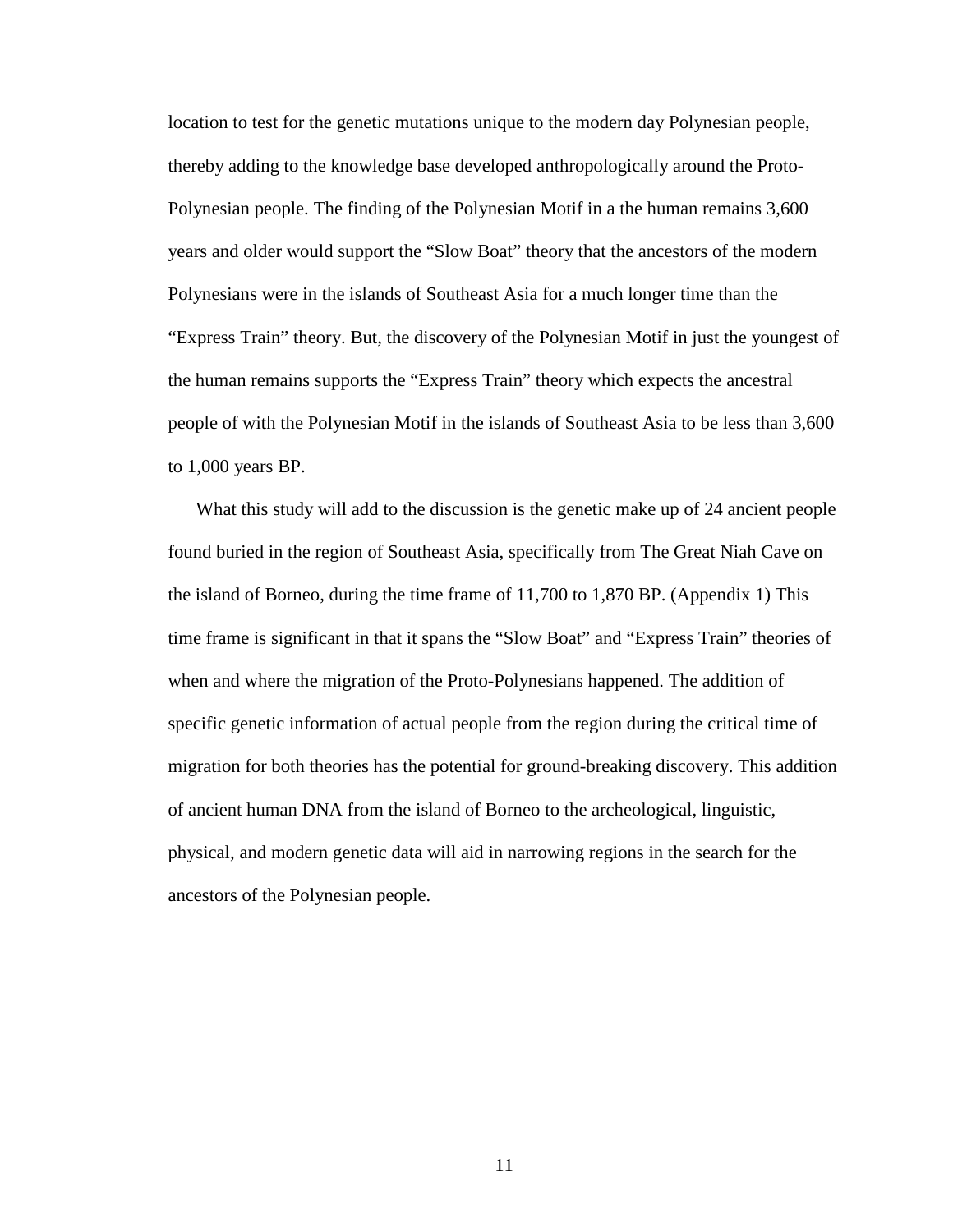#### CHAPTER 2

#### LITERATURE REVIEW

The intrepid nature of the human species has enabled people to populate nearly every inch of the globe. The journeys of ancient peoples out of Africa, into the Americas, and Australia are the focus of ongoing research. In addition to the American and Australian migrations, the last great prehistoric journey began between 10,000 and 3,600 years BP and ended around 1,000 years BP with the populating of Easter Island in the remote Pacific Ocean. The most widely accepted view of this 8,000 mile odyssey has the Proto-Polynesian's origins in Southeast Asia and is known as the "Express Train" theory. This theory has the timing of the Proto-Polynesian people's migration beginning 6,000 years ago in Taiwan and ending about 1,000 years ago as they settled on the farthest islands of Polynesia (Cox, 2005; Diamond, 1988; Friedlaender et al., 2002; Hurles et al., 2003; Oppenheimer, 2004; Oppenheimer & Martin, 2001; Redd et al., 1995; Richards et al., 1998; Whyte et al., 2005).

Another, view, known as the "Slow Boat" theory, also addresses both the time and location of the Proto-Polynesian migration. However, this theory places the ancestors of modern Polynesians on the Island of Borneo for the last 30,000 to 40,000 years. This theory states these Proto-Polynesians only began migrating in the direction of the islands of Melanesia, and ultimately Polynesia, about 10,000 years ago, reaching Easter Island 1,000 years ago (Cox, 2005; Diamond, 1988; Friedlaender et al., 2002; Hurles et al., 2003; Oppenheimer, 2004; Oppenheimer & Martin, 2001; Redd et al., 1995; Richards et al., 1998; Whyte et al., 2005). This debate about the migration of people into the islands of Polynesia uses many anthropological techniques and data from various sub-disciplines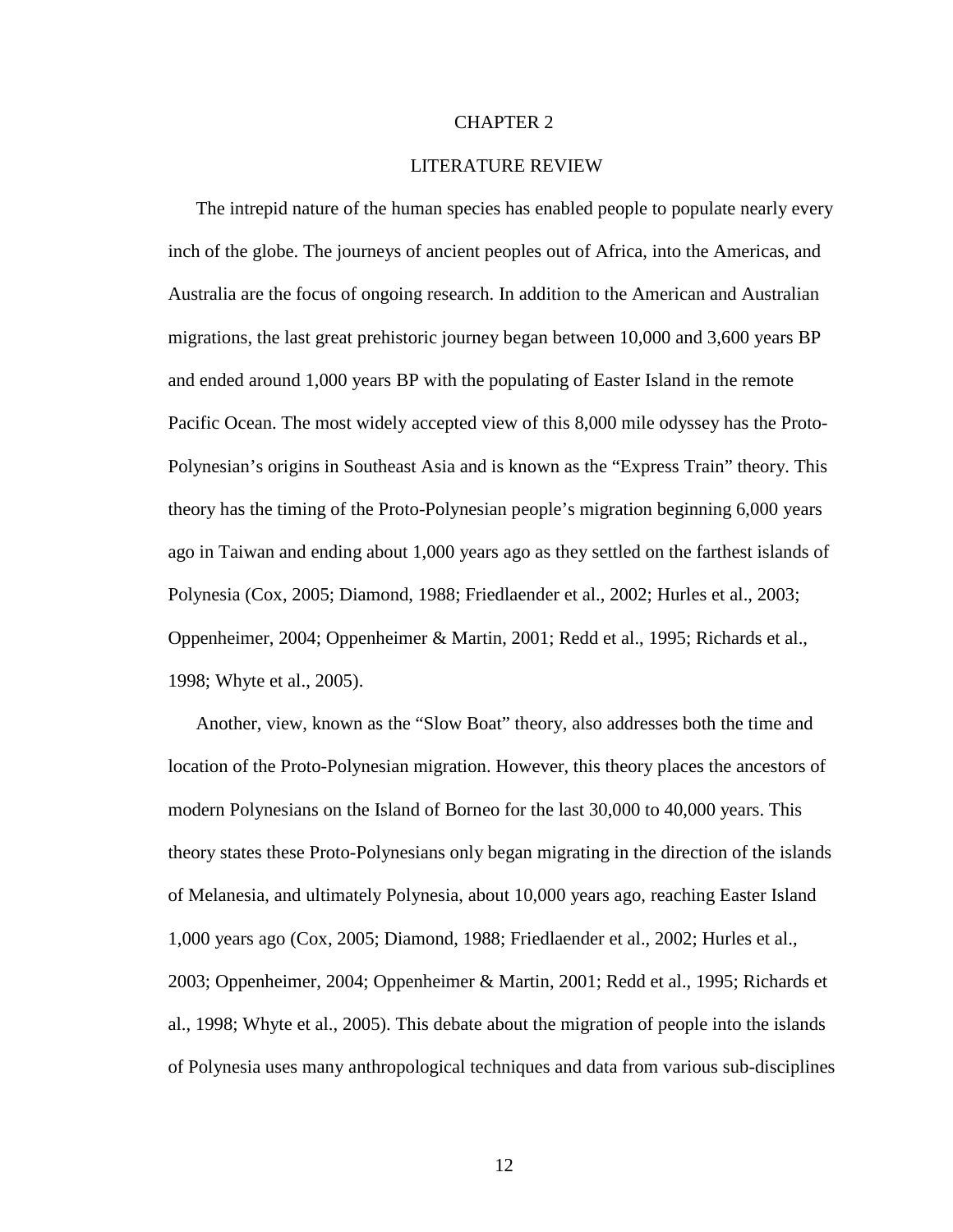to be put to use. Archaeological, linguistic, cultural, physical, and modern genetic evidence are being used to illuminate the timing and origin of the Proto-Polynesian's migration into the far reaches of Polynesia (Baker et al., 2000; Cox, 2005; Diamond, 1998; Hagelberg et al., 1994; Harrison & Medway, 1962; Hurles et al., 2003). However, the focus of this study will be on the extraction and detection of ancient mitochondrial DNA (mtDNA) markers from a selection of remains originating from Niah Cave on the island of Borneo.

The core of this research is twofold: 1. to isolate ancient DNA from a population of Proto-Polynesian people; and 2. to utilize genetic markers that aid in determining the ancient population's origins (Southeast Asia) and their biological heritage (Polynesian). The two predominant theories involving the migration of Proto-Polynesians into Polynesia, as outlined above, will be tested through the genetic analysis. The research will be accomplished through the use of skeletal remains of people from eastern Malaysia dating from 11,700 to 1,870 BP. Ancient DNA has not been tested in this region for the particular genetic marker of the Polynesian people; however, other forms of evidence have been collected and be outlined below.

The wide range of anthropological data collected from Southeast Asia and Polynesia has contributed to our understanding of a complex tapestry of human migration. The employment of various sub-disciplines of research are necessary to account for the broad impact that people can impose culturally, linguistically, and environmentally on isolated regions such as islands. Such a multidisciplinary approach can be viewed as a form of checks and balances working to assess the competing theories that have developed in an attempt to explain the migration pattern of the first Polynesians. Therefore, a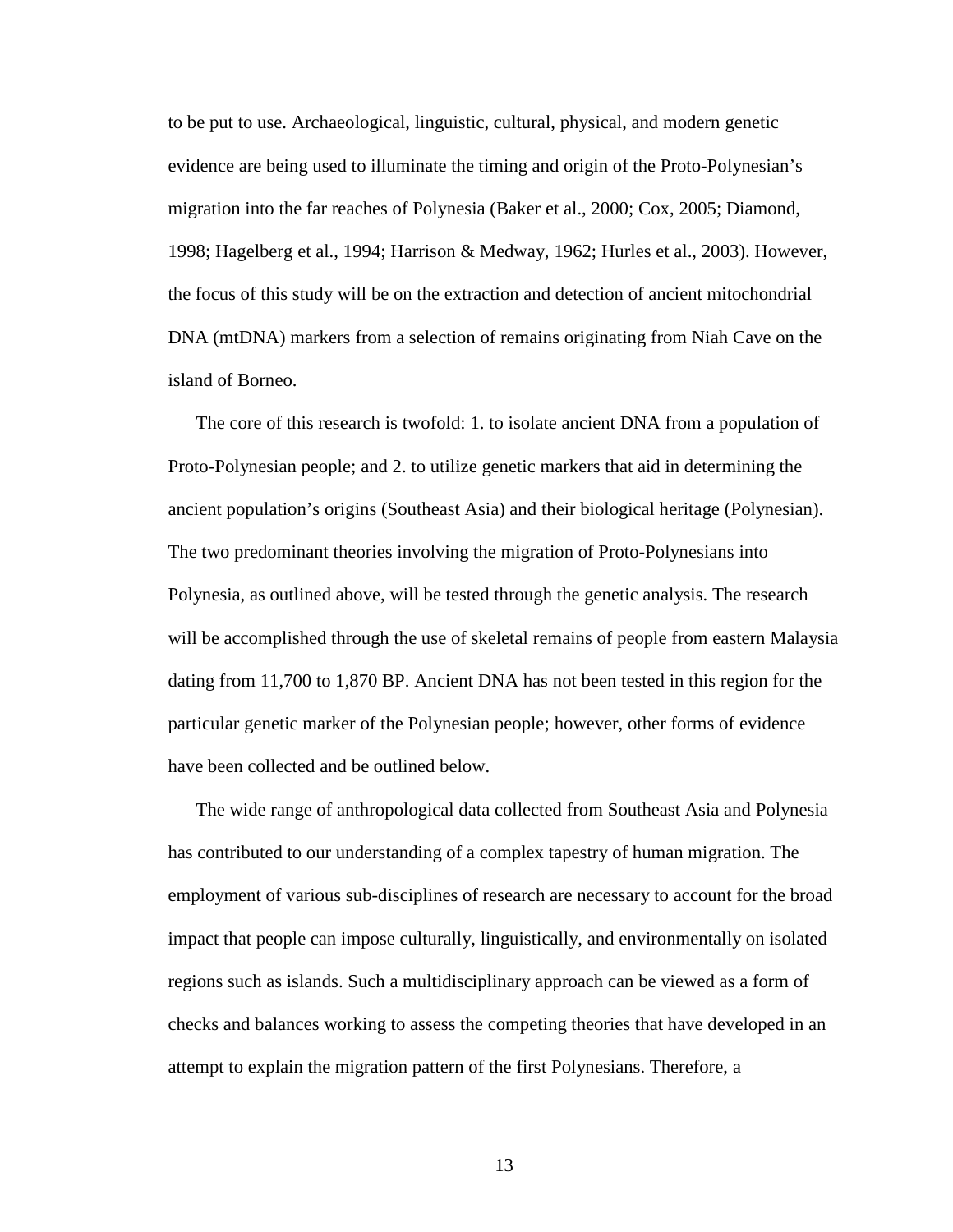multidisciplinary approach is of paramount importance in determining the movements of humans through Southeast Asia and, ultimately, to Polynesia.

The history of the Polynesian people spans hundreds to thousands of years and different anthropological techniques are capable of aiding in the determination of the origin and timing of their migration. Cultural, linguistic, physical and genetic artifacts, for example, have been used to determine the origin of the Polynesian people. Through research conducted by researchers in these various sub-disciplines, theories of how the Proto-Polynesians moved and colonized the Polynesian islands were formulated. Based on the evidence collected, two main migration theories have been developed to explain the movement of people from Southeast Asia to the islands of Polynesia.

As stated above, the "Express Train" or "Out of Taiwan" model proposes a migration of the Proto-Polynesian people from Taiwan around 6,000 years ago (Cox, 2005; Diamond, 1988). During this migration the Proto-Polynesians stopped at various Southeast Asian islands as they made their way to the Polynesian islands. In contrast, the "Slow Boat" migration theory maintains that the Proto-Polynesians were in the region of eastern Malaysia/Indonesia and western Melanesia about 7,000 years earlier (Friedlaender et al., 2008; Oppenheimer & Richards, 2001) (Figure 1). Thus, the "Slow Boat" theory proposes a longer Proto-Polynesian occupation of in the islands of Southeast Asia than the "Express Train" theory.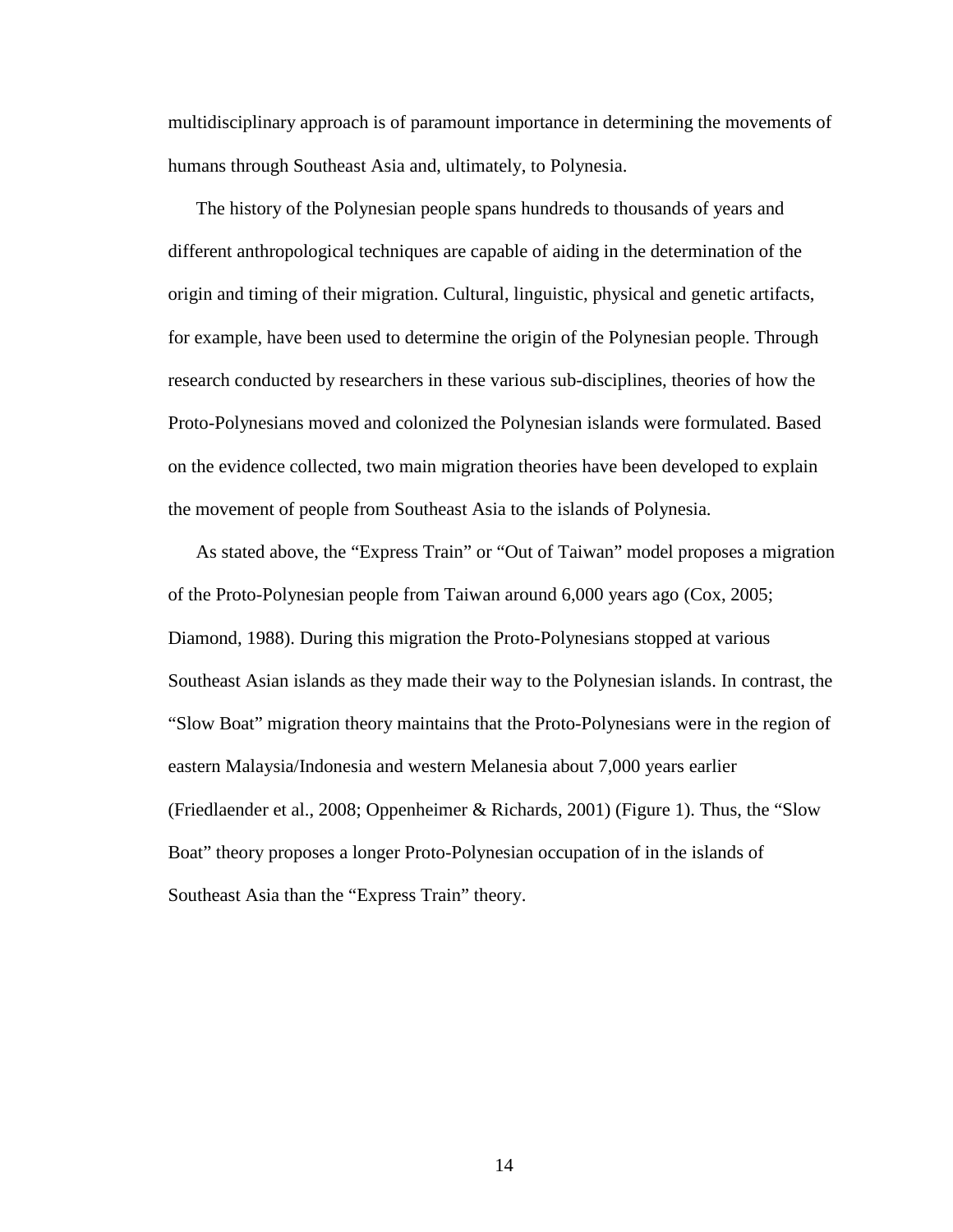

Figure 1. "Express Train" and "Slow Boat" Theories The small dotted lines represent route of the "Express Train" model for the Proto-Polynesian peoples' movement as proposed by the "Express Train" model. The large dashed circle with lines projecting out represents the route of the Proto-Polynesian people according to the "Slow Boat" model.

#### Express Train Model

The "Express Train" model proposes that the ancestors of the Polynesians were farmers that dispersed south from China/Taiwan, replacing the indigenous Australoid hunter/gatherer population, and who then voyaged east to Polynesia. The name given to the culture of the population migrating from Taiwan is Lapita (Diamond, 1988; Friedlaender et al., 2008; Matisoo-Smith & Robins, 2004). Archaeological artifacts collected in Southeast Asia are specifically associated with the Lapita culture. The Lapita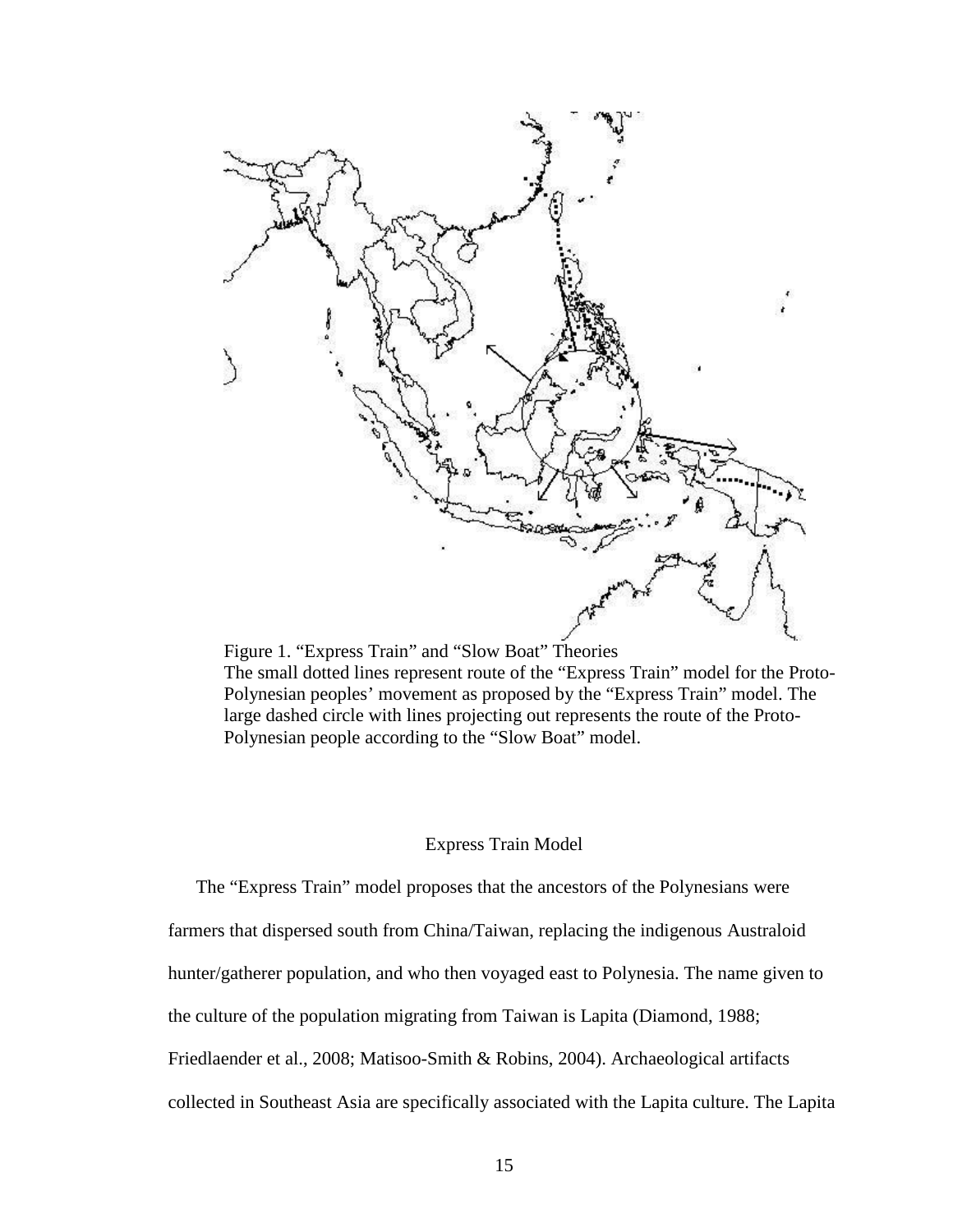cultural complex is associated with notched pottery, domesticated animals, and highly refined navigational skills (Hagelberg  $& \text{Clegg}, 1993$ ). With refined navigational skills came the ability to traverse large expanses of open ocean, which allowed for the settlement of the Polynesian islands.

The Lapita cultural materials reveal the migration route taken by the Proto-Polynesians from their origin in Southeast Asian. The migration of the Lapita people is thought to have begun within the last 6,000 years (Diamond 1988; Friedlaender et al., 2007; Melton et al., 1995; Oppenheimer & Richards, 2001). The people and their culture appear to have moved at a steady pace south through the Philippine islands over the course of 3,000 to 2,500 years. Subsequently, the Lapita people continued to migrate, moving to the islands of eastern Malaysia/Indonesia and western Melanesia. The Proto-Polynesians entered eastern Malaysia/Indonesia and western Melanesia after 3,500 years BP (Cox, 2005; Hurles et al., 2003) (Figure 1). The Lapita people are thought to have entered the Polynesian islands such as Fiji at around 1,000 years BP. This rapid expansion of people through that region left behind cultural, linguistic and genetic evidence that anthropologists use to substantiate the "Express Train" theory. Likewise, the "Slow Boat" model has evidence to bolster its explanation of the Proto-Polynesian migration.

#### Slow Boat Model

The "Slow Boat" theory proposes a slower rate of migration for the Proto-Polynesian people. Rather than originating from China or Taiwan 6,000 years ago and moving rapidly to Polynesia, the Proto-Polynesian people have their origins in eastern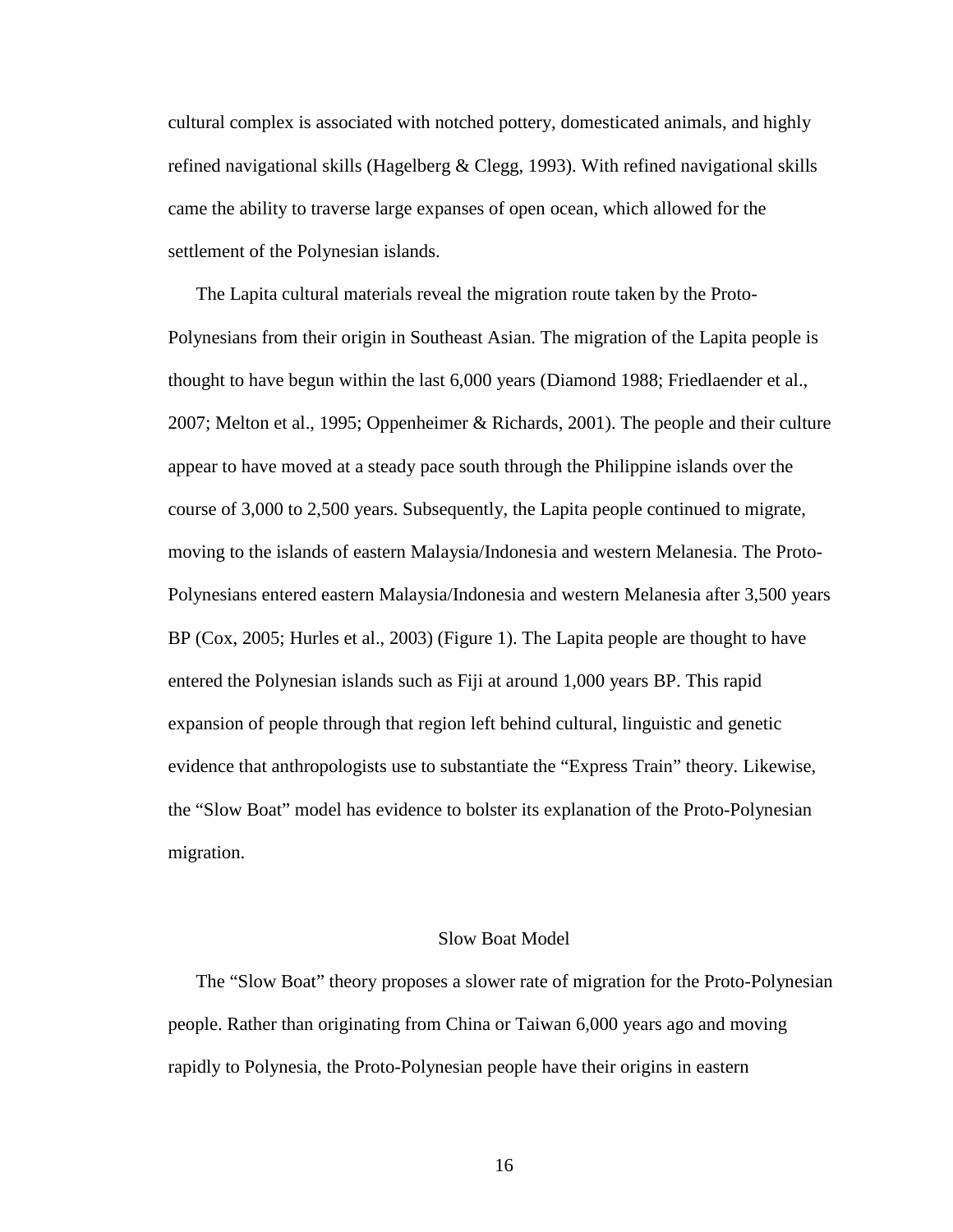Malaysia/Indonesia and western Melanesia (Friedlaender et al., 2007; Friedlaender et al., 2008; Matisoo-Smith & Robins, 2004; Oppenheimer & Richards, 2001). The "Slow Boat" theory, like the "Express Train," has the Proto-Polynesian's origins in Southeast Asia; however, the "Slow Boat" theory places the Proto-Polynesian people in the islands of Southeast Asia (eastern Indonesia, island Melanesia) much earlier, at over 30,000 years BP. The "Slow Boat" theory assumes that the genetics of the modern day Polynesian people are a direct reflection of the prehistoric migrants into Polynesia (Friedlaender et al., 2008). The "Slow Boat" theory has the Proto-Polynesian people radiating out from eastern Indonesia and island Melanesia around 12,000 years BP (Figure 1). The Proto-Polynesian people are thought to have migrated in all directions. The construction of theoretical models through the use of a multidisciplinary approach, such as cultural artifacts, help to support and/or dispute both theoretical models.

#### Material Cultural Research

Archeologists use artifacts associated with groups of people to track their movement and/or trade routes. As artifact types are associated with a particular culture they are dated using techniques like radiocarbon and bio-stratigraphy. The movement of people can be dated through the discovery of artifacts, such as pottery. Pottery is the preferred artifact rather than plant or animal domesticate remains due to the low survivability of these materials, especially in a tropical environment (Krigbaum, 2003). Through the analysis of pottery and stone tools, inferences are made about food production and sedentism. These inferences enable the researcher to develop a picture of how people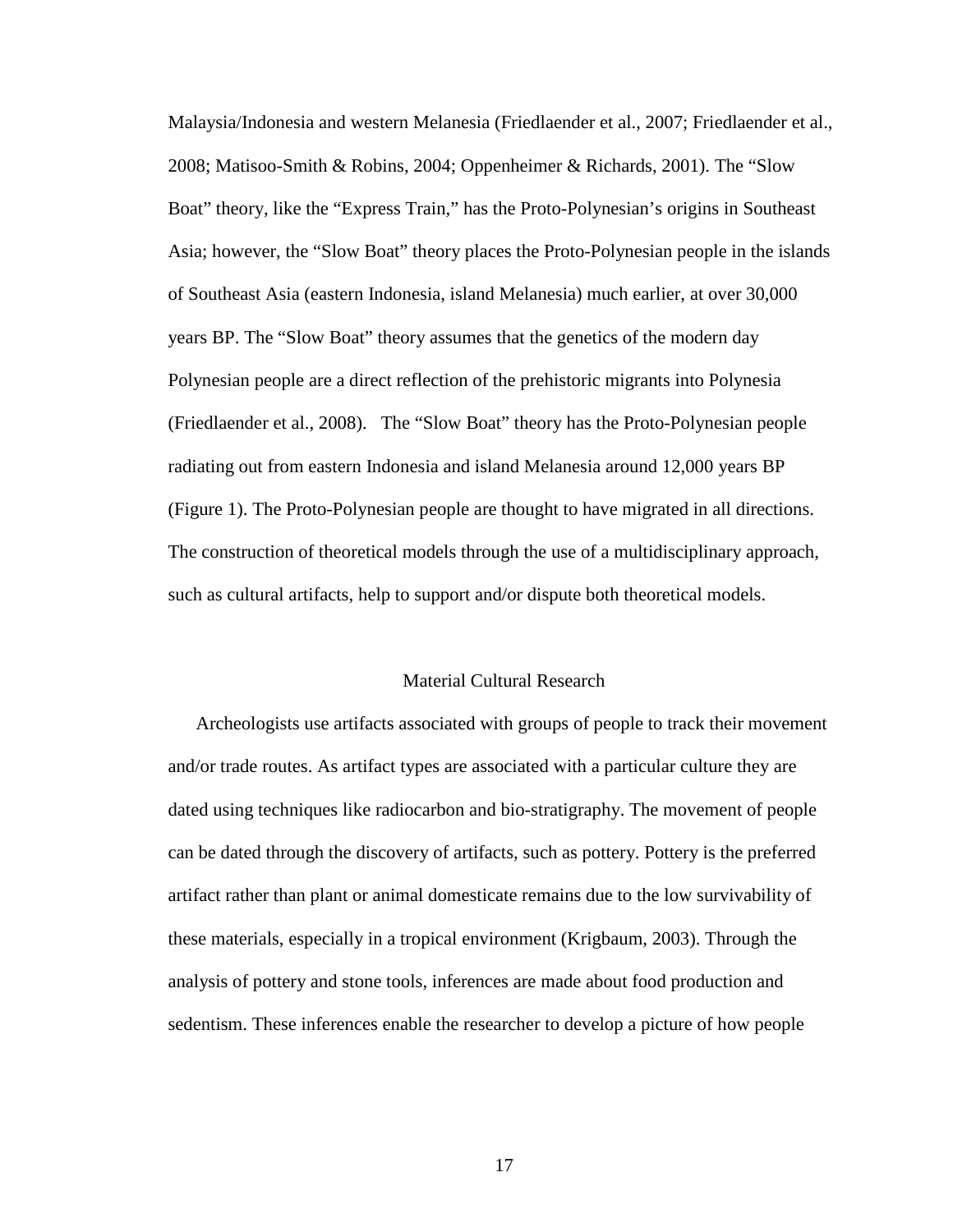lived on the islands of Southeast Asia. Focus is placed on the pottery assemblages found throughout the South Pacific.

Red slipped pottery is one such artifact used to determine the presence of the Proto-Polynesian people (Oppenheimer & Richards, 2001). The archaeological evidence obtained through red slipped pottery supports a 4,000 years BP origin for the original Polynesian people. The existence of red slipped pottery in eastern Indonesia and western Melanesia at 4,000 years BP contradicts the case for the "Express Train" theory. The discrepancy lies in the specific location of the artifacts and a date nearly 1,000 years earlier than the "Express Train" theory predicts for the migration of the Proto-Polynesian people (Oppenheimer & Richards, 2001). This narrowing of the time interval decreases the likelihood of the "Express Train" theory and bolsters the "Slow Boat" theory (Oppenheimer & Richards, 2001). However, the red slipped pottery is not the only artifact assemblage used to indicate the movements of the Proto-Polynesian people.

The collection of artifacts most closely associated with the Proto-Polynesians is known as the Lapita cultural complex. This Lapita complex consists of a unique dentatestamped pottery, hand tools, and plant and faunal remains (Larson et al., 2007; Smith, 1995). The poor survivability of faunal and plant artifacts severely reduce their numbers in the archaeological record but, if present, they provide rich sources of information about the lives of the ancient people being studied. For example, the existence of ovens and storage pits at Lapita sites indicate a level of plant domestication; faunal remains show a level of marine subsistence (Smith, 1995).

The overall similarity of a Lapita pottery style in conjunction with the vast distances over which the pottery is found suggests that there might have been a centralized location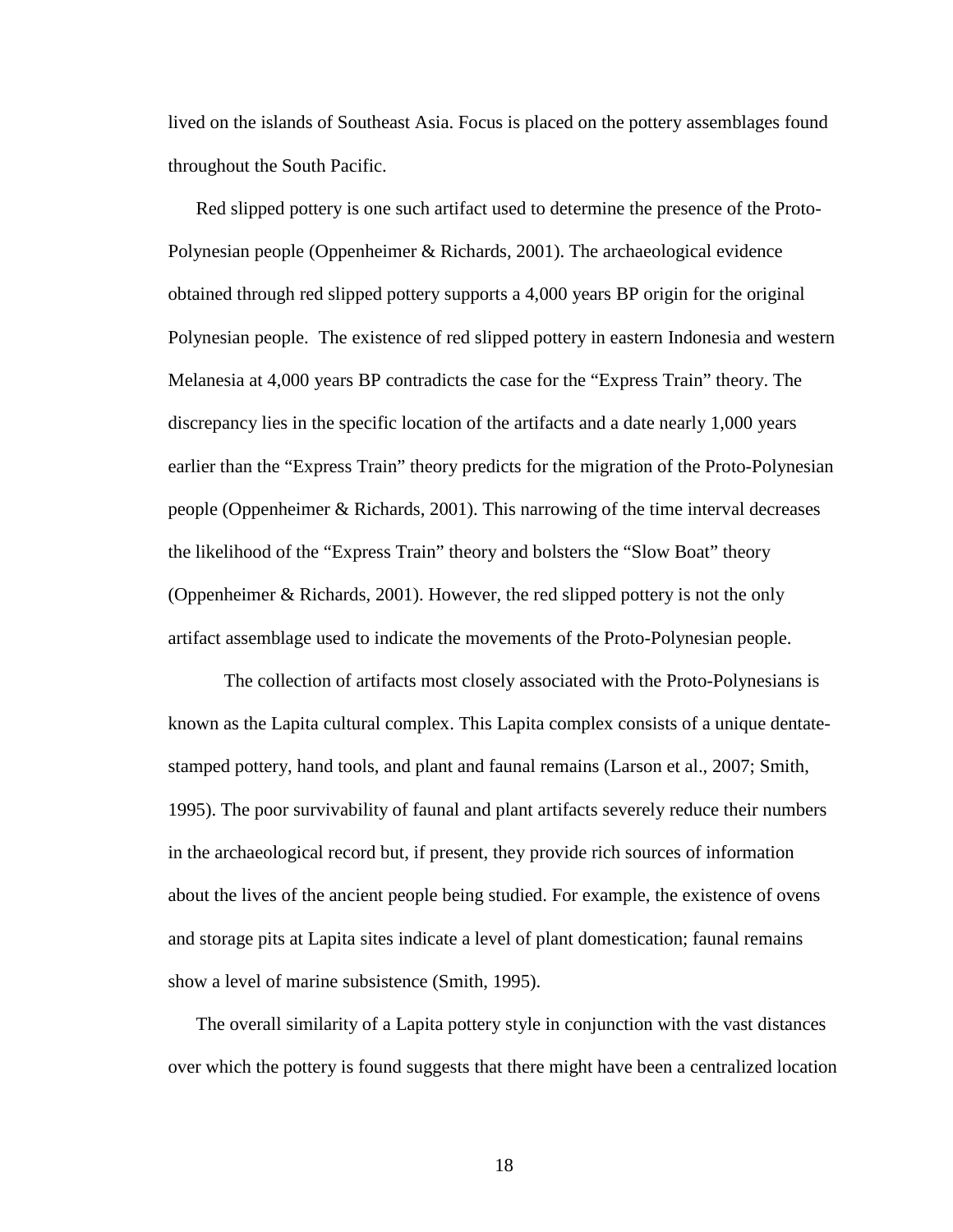for its production and subsequent distribution (Kennett, Anderson, Cruz, Clark, & Summerhayes, 2004; Smith, 1995). Commonalities of style are important in that they show the potential for shared ideas as well as movement of people. However, other forms of analysis such as plasma-mass spectrometry have provided conflicting conclusions in regards to the origins Lapita pottery. Analysis of style, technical aspects and chemical composition of the Lapita pottery has lead to the conclusion that the vast majority of the pottery found is of local origin (Kennett et al., 2004). However, exchanges of material such as obsidian, pottery, and shells indicate that long distance trade between Lapita communities occurred (Smith, 1995). The establishment of a marine-based economy of trade is a testament to the navigational proficiency that the Proto-Polynesian people would have needed to sail across the vast open ocean.

The argument that the Lapita complex moved into the islands of Southeast Asia and then to the Polynesian Islands is not without its' detractors. Smith (1995) argues that the Lapita complex known on Island Melanesia has no firm evidence of a predecessor in any other region. Without an alternative place of origin, the evidence pertaining to the Lapita cultural complex could be interpreted as support of the "Slow Boat" theory of migration in that there was not an outside group moving in, but rather that the complex development and the subsequent migration was done by those indigenous to the islands of Southeast Asia (Oppenheimer, 2004). Thus, specific sites, with artifacts connected to the Lapita complex, are used to support both migration theories.

Research using pottery has also been used to support the "Express Train" model. Archaeological research on the island of Mussau performed by Kirch (1989) show artifacts, dating back 1,600 years BP, to be a part of the Lapita culture. The artifacts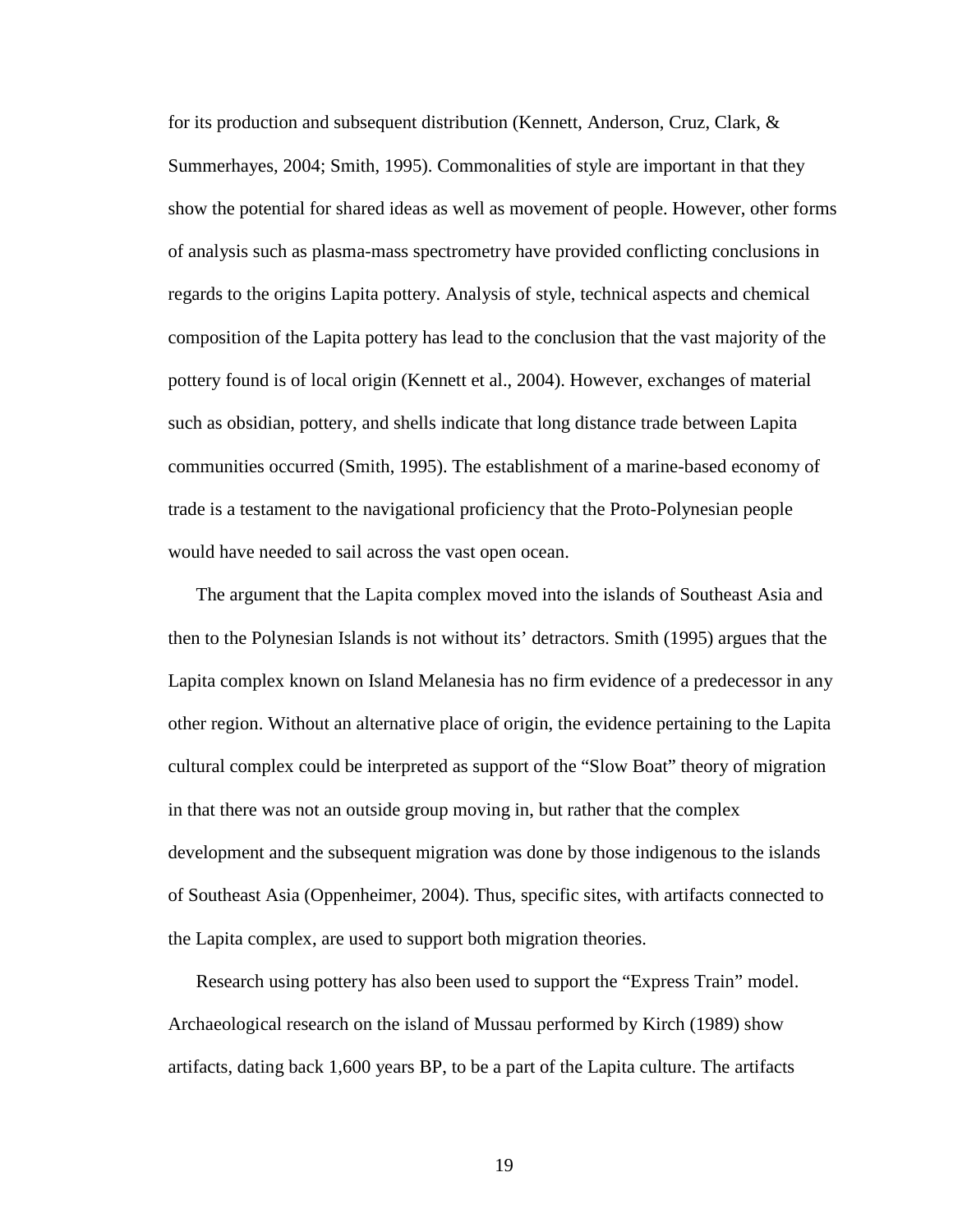lacked a gradual progression in their development, indicating they had no precursor. This is substantiated by the oldest deposits that contain elaborate pottery (Diamond, 1988). The existence of a fully formed and sophisticated style of pottery is a powerful indicator of a culture moving into a region. The lack of developmental progression of the pottery on the island of Mussau indicates a rapid change in the culture of the people. This change in cultural artifacts can be explained by the "Express Train" theory where the material culture of the Mussau people was quickly replaced by those associated with the Laptia culture and language. The inability to confidently confirm either theory's claim using pottery alone highlights the need for a multidisciplinary approach to get a consensus as to when the Polynesian islands were populated. Therefore, anthropologists use various disciplines to support either theory. One such discipline is the field of linguistics which studies language patterns and is used to connect groups of people across time and vast geographical distances.

#### Linguistic Research

The accepted view for the Islands of Southeast Asia is that the Papuan language is the first linguistic group to the region and the Austronesian language groups were second (Friedlaender et al., 2008; Friedlaender et al., 2002; Pierson et al., 2006). The Papuan language group has a much greater degree of diversity and that is indicative of a much greater time depth in the region (Friedlaender et al., 2008; Pierson et al., 2006). The extent of this greater time depth places the Papuan language groups on the islands of Southeast Asia tens of thousands of years before the Austronesian language group (Friedlaender et al., 2002). The work of Whyte et al., (2005) allows for "Melanesian"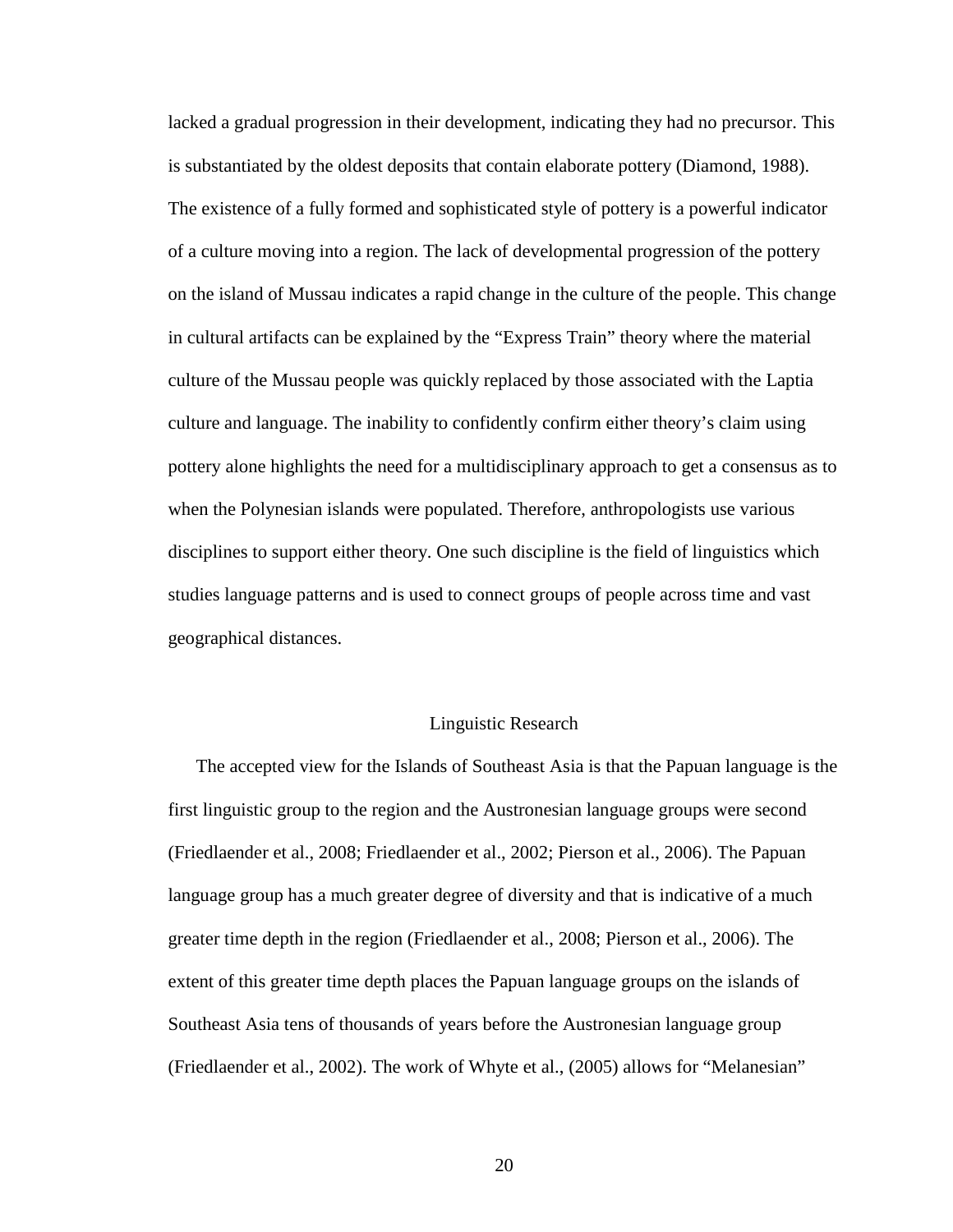Papuan speakers and the Austronesian speaking people from Southeast Asia ("Express Train" theory) to have had a linguistic influence the ancestors of Polynesians. The acceptance of an influence makes distinction between the two theories more difficult to clearly define. Distinctions can be made by more closely examining the two models themselves and how they handle the linguistic evidence.

A rapid spread of people across the area of eastern Indonesia, island Melanesia, Tonga/Samoa as predicted by the "Express Train" would not produce a strong linguistic signal (Hurles et al., 2003). The result of this extended time for sharing means that many words of Papuan origin should be found in late Oceanic languages. As of yet, this word exchange has not been found, but the search for this connection has not been completely exhausted (Hurles et al., 2003). The relatively rapid expansion of the Lapita cultural complex into the islands of the Pacific Ocean is seen as the reason for only a small amount of word sharing between the long established Papuan speaking languages and the new Austronesian language group (Bellwood, 2001; Pierson et al., 2006).

Friedlaender et al. (2008) views the organization of linguistic diversity by island size and island topography. On average, the Papuan language groups are found in the more isolated and inner portion of the islands where along the shore-line of islands the Austronesian language group is more prevalent (Friedlaender et al., 2008). The prevalence of the Austronesian language along the coast lines is a strong indicator of the rapid movement of people along an island chain thereby bolstering the view of the "Express Train" proponents (Friedlaender et al., 2008). In addition to the focus of language groups along the coast, a lack of shared words between the Papuan and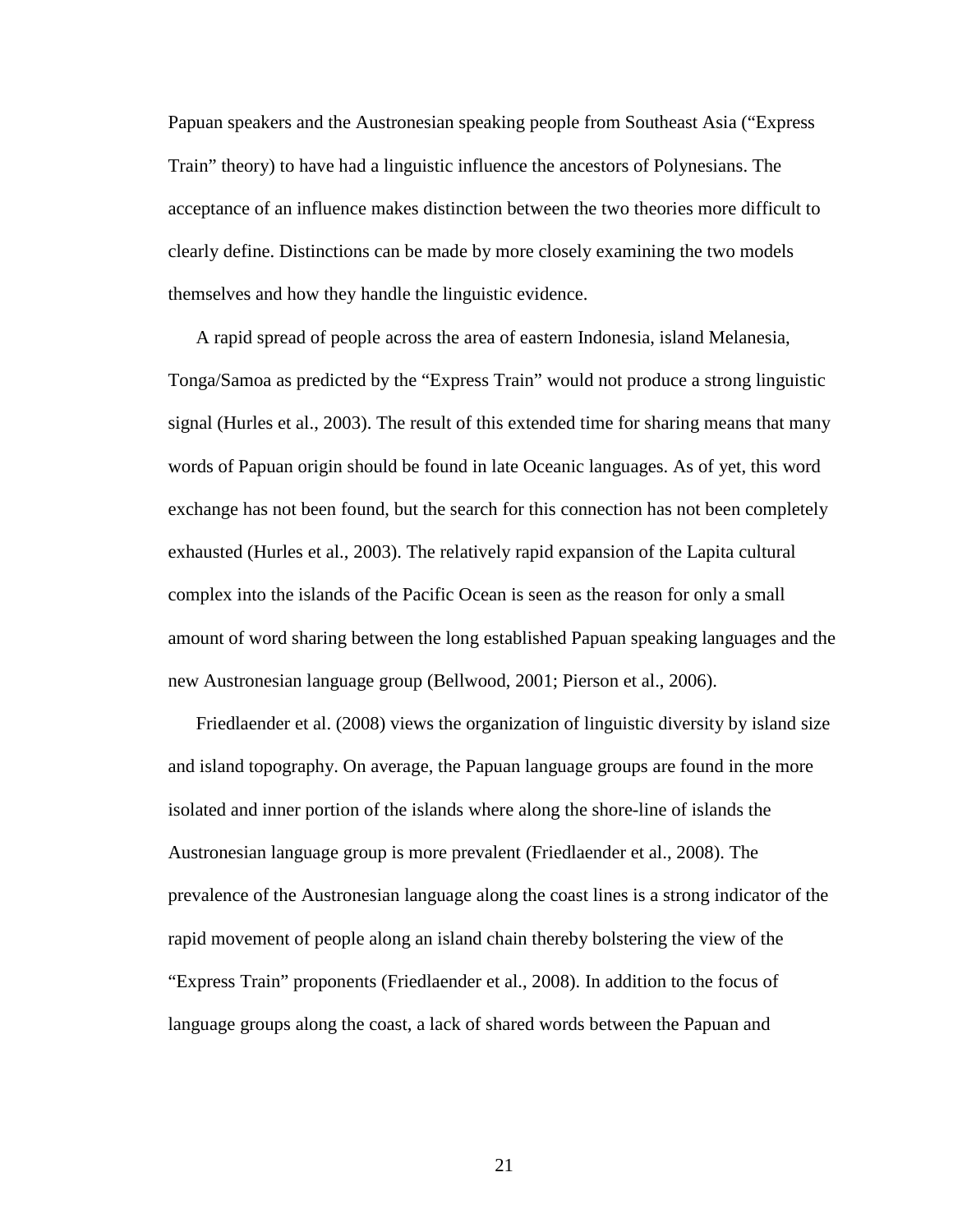Austronesian speakers is a strong indicator of rapid movement and strengthens the "Express Train" model.

The "Slow Boat" theory is not without its support from the field of linguistics. Friedlaender et al. (2008) sampled some 952 individuals from a variety of Polynesian islands. He suggested that the invading Austronesian languages were adopted by the Near Oceanic people 3,300 years BP with little or no genetic or marital exchange (Friedlaender et al., 2008). One can infer that the Austronesian speakers had a strong influence on the culture of the indigenous Papuan speaking people by the examination of the cultural remains.

These inferences can be deceiving if other anthropological disciplines are not employed. In a linguistic study coupled with a genetic study involving modern day people living in Polynesian, non-Austronesian speaking people possessed the specific genetic markers once only thought to be associated only with Austronesian people (Friedlaender et al., 2002). The connection of Non-Austronesian speaking people with a specific Polynesian genetic marker throws doubt to the validity of the "Express Train" theory of a quick advance by the Proto-Polynesian people with little or no contact with the indigenous island dwellers. Much of the cultural and linguistic findings are better used in conjunction with additional lines of evidence such as physical remains.

#### Physical Research

Measuring the physical characteristics of Polynesian peoples, both living and long deceased, is yet another method used in the pursuit of unraveling their origins. First, the pre-Neolithic inhabitants of the Southeast islands are characterized by a protruding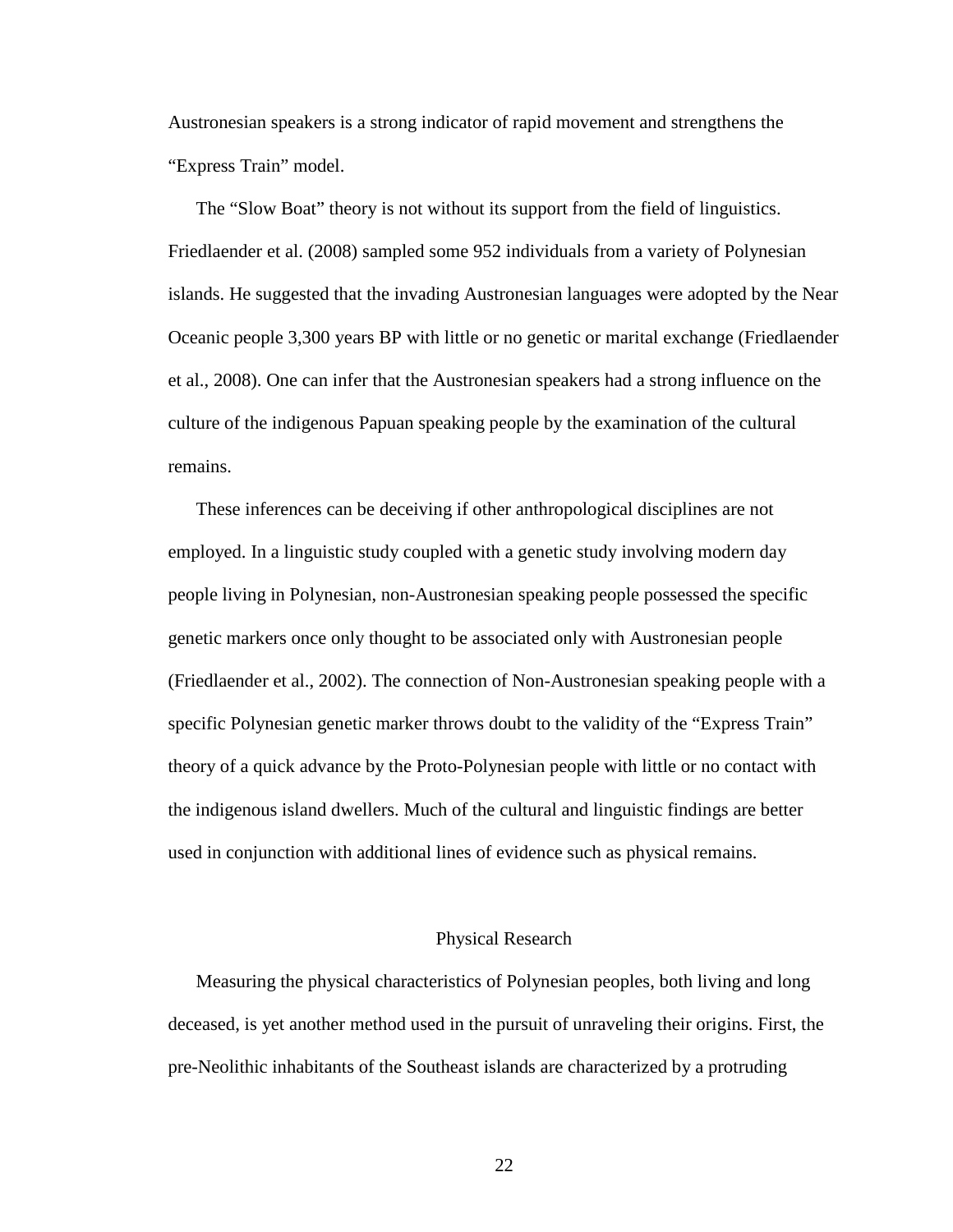glabellae, massive jaws, large teeth, and alveolar prognathism (Brothwell, 1960; Matsumura & Hudson, 2005). This collection of cranial metric traits is known as the "Australo-Melanesian" features. Craniometric analyses indicate a stronger affiliation of modern Polynesian people with those of Southeast Asia than to people in China and Taiwan (Oppenheimer, 2004; Pietrusewsky, 1997). This line of evidence therefore points to the "Slow Boat" model as the possible origin of the Polynesian people. The existence of the "Australo-Melanesian" features in modern Polynesian people indicates a longer time of habitation on the islands of Southeast Asia than the "Express Train" model predicts. On the contrary, Matsumura and Hudson's (2005) craniometric data support the "Express Train" theory of migration. Matsumura and Hudson (2005) maintain their data points to a close affinity to modern Chinese and Taiwanese people.

Matsumura and Hudson (2005) focus on dental morphology in Southeast Asia (China and Taiwan), island Southeast Asia, and the Polynesian islands. The dental evidence centers on Sinodont and Sundadont characteristics which are used to show migration patterns. The morphological traits used to determine Sinodonty and Sundadonty site specific identifiable features of a tooth. In the study by Turner (1990), the terms Sinodont and Sundadonty were coined. Through the course of the study eight traits were found to show the most significant statistical differences between populations (Turner, 1990). Sinodont traits, found in high frequency in certain populations (see below) include the following seven traits: shovel shaped upper first incisor, double–shoveling upper first incisor, one rooted upper first premolar, enamel extension of upper first molars, peg/reduced/ congenitally absent upper third molar, lower first molars with deflecting wrinkles, and three rooted lower first molars (Turner, 1990). The eighth trait of four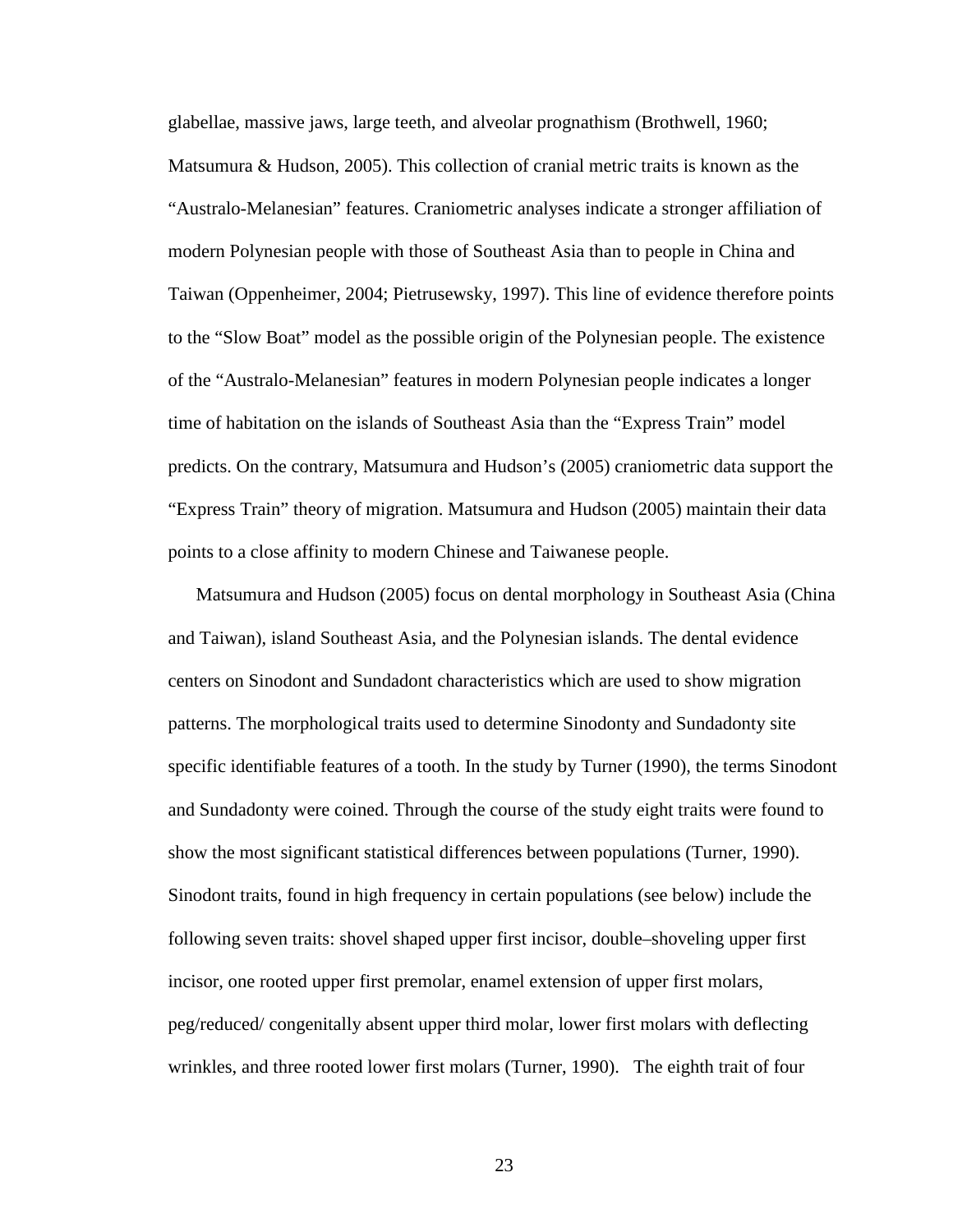cusped lower second molars is found in high frequency in Sundadont populations (Turner, 1990). The terms Sinodont and Sundadont are used to classify people from specific countries or regions of Northeast Asia, Southeast Asia, the islands of Southeast Asia, and Polynesia. Sinodont dentition is associated with "Northern Mongoloids" of China, Northeast Asia, and Native Americans. Sundadont dentitions are found in Southern Mongoloids of Indo-China, Island Southeast Asia, and Polynesia (Turner, 1990; Turner 2006). Using the regional characteristics of Southeast Asia it can be assumed that the people of eastern Indonesia, western Melanesia, and Polynesia would have the Sinodont characteristic and people of western Indonesia and Indo China would express the Sundadont trait (Turner, 1990; Turner, 2006). According to Matsumura and Hudson (2005), dental evidence indicates an increase in similarity between Mainland and the Islands of Southeast Asia starting around the Neolithic period. The connection between the Neolithic and the change in dental configuration strengthens the "Express Train" theory. In contrast, Turner (1990) finds that the morphological changes from Sundadont to Sinodont are most likely to have occurred *in situ* rather than from people migrating from the Asian mainland. Therefore, dental evidence can not alone give a definitive answer as to from where and when the Proto-Polynesian people originated.

Craniometric data provide conflicting results that can be used to support both models. Since physical characteristics can be used to bolster both models other data need to be used to determine the ancestry of these people. Genetic research is another related discipline that is used to illuminate lineages both modern and ancestral.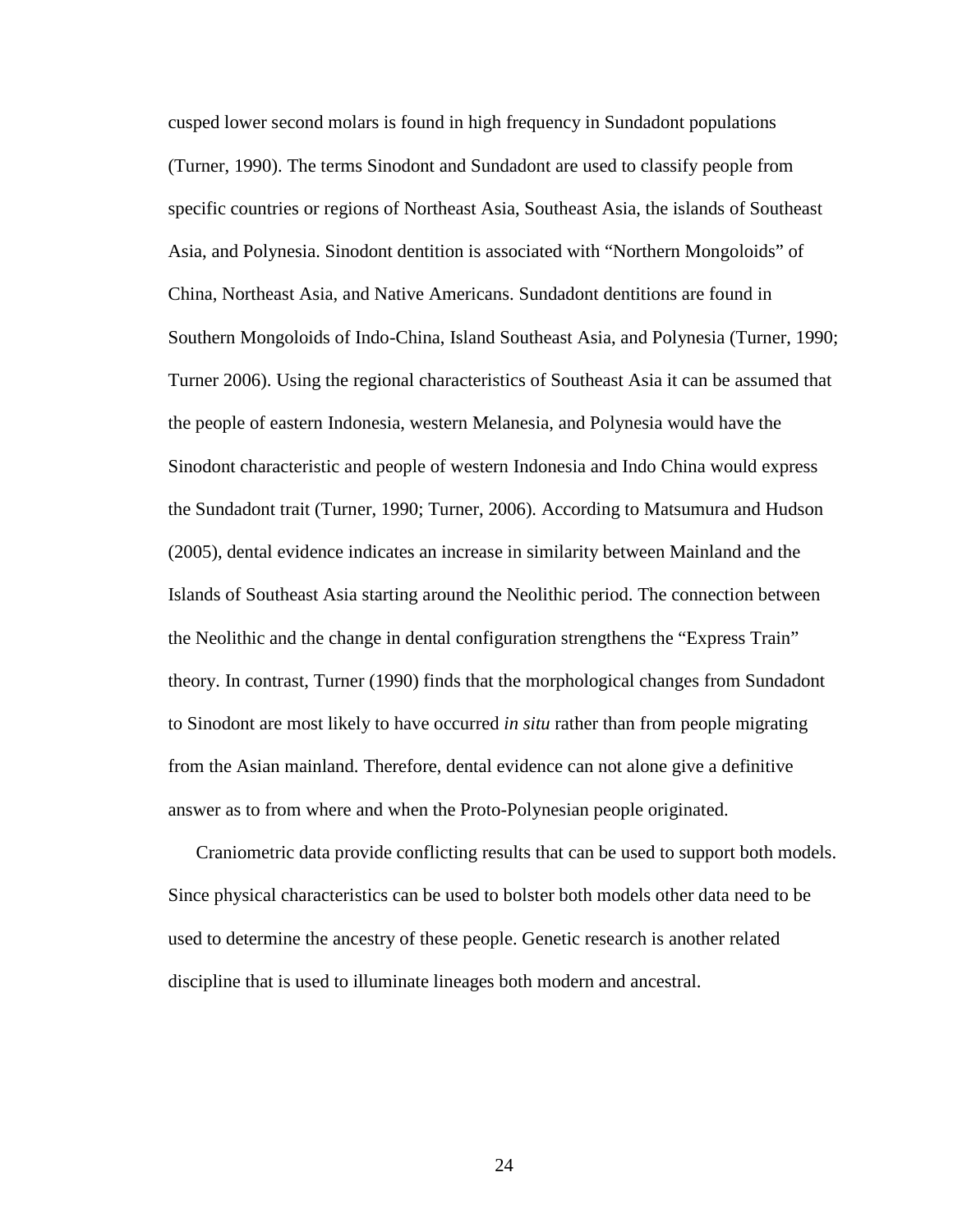#### Genetic Research

Genetic research using both animal and human subjects has been used to determine the movements of the Proto-Polynesian people. Animal genetic research mainly includes rats and pigs that are thought to have been brought to the islands of Polynesia purposely by, or as stowaways of, the ancestors of modern day Polynesian people. The genes of modern rats found on the islands of Polynesia are used to show a connection to the ancient rat DNA recovered from sights on the islands of Polynesia. Domestic animals such as pigs have a unique genetic profile which is different to that of feral pigs in the region of Southeast Asia. Thus, the genetic research performed on both modern and ancient animals, to show specific genetic similarities and differences between them.

*Rattus exulans* has a dispersal range from the mainland of Southeast Asia across the Islands of Southeast Asia and ending far out in the Pacific Ocean at Easter Island (Matisoo-Smith & Robins, 2004). Along with the wide dispersal of *R. exulans* the species itself is different from that of the ones brought to Southeast Asia by European explorers. In addition, *R. exulans* does not interbreed with the European rat and so allows for a diachronic approach to its' population studies (Matisoo-Smith, Allen, Ladefoged, Roberts, & Lambert, 1997; Matisoo-Smith & Robins, 2004). The remains of *R. exulans* are first seen in the Islands of Southeast Asia only in association with the Lapita cultural complex. Because of this association, it is an excellent animal to use to test the two migration models. The number of ancient rat skeletons at a site with ancient human remains outnumbers the people 10 to 1, if not 100 to 1 (Matisoo-Smith et al., 1997). Even though the numbers of ancient rats is much greater in comparison to the number of ancient people, the average femur weight of a rat is 0.1g. This causes difficulties in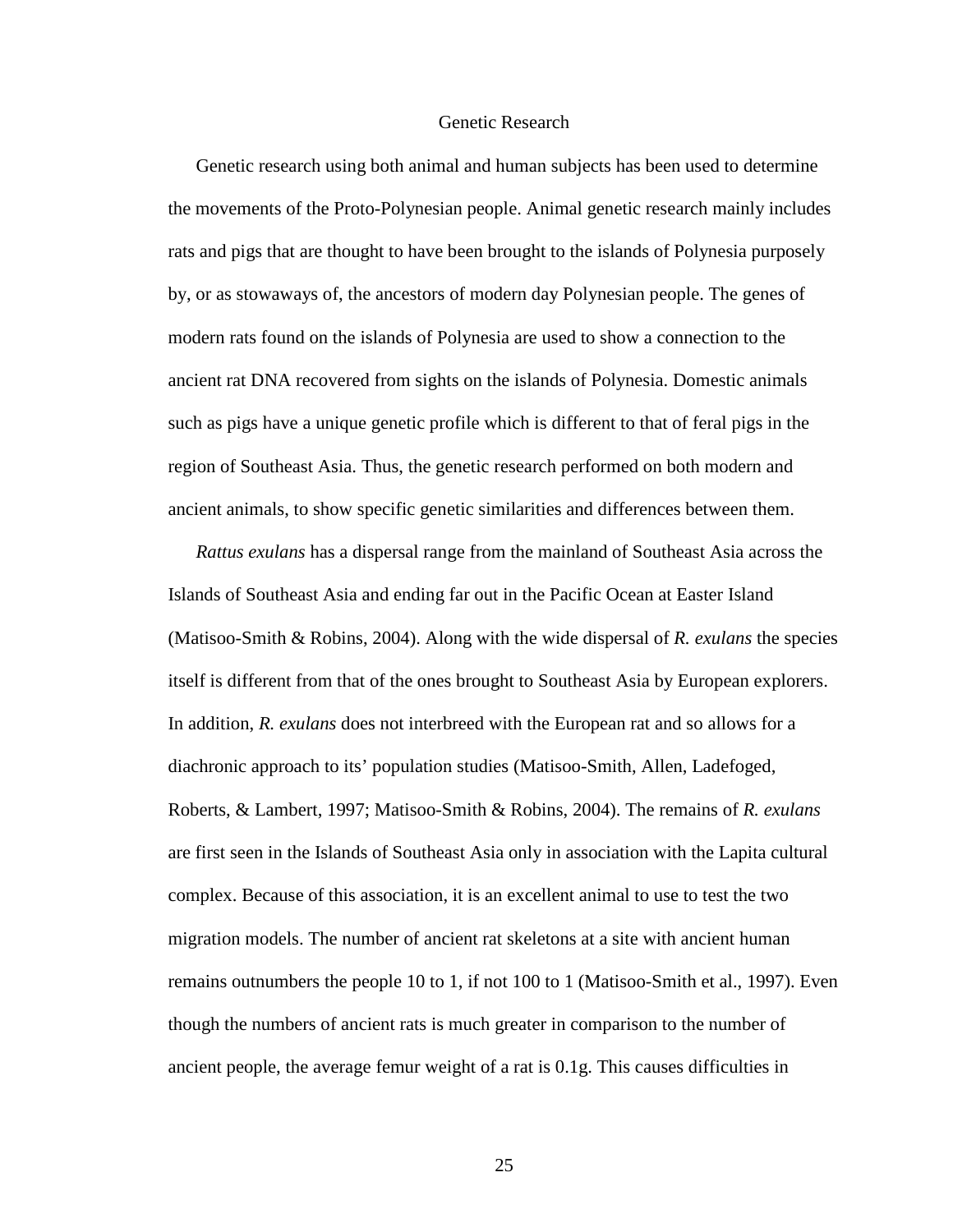ancient DNA extraction where the average amount of ground bone is 1.0g (Matisoo-Smith et al., 1997). The idea of *R. exulans* being a stowaway on the canoes of the Proto-Polynesians is possible but unlikely due to the behavior of the ancient rat's modern counterparts (Matisoo-Smith et al., 1997). The more common perception is that the rats were brought with the islands to be used as food (Matisoo-Smith et al., 1997; Murray-McIntosh et al., 1998).

Another animal associated with the Lapita cultural complex is the domestic pig or (*Sus scofa*) (Larson et al., 2007). As with the rat, the ancestors of the modern feral pigs on the Polynesian islands are compared with their ancient counterparts. A connection has been established between the ancient *S. scofa* and their indigenous counterparts (Larson et al., 2007). The genetic profile of the ancient and modern pigs does not match the modern or ancient pig specimens from China, Taiwan, and the Philippines. The appearance of the domestic pig in the Western islands of Southeast Asia (Moluccas and New Guinea) has been observed as far back a 3,500 years BP (Larson et al., 2007). The appearance of domestic pigs and their association with Lapita cultural complex suggests that the origins of the Proto-Polynesian people are not from mainland China or Taiwan (Larson et al., 2007).

The use of animals to definitively determine the origins of the Proto-Polynesian people is left up for debate as well with strong evidence to support either the "Express Train" or the "Slow Boat" theory. Therefore, when considering the association of animals and humans two points must be considered. Animals can be associated with specific human movement but they can also be used to establish a trade network in a region (Larson et al., 2007). Therefore, the use of animals in conjunction with human DNA has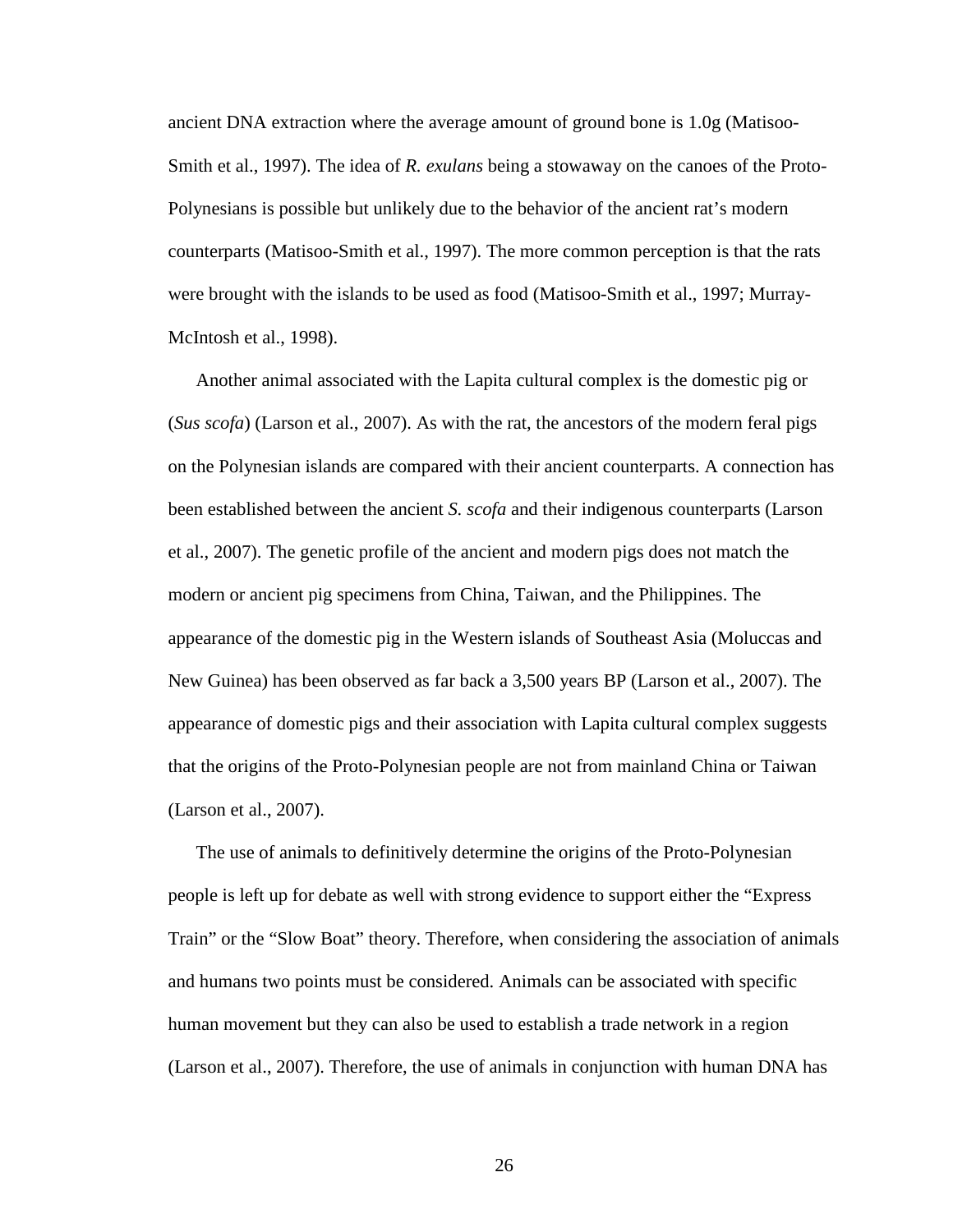the best potential to yield answers about the movements of people over the Pacific.

 Genetic research allows for the examination of humans in different levels of specificity. At one level the researcher can analyze an individual genetically down to what constitutes to a fingerprint. This level of genetic work focuses mainly on the nuclear DNA and provides a genetic fingerprint of the person. However, at another level there are genetic markers on nuclear DNA that allow researchers to track the movements of people over time and space. In the case of the Polynesian people, a blood disease Thalassemia, which has an evolutionary connection with the disease malaria, is being used. Other genetic research uses Mitochondrial DNA and Y-Chromosomal DNA. These sources of DNA in a cell allow for the tracking of a wider lineage of people. Nuclear DNA is passed down as a combination of both mother and father while Mitochondrial DNA is passed down from mother to offspring and Y-Chromosomal DNA is passed from father to son.

#### Women and Migration

A rationale for the use of mtDNA considers the potential physical migration of the men vs. women and their subsequent genetic dispersal. If only the male Proto-Polynesian's colonized the Polynesian islands then just half the potential mtDNA would be spread out to the far reaches of the Pacific islands. Fortunately, inferences can be drawn indicating an active role for women in the migration of the Polynesian islands through the use of ethnographic accounts and mythological tales.

When using ethnographic and mythological tales, one must take into account that the Polynesians prior to European contact did not write down their history. Therefore, the earliest written information pertaining to the cultural habits of the Polynesians is based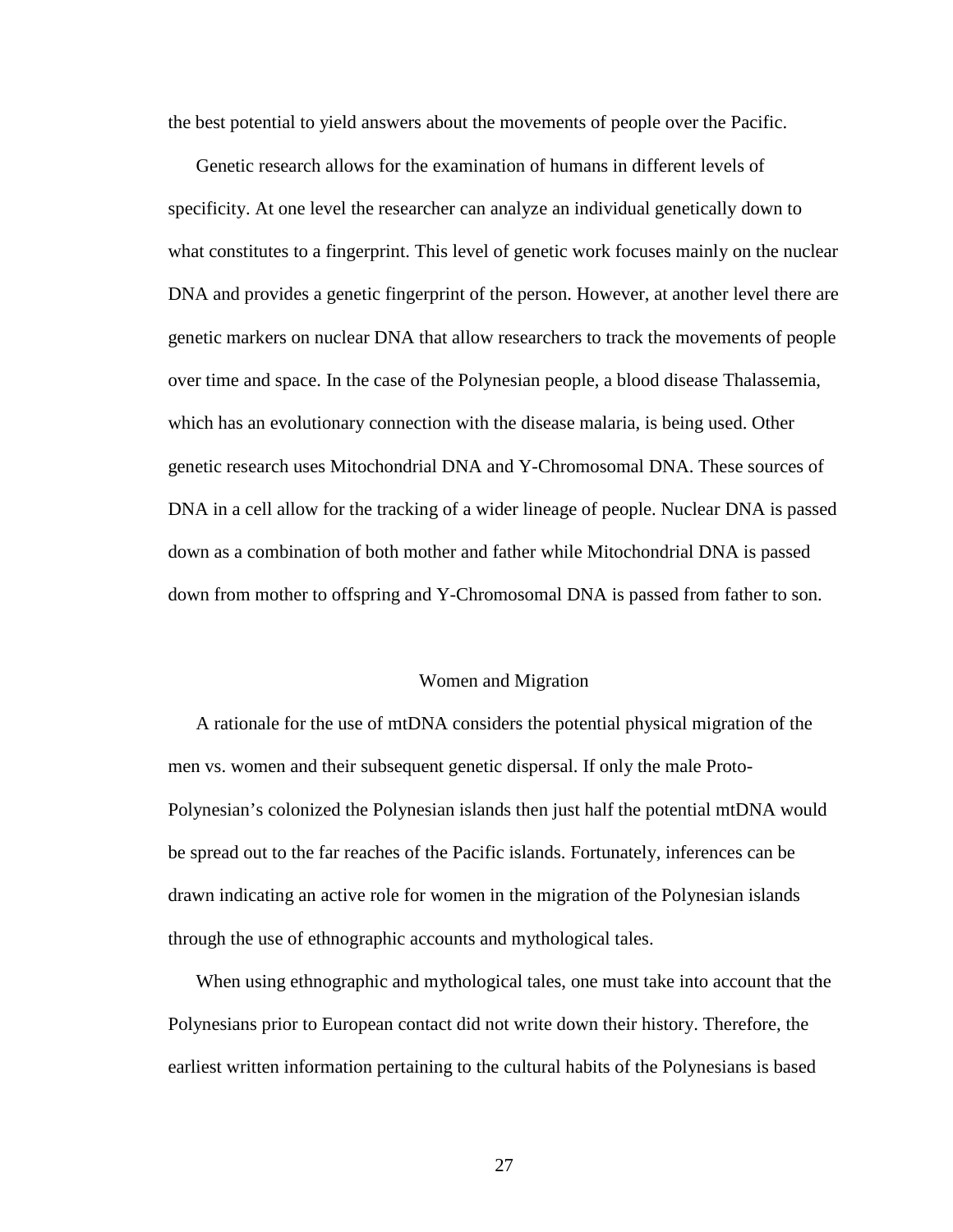upon the ethnographic observations by people of Western decent (Arredondo, 2000). In addition to the inherent cultural bias, these Europeans were only at any one particular island for a short period of time (Arredondo, 2000). The cultural bias and short contact time of these Europeans diminishes the accuracy and understanding of the cultural working formed over hundreds of years by the island societies.

Cultural changes and adaptations occur in every culture but in the case of the Polynesian people their culture was overtly changed by the Western missionaries (Harding, 1993). A Christian set of gender roles were imposed on the Polynesian people by the missionaries thereby influencing the modern view of women in Polynesia. This change makes it difficult to definitively determine the role of the Proto-Polynesian women. However, while cultural nuances of the Polynesian people may have been lost by the onset of colonization some practices lasted long enough to be recorded by Western observers.

Unlike in European cultures where title and prestige is passed down from father to son Polynesian title and prestige was passed through the matrilineal line (Gunson, 1987). Through time the cultural bias of European explorers and missionaries imposed a more Western cultural attitude diminishing the role of women in Polynesian society (Arredondo, 2000; Ralston, 1993). Understanding of the important role of women during pre-western contact suggests that this matrilineal system had a long prehistory. Assumptions that prestige would be built and maintained by women must be made. Thus women would have been a vital part of battles and voyages to new lands to increase their social standing. Therefore, the possibility of both men and women being active participants in the migration of the Proto-Polynesian people cannot be rejected. Another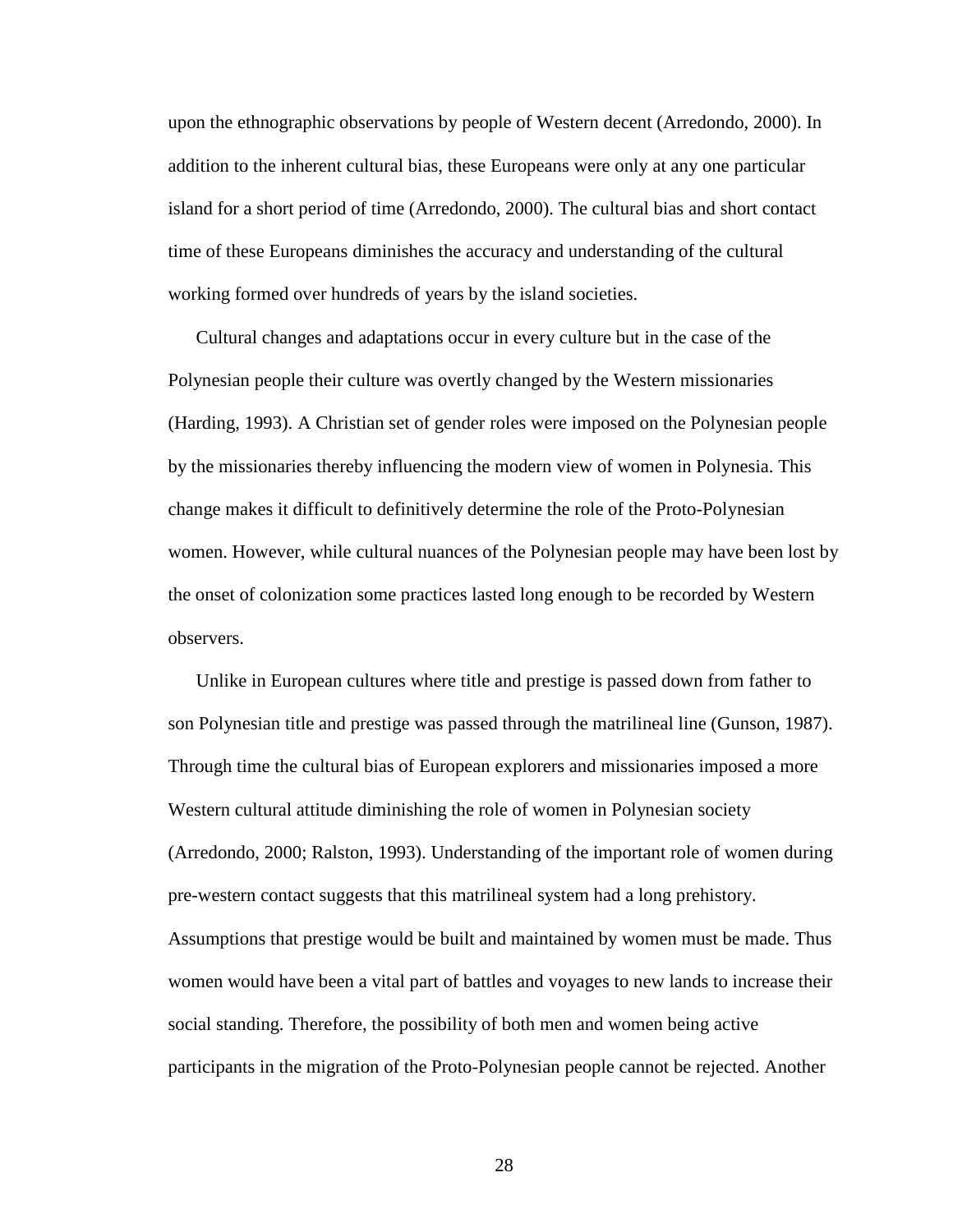way to see past the ethnocentric censorship of women's roles is to delve into the mythological stories of the Polynesian people.

Mythological stories spanning the whole of Polynesia from New Zealand to Hawaii depict women harnessing the energy of volcanoes, voyaging across great distances, displaying feats of great strength, and performing heroic deeds (Ralston, 1993). These mythological tales glorifying the exploits of women allow for the interpretation that women were regular participants and/or leaders in expeditions to the far reaches of the Polynesian islands. The surviving myths depicting the strength and power of women in the distant past may only scratch the surface of the importance of women. Nevertheless, the depiction of women as highly capable sailors would suggest that women were not left behind during the migration of the Proto-Polynesian people across the Pacific. The mythological descriptions of women would support the hypothesis that women were not just passive passengers but instead were leading expeditions to new islands of the Pacific. Unfortunately, the ability to know the entire impact women have had in the myths of the Polynesian people may never be known.

Prior to European contact some Polynesian names were gender specific, but most children were named after events, circumstances, or places (Gunson, 1987). Gender neutral names of ancestors make the tracking of deeds performed by a specific gender difficult if not impossible. However, the use of gender specific names in mythological tales along with knowledge that prestige passed along the female lineage strongly suggests that women were more than just passive observers during the migration of the Proto-Polynesian people across the Pacific Ocean.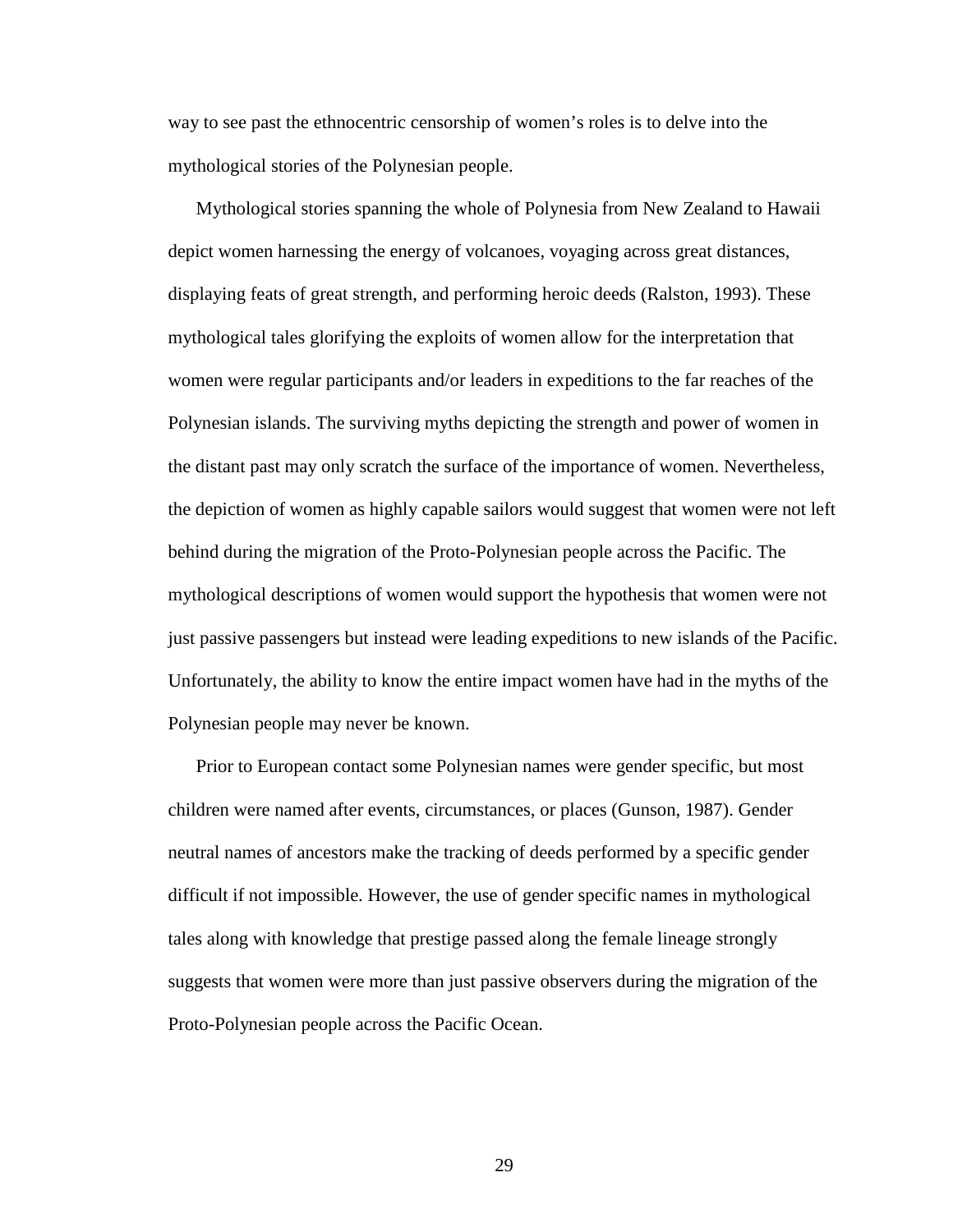This evidence increases the likelihood of both genders being represented during the initial migration doubles the chance to recover genetic material, specifically mtDNA. Thus the chance of recovering ancient DNA is bolstered for this study as is its subsequent use to track the timing of the Proto-Polynesian people's movements.

Looking first at nuclear DNA, difficulties arise as a result of DNA's inability to remain intact over time. The survivability of DNA ranges from 50 thousand to 1 million years depending on the environment in which the DNA has been interred (Hebsgaard, Phillips, & Willerslev, 2005; Hofreiter, Serre, Poinar, Kuch, & Pääbo, 2001; Lindahl, 1993; Pääbo & Wilson, 1991; Willerslev & Cooper, 2005). The low number of nuclear DNA strands (in comparison to mtDNA) and the low survivability of both mtDNA and nuclear DNA over time makes nuclear DNA less useful when looking for migration of people over vast amounts of time. However, this is not to say that nuclear DNA is not used; in fact, as discussed below, researchers (Harding & Clegg, 1996; Hill, Flint, Weatherall, & Clegg, 1987; Lie-Injo, Pawson, & Solai, 1985; Müller, Bockarie, Alpers, & Smith, 2003) are looking at a specific malarial mutation in the Polynesian people that may help determine there ancestors movement in the distant past.

# Malaria

Malaria is a parasitic disease caused by a hematoprotozoan from the genus *Plasmodium.* This infectious disease is concentrated in the tropical regions of the world. However, the tropics are not the only region of the globe that this disease can be found, the subtropics and temperate zones can be affected by the disease although to a lesser degree (Stinton, Bogin, Huss-Ashmore, & O'Rourke, 2000, p.280). The malarial disease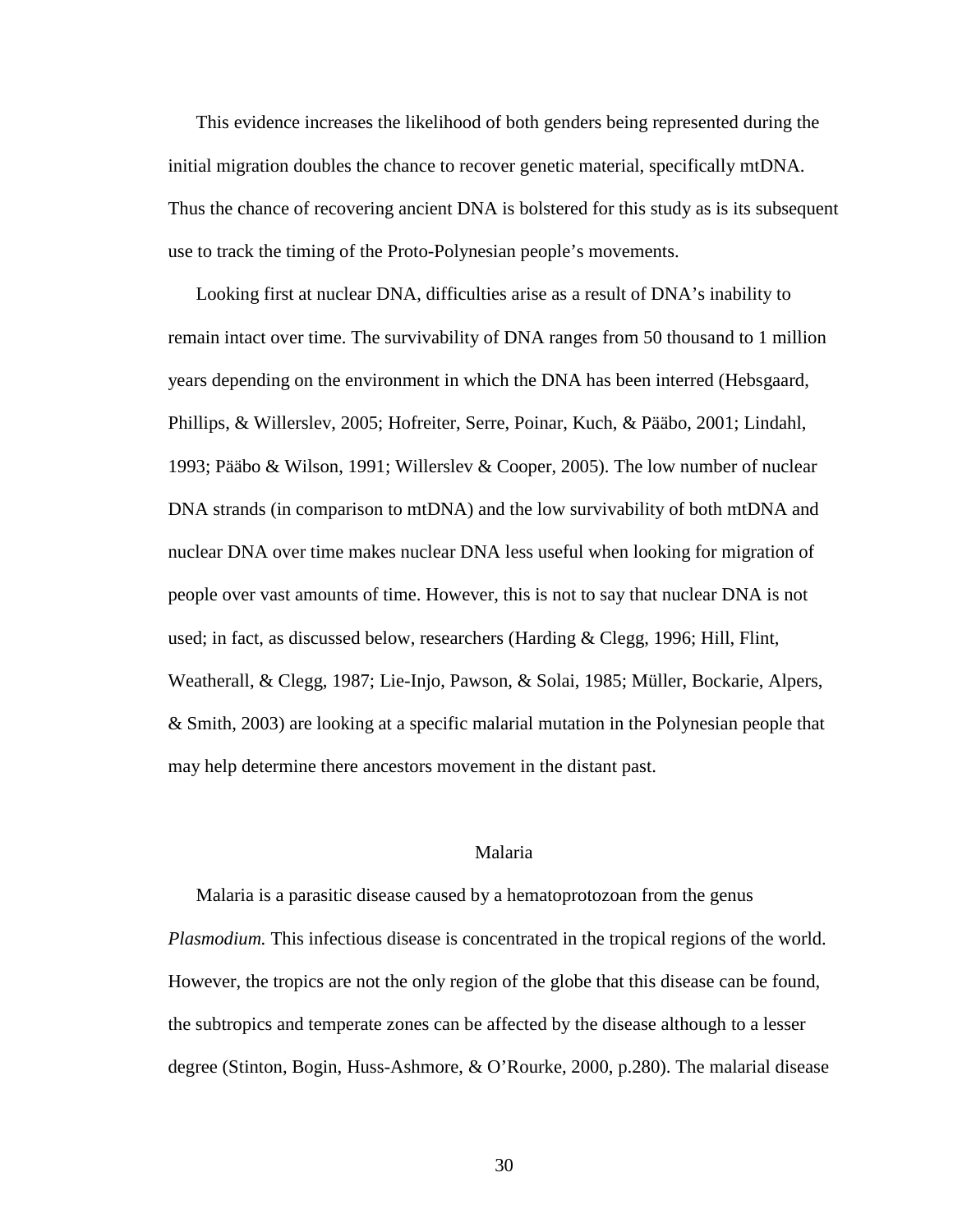is not spread through direct contact between infected people. Malaria is spread through a mosquito vector. A mosquito bites an infected human and ingests the malarial zygotes in the blood of the human. The malarial zygotes mature into sporozoites in the digestive system of the mosquito and then migrate to its' salivary glands. The mosquito with the sporozoites then bites another human injecting the new host with the infectious material thereby perpetuating the cycle of infection (Stinton et al., 2000, p.235). The ability of malaria to be spread person to person through a highly mobile vector has allowed for this disease to become extremely prevalent in human populations.

# Malarial Counter Measures

The human species has adapted genetically to the disease though the use of other genetic diseases, like sickle cell anemia, that are harmful in their homozygote expression but beneficial in the heterozygote expression. Blood pathogens are a powerful example of adaptation and the effects of natural selection on the human species (Hill et al., 1987). In areas with an endemic disease such as malaria, the continual exposure to the diseases can result in the development of immunities (Stirnadel, Beck, Alpers, & Smith, 1999). Humans have a highly polymorphic immune system that responds and adapts to hostile environments (malarial) using one of two methods: destroying the invading disease or developing a tolerance to it. In the case of most diseases that are endemic to an area in which humans live, the second approach is employed. This is seen with other deleterious diseases such as Thalassemia, where in its heterozygote form it curbs such deadly diseases as malaria (Müller et al., 2003). This reduces the affects of malaria but does not actively eliminate its presence from the infected host; therefore, it tolerates its presence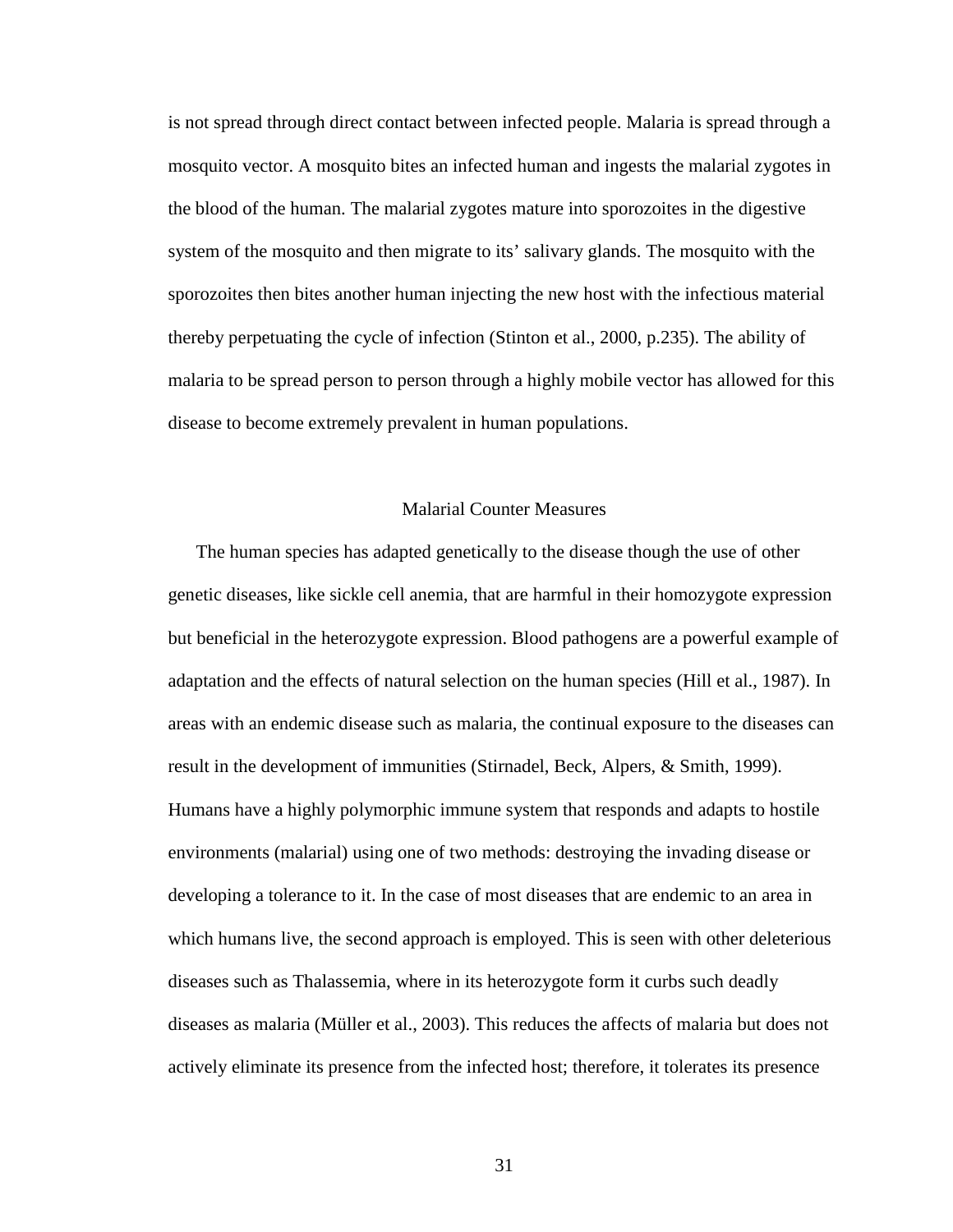and allows the host to live in the endemic environment. This is not unlike other deleterious diseases found to exist in a precarious manner where the health of humans is concerned.

The most common of the deleterious diseases associated with hemoglobin and influenced by the malarial parasite is sickle cell anemia. However, in this study the focus will be on the hemoglobin disorder Thalassemia because it is more relevant as it has the potential to resolve the theoretical debates concerning Polynesian migrations. Thalassemia is defined as a defective production of a of globin chain (alpha or beta). This improper synthesis of one globin chain means that the other chain is longer. As a result of this imbalance, the blood cell matures at an abnormal rate which in turn leads to the cell's premature death (Fortin, Stevenson, & Gros, 2002). This abnormality has generated several possible scenarios for the cell's tendency to resist malaria: thalassemic cells have higher levels of parasitic antigens on their surface, they are resistant to red blood cell clumping, and/or they are destroyed more easily by the phagocyte system (Allen et al., 1997; Fortin et al., 2002). The benefits of these various scenarios are still open to some debate in regards to their effectiveness in resisting malaria (Flint, Harding, Clegg, & Boyce, 1993; Hill et al., 1987; Stirnadel et al., 1999; Trent et al., 1985). However, population studies have made a strong correlation between the high frequency of the (alpha and beta) Thalassemia disease and malarial environments (Fortin et al., 2002; Kaneko et al., 1998; Stirnadel et al., 1999). This discussion illustrates that, through the

exposure to endemic diseases, genetic changes can occur in local populations.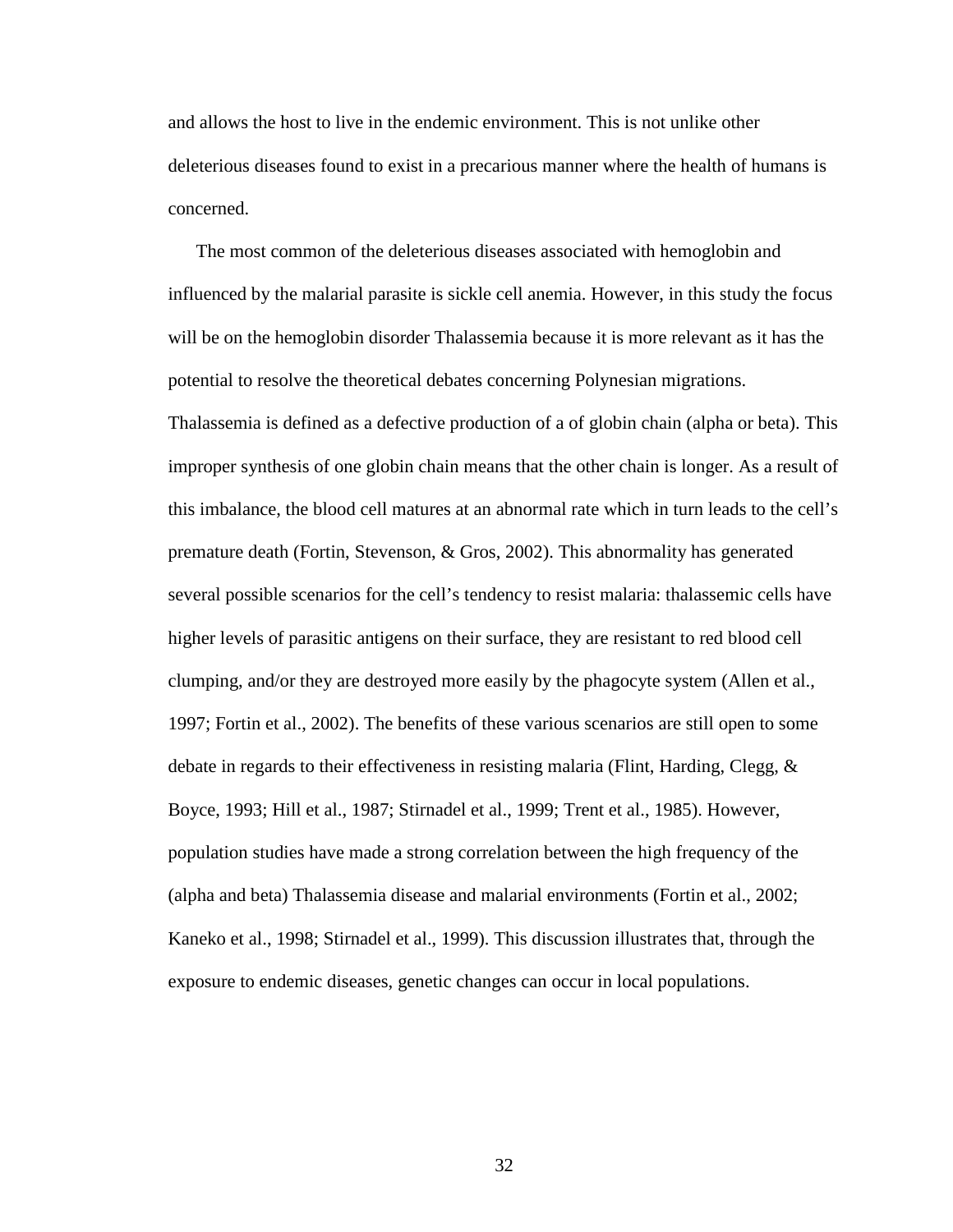#### Using Malarial Diseases

This genetic disease and the prevalence of its heterozygote expression are used to determine the origins and migration patterns of people around the world. The ability to track the different immune responses of the human species aids is pertinent to the origins of the Polynesian people debate. On a scale much smaller than global migration, the presence of such diseases as Thalassemia can be used to discover the settlement patterns of people on islands. One such example is on the island of New Guinea, a part of the island chain of Melanesia. On New Guinea, malaria is endemic and the frequency of alpha-Thalassemia is in the range of 81% (Lie-Injo et al., 1985). However, in the highlands of New Guinea malaria is absent. As one would expect in a malarial-free environment, alpha-Thalassemia is also absent in these highland populations (Lie-Injo et al., 1985; Müller et al., 2003; Hill et al., 1987).

Along with showing a strong correlation between malaria and alpha-Thalassemia other human patterns can be assumed. One such assumption is that the settlement patterns on New Guinea have been long and lacking in mixing between the highland and lowland peoples (Hill et al., 1987). If the upland and lowland peoples frequently interbreed then one would expect to see no difference in frequency of alpha-Thalassemia. This not being the case, other, alternative scenarios can be expounded upon and different settlement and migration patterns can be looked at or traced to explain the difference between the two populations in such close proximity. What can be taken from the New Guinea example is that close proximity is not always an indication of sameness in genetic adaptations of populations.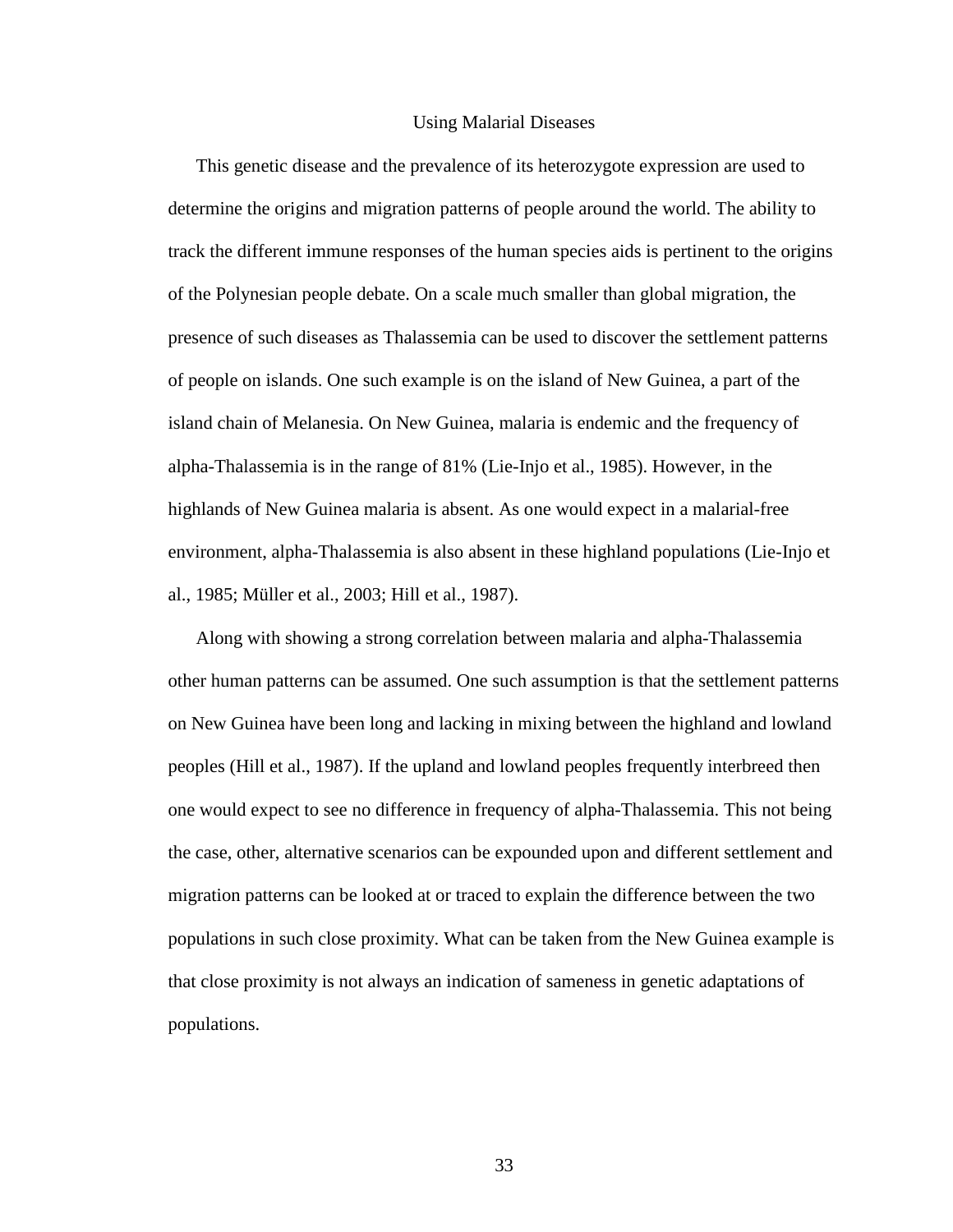Despite the close proximity of Polynesia to Melanesia, malaria has never been an endemic problem. The lack of malaria in Polynesia is due to the absence of *anopheles,* the vector responsible for the dissemination of the disease between the human populations (Lie-Injo et al., 1985). Therefore, one would expect to see a lack of the diseases associated with a malarial environment in the Polynesian people.

In a study by Lie-Injo et al. (1985), 60 people of Samoa Polynesia descent were tested for alpha-Thalassemia. The entire sample lacked the abnormal alpha-Thalassemia fragment. This is what is to be expected in an area that lacks the malarial stressor. However, this study was only performed on a sample of 60 individuals from one particular Polynesian island. The lack of adaptive mechanisms in the Polynesian people to a malarial environment lends credence to a rapid migration of the Proto-Polynesian people from Southeast Asia and Melanesia into the islands of Polynesia. The "Express Train" model of migration benefits greatly from the lack of alpha-Thalassemia. It can be argued that the Proto-Polynesians were not in Melanesia long enough to develop the adaptation or to have interbred with the indigenous population for alpha-Thalassemia to show in their genetic makeup.

Further studies of the malarial marker alpha–Thalassemia brought to light a specific variation of that disease, –alpha 3.7III, in Melanesia. The origin of the –alpha 3.7III variation was found to be one of the oldest in Melanesia in regards to malarial selection (Harding & Clegg, 1996; Hill et al., 1986). The significance of this discovery is that samples from Polynesia were tested and found to have the –alpha3.7III variation. This cannot be explained by random mutation, because the frequency in which the – alpha3.7III variation was found to be around 23% (Flint et al., 1993; Harding & Clegg,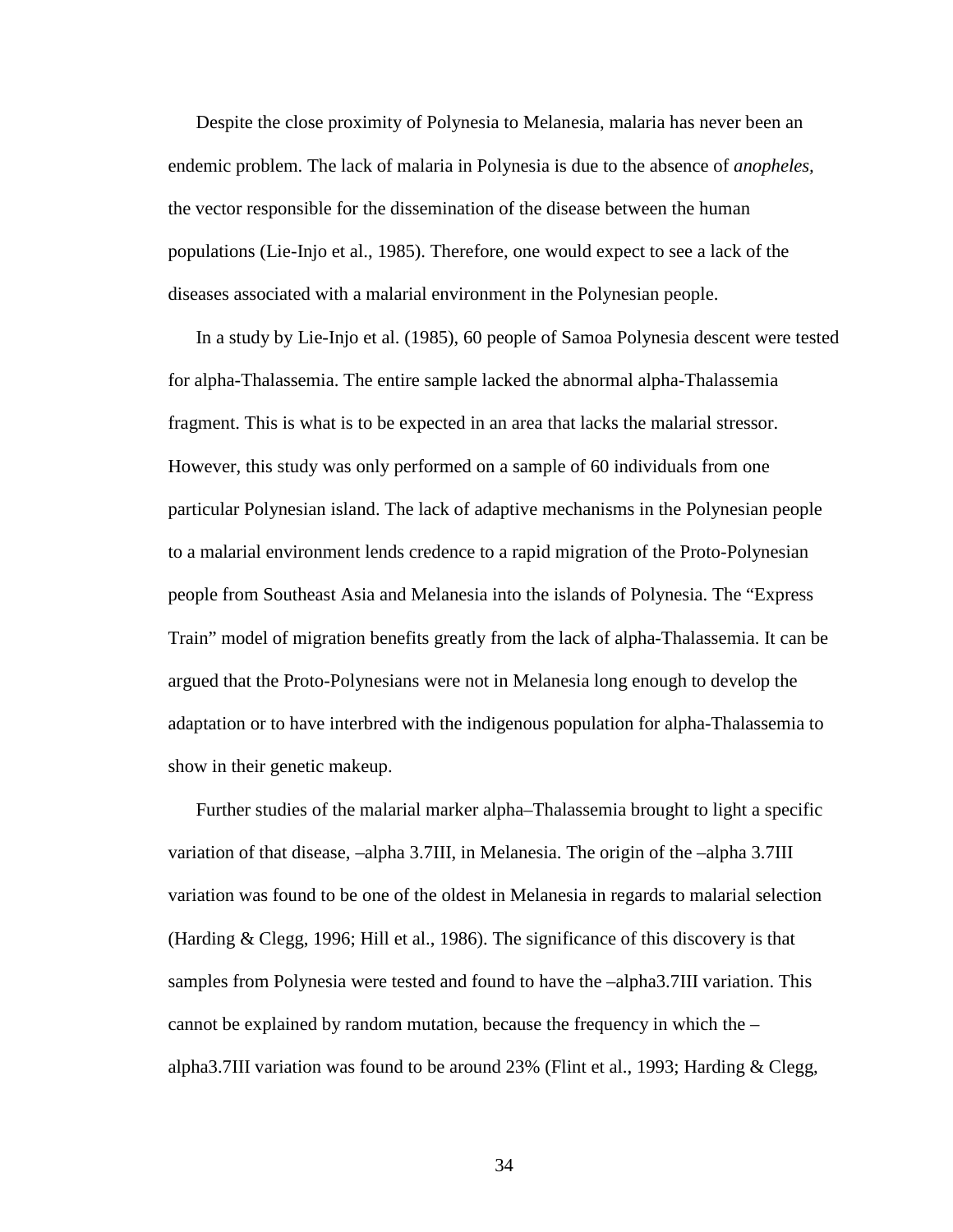1996). Referring back to the models of migration, this would support the "Slow Boat" theory because the 23% frequency indicates a relatively strong influence of Melanesian genes in Polynesia. The Polynesian alleles can be seen as a subset of the Melanesian ones (Flint et al., 1989). This gene flow from Melanesia would not be possible at this frequency if the original colonizers of Polynesia moved rapidly through Melanesia as proposed by the "Express Train" model. However, there are those that see the presence of the -3.7III variation as support for the "Express Train" model.

Proponents of the "Express Train" model postulate that the higher-than-expected frequency of -alpha3.7III is due to the Proto-Polynesian people stopping for a short time in these highly malarial regions and the frequency was amplified by this relatively brief contact with the malarial environment (Harding  $\&$  Clegg, 1996). They see the malarial environment as being a strong enough factor in the survival of these new immigrants that they adapted quickly. Harding and Clegg (1996) do not say if this adaptation was due to direct genetic changes on the Proto-Polynesians or if the adaptations occurred through interbreeding between them and the indigenous people. Therefore, both scenarios are still viable possibilities. The use of disease markers confirms the general ancestry of the Polynesian people in that they come from an Asian and Melanesian ancestry (Harding & Clegg, 1996; Hill et al., 1987). Thus the genetic evidence reveals the origin of the Polynesian people and bottlenecking explains why the Thalassemia disease remains at such a high level in a non-malarial environment.

The island populations are those that are currently under investigation. Papua New Guinea is the largest of all the islands that make up Melanesia but these islands are spread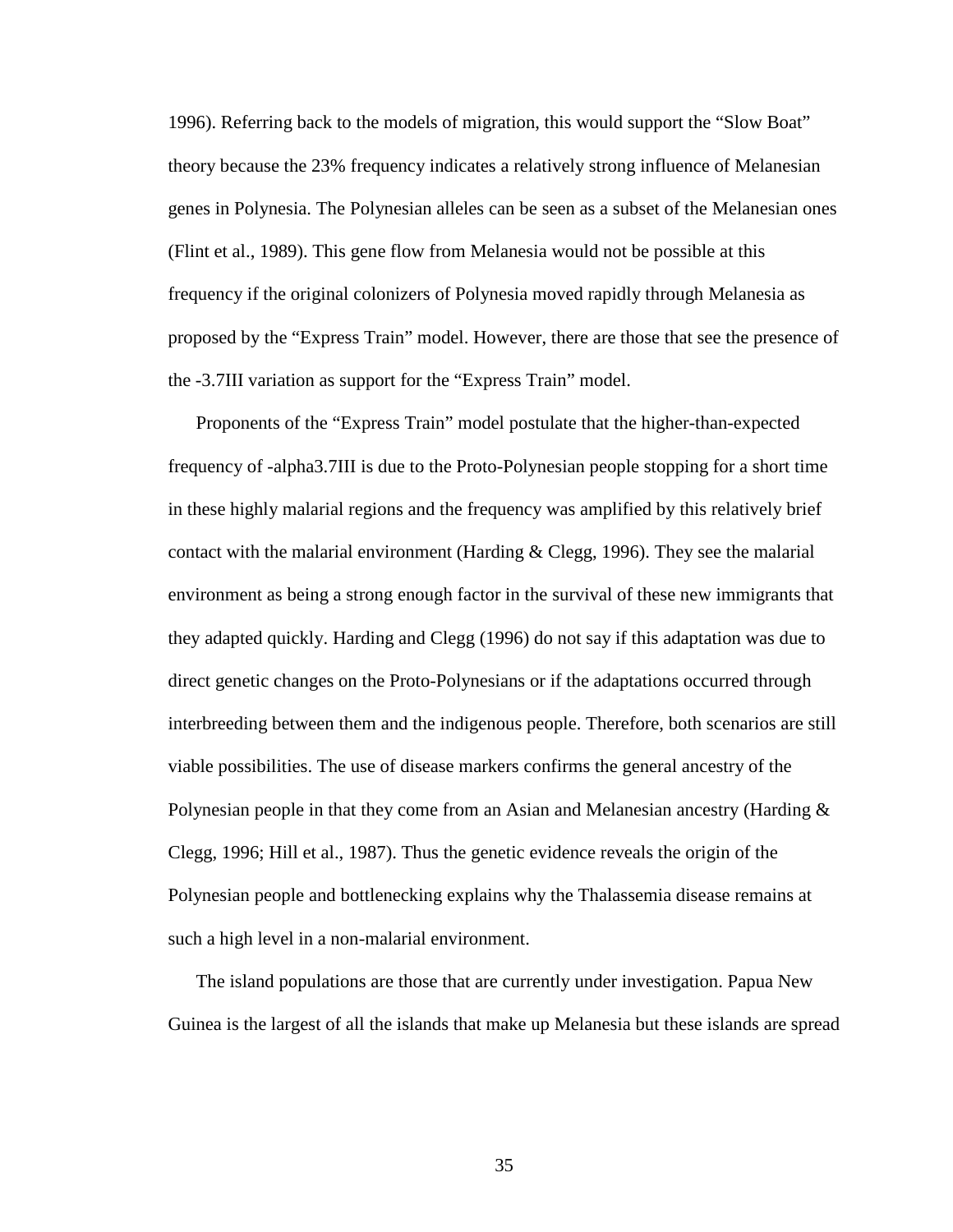out over hundreds of miles in the Pacific Ocean. The process of bottlenecking and the founder affect therefore have a high potential of occurring in these isolated areas.

Founder affect can be characterized by an occurrence in which one inseminated female or a very small group of individuals relocate to a deserted location (such as an island) and establish a new colony. In this new environment, interbreeding would serve to decrease genetic diversity and the heterozygosity of the group should decrease (Nei, Maruyama, & Chakaborty, 1975).

Bottlenecking is a phenomenon where a once larger population is reduced dramatically to only a small number of individuals. These individuals are cut off from other populations, and are only able to reproduce with those in the group of survivors (easily seen in island situations) (Nei et al., 1975). This decrease in heterozygosity can lead to the survival of such deleterious genetic markers as Thalassemia in non-malarial environments. Increased homozygosity is understandable due to the low number people who could contribute to the genetic make up of the founding or bottlenecked population (Nei et al., 1975). The rate in which the heterozygosity and homozygosity changes in a population depends upon the number of individuals in the initial reduction event.

Nei et al. (1975) argued that the heterozygosity of the early Proto-Polynesians declined rapidly in a bottlenecking scenario. The actual rate at which the heterozygosity decreased is dependant on the intrinsic growth rate of the population. Depending on the intrinsic growth rate the decline in heterozygosity can take 20 to 300 generations to level out (Nei et al., 1975). The significance of this reduction in heterozygosity is that during this period low frequency alleles are the ones most likely lost from the population. Therefore, the presence of the Thalassemia disease and the Polynesian Motif in the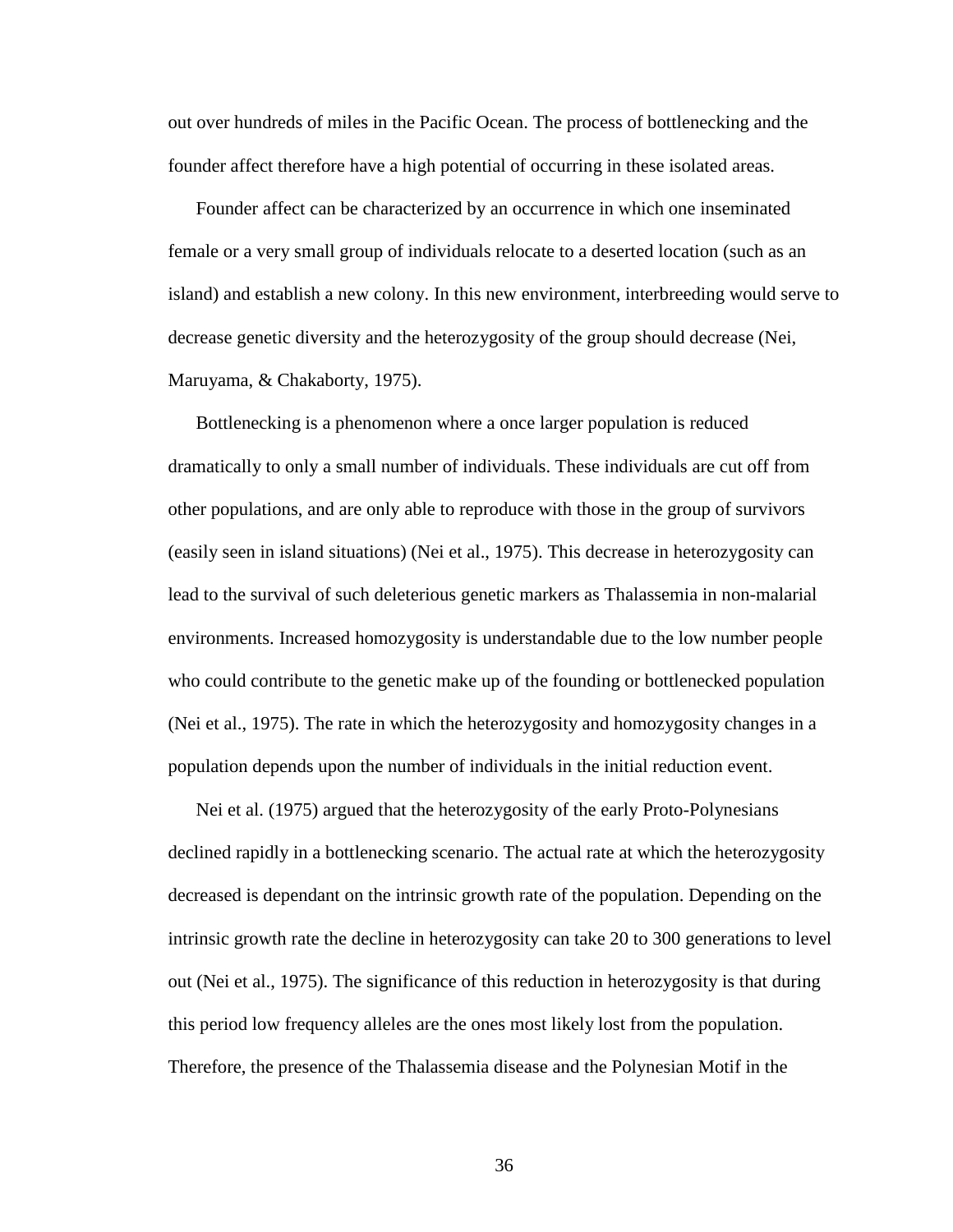Polynesian population suggests that they occurred in high frequency prior to the Proto-Polynesian people's migration to the Polynesian islands. The frequency of 23% in the current Polynesian population lends credence to the "Slow Boat" model of migration showing a much longer occupation in Southeast Asia than suggested by the "Express Train" model. Also, when addressing the range of 20 to 300 generations, and assuming each generation lasts 30 years, the possibility for both theoretical models to be valid remains. The difficulty of determining an exact time of separation from the Proto-Polynesian people and the modern day Polynesians is therefore not clarified by the recognition that a bottleneck or founder affect had occurred.

The Polynesian populations are genetically homogeneous over all the islands (Trent et al., 1985) indicating they went through some kind of dramatic decrease in population size. The two genetic markers the Polynesian Motif and Thalassemia are both present in the modern Polynesian population. The presence of the Polynesian Motif in a high frequency of around 80-90% is understandable due to the benign nature of this genetic marker. According to current research this arrangement of nucleic acids does not cause any deleterious affects on its carrier; in contrast, the deleterious potential of Thalassemia has affected its frequency in the Polynesian population. The Thalassemia's 23% frequency is not nearly as high as that of the Polynesian Motif but still is significant in a non-malarial environment. Both markers show potential in determining the migration patterns of the ancestors of the Polynesian people. Genetic researchers use levels of homozygosity in order to determine the origins and movements of people in regions like the South Pacific, but there are limitations to the degree of precision with which these methods can determine the timing of the migration.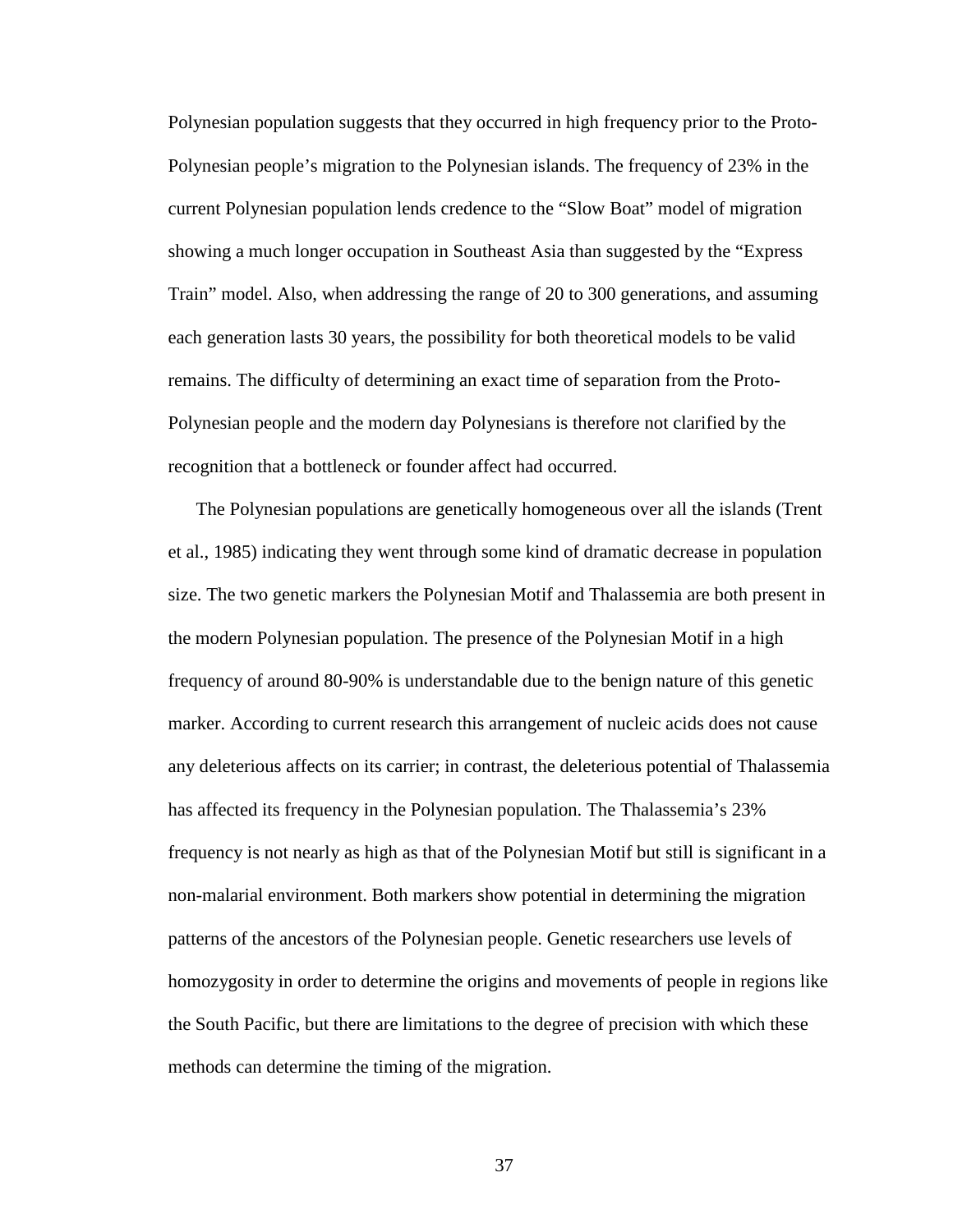The potentially wide time range of the migration of the Proto-Polynesians is disheartening in its lack of precision. Also, the use of cultural artifacts and linguistic data can be misleading in that their presence does not necessarily indicate the actual people's movement into an area. The only solid conclusion one can reach is that the language and artifacts such as pottery were in the region by a certain time. Studies using genetic characteristics of modern subjects for the determination of the origins of the Polynesian people give a more definitive answer as to the connection between the Polynesian people and their ancestors.

These genetic techniques are not without their problems either. The major problem stems from the large, imprecise time interval that is currently projected by the "Molecular Clock" because of the nature of genetic data collected. The molecular clock method uses modern nuclear DNA to determine the timing of origin of certain genetic traits. However, ancient DNA has the potential to narrow the wide time interval. The inability of nuclear DNA to remain as an intact strand for long periods of time and the low number of nuclear DNA strands have caused other scientists to look to mtDNA to address their research questions.

Within a single cell there is one set of nuclear DNA; but, in that same single cell there are a thousand to ten thousand times more mtDNA that can be used to determine ancestry (Hagelberg et al., 1991). Along with the greater number of mtDNA strands present per cell, mtDNA is found in every human cell. Y-chromosomal DNA is only found in males, which would reduce any sample size by half, furthermore, regions on mtDNA have unique characteristics pertaining to Polynesian people and so mtDNA will be used in this research project.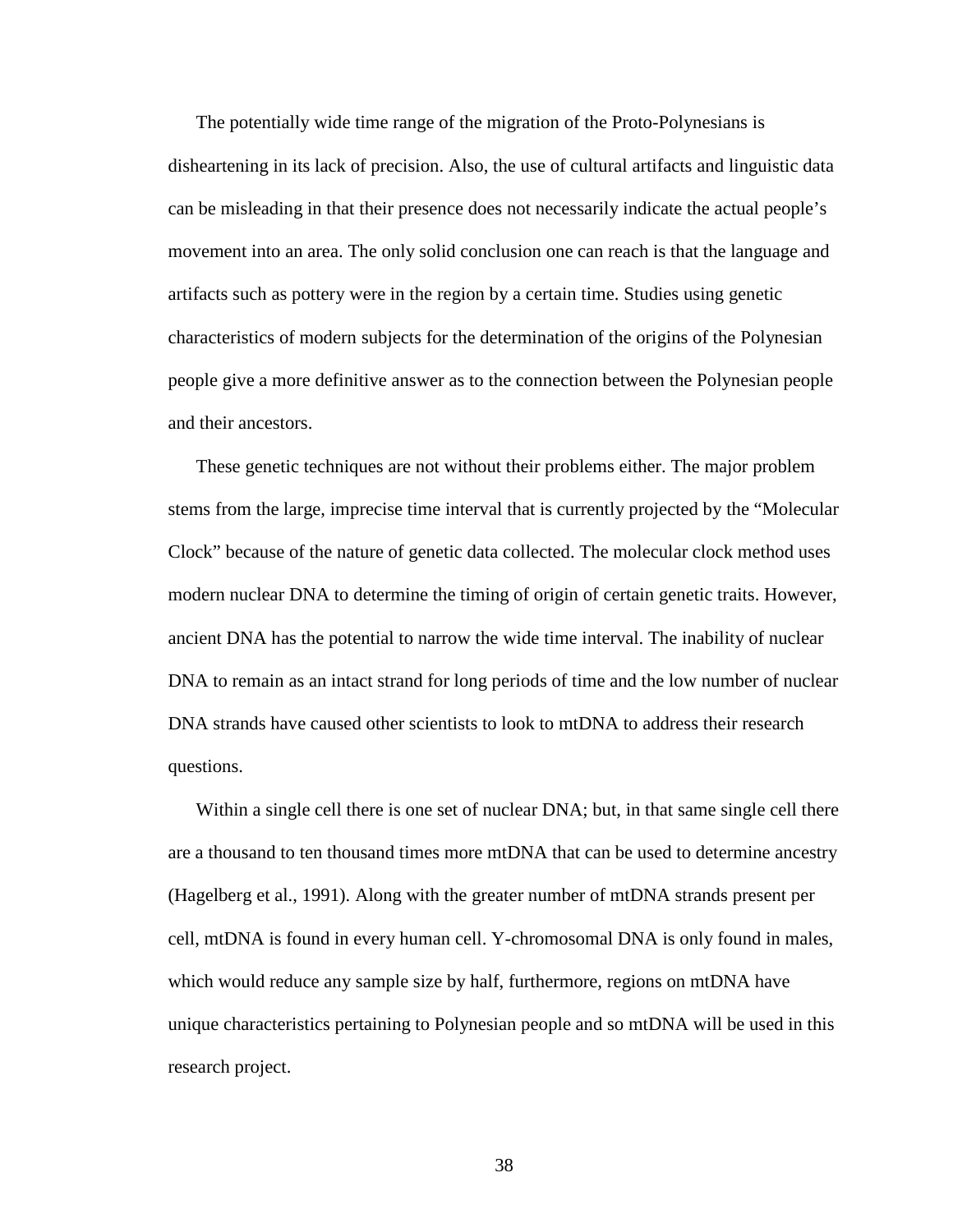As stated above, genetic material may be limited to only one specific gender (Y-Chromosomal DNA) leaving out an entire section of the population limiting its usefulness. Another potential pitfall of genetic analysis is the potential for samples to be contaminated through a multitude of sources. The extraction of a DNA sample, whether by a technician in the laboratory or by an archaeologist in the field, has the potential to become contaminated. However, the use of proper extraction procedures by both scientists reduces the chance of contamination.

Mitochondrial DNA has its own methodological difficulties to consider when interpreting the significance of results. Mitochondrial DNA has potential to be completely lost within one generation. If a mother only has sons then in the next generation her mtDNA will not be passed on to the next generation. Therefore, with mtDNA research there is potential for huge spikes and drops in frequency of mtDNA markers. To counter this problem, when using mtDNA to determine ancestry two separate regions of the mtDNA are sequenced.

The use of genetic affiliation in determining Polynesian origin is a two step process. The first step is to test for a Hypervariate section I (HVS I) of mtDNA between the cytochrome oxidase II (COII) and the lysyl transfer RNA (tRNALys) genes. This is an intergenic region that usually contains two tandemly repeated copies of a 9-base pair sequence (CCCCCTCTA) (Hagelberg et al., 1994). The absence of one of these two repeats characterizes people from Polynesia, Asia, and people native to America. This 9 base pair deletion is found in other populations over the globe but has its highest prevalence within the three groups mentioned. The existence of the 9-base pair deletion is a good initial indicator that the individual has ancestry from Asia but is not definitive;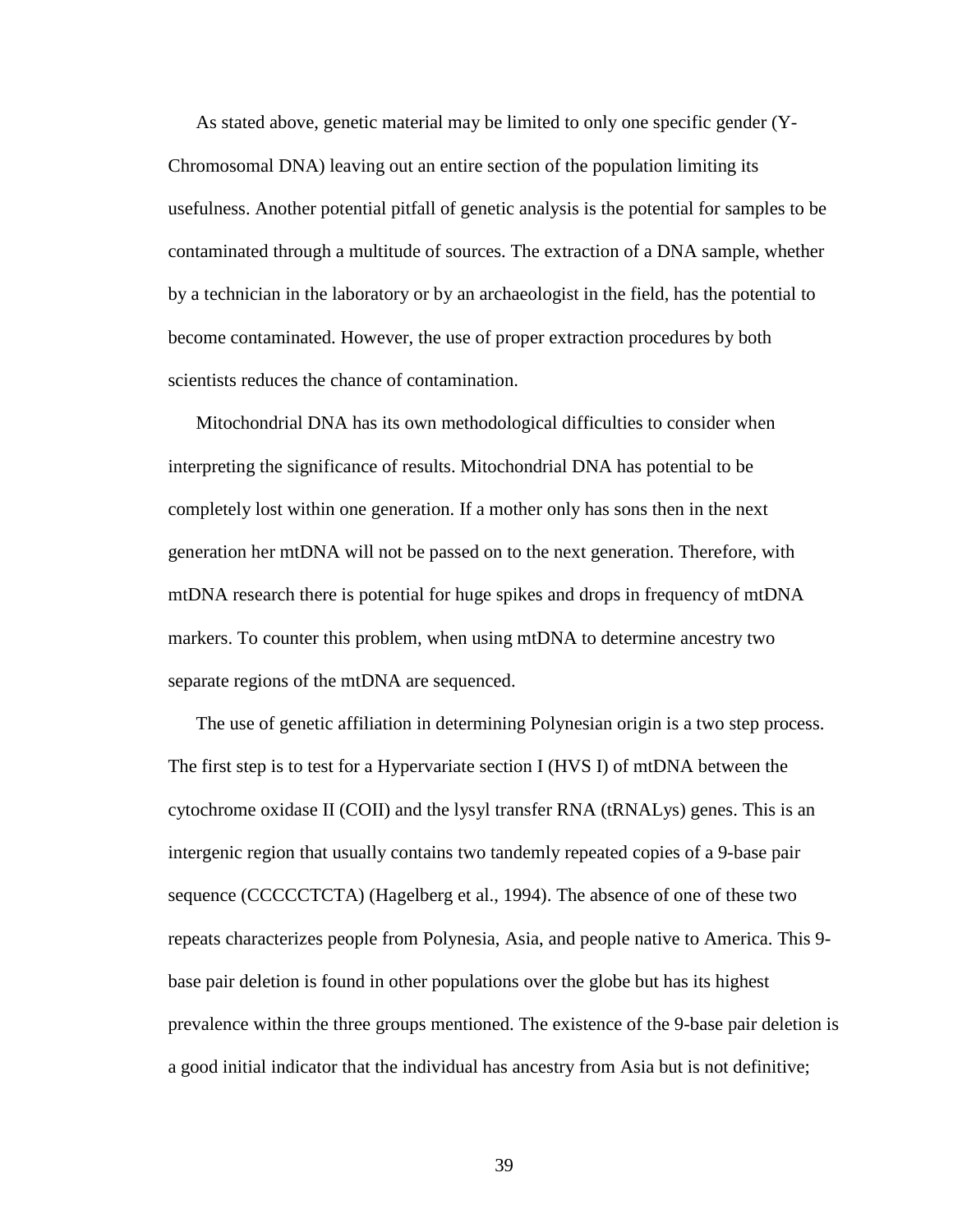therefore, another test is needed to prove this. In conjunction with the 9-base pair deletion, a more specific target region is examined focusing on four specific base pair substitutions on the mtDNA and is the second step of the research process.

This second, more specific, step of the genetic test differentiates people from the rest of the world from those from Polynesia. Between mtDNA bases 16,215 and 16,410 there are four base pair substitutions 16,217 (T to C), 16,247 (A to G), 16,261 (C to T), and 16,189 (T to C) that are only found in people from Polynesia (Cox 2005; Hagelberg et al., 1994; Melton et al., 1995; Oppenheimer, 2004; Redd et al., 1995; Richards et al., 1998; Whyte et al., 2005). This sequence of substitutions is known as the "Polynesian Motif" and, as of yet, has only been seen within that particular population.

There are distinct advantages to using mtDNA as the target source of genetic material especially in ancient remains. The large number of mtDNA within one cell increases the chances of the recovery of intact genetic material. The mtDNA is seen as a way of illuminating a genealogical tree to show relationships between ancestral and modern people (Thalmann et al., 2004). Therefore, by extracting mtDNA and testing for these base pair sequences, genetic affiliations can be assigned.

The presence of the Polynesian Motif in modern populations of Oceania is used to develop a molecular clock. Using the molecular clock method, the Polynesian Motif's age is estimated to be 17,000 years. However, the confidence intervals are so high that the range of possible development of the Polynesian Motif allows for dates of 34,500 to 5,500 years before present to be possible (Oppenheimer, 2004; Richards et al., 1998). Regardless of the wide range of dates during which the mutation is thought to have developed, the calculation places the origin of the Polynesian Motif to be greater than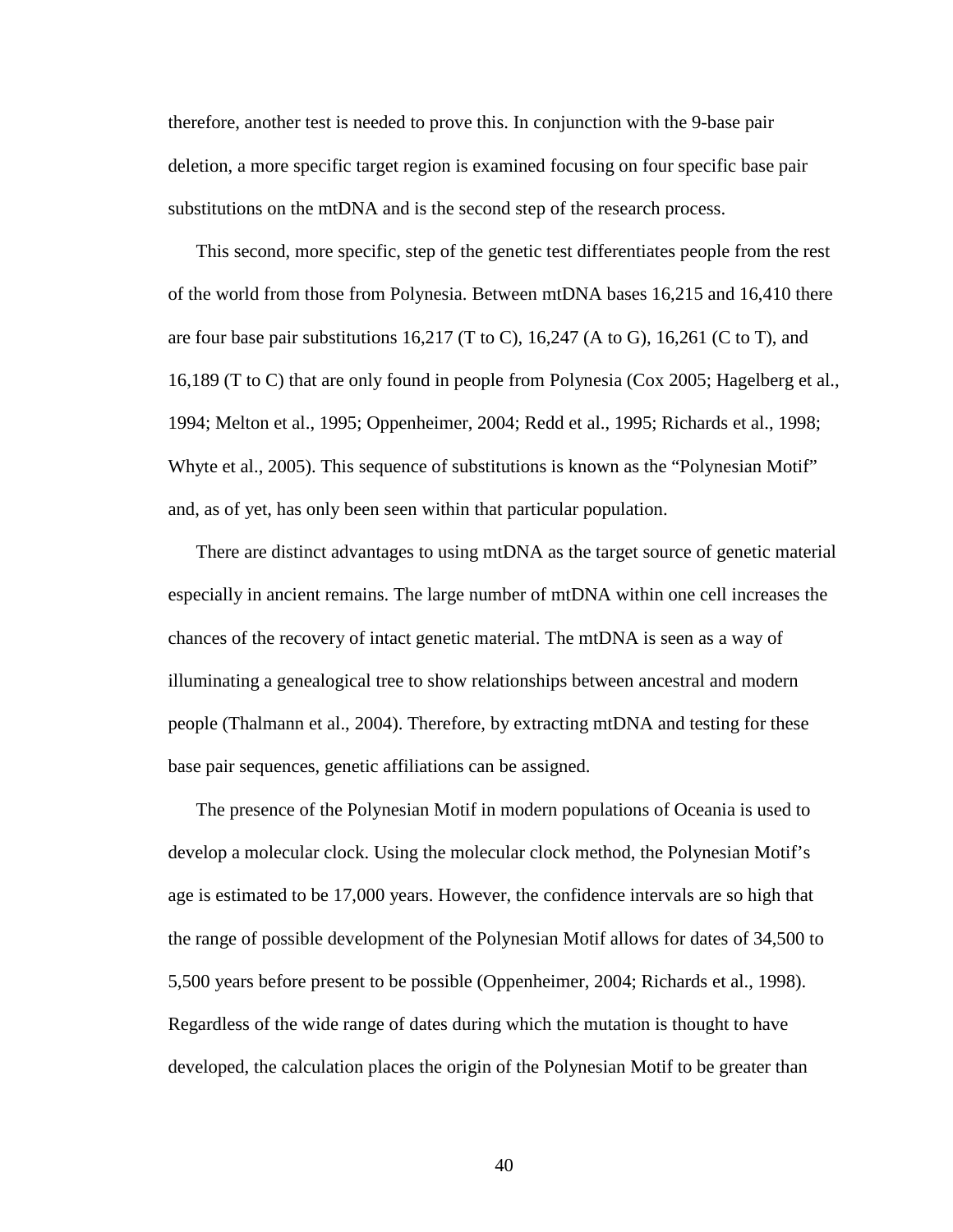predicted by the "Express Train" model; therefore, the use of the genes from modern people supports the "Slow Boat" model of migration.

There are anthropologists that see these data as inconclusive and have performed their own analysis of modern nuclear DNA from the Pacific region. Cox (2005) used a new set of modern genetic samples and previously studied samples in order to determine a more precise time frame for the development of the Polynesian Motif. Cox (2005) used DNA samples of modern people from eastern Indonesia, Samoa, Papua New Guinea, Taiwan, and the Cook Islands collected by Richards et al. (1998). These samples, along with new data from Santa Cruz, Indonesia, and Taiwan, were used to develop a different range of dates for the molecular clock. According to Cox (2005), the molecular clock estimates of the Polynesian Motif range from 0 to 52,500 years BP. Therefore, the findings of this study could not exclude the origins of the Proto-Polynesian people from Taiwan (Cox, 2005). Thus, the "Express Train" model can not be discounted. The wider time range, which allows for the possible validity of the "Express Train" model, is more accurate because of the number of samples used in the study. This large sample size gives a better determination of the range of time during which the Polynesian Motif could have developed. However, the wide interval produced by modern DNA studies calls for a narrowing of this time frame in order to better illuminate the migration of the Proto-Polynesian people.

Hagelberg et al. (1994) extracted ancient DNA from a skeletal sample from Easter Island. The DNA from this ancient sample ranged in age from 1,100 to 1,680 AD and 1,680 to 1,868 AD. The samples were examined for the presence of the 9-base pair sequence and the Polynesian Motif (Hagelberg et al., 1994). This research demonstrated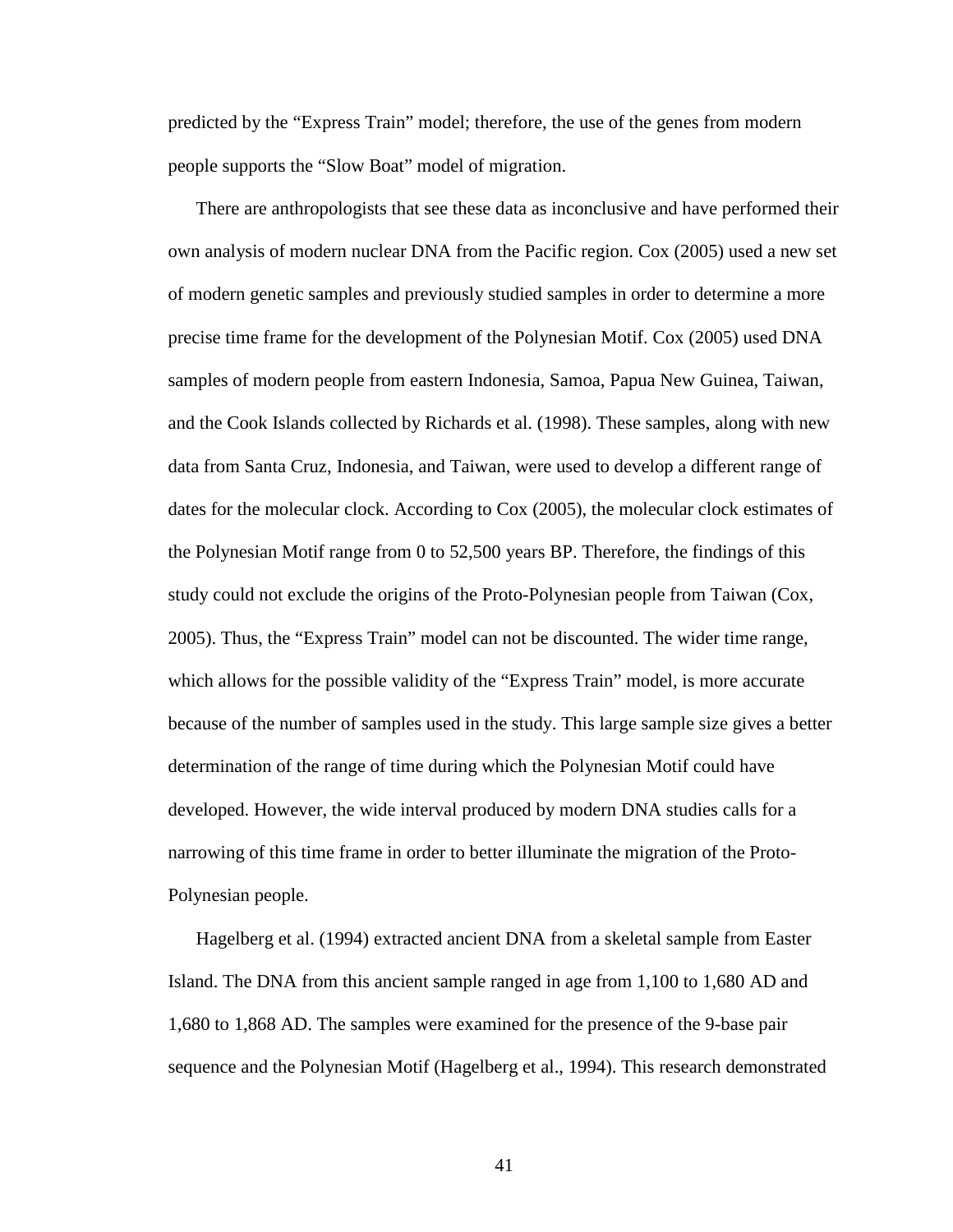that the modern indigenous people of Easter Island are the direct descendants of that prehistoric population. The genetic marker on the HVS I of the mtDNA, in conjunction with the presence of the Polynesian Motif, was used to verify the relationship. This finding that ancient indigenous people had the genetic markers indicative of modern Polynesians as early as 1,100 AD is a powerful tool in determining timing of the peopling of Easter Island. These results are of interest to this study because of the extraction techniques used and viability of DNA in skeletons stored in collection rooms for decades.

The importance of Hagelberg et al.'s (1994) research for this current study is in that DNA that is around 1,000 years old can be extracted and amplified. This study is extracting and amplifying DNA that is over 1,700 years old and the positive results of the Easter Island experiment is encouraging for the successful recovery of ancient genetic material from other specimens. In conjunction with the explanation of migration patterns of the people of Polynesia, this research showcases ancient DNA's ability to take a leading role in determining past populations' origins as opposed to cultural, linguistic, physical, and modern genetic studies (Hagelberg & Sykes, 1989).

This ancient DNA research entails taking samples from 28 individual skeletons that based on radiocarbon dates between 11,700 and 1,870 years BP and performing genetic tests to determine the haplogroups, the presence of the 9-base pair deletion, and the Polynesian Motif. These individuals originated from Niah Cave in eastern Indonesia; a region pertinent to both migration theories. DNA from individuals as old as 11,700 years BP will allow for the testing of the two competing migration theories. Figure 2 indicates with a dot where Niah Cave is located on the island of Borneo and how its' location relates to the migration routes of both theoretical models.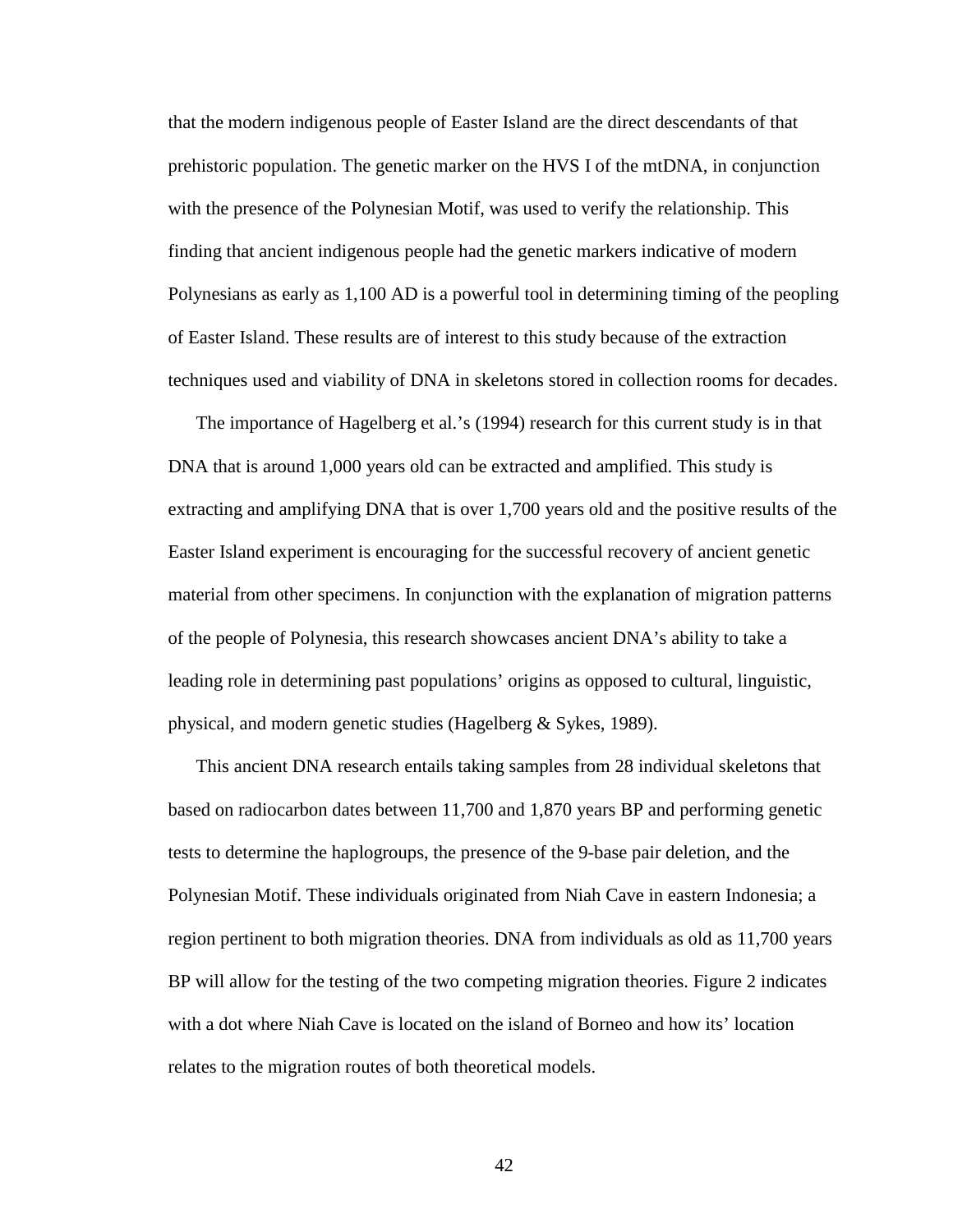

Figure 2. The dot on Borneo is the approximate location of the Great Niah Cave in relation to the migration routes proposed by "Express Train" and "Slow Boat" models.

The ultimate goal of this research is to add to the body of anthropological evidence in regards to the origin and the migration patterns of the Polynesian people. The null hypothesis of this research is that the genetic evidence will substantiate the "Express Train" theory of Polynesian origin. Therefore, no sign of the Polynesian Motif is to be expected in any of the samples dating older than 3,500 years BP. The alternative hypothesis is that the Polynesia Motif is found in individuals older than 3,500 years BP, this would support the "Slow Boat" model of migration.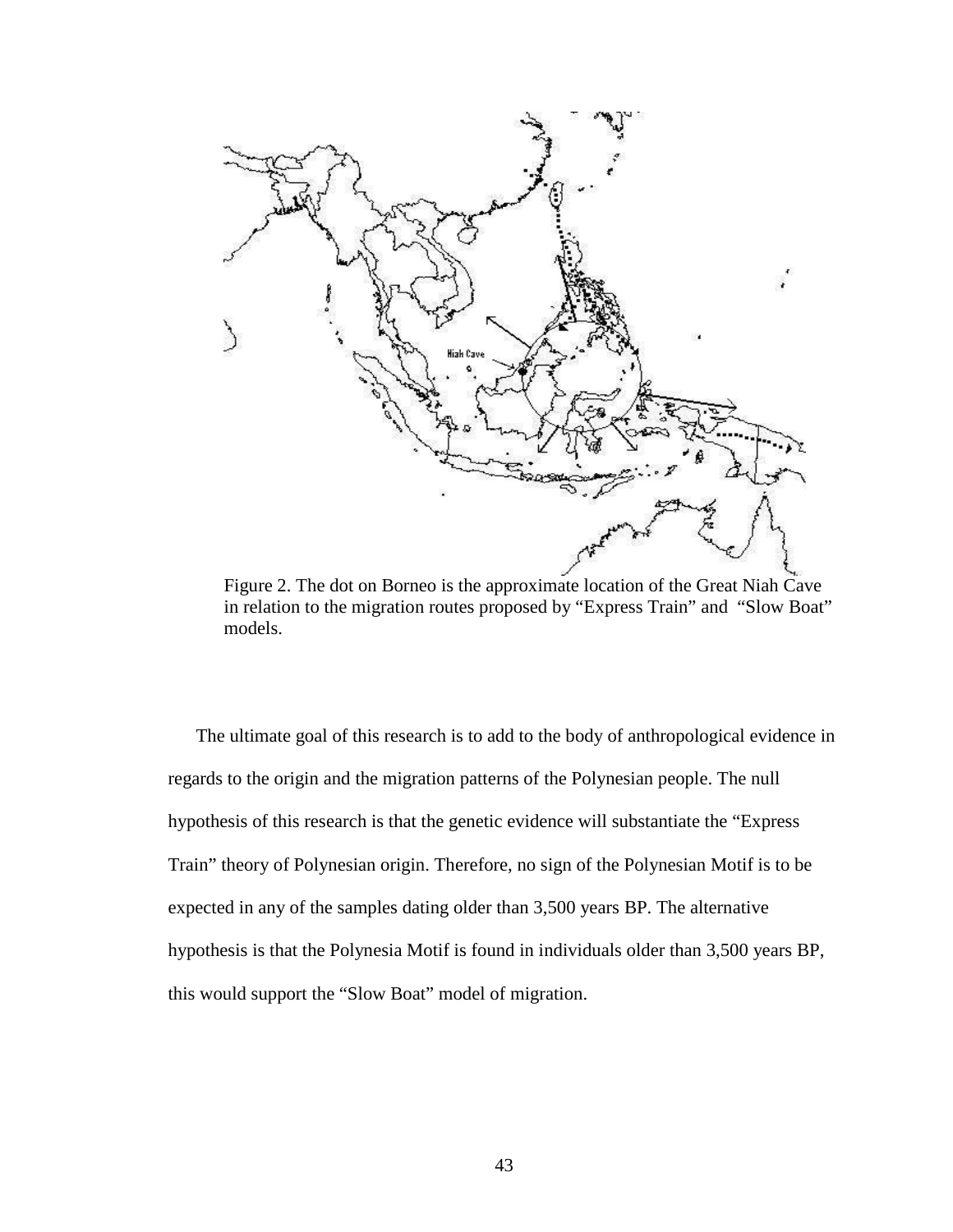# CHAPTER 3

#### MATERIALS AND METHODS

 The aim of this study is to extract mtDNA from samples of bone and teeth that are pertinent to the debate over the origin of the modern Polynesian ancestors. This study will attempt to determine the haplogroup of the individuals as well as to isolate the hypervariable section I of the mtDNA which will identify the presence, or not, of the Polynesian Motif. The presence/absence of these regions will add to the data available to assess the veracity of the "Slow Boat" vs. "Express Train" models of Polynesian origins.

The samples used in the study originate from burials excavated in the Great Niah Cave located in the Sarawak National Park in Northeastern Borneo in the country of Malaysia. The Great Niah Cave is a massive complex of underground caverns, the cave floor measures around ten hectares and the cave height reaches as high as 75 meters. There is one single main entrance to the western side of the cave and from there the cavern divides into smaller caves and channels (Barker et al., 2000).

The archaeological excavations of the Great Niah Cave taken since 1962 and have unearthed skeletal remains dating as far back as 39,600 BP (Harrisson, 1967). The long term use of the Great Niah Cave as a burial site indicates a significant time of human habitation in Northern Borneo. What can be extrapolated from this occupational time is a long human habitation of the Southeast Asian islands both south and east of the island of Borneo. The evidence of people living in and around the Great Niah Cave for forty millennia increases the likelihood that cultural remains and genetic material deposited in the burials would be preserved. The burials on the islands of Malaysia, Indonesia and Melanesia have been used to indicate the timing and origin of the Proto-Polynesian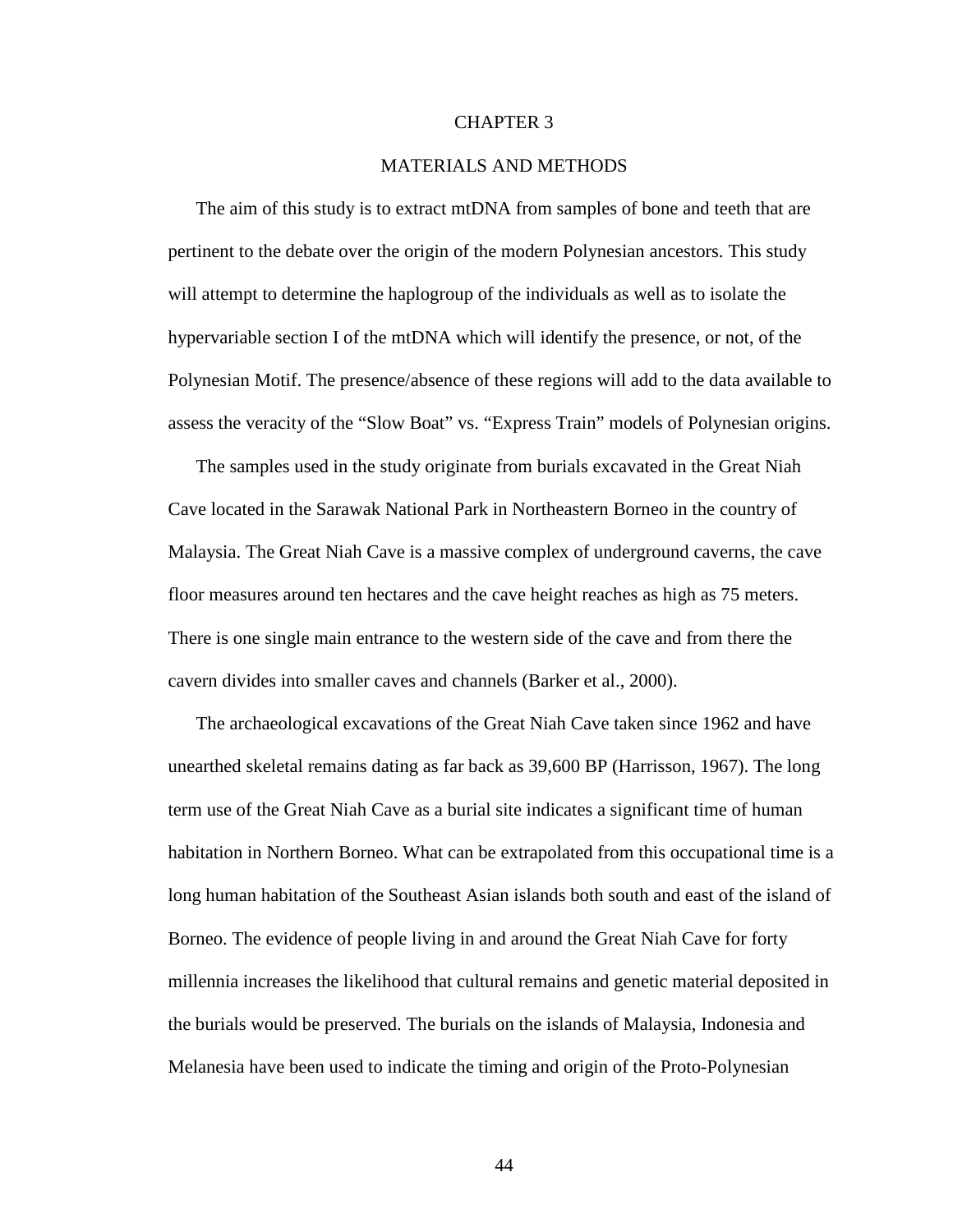peoples' movements (Brooks, Heglar, & Brooks, 1977; Harrisson, 1967; Harrisson & Medway, 1962). Skeletal and dental evidence from the Great Niah Cave have the potential to add clarity to this issue because of the age of the site and the long cultural sequences present there.

# Cultural Material

The cultural material extracted from the cave consisted of rings, bone carvings, tooth pendants, turtle tools, points, and spatulas (Harrison & Medway, 1962), as well as soil samples and human and faunal remains that span thousands of years of use (Harrison, 1967) (Appendix 2). The continuous use of the site meant that archaeologists could recover artifacts that over a long cultural sequence. Archeologist analyzing the artifacts found that over the occupation period there was a change in material culture (Harrisson, 1967). This change in material culture indicates either an influx of a new group of people or a point in time where the indigenous people underwent a period of innovation. Analysis of material remains found in conjunction with skeletal remains from the Great Niah Cave indicates that these people were not associated with the Lapita cultural complex and therefore are not associated with the Proto-Polynesian people (Harrisson  $\&$ Medway, 1962).

However, as discussed earlier, the cultural remains can be interpreted in many ways and multiple lines of evidence should be considered before determining the ancestry of any group of people. Further, materials recovered from Niah Cave burials are limited in number with some burials devoid of cultural artifacts entirely. Thus the lack of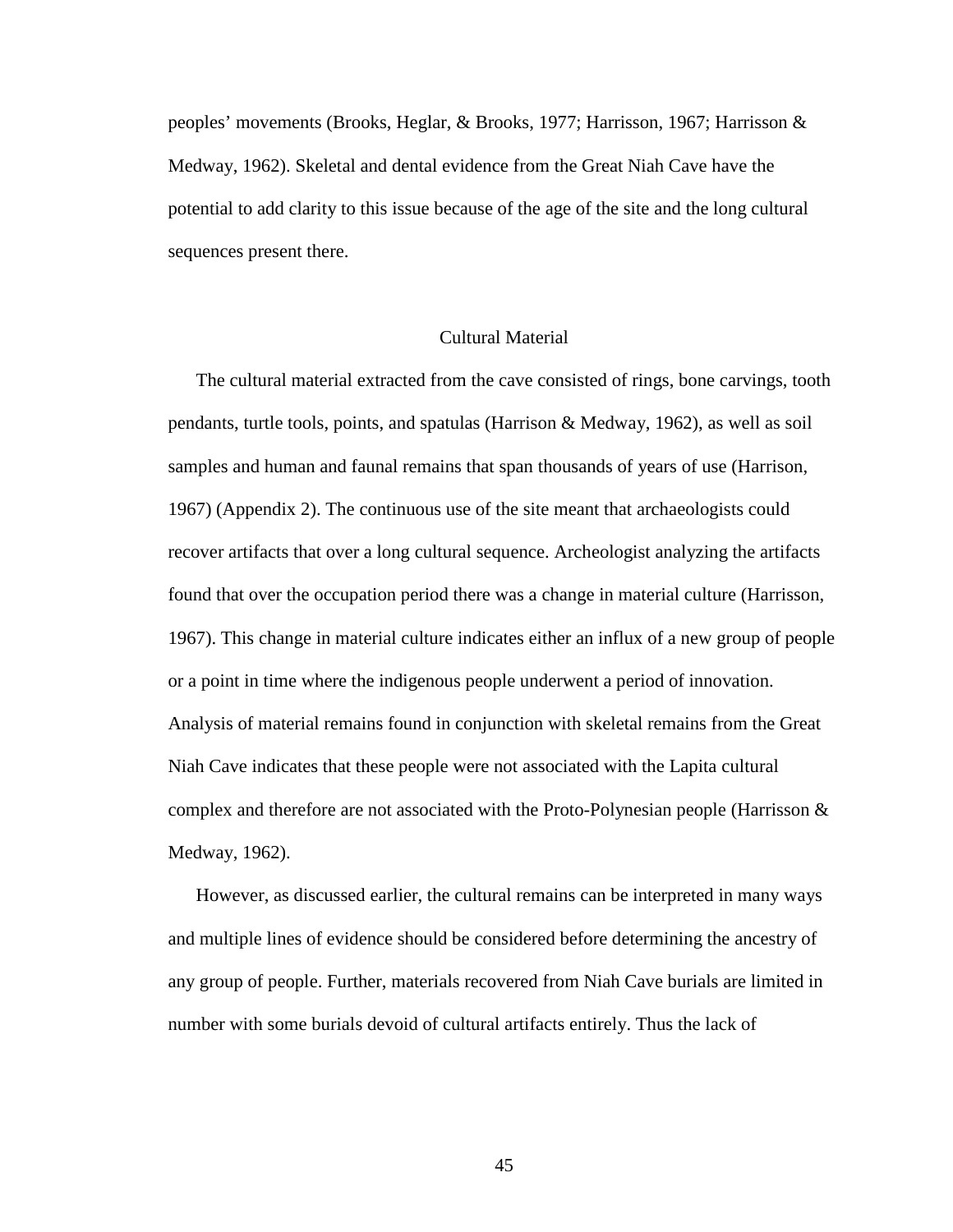association with the Lapita culture does not take away from the potential of the physical; remains giving some insight into the Proto-Polynesian origin debate.

The skeletal remains from the Great Niah Cave can be used to indicate cultural change or population movements. The ability to test the genetic profile of skeletal remains that span several thousand years still allows the assessment of population migration in the region and allows tests of how these occupants compare to the indigenous people currently occupying the islands of Southeast Asia and Polynesia (Table 2). In particular, the human remains extracted from Niah Cave dated between 11,700 and 1,870 years BP are of particular interest for the study because they have the potential to add additional information to test the "Slow Boat" and "Express Train" theories.

A portion of the skeletal remains extracted from Northeastern Borneo is currently housed at the University of Nevada, Las Vegas (UNLV). Brooks et al. (1977) performed radiocarbon dating on thirty individuals from the UNLV Niah Cave samples housed at UNLV. Of the 30 individuals tested, 28 were dated between 11,700 and 1,870 years BP (Brooks et al., 1977) (Appendix 1).

Historically, radiocarbon dating has been a reliable and quite useful tool to date recent skeletal remains. This does not mean, however, that radiocarbon dating is not without its shortcomings. The ability to date objects is contingent on three independent quantities: average cosmic ray intensity; magnitude of the earth's magnetic field; and the degree of oceans mixing. All three of these quantities are averaged over an 8,000 year period (Libby, 1963). These three factors taken into account and averaged into the radiocarbon estimate allow for a more accurate formulation of dates.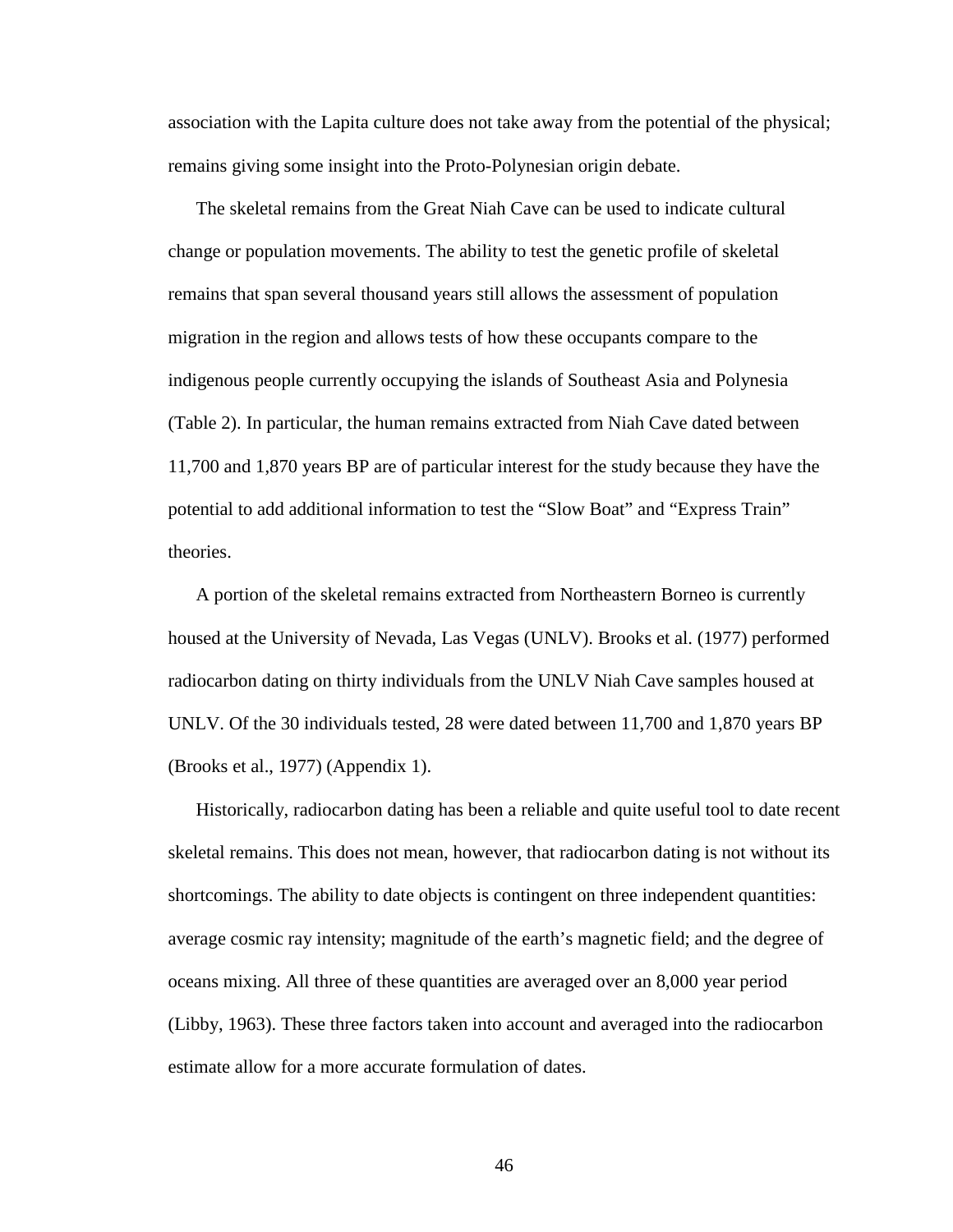#### Decontamination Guidelines

The issue of contamination is of concern when working with ancient DNA. Measures must be taken in order to eliminate foreign modern DNA. The ability to avoid contamination of the samples can be done through strict adherence to procedures regarding isolation of area, controls, reproducibility, and independent replication (Caramelli et al. 2008; Cooper & Poinar, 2000; Kwok & Higuchi, 1989; Linderholm, Malmstrom, Linden, Holmlund, & Götherström, 2008; Yang & Watt, 2005). While the ideal laboratory is one dedicated to work on ancient DNA exclusively, this is not always a financial possibility. Therefore, in laboratories that handle both modern and ancient DNA, the practice is to work with the oldest material first and move on to the next oldest and so on to reduce the probability of contamination due to sample sizes (Cooper  $\&$ Poinar, 2000). The strict adherence to this procedure assures the researcher the best possible results that will allow the replication of the work by others.

Using the guidelines for a successful ancient DNA extraction set forth, by Cooper and Poniar (2000), the extraction process was carried out. Two different samples were extracted from different sections of the individual (i.e. femur, humerus, or teeth), and by obtaining the same results from the selected samples would strengthen the results of the research. Reproducibility of data is important, so too is the independent replication of the samples tested. An independent laboratory should be given their own set of extracted samples (i.e. femur, humerus, or teeth) to confirm the results of the other laboratory. The confirmation of test results from a different, independent laboratory would demonstrate the reproducibility of the ancient DNA extraction process for both laboratories (Cooper &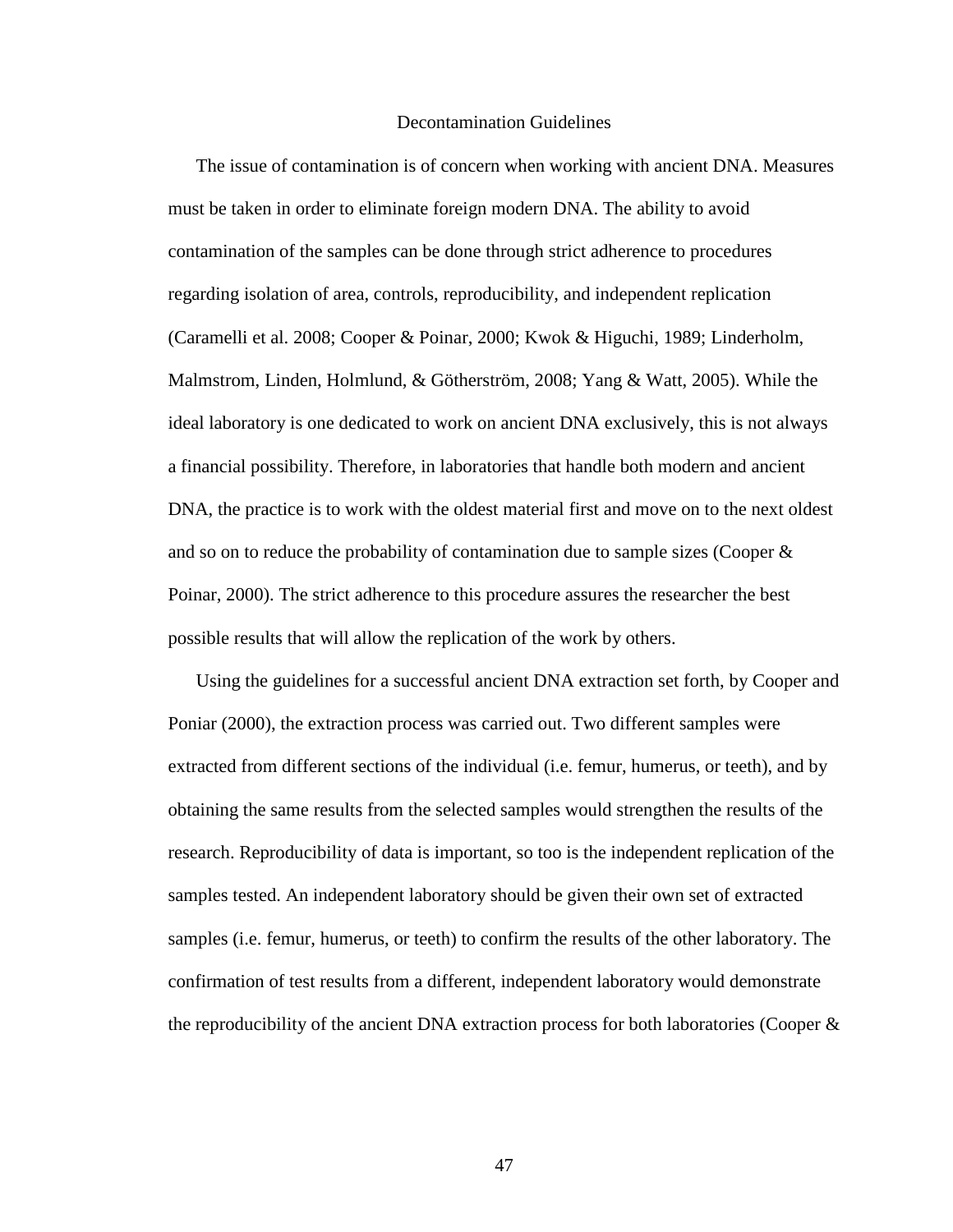Poinar, 2000). This powerful declaration of reproducible test results allows for more definitive conclusions to be drawn in the discussion.

Originally, the plan for this research was to carry out DNA extraction at the Shadow Lane Campus DNA facility and also to send samples to a second laboratory to confirm the results. Due to the unforeseen closing of facilities at UNLV, there was no second laboratory for the independent testing. In spite of this, the testing proceeded at the University of Adelaide, Australian Centre for Ancient DNA; a facility dedicated to the recovery of ancient DNA. While this was not an ideal circumstance, the DNA tests proceeded because of the world class facilities at the DNA facility in Australia. The Australian Centre for Ancient DNA is overseen by Dr. Alan Cooper, whose article, *Ancient DNA: Do It Right or Not At All*, contains the procedure followed by researchers when considering decontamination and reproducibility issues related to ancient DNA recovery. Samples for DNA analysis were obtained following the decontamination procedures of ancient material found in Cooper and Poinar (2000). There was no reason to doubt that the recovery of the genetic material would be handled properly and with the utmost care in Dr. Cooper's laboratory. In addition, the Australian Centre for Ancient DNA has performed ancient DNA test on bones from the region of Malaysia in the past and are fully aware of the difficulties of amplification of DNA from a tropical region. With these factors above considered the research proceeded. However, because the results could no longer be checked by a second lab, the elimination of contamination was of increased importance.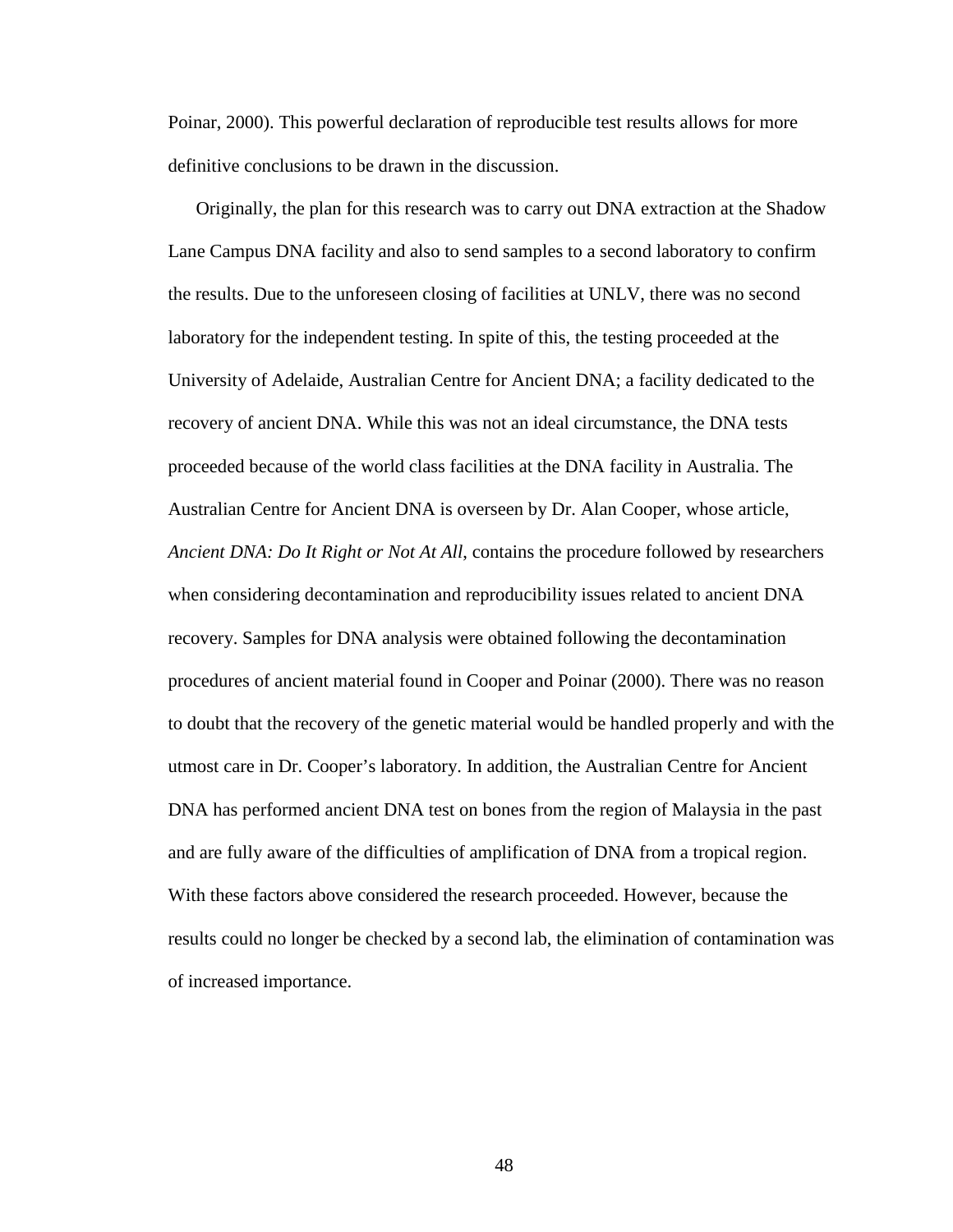#### Decontamination Procedures

Decontamination procedures for ancient human remains center on the use of two methods. The two decontamination procedures utilize ultraviolet light (UV) and bleach to destroy modern DNA that may have been transmitted onto the ancient material during its extraction from the ground. UV light exposure consists of the bone being placed in a UV hood for 15 minutes on every side (Handt, Krings, Ward, & Pääbo, 1996; Montiel, Malgosa, & Francalacci, 2001). Bleach is placed on the surface of teeth to destroy contaminate DNA. Equipment used during the extraction process is submerged for 30 minutes in bleach to destroy any DNA contaminates. By taking precautions to reduce the introduction of foreign contaminates from the surface of the bones, teeth, and equipment, the only DNA to be extracted is assumed to be the ancient DNA (Table 1). The decontamination process does destroy the ancient DNA on the surface of the bone, but the bone matrix houses many more cells inside. After the initial surface decontamination the bone matrix itself, which houses the genetic material, must be opened with as little damage to the fragile genetic material inside.

#### Property of Bone

Extractable template quantity, PCR inhibitors, and template quality are the major concerns to consider when dealing with ancient DNA extraction (Yang et al., 1997). Extractable template quantities and PCR inhibitors are the two factors that can be influenced and improved by laboratory techniques and procedures. Through the use of a chemical called EDTA (ethylenediaminetetraacetic acid) and the manipulation of pH during the decalcification phase of the extraction process, an increase in quantity and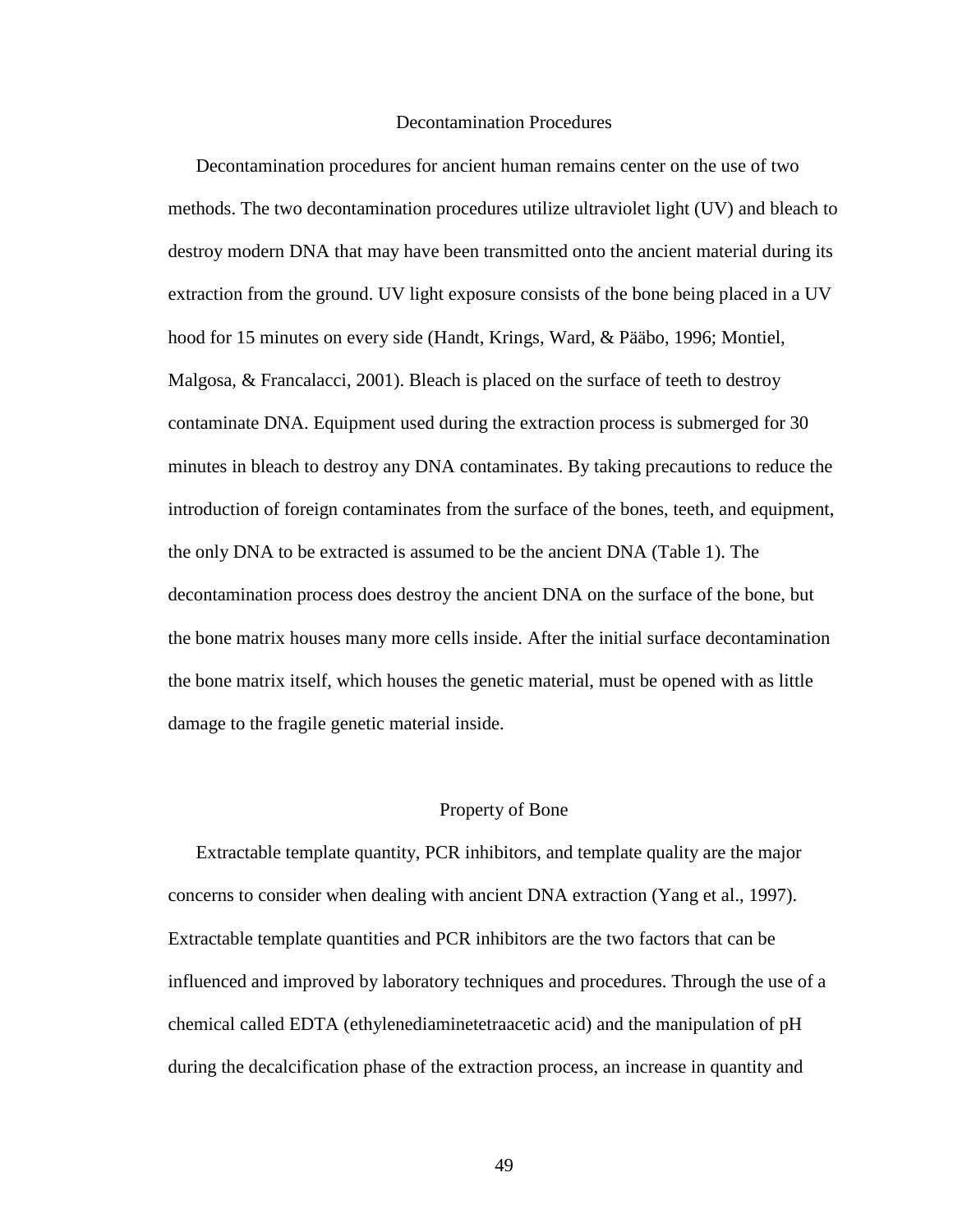decrease in inhibitors is achieved to optimize the quantity of DNA to be amplified. The maximizing of DNA to be amplified is critical due to the nature of ancient DNA. Ancient DNA must be considered by the researcher to be of poor quality and thereby difficult to extract. From the time the organism's life ends the process of DNA degradation begins and, while environmental conditions can speed up the degradation process, the cells locked deep inside the boney matrix or tooth are more likely to be intact for a longer time. In order to get to the genetic materials such as calcium and hydroxyapatite must be removed. Calcium and hydroxyapatite are the factors addressed to increase the quantity and decrease the inhibitors in order to optimize the amplification of ancient DNA.

Calcium, which is a major component of bone, subsequently plays an equally important role in the successful amplification of DNA. The presence of free calcium in a sample to be amplified can significantly inhibit the amplification process. The free calcium present in a mixture is due to the grinding of the bone. Calcium is positive and DNA is negative and in nature these two materials will attract, inhibiting the DNA amplification process later. This reduction in amplification can cause a sample to yield lower amounts of DNA than actually present. To reduce the amount of free calcium during the amplification process, EDTA is utilized because it binds to the free calcium and then is removed before amplification. EDTA is more attracted to calcium than DNA and so can then be more easily removed before the amplification process. Hydroxyapatite is the other main factor that can reduce the amplification of DNA.

Hydroxyapatite can inhibit the amplification of DNA in two different ways. The negative charge of the DNA molecule shows an affinity for the phosphate group on the Hydroxyapatite (Okazaki, Yoshida, Yamaguchi, Kaneno, & Elliot, 2001), causing the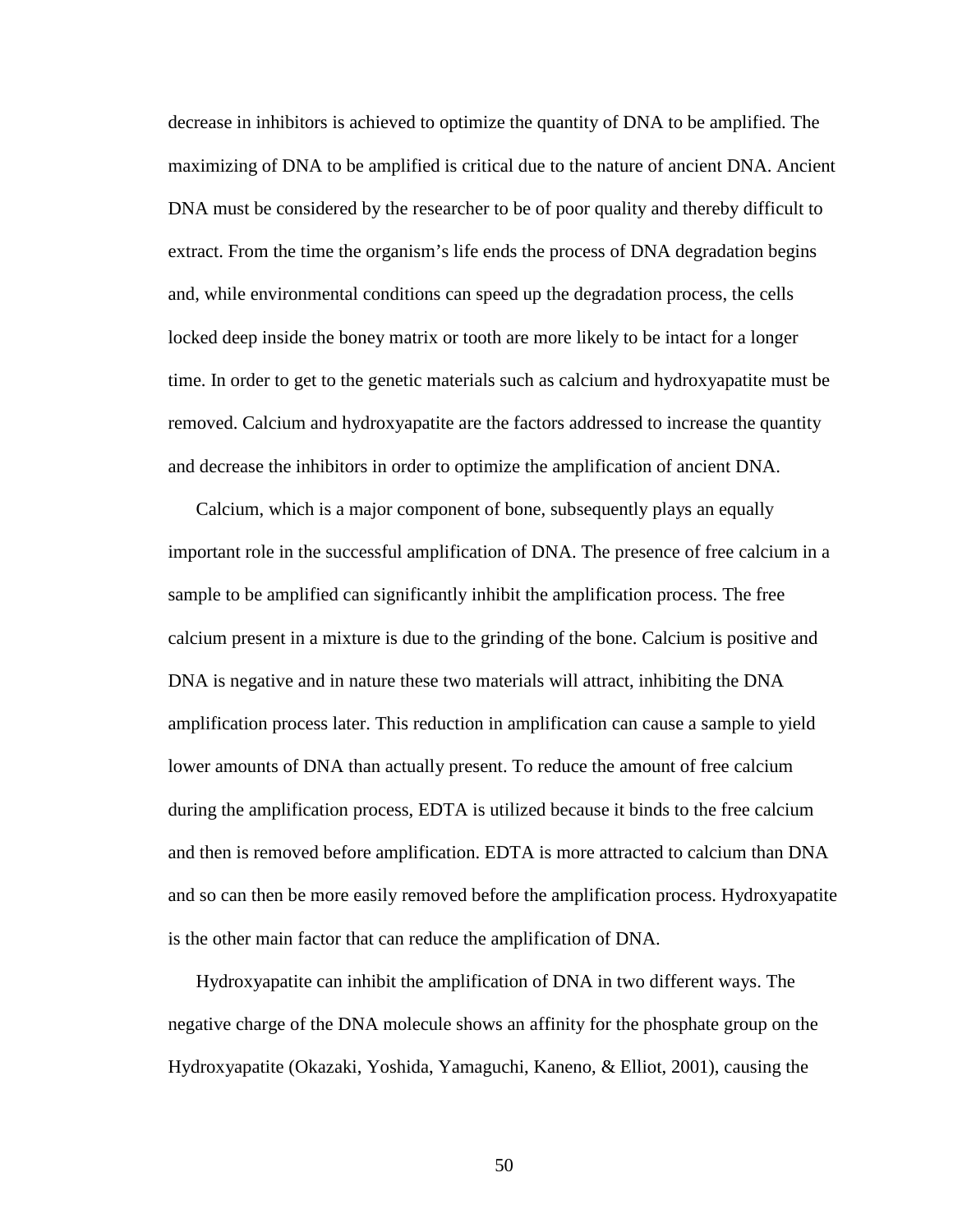DNA in solution to be drawn to the Hydroxyapatite instead of staying in the solution. Subsequently, this can reduce DNA available for amplification. This strong affinity of DNA for the positive charged phosphate group will reduce the number of free DNA strands available during the lysis stage of the process. The way around this problem is to reduce the amount of Hydroxyapatite in the sample being used. This leads to the second characteristic of Hydroxyapatite which inhibits DNA amplification.

Hydroxyapatite is the inorganic component of bone which gives the bone its rigid characteristics. This structure surrounds the osteocytes and cartilage of the bone both of which contain genetic material. The manner of inhibition is due to the structure of the Hydroxyapatite. During the lysis and amplification stage, the genetic material is unable to be utilized because Hydroxyapatite reduces the ability to get at the genetic material. By the dissolution of the Hydroxyapatite in solution more genetic material is made available for amplification. However, through the dissolution of Hydroxyapatite, more calcium is placed in solution which, as discussed earlier can inhibit amplification. The amount of inhibitors in solution can cause the dissolution process to slow or even stop (Christoffersen, 1981). The way to keep the dissolution process continuing forward is to use EDTA at a pH that is conducive to the dissolution of Hydroxyapatite (Elliott et al., 2005; Okazaki et al., 2001) and still is available to bind with the free calcium thereby reducing inhibition. The pH ranges suggested for the dissolution of Hydroxyapatite start as high as 8 and go as low as 4.0 (Christoffersen, 1981; Christoffersen & Christoffersen, 1984; Christoffersen, Dohrup, & Christoffersen, 1998; Dorozhkin, 2002; Elliot et al., 2005; Mavropoulos et al., 2003; Okazaki et al., 2001; Purdy, Embley, Takii, & Nedwell, 1996; Schaad, Poumier, Voegel, & Gramain, 1997). The most commonly used pH of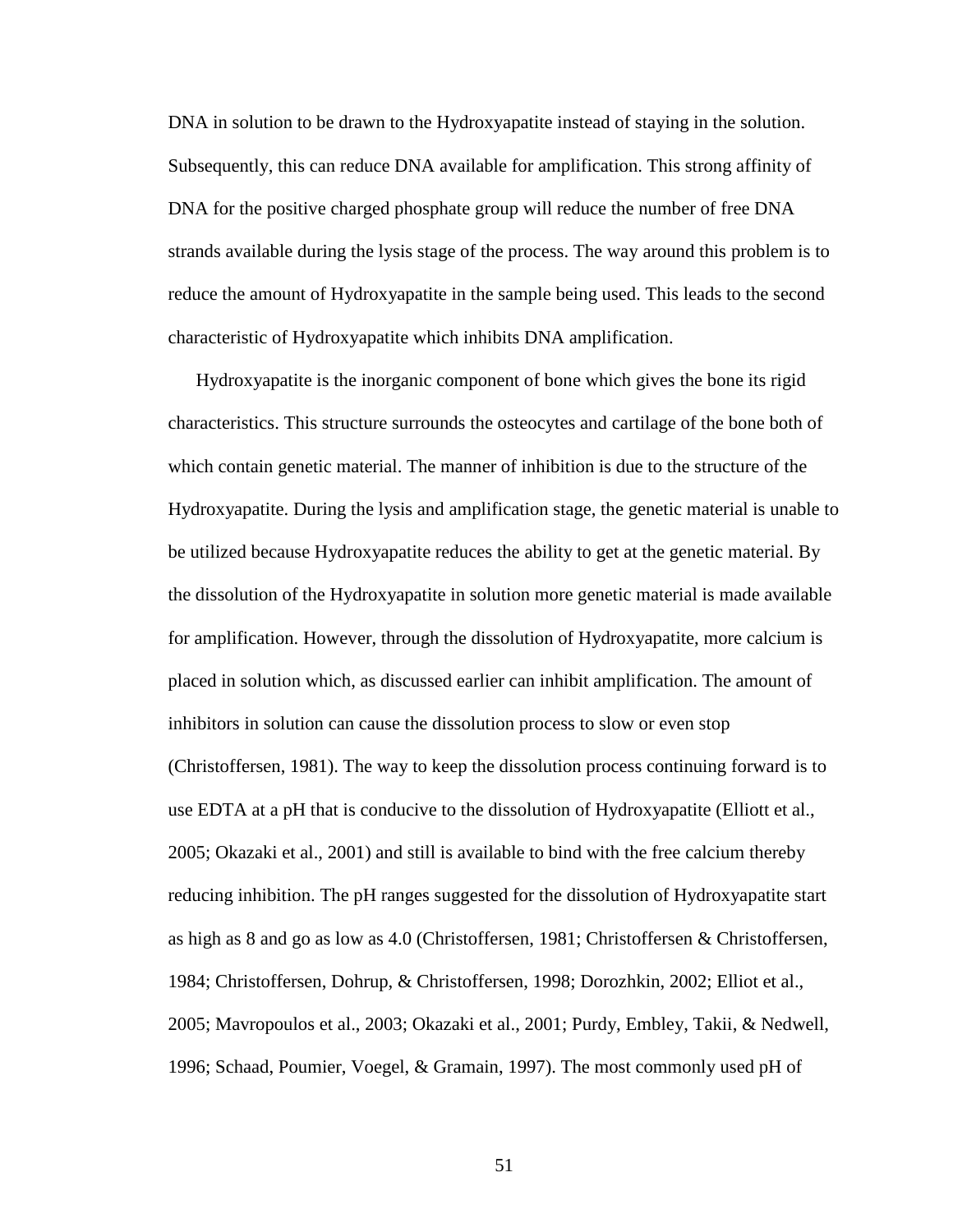EDTA during the dissolution of Hydroxyapatite has been found to be 8.0. Therefore, a pH of 8.0 was used in this study as well. The protocol to be followed was one of a total demineralization of the bone matrix to maximize the recovery of DNA from the samples. Once freed, the region of DNA of interest is determined and set primers are used to amplify the specific section for study.

# Genetic Material Amplified

The genetic code of the people of Polynesia of interest in this study is restricted to a 180 base pair segment in a control region of mtDNA. This location in mtDNA is in the Hypervariable Section I (HVS I) which includes the nucleotide positions from 16,189- 16,360. The HVS I haplotype is found in all Polynesian populations that have been studied (Gongora et al., 2008; Hagelberg et al., 1991; Redd et al., 1995; Whyte et al., 2005;). This HVS I is located on the mtDNA and subject to variation in length between the COII gene and the tRNALys gene (Friedlaender et al., 2002). This 9-base pair deletion is not uncommon in other populations across the globe. Therefore, an additional, more specific, identification and genetic marker is used at the nucleotide positions 16,217 (T to C), 16,247 (A to G), and 16,261 (C to T) in the HVS I this set of transition mutations is known as the Polynesian Motif (Redd et al., 1995). The nucleotide position 16,189 (T to C) can be included within this motif to further the identification of the Polynesian Motif (Whyte et al., 2005). With the target region of the mtDNA set, the decontamination procedures and the collecting procedures for the necessary amount of skeletal material could begin.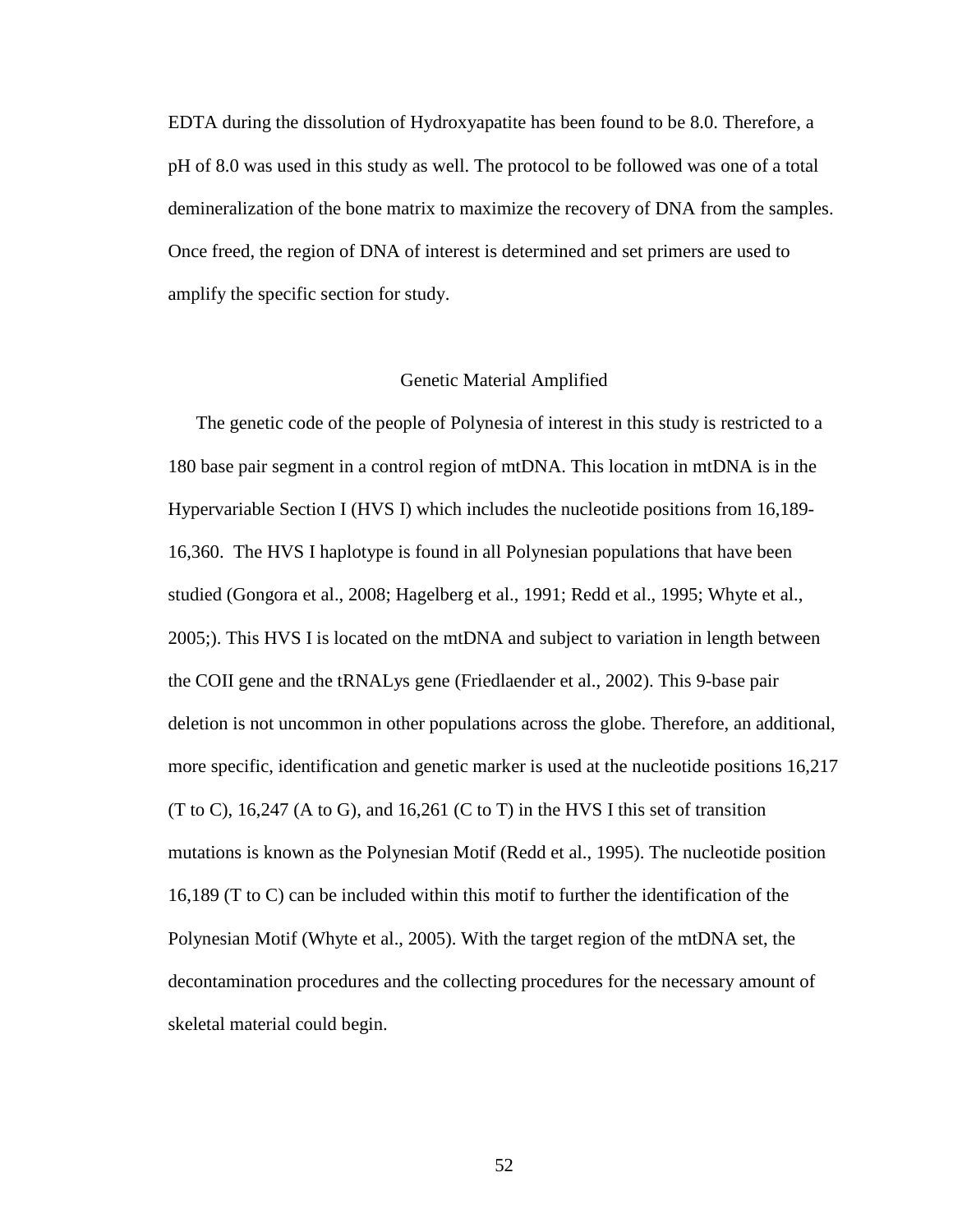#### Bone Sample Extraction Procedure

The DNA extraction was performed in three distinct and separate phases. The first phase entailed the separation of the sample material from the main portion of the bone. The second phase was to proceed with the extraction of the DNA from its bone matrix. The third phase was to have been a two step process involving the amplification and analysis of the DNA. Phase one was performed at UNLV where the bone samples were extracted from the larger bone matrix. The Australian Centre for Ancient DNA indicated a preference to have the teeth still imbedded in the mandible or maxilla. This preference was met when possible, but there were eight cases where individual teeth not within bone were sent to maximize the possible set of results. The sample material was then packaged and shipped to the Australian Centre for Ancient DNA for the second and third phase of DNA extraction and amplification.

The first phase of the extraction process entailed the elimination of the surface contaminates so as to decrease the likelihood of amplifying modern DNA. In addition to surface contaminates, care was taken to extract enough of each sample from the original bone to allow the amplification process the best opportunity for success. At the same time, conserving as much of the bone as possible is important for future researchers and techniques. The initial step used to decrease the chance of contamination was to extract bone samples first from the oldest samples to the youngest. By proceeding with the extraction in this manner, there was a reduced chance of younger genetic material contaminating the older ones since they likely contained a smaller quantity of mtDNA to begin with (Cooper & Poinar, 2000; Kwok & Higuchi, 1989). Along with reducing the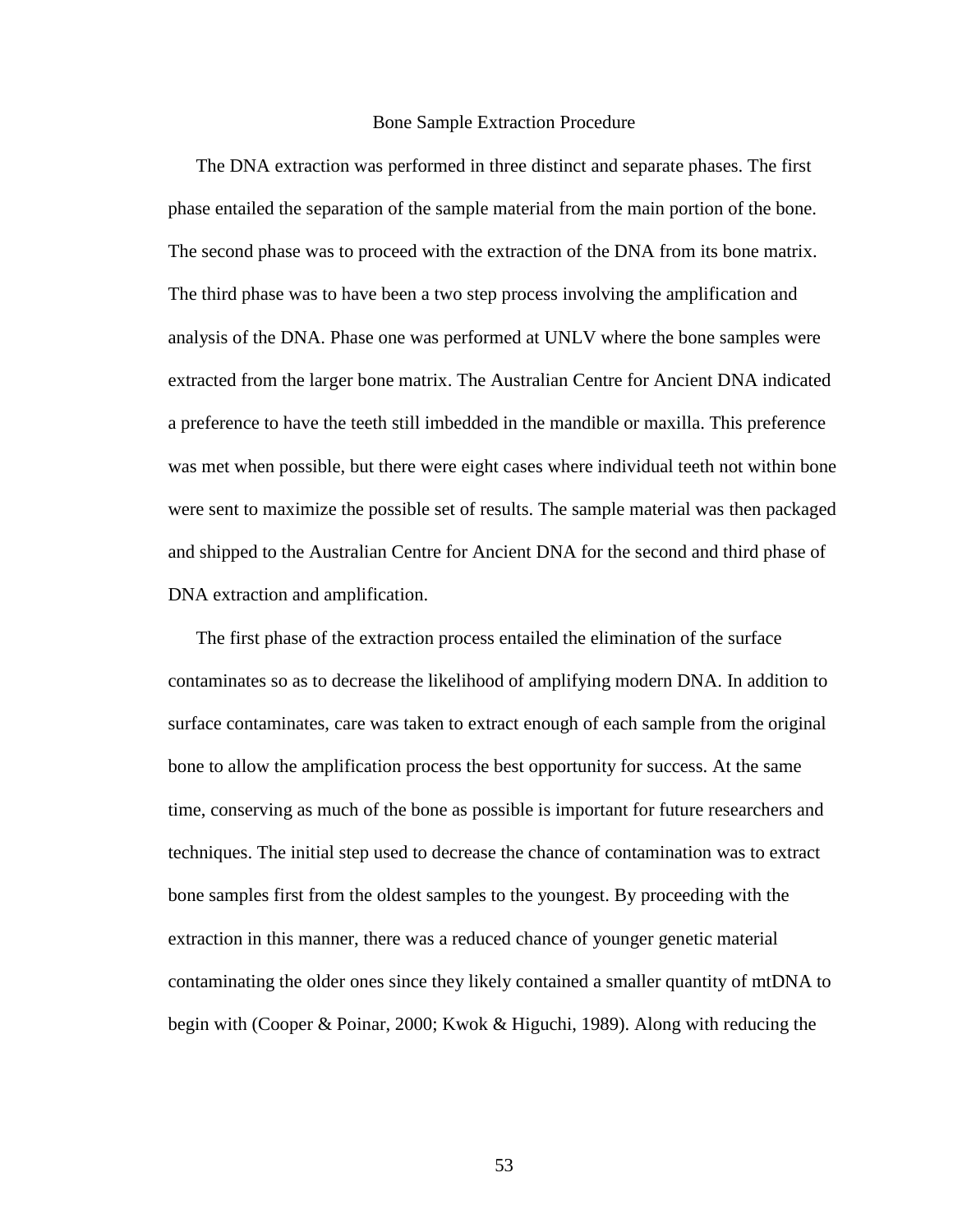chance of samples contaminating one another, decontamination methods involving the equipment in the procedure were implemented as described above.

The materials involved in the extraction process were disposable and used only once. All gloves, masks, face shields, hair nets, lab coats, sandpaper, weigh boats, and saw blades were used specifically for one specific bone sample (Montiel et al., 2001). For example, burial 4B bone samples were taken from two separate long bones belonging to that individual. All the above listed materials were replaced with new ones before the second long bone from the same burial labeled 4D had its sample extracted. In addition to the use of disposable equipment, the materials in direct contact with the bones were soaked in a bleach solution for 30 minutes prior to their use (Montiel et al., 2001; Montiel, Malgosa, & Subira, 1997; Sarkar & Sommer, 1990). There were two pieces of equipment reused during the extraction of all the physical remains: a scale and a positive flow PCR hood were used every time. Prior to, and after, each extraction, both scale and hood were sprayed with a 10% bleach solution (made fresh each day) and "DNA Away" was applied to the equipment. "DNA Away" is a commercial product designed to break apart DNA strands thereby being an effective cleaner during ancient DNA extractions. After the application of bleach and "DNA Away" the surfaces of both the scale and PCR hood were allowed to air dry. The PCR hood is equipped with an ultraviolet light bulb and after each cleaning with bleach the UV light was left on for 15 minutes as an additional precautionary measure. Just prior to extraction of a smaller fraction of bone from the parent long bone the saw blade, weigh boat, sandpaper, and the parent bone were placed in the PCR hood and the UV light was turned on for 15 minutes (Gongora et al., 2008; Montiel et al., 2001; Montiel et al., 1997; Sarkar & Sommer, 1990). The bone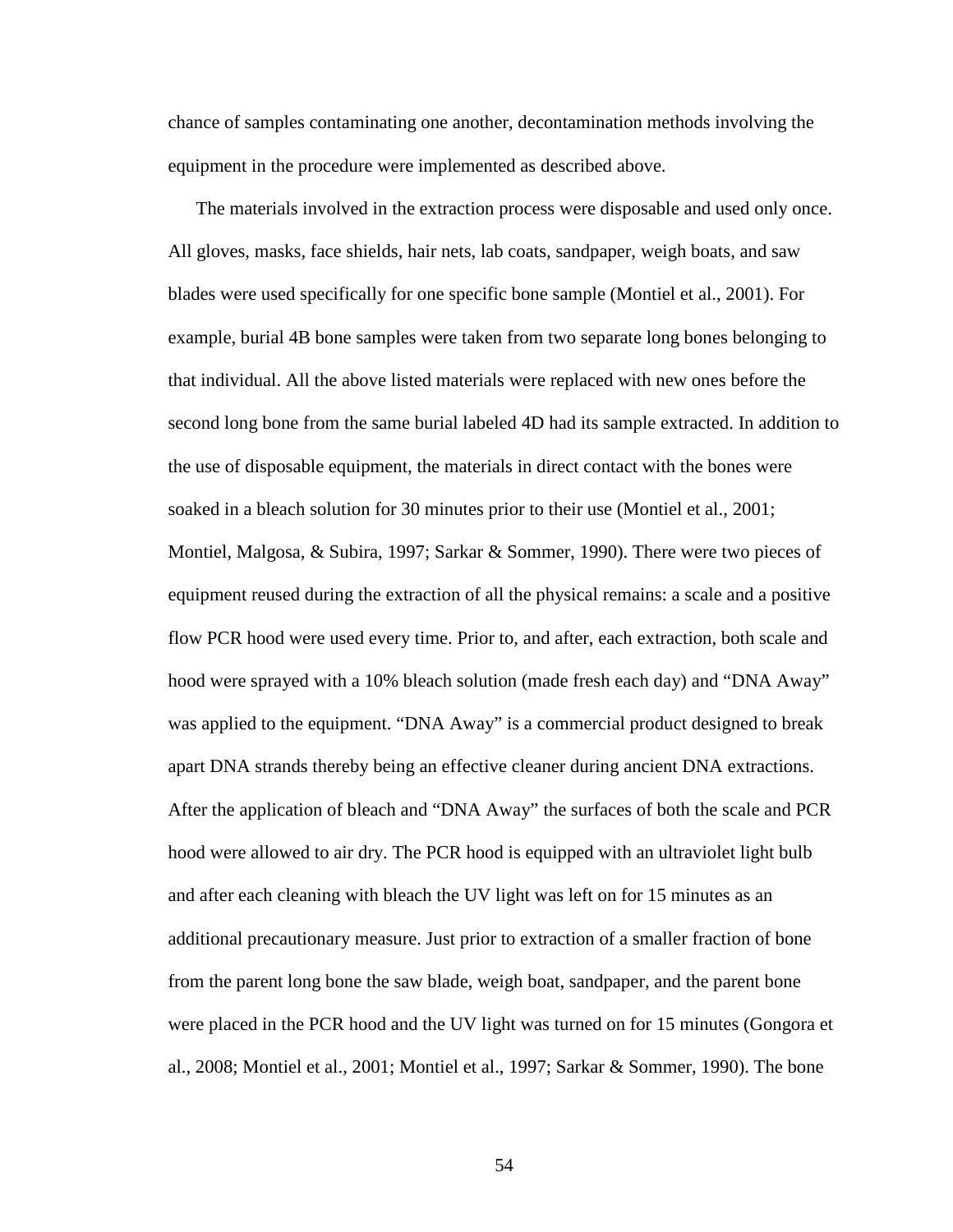and all the materials were turned over and the UV light applied for a further 15 minutes. After the surface decontamination procedures were completed, extraction commenced.

The long bone was examined for the appearance of cracks or fissures in the extraction region. The extraction site was determined by looking along the diaphysis for a suitable area devoid of bone markings. This was done so that these morphologically significant sites can still be studied in the future. Once a section of the long bone was selected, the area was lightly sanded to remove any extraneous surface debris (Montiel et al., 2001). After the completion of a light sanding the saw blade was used to extract a rectangular section of bone that runs longitudinally perpendicular to the long axis across the diaphysis of the bone. The amount of bone extracted was restricted to approximately 2 grams when possible (Appendix 3).

For the extraction of ancient mtDNA samples such as the ones from the Great Niah Cave, a sample size of 2 grams of dry bone has been found to be necessary to achieve positive results (Hagelberg & Sykes, 1989). The large amount of dry bone to be used in the extraction and amplification process is due to the low survivability of intact mtDNA. When looking at specimens older than 1,500 years BP, the mtDNA is most often found in fragments ranging in sizes of 100 base pairs to 500 base pairs (Hagelberg & Sykes, 1989; Willerslev & Cooper, 2005). Thus, there is a need to obtain a relatively large sample in order to recover enough genetic material as to make it possible to amplify the small fragments of DNA. Once the smaller section of long bone was extracted and weighed the piece of bone was placed in a labeled zip-lock bag to be shipped to the Australian Centre for Ancient DNA for phases two and three of the process. Forty-eight samples were sent to the Australian Centre for Ancient DNA, 23 of these were teeth (Appendix 3).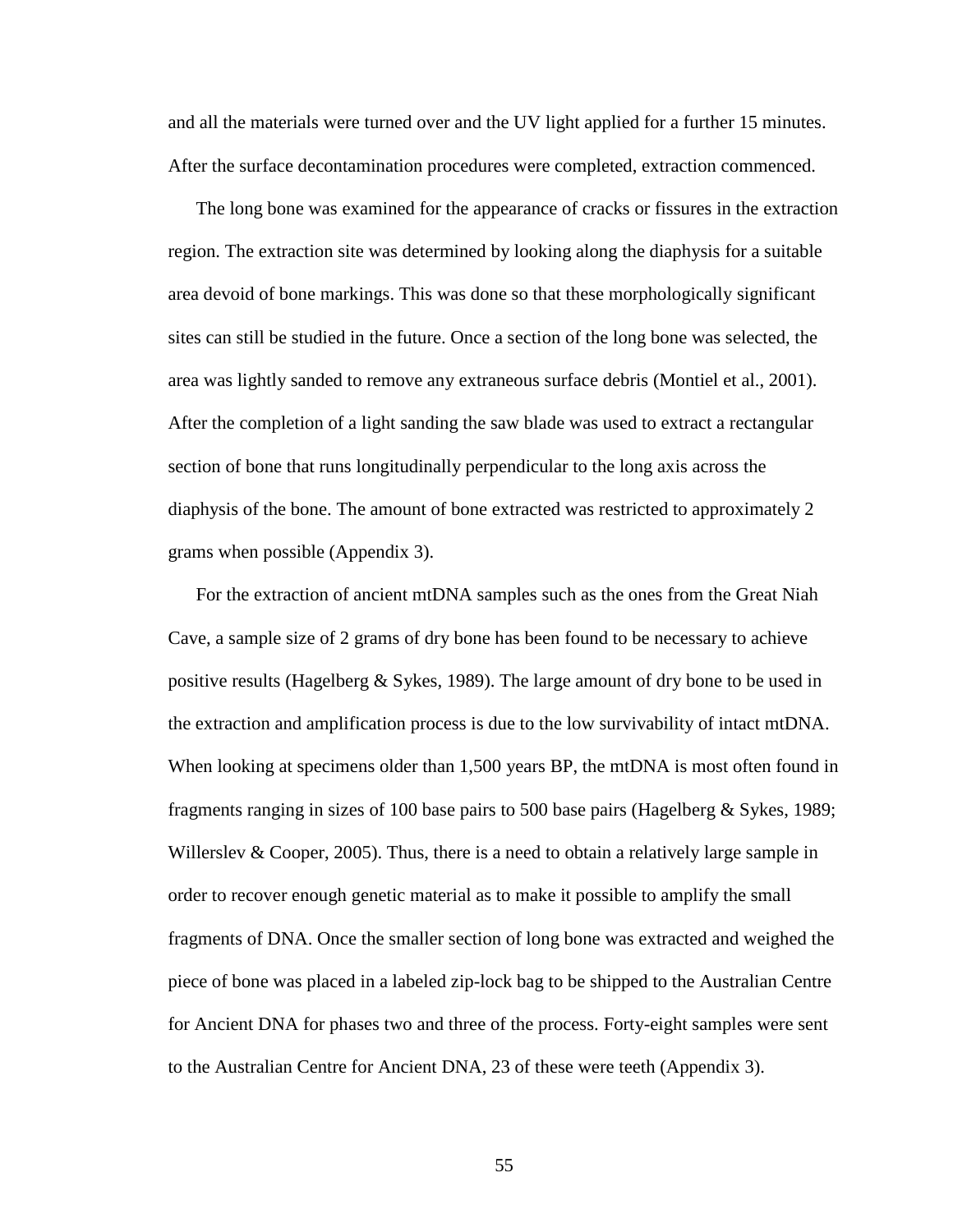The 23 samples containing completely intact teeth (not having the pulp chamber exposed to the environment) were shipped to the Australian Centre for Ancient DNA. Procedures for isolated teeth and/or teeth in jaws were the same as those used in extracting samples from long bones described above. The surface decontamination of a tooth or mandible was performed by placing the samples individually in the PCR hood for 15 minutes of UV light exposure on each side. The tooth or mandible was then weighed and placed in its own labeled plastic zip-lock bag, just as in the case of the long bone samples.

# Extraction and Amplification

The sample material was then packaged and shipped to the Australian Centre for Ancient DNA for phases two and three, entailing DNA extraction and amplification. These two phases of DNA extraction and amplification were performed at a facility dedicated to ancient DNA research. Dr. Wolfgang Haak, the Senior Research Associate at the Australian Centre for Ancient DNA and his staff, began the preparation process for the samples. The following section regarding the methods used were reported to me by Dr. Haak.

The preparation process first began by looking over the samples sent and determining the three best samples that could possibly yield DNA. The purpose of selecting three samples was to asses the potential of DNA recovery from the sample lot as a whole. Dr. Haak determined that samples 4D, 19A, and 22B (Table. 1) had the most promise for DNA recovery. The first step at this phase of the procedure was to prepare the bone and teeth samples.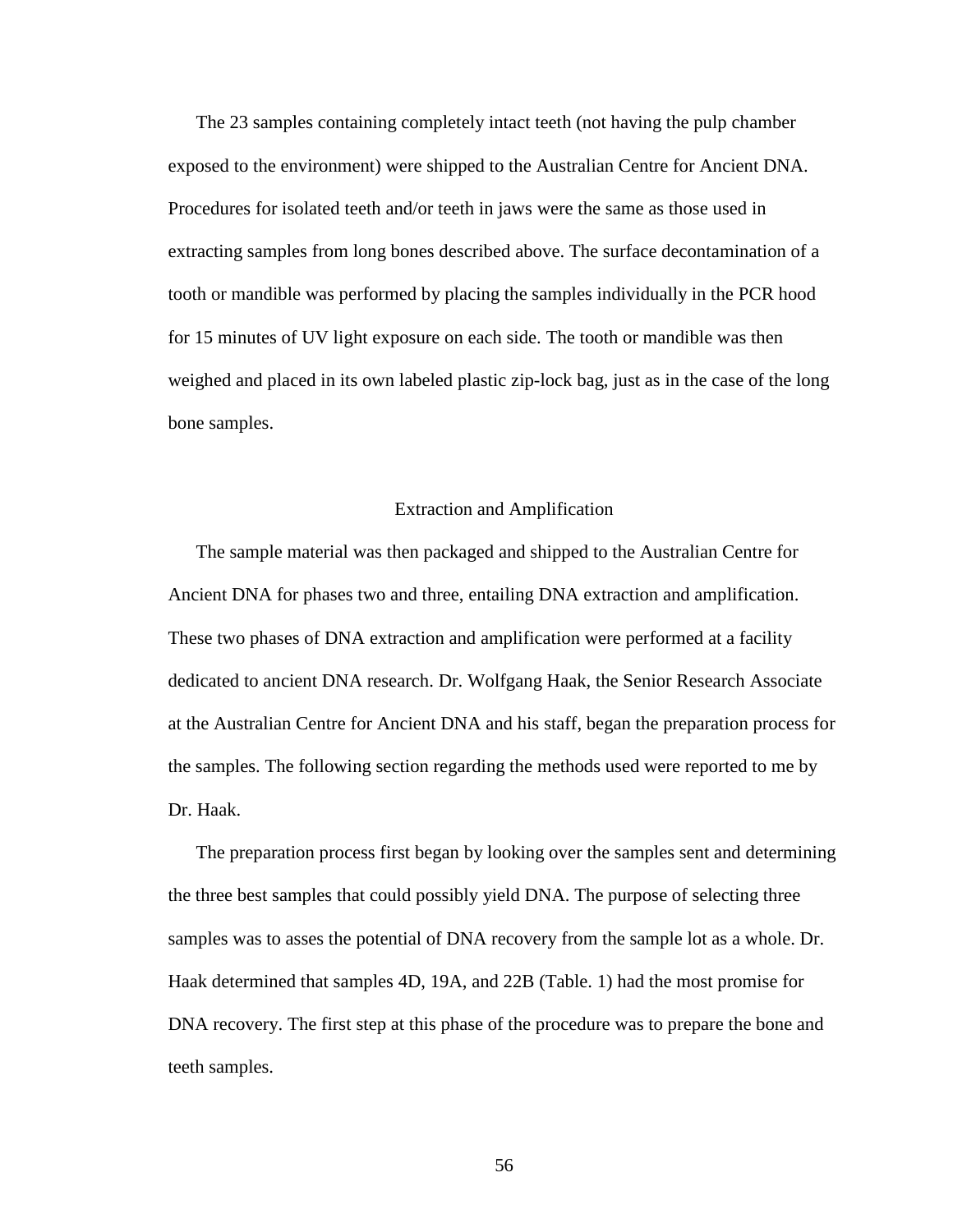The long bone samples 4D and 22B were placed under UV light for 30 minutes on each side. The surface of the long bone was removed using disposable cutting blades. Afterwards each of the sample long bones were cut into small sections with new disposable blades and placed into a Sartorious Mikrodismembrator which uses ball bearings to crush the bone into a fine powder. Sample 19A, a molar, required a different preparation method. When sample 19A, a molar, was prepared it was first wiped with commercial bleach. The surface of the tooth was removed with a disposable blade. The removal of the tooth surface material was done so to reduce the possibility of external contaminates being introduced to the dentine of the tooth during the cutting process. A new disposable cutting blade was used to section the tooth at the cement enamel junction. After having cut open the tooth, the dentine was drilled out of the root and collected to be analyzed. Once the sample's preparations were all complete the extraction of DNA began.

Each of the three samples were placed in 3ml of 0.5M EDTA pH 8.0, 300 $\mu$ l 5% N-Lauroylsarcosine and 30ul Proteinase K (20mg/ml) (Gongora et al., 2008; Hagelberg et al., 1991; Hagelberg et al., 1994; Hagelberg & Sykes, 1989). This process simultaneously opens up the free osteocytes in the ground up material and gently dissolves the bone freeing more cells to be lysed. The mixture of bone and reagent was continuously mixed at 37ºC for eight hours. The freed DNA was isolated through two washes containing phenol/cholorform/isoamylalcohol (25:24:1) at a pH of 8.0. The third and final wash was comprised entirely of chloroform. After this final wash the DNA was concentrated in an Amicon Ultra-4 filter (50 kDA) (Gongora et al., 2008; Hagelberg et al., 1991; Hagelberg et al., 1994; Hagelberg and Sykes, 1989; Montiel et al., 2001; Montiel et al., 1997).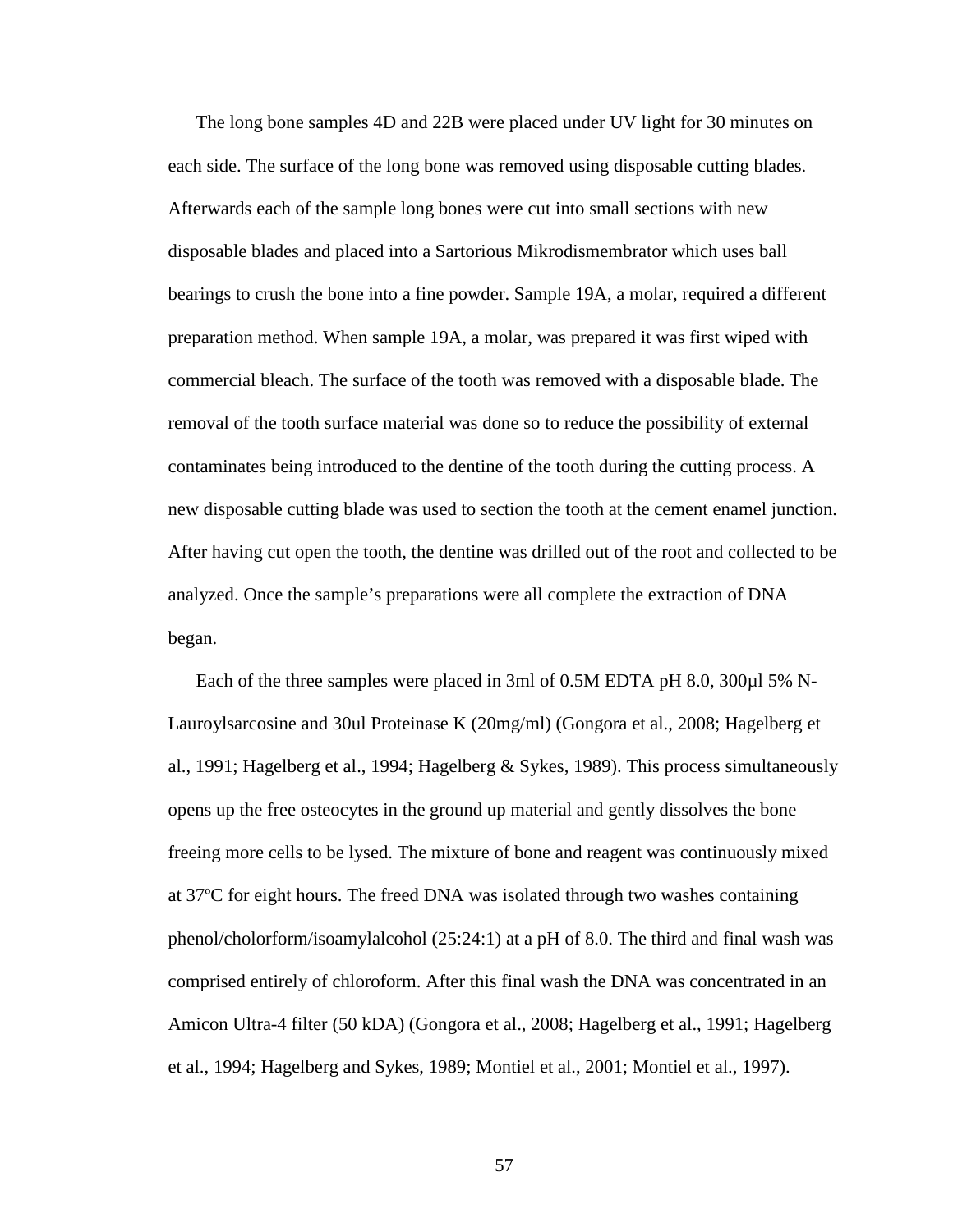Sterile water was used with the filter to retrieve a final volume between 40 and 60µl for samples 4D, 19A, and 22B. The newly concentrated samples of DNA were then taken to be amplified.

After the genetic material has been freed from its bone or enamel matrix, the process of amplification occurred. The target region for amplification is the HVS I. This region was amplified using singleplex PCR which uses overlapping primers so as to completely cover the HVS I. By using this system, the base pairs amplified span the HVS I. The mixture of reagents consist of 1 X Buffer, 2.5 mM MgCl2, 0.25 mM of each dNTP, 400µM of primer, 1mg/ml RSA (Sigma), 2 U of Amplitaq Gold Polymerase and 2µl of the DNA that was extracted (Gongora et al., 2008; Hagelberg et al., 1991; Hagelberg et al., 1994; Redd et al., 1995; Whyte et al., 2005). The thermocycling of the materials consisted of activating the enzyme at 95 ºC for six minutes. After the initial denaturing of the DNA at 95ºC for 30 seconds, a 30 second period DNA annealing at 60ºC was allowed to occur. Immediately following the 30 second period of annealing, the elongation process occurs at 65ºC for 30 seconds and finally the period of extension of the DNA at 65ºC for 10 minutes was allowed to take place. The denaturing, annealing, and elongation processes was conducted 40-45 times in order to ensure the amplification of the specific sections of DNA determined by the primers introduced to the reaction mixture. Along with the three samples of extracted DNA to be tested two blanks and two PCR negatives were prepared to be run concurrently through all the PCR cycles. The blanks and negatives are run simultaneously with the samples to check the researcher's sterilization techniques and the condition of the PCR regents. If the sample blanks or PCR negatives yielded any DNA results then the contaminated product or products would have to be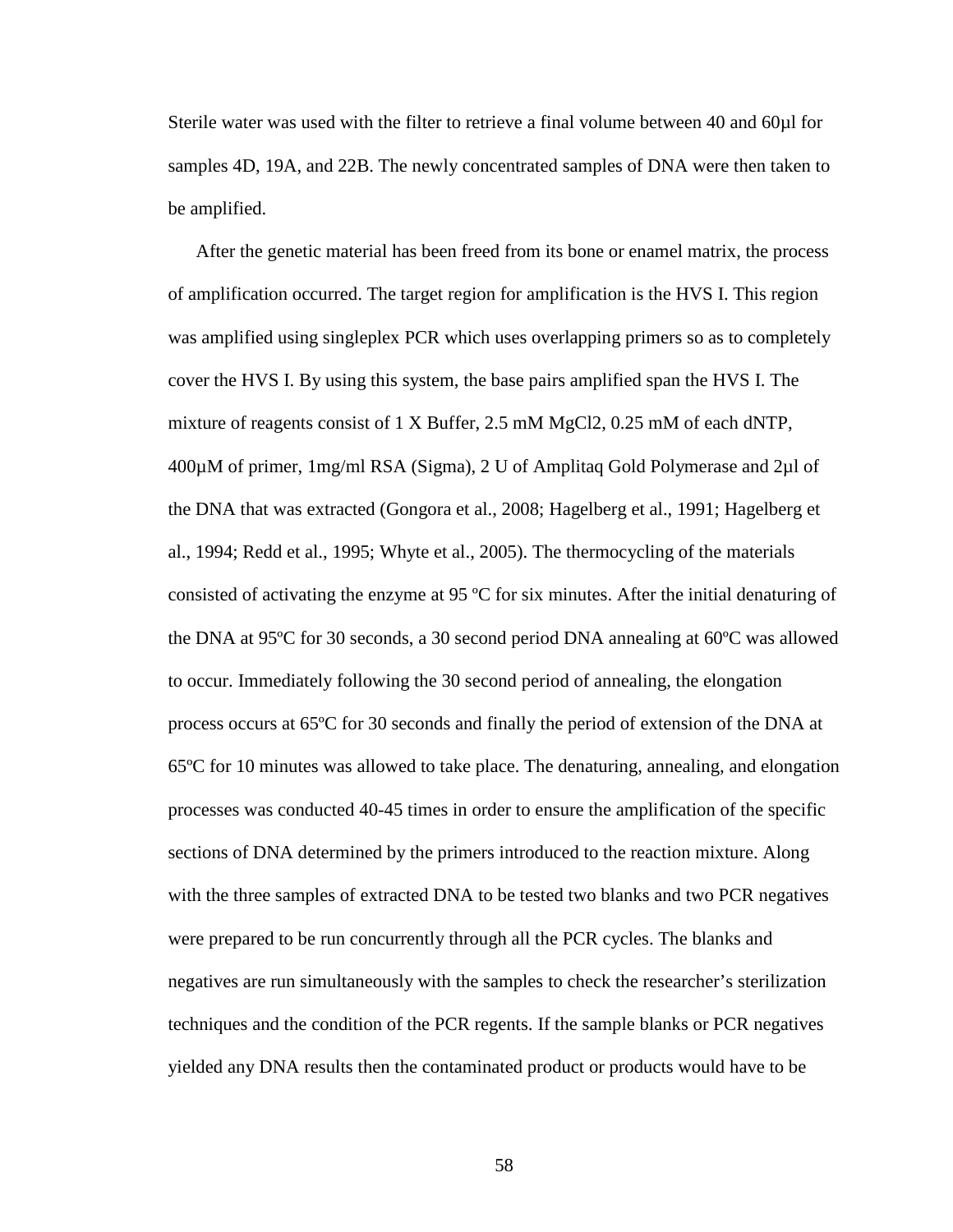eliminated before running any more of the test samples. No such contamination was found in any of the blanks run for samples 4D, 19A, or 22B. With the conclusion of the amplification process the genetic material was sent to be analyzed.

All of the PCR products were placed on an agarose gel and checked by electrophoresis. The successfully amplified products of the PCR magnification were sequenced using the Big Dye Terminator 3.1 Kit. The specific manufacture instructions were followed during the sequencing as to yield the optimal results from the kit. The samples sequenced were placed in the 3130xl Genetic Analyzer and the software Sequencer the DNA was aligned and read.

A SNaPshot reaction was conducted on the 22 Single Nucleotide Polymorphism (SNP) multiplex using 5µl of the PCR products from above. This test utilized the SNaPshot reaction kit from Applied Biosystems. For optimization of the process the manufacturer's instructions were followed. The addition of 10% ammonium sulphate was necessary to reduce the presence of artifacts during the SNaPshot reaction. The denaturing, annealing, and elongation cycles are similar to that found in the multiplex PCR approach. There are differences in times and temperatures. Denaturing of the three samples occurs at 96ºC for 10 seconds, annealing occurs at 55ºC for five seconds and the elongation period takes place at 60ºC for only 30 seconds. This process was repeated 35 times to amplify the DNA properly. After the 35 cycles have been completed the single base extension reaction was refined through a series of reactions involving 1 U SAP incubated at 37ºC for 40 minutes then the mixture was heated to 80ºC for 10 minutes. After this reaction process  $2\mu$  of each of the three samples single base extension reactions were mixed with 11.5µl of HiDi Formamide and 0.5 LIZ-120 size standards.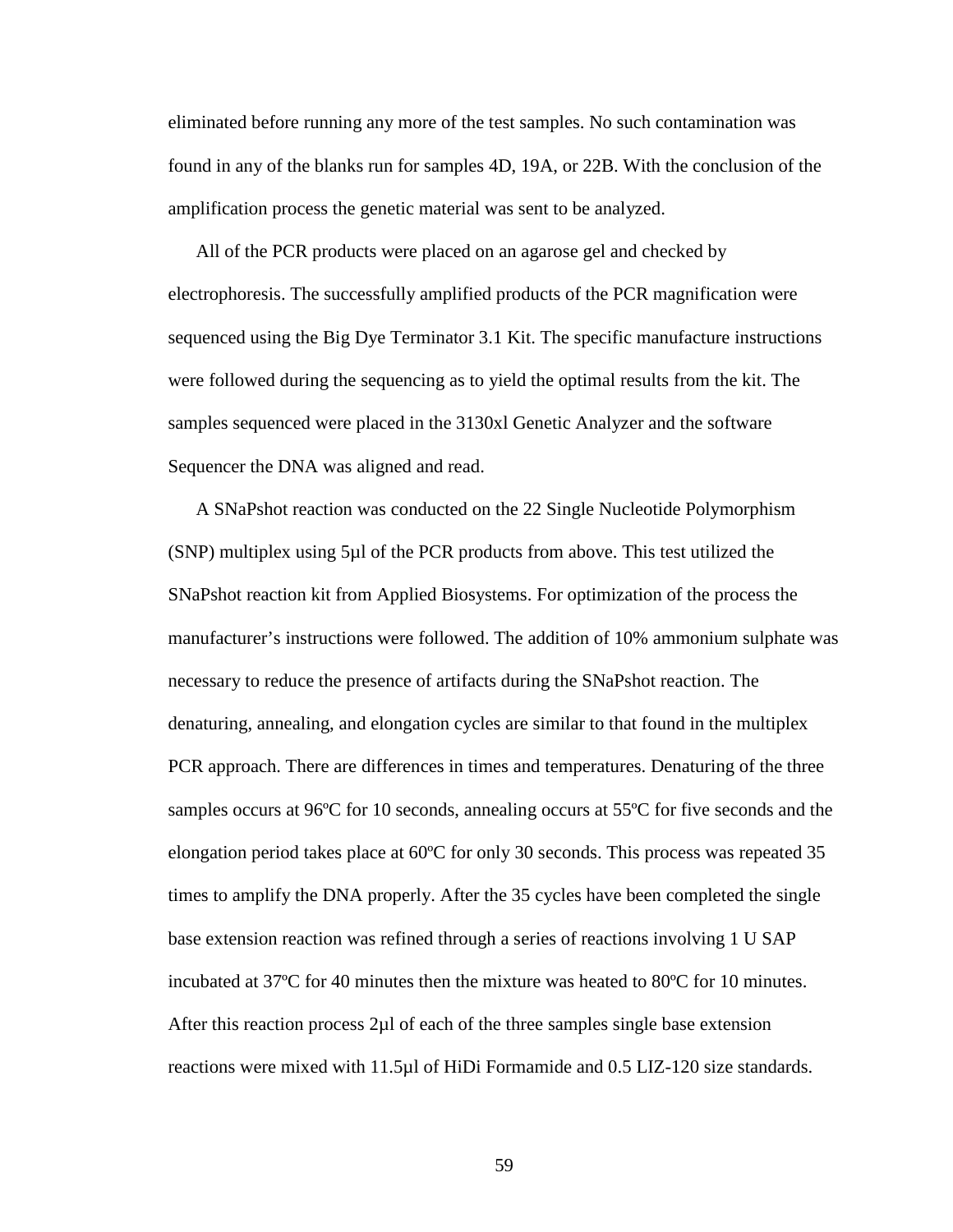This final mixture was then run through the 3130xl Genetic Analyzer. The data collected was then processed by Genemapper v2.5 software. The results of this analysis are reported in the following chapter.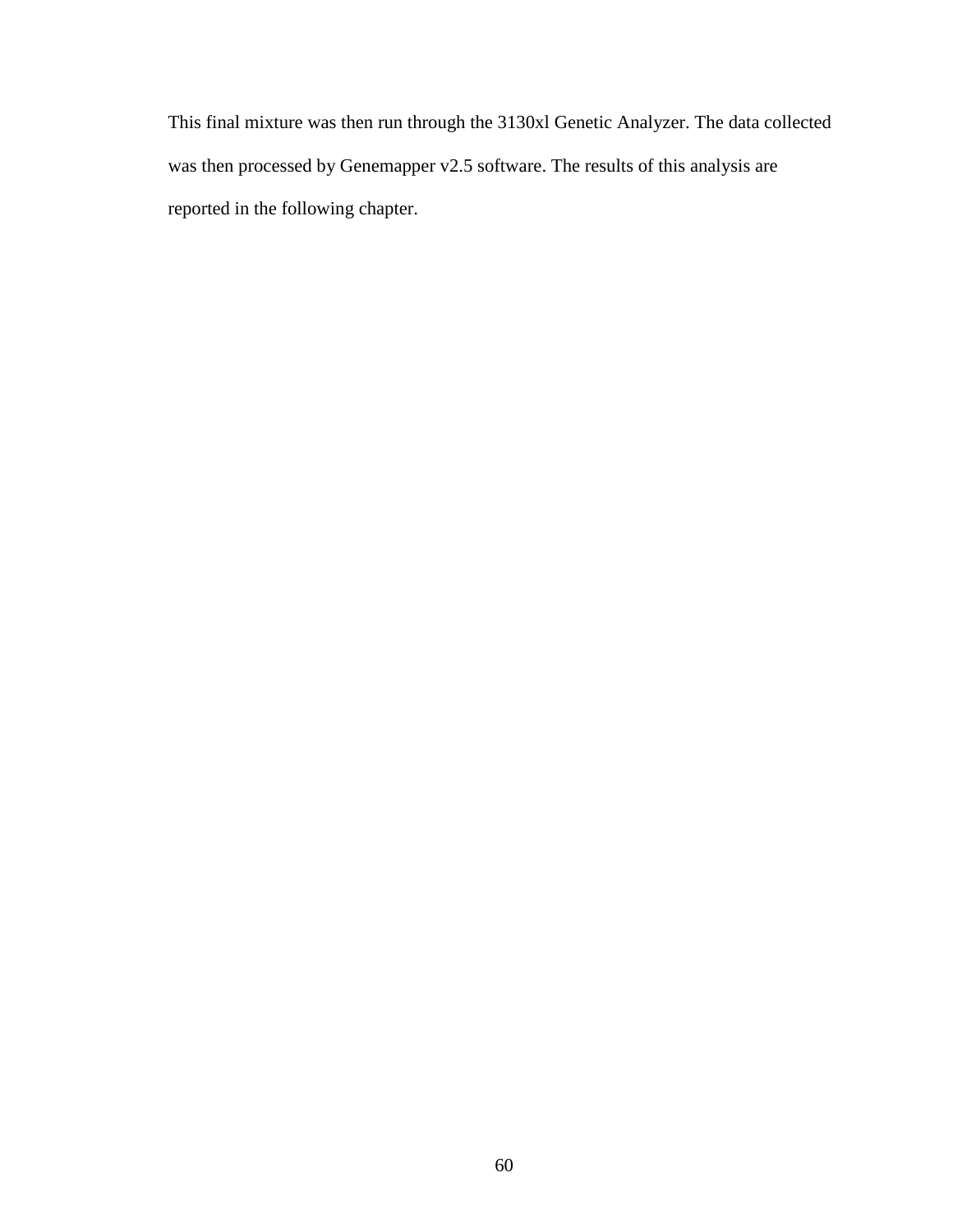# CHAPTER 4

#### RESULTS

 The decontamination extraction and amplification of the mtDNA was performed in accordance with the guidelines discussed in the previous chapter. Both UNLV and the Australian Centre for Ancient DNA facilities performed separate decontaminations of the sample material in order to reduce potential contamination by extraneous modern DNA. During the extraction and amplification phases at the Australian Centre for Ancient DNA, the protocols for each phase were followed in accordance with the laboratory standards and/or commercial kits. This chapter will present the results of the decontamination, extraction, and amplification process. The tables below are provided to better illustrate the results of the project.

There were a total number of five singleplex PCR's performed on each extracted sample. In sum, 15 reactions concerning samples 4D, 19A, and 22B were tested (Table 1). A single multiplex PCR was performed involving three reactions pertaining to the three samples. As seen in Table 5, for sample 4D the primers 15996 to 16142, 16209 to 16348, and 16287 to 16410 were not able to be amplified. Amplification for sample 4D primers 16117 to 16233 and the 22 SNPs were successful. For sample 19A, primers 15996 to 16142 and 16287 to 16410 were not successfully amplified. Successful amplification of sample 19A occurred with primers 16117 to 16233, 16209 to 16348, and the 22 SNPs. The primers 15996 to 16142, 16117 to 16233, and 16209 to 16348 were unsuccessfully amplified for sample 22B. Successful amplification occurred with the 16287 to 16410 and 22 SNPs primers in regards to sample 22B. The following table illustrates the test reactions.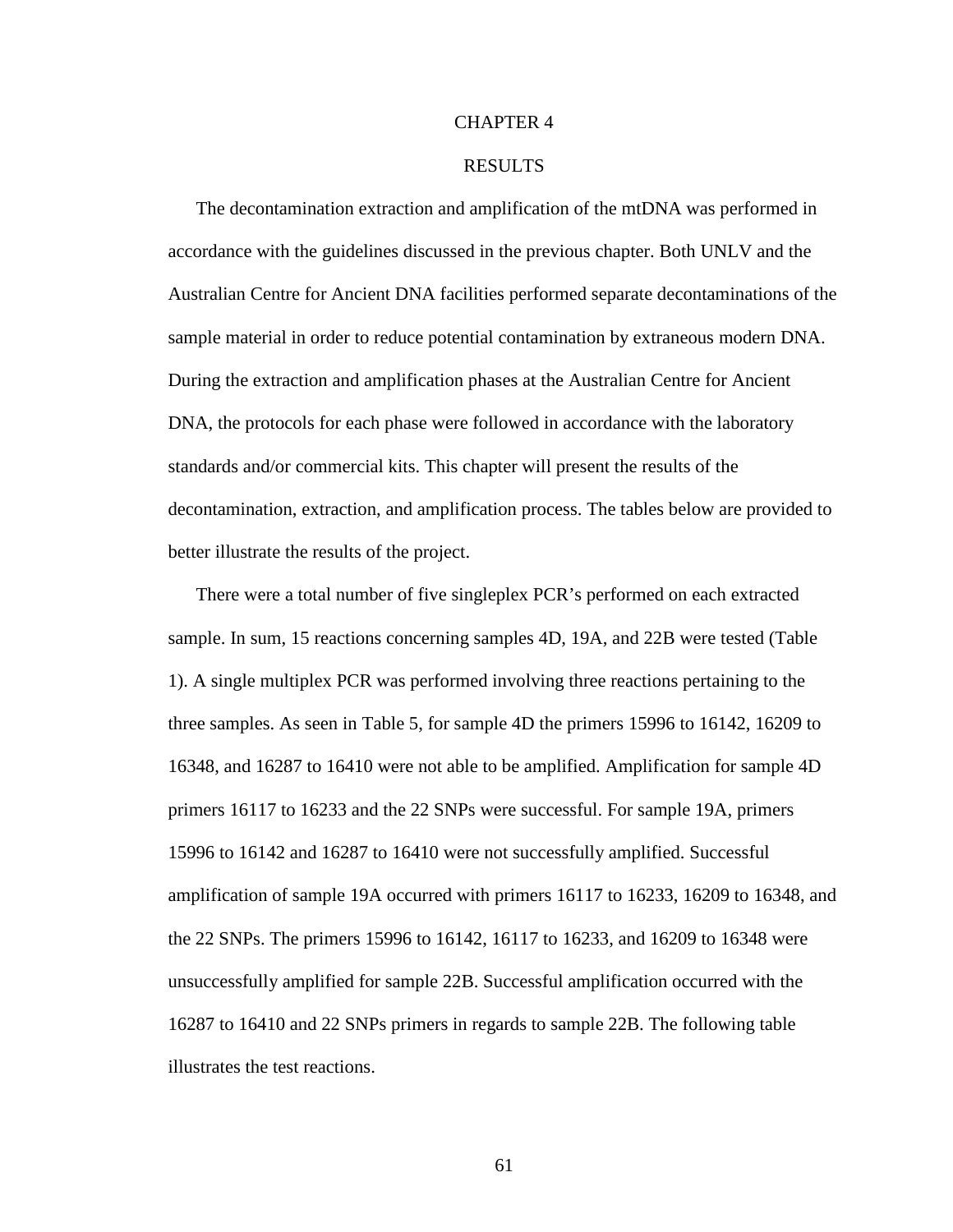# Table 1 Amplification results of mtDNA

| $(+)$ representing a successful amplification of mtDNA and an $(*)$ represents an |
|-----------------------------------------------------------------------------------|
| unsuccessful attempt at amplification of the mtDNA with the primers.              |

|        | Primer Starting Points on Low and High End of mtDNA |                    |        |        |         |  |  |  |  |  |  |  |  |  |
|--------|-----------------------------------------------------|--------------------|--------|--------|---------|--|--|--|--|--|--|--|--|--|
|        |                                                     |                    |        |        |         |  |  |  |  |  |  |  |  |  |
| Sample | L15996                                              | L <sub>16117</sub> | L16209 | L16287 | 22 SNPs |  |  |  |  |  |  |  |  |  |
| Number | H16142                                              | H16233             | H16348 | H16410 | mtDNA   |  |  |  |  |  |  |  |  |  |
| 4D     | $\ast$                                              |                    | $\ast$ | ∗      |         |  |  |  |  |  |  |  |  |  |
| 19A    | $\ast$                                              |                    |        | $\ast$ |         |  |  |  |  |  |  |  |  |  |
| 22B    | $\ast$                                              | ∗                  | $\ast$ |        |         |  |  |  |  |  |  |  |  |  |

The Genetic Analyzer and Sequencer Software was used to scrutinized samples 4D, 19A, and 22B and displayed the corresponding haplogroup for the sequences analyzed (Table 2).

Table 2 Sequencing results of successful amplification regions

|        | Sequence Range of |            |
|--------|-------------------|------------|
| Sample | Successful        |            |
| Number | Amplification     | Haplogroup |
| 4D     | 16118-16233       |            |
| 19A    | 16118-16346       | н          |
| 22 R   | 16288-16409       |            |

The 22 SNP multiplex analyzed 22 specific base pair sites and the Genemapper v2.5 software displayed the specific base pairs and associated haplogroup (Table 3).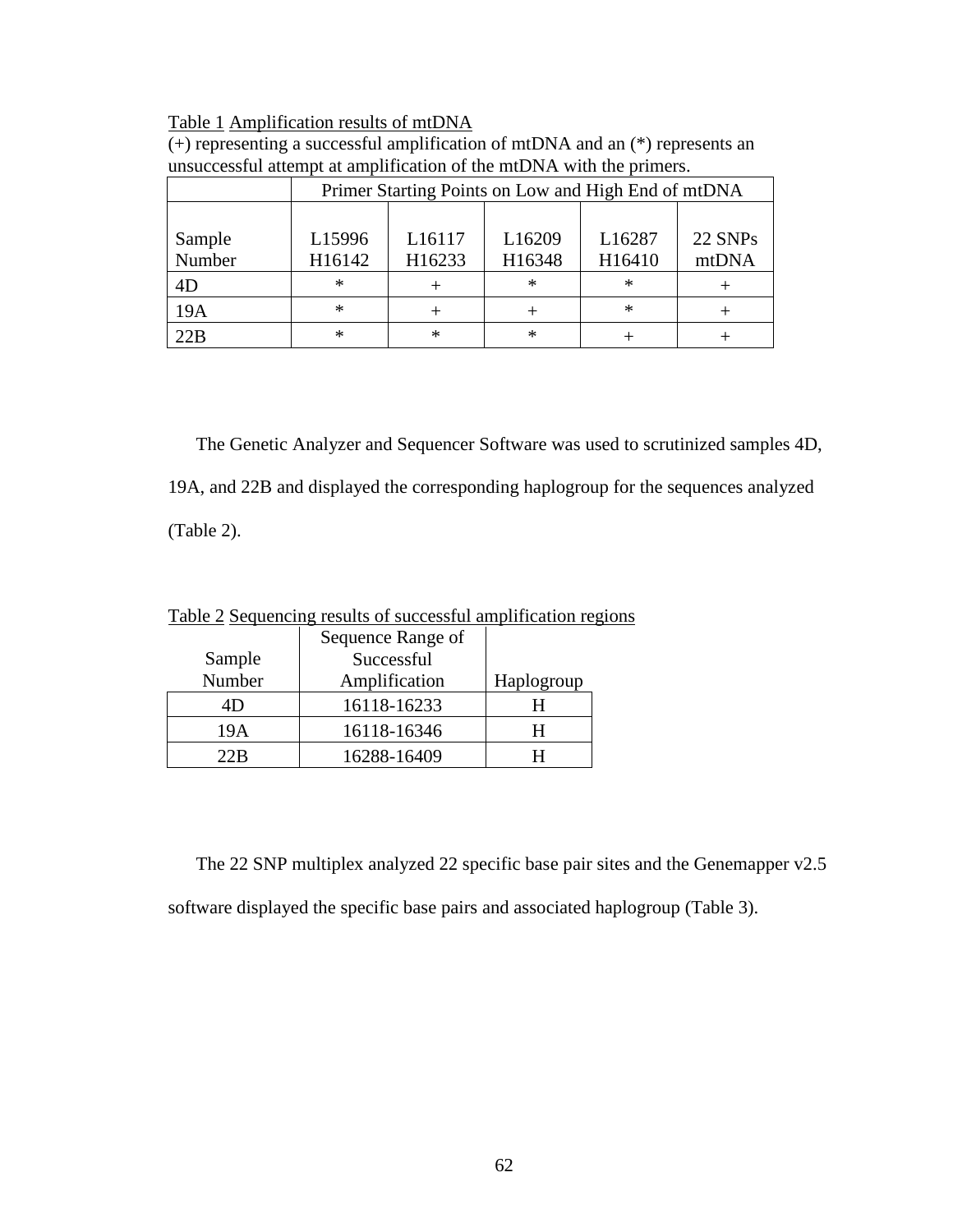| Sequence Range of Successful Amplification |                         |                       |            |            |           |           |       |            |                                                                     |          |              |           |                         |                        |            |                |                 |            |                      |             |               |            |
|--------------------------------------------|-------------------------|-----------------------|------------|------------|-----------|-----------|-------|------------|---------------------------------------------------------------------|----------|--------------|-----------|-------------------------|------------------------|------------|----------------|-----------------|------------|----------------------|-------------|---------------|------------|
| Sample Number                              | R <sub>9</sub><br>13928 | $\mathcal{L}$<br>3594 | ×<br>10550 | J<br>11467 | ⋖<br>4248 | ≽<br>8994 | 13263 | ⊢<br>13368 | $\stackrel{\textstyle\rm{Q}}{\textstyle\rm{R}}$<br>_preHV.<br>11719 | 8280delB | V.M3<br>4580 | ×<br>6371 | $\overline{z}$<br>10238 | $\mathbf{\Xi}$<br>7028 | —<br>10034 | $\Box$<br>5178 | $\geq$<br>14766 | ≃<br>12705 | $Z_{\cdot}$<br>10873 | ∫.<br>12612 | $\Xi$<br>2758 | ⋝<br>10400 |
| 4<br>D                                     | C                       | G                     | T          | A          |           | G         | T     | G          | $\mathcal{C}$                                                       | А        | C            | G         | T                       | G                      | T          | G              | G               | G          | A                    | A           | G             |            |
| 19                                         |                         |                       |            |            |           |           |       |            |                                                                     |          |              |           |                         |                        |            |                |                 |            |                      |             |               |            |
| A                                          | C                       |                       | T          | Α          | T         | A         | T     |            | $\mathcal{C}$                                                       | A        | C            | G         | T                       | G                      | T          | G              | G               | G          |                      |             | G             | G          |
| 22                                         |                         |                       |            |            |           |           |       |            |                                                                     |          |              |           |                         |                        |            |                |                 |            |                      |             |               |            |
| B                                          | C                       |                       | T          | A          |           |           |       | G          |                                                                     | А        |              | G         | T                       | G                      | T          | G              | G               |            |                      | Α           |               |            |

Table 3 22 SNPs multiplex typing

A preliminary analysis was performed on samples 4D, 19A, and 22B to determine if any mtDNA could be extracted. The results indicate that the H haplogroup was present in all three of the samples tested. Therefore, further testing was suspended. The finding of the H haplogroup in all of the samples tested indicated the samples were from people not indigenous to Southeast Asia. These results and implications will be discussed in more detail in the final chapter.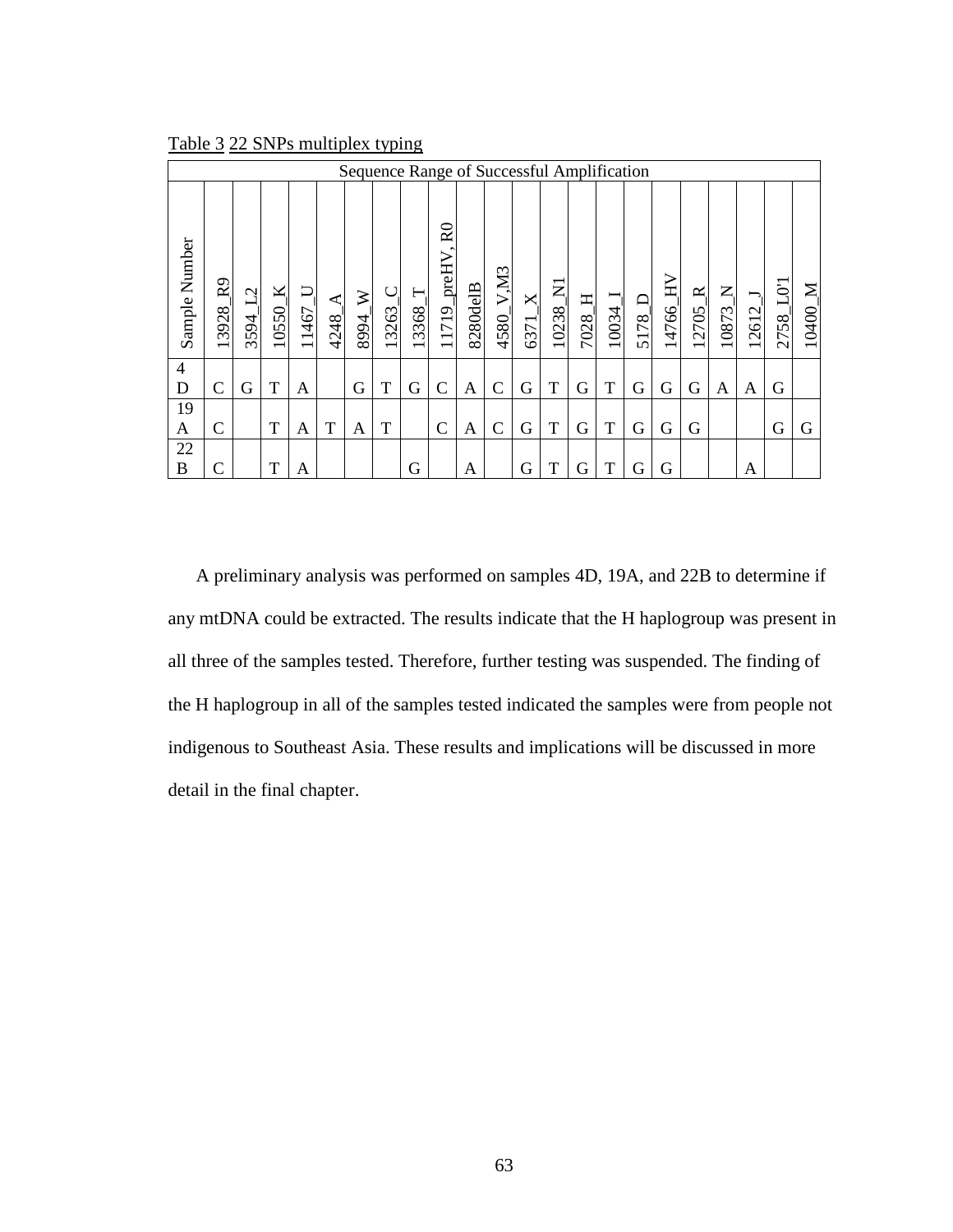# CHAPTER 5

#### DISCUSSION / CONCLUSION

 The amplification process for 4D, 19A, and 22B was less than 50% successful. In all, only seven out of the 15 primer segments were successfully amplified. This low success rate is not out of the ordinary when attempting to amplify ancient DNA. Researchers working with ancient DNA anticipate a low amplification success rate due to the degraded nature of the samples. Short overlapping DNA primers are used to overcome the natural degradation of DNA over time and the negative effects the environment inflicts on the DNA molecule. The rationale for using overlapping DNA primers is to reconstruct a complete DNA sequence from a once fragmented strand of DNA. The primers used in this study were 146 to 116 base pairs in length so as to amplify mtDNA segments that have degraded from the much larger original strand. The isolation of small primer segments is used to counter the natural degradation of the DNA molecule over time. As stated above the breakdown of the DNA molecule was considerable even with the use of primers with so few base pairs. Therefore, the low rate of successful amplification is attributed to the highly degraded nature of the genetic material. This being said, any genetic material successfully amplified can be used to determine the sample's ancestry.

Looking at the data, the primer segments 15996 to 16142 and 16287 to 16410 found in Table 1 do not contain any of the base pairs that comprise the "Polynesian Motif". Only sample 22B had success in the amplification process for section 16287 to 16410. Samples 4D and 19A failed to amplify both primer segments. Successful amplification of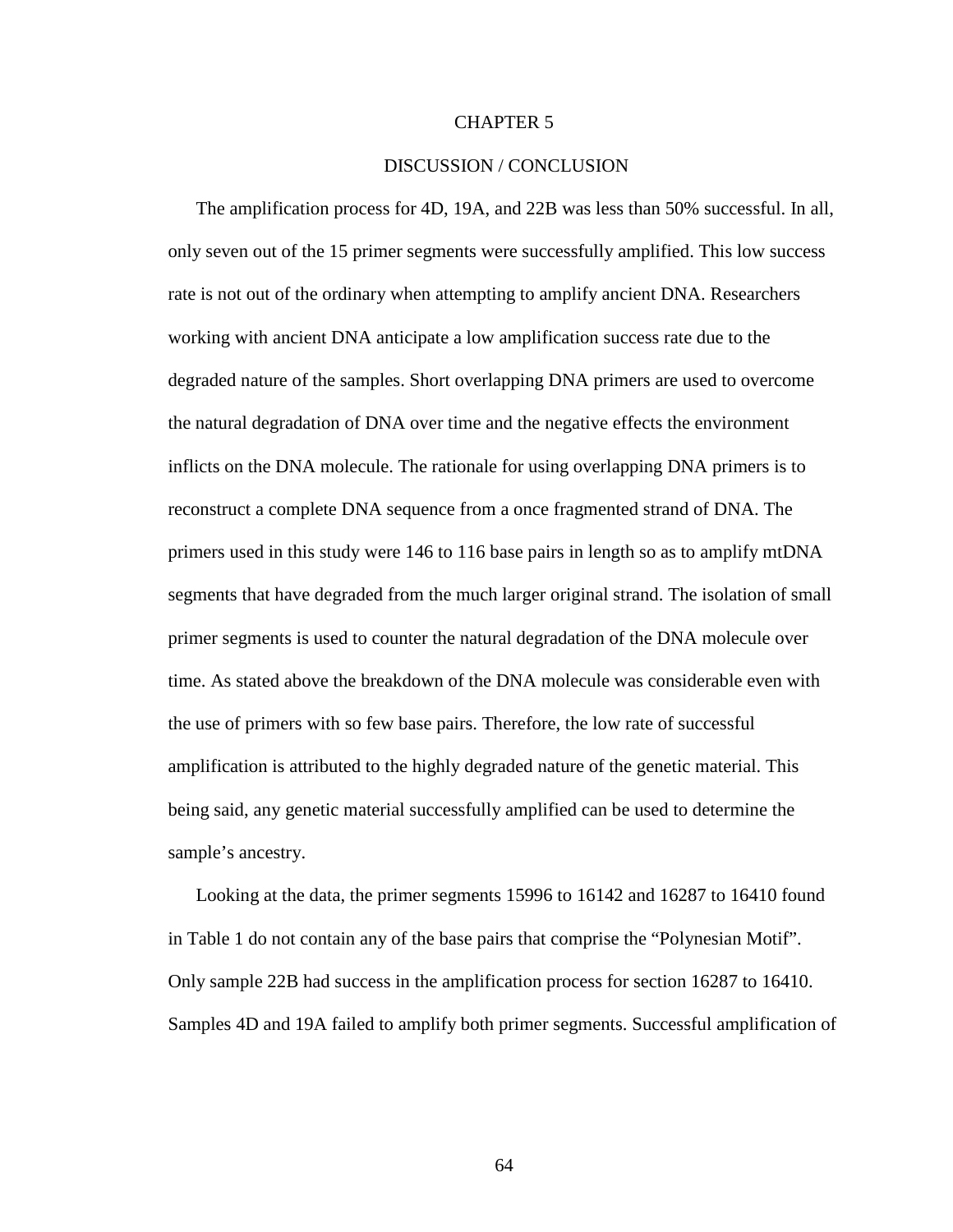the mtDNA region containing a portion of the "Polynesian Motif" was produced by only one of the two long bone samples 4D and 22B.

The primer regions that contain the "Polynesian Motif" are 16117 to 16233 and 16209 and 16348. In the amplification process of sample 22B the primers were unable to successfully amplify DNA from the 16117 to 16233 and 16209 and 16348 base pair sections. Therefore, sample 22B was unsuccessfully amplified in both primer sections that contain portions of the "Polynesian Motif". However, the primers for sample 4D were able to amplify mtDNA within the region of 16117 to 16233 base pairs. This section of amplification covers two of the base pairs associated with the "Polynesian Motif" 16189 and 16217.

The tooth sample 19A had successful amplification of the HVS I between 16117 to 16233 and 16209 to 16348. These primer regions cover the base pairs that encompass the "Polynesian Motif" 16189, 16217, 16247, and 16261.

The significance of the long bone and tooth results is that a possible determination of the specific HVS I region for 19A and a partial profile for 4D could be made. Therefore, a determination of the presence or absence of the "Polynesian Motif" could be visualized. This step was not attempted due to the results presented in the fifth and final column in Table 1.

The primers run under the heading of 22 SNPs mtDNA in the last column of Table 1 were found to be successful in all three samples. This primer set is used to determine the haplogroups for each of the individual samples tested.

Haplogroups are genetic mutations associated with the mtDNA or the Ychromosome. These haplogroups, have been well researched in human populations from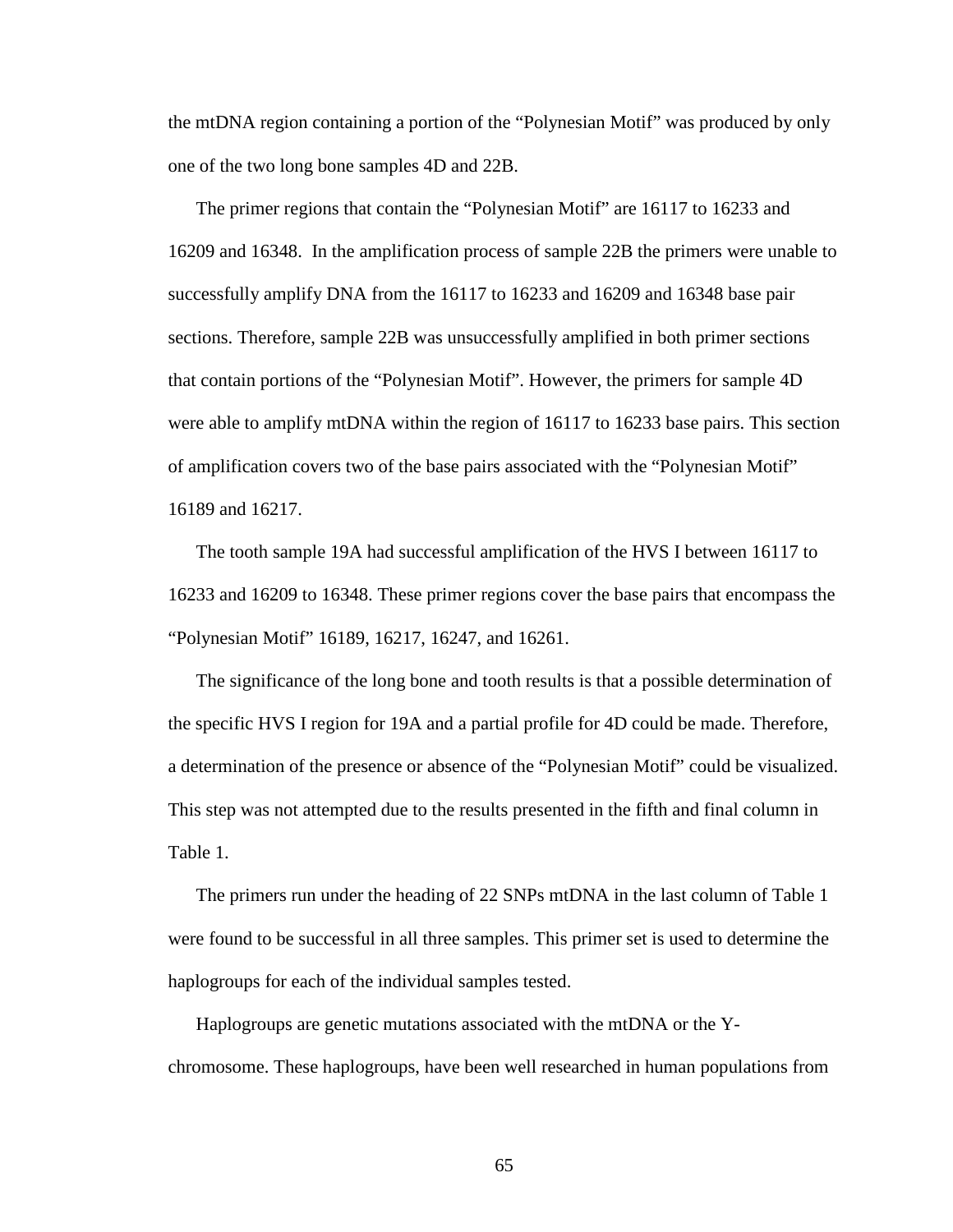a wide variety of regions around the globe. Haplogroups represent people who are found in a large general region of the world like Europe or Asia. As a result of extensive research projects by various scientists, these haplogroups can now be narrowed to identify people from specific regions like Eastern Europe or Oceania. These haplogroups are assigned letters to represent a specific set of DNA sequences that occur in high frequency in certain populations and so correspond to a particular group of people (i.e. European or Asian). Haplogroups associated with Asian and Oceanic ancestry are labeled as B and P respectively (Merriwether et al., 2005).

For this research a 22 SNP multiplex typing kit was used to determine the ancestry of the amplified genetic material. The 22 SNPs multiplex typing yielded data that associates base pairs with the haplogroups H, HV, I, J, K, RO, T, U, V, W and X (Table 3). These haplogroups are associated with people living in Europe (Alvarez-Ingesias et al., 2008; Mederios, Sucena, Ribeiro, Espinheira, & Geada, 2008; Parsons & Coble, 2001).

The reported haplogroup H is found in 40% of modern European people. The data from Table 3 indicates 11 of the 22 SNPs to be associated with people of European decent. Moreover, the SNP position 7028G and 14766G found on Table 3 are the primary indicators of the H haplogroup (Butler, 2005, p. 286). Therefore, presence of base pairs 7028G and 14766G signify the remains to be of European decent.

Haplogroups of Asian and/or Oceanic decent are B and P (Merriwether et al., 2005). Individuals of Asian or Oceanic ancestry are found to have the nucleotide Thymine at positions 7028 and 14766 (Butler, 2005, p. 286). Since Thymine was not detected at either base pair position it can not be concluded that the samples have ancestry of Asian or Oceanic origin. Therefore, one can only conclude that the samples tested were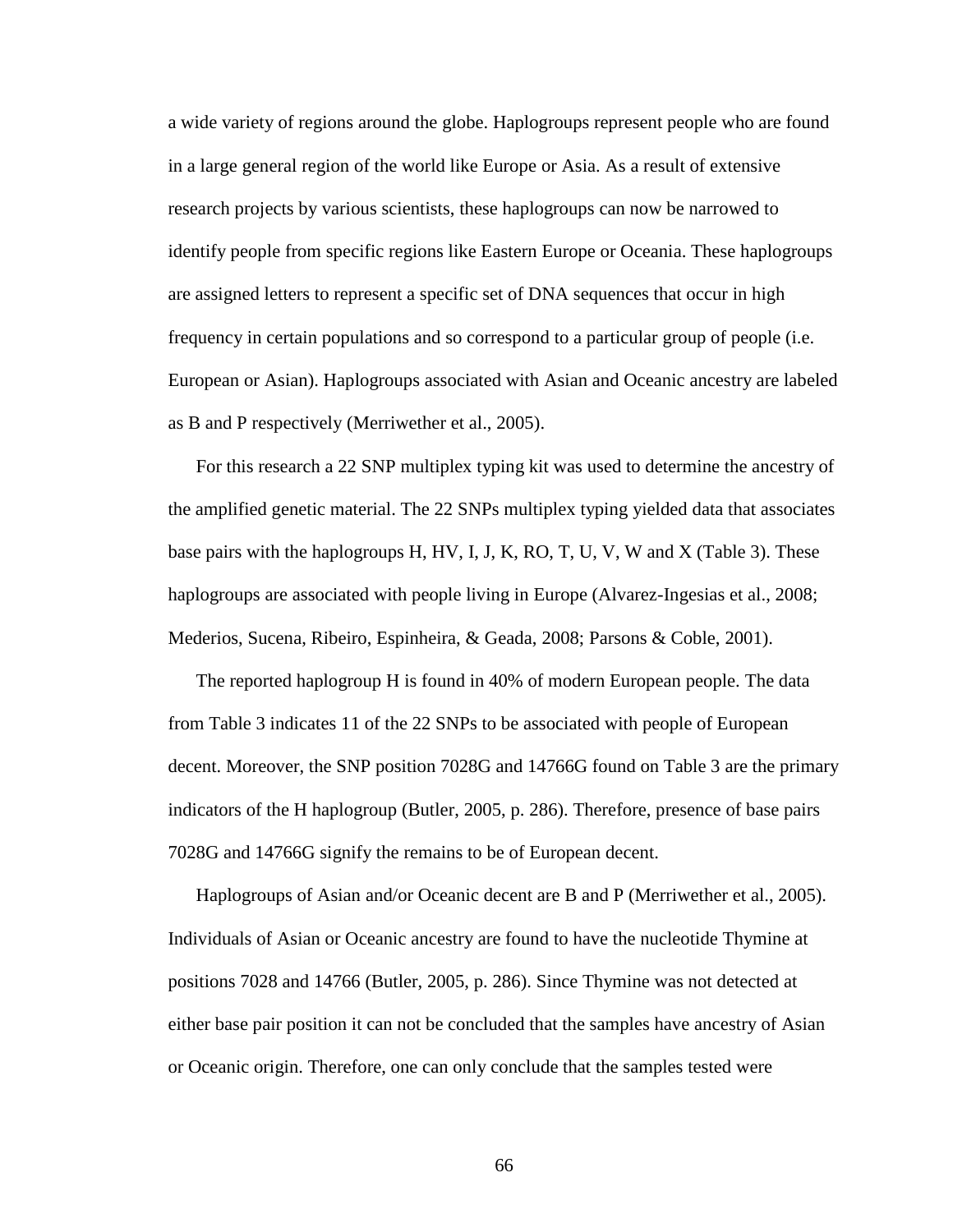contaminated with genetic material of European origin. The recognition that the apparently best preserved samples amplified at a less than 50% success rate and were themselves contaminated caused the discontinuation of any further amplification of the Niah Cave remains.

The results of the haplogroup test negated the need to test for the nine base pair deletion found in people of Asian and Polynesian decent. The haplogroup results did not warrant the cost or time needed to test for a genetic marker not specific to the Polynesian people.

#### Research Questions Discussion

The first research question posed in chapter I inquired is the recovery of genetic material possible from the Niah cave skeletal remains. The answer to that question regarding ancient DNA recovery points to the genetic material not being able to be recovered from the skeletal remains (either bone or teeth) buried for thousands of years in a tropical rainforest environment. The genetic material's true origin was found to be European, not Asian, nor from the Great Niah Cave, from which they were thought to originate. Of all the bones and teeth source materials, the tooth 19A housed the most complete mtDNA strand that could be retrieved. However, this information does not provide compelling evidence in regards to the population migration models outlined previously. Instead it indicated that this particular sample was contaminated with European DNA and that somehow that DNA entered the tooth pulp chamber causing contamination. Therefore, the conclusion reached by this analysis is that ancient DNA cannot be recovered from the current Niah cave samples housed at UNLV.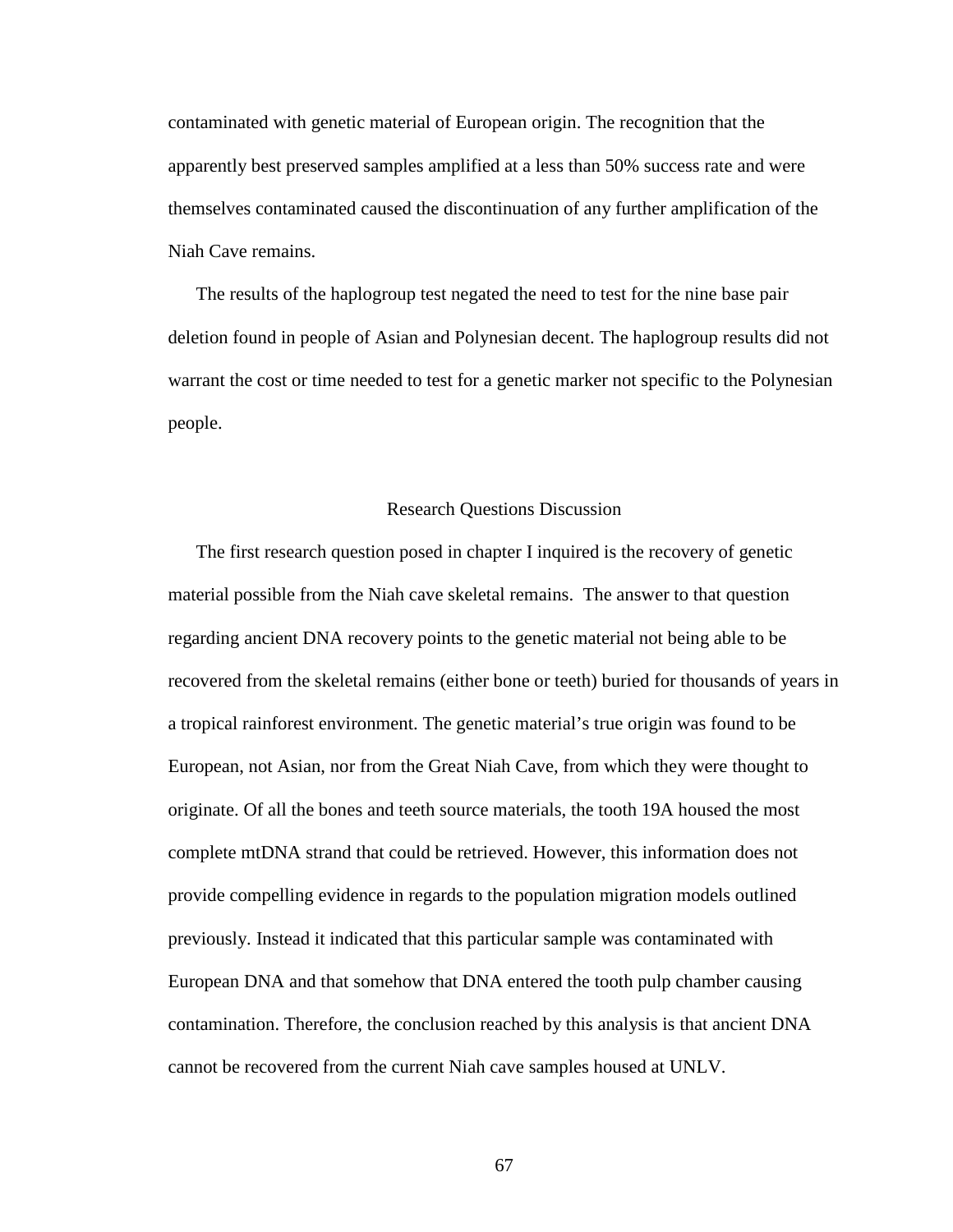The second research question inquiring as to which source material provided the most complete genetic sequence yielded results. The answer is that the tooth sample 19A was the most successful in amplifying DNA but as stated above the genetic material obtained was contaminated. The conclusion to be drawn from the contaminated results is that if DNA contaminates reach a pulp chamber of a tooth the material is better protected and subsequently can be amplified better than contaminated bone samples. As for this studies question regarding the source material no significant conclusions can be deduced from these results.

 Research question three regarding the loose teeth or teeth still embedded in the jaw yielding a more complete or least contaminated genetic sequences was not answered during this research. During the selection process by the Australian laboratory no embedded teeth were selected for amplification. Visual inspection of the collection of teeth by the scientists at the Australian Lab resulted in their decision that the loose molar 19A possessed the best opportunity to yield ancient DNA. The findings of the research that the DNA was of European decent halted any further extraction of DNA from any of the other samples available. Therefore, the comparison between loose and embedded teeth could not be made.

The final research question considered whether the storage of the skeletal remains at the UNLV facility allowed for the recovery of ancient DNA without any major contamination. The answer is not clear since the initial excavations were conducted by scientists of European descent. Thus contamination could have occurred in the field or at any time during the curation of the material at UNLV. The Great Niah Cave skeletal remains at UNLV are not suitable for genetic testing using today's technical facilities. As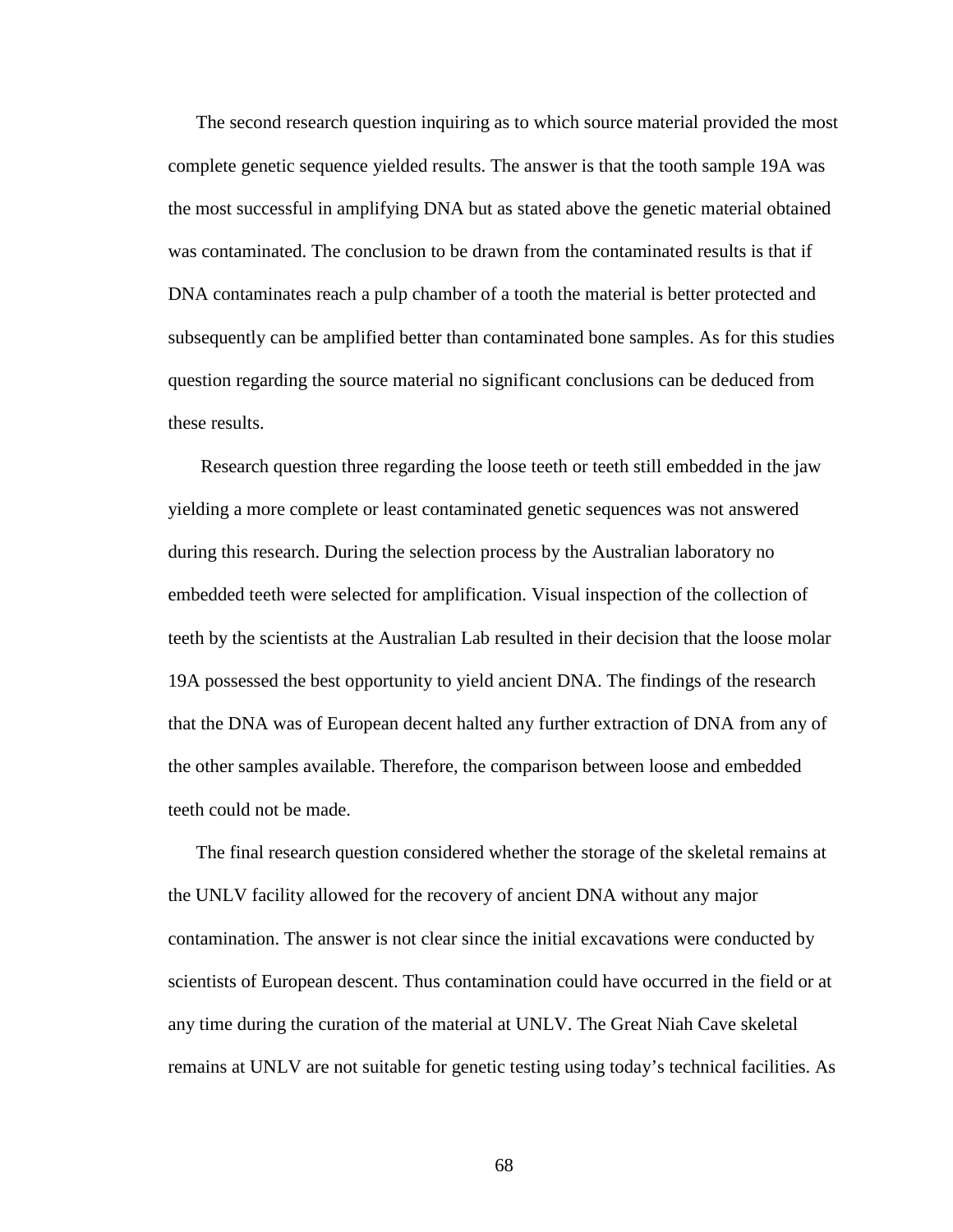genetic testing techniques improve ways to extract the ancient DNA from foreign contaminates maybe developed. Therefore, until such time as contaminate removal techniques improve the Niah Cave collection should not be considered for ancient DNA research.

In regards to the overall goal of the project, the data retrieved does not contribute evidence to support or refute either the "Slow Boat" or "Express Train" theories. As stated above, DNA from people indigenous to Island Southeast Asia or continental Asia was not retrieved from the samples tested. Therefore, the broad goal of this research to add to the understanding of the migration of the Proto-Polynesian people was unsuccessful.

#### Implications of Research

The "Slow Boat" and "Express Train" models represent the two most supported hypotheses proposed to explain the migration of humans from Asia to the farthest reaches of the Polynesian Islands. The replacement theory ("Express Train") and a multi-regional theory ("Slow Boat") both have their proponents and detractors. The use of multiple lines of evidence from anthropological sub-disciplines such as linguistics, archaeology, and physical anthropology challenge hypotheses and help prevent researchers from assuming that models can be solved through the use of one discipline alone (Hurles et al., 2003). Thus, the addition of ancient DNA research is of great value to the multidisciplinary approach to the understanding of the migration of the human species.

The use of ancient DNA as evidence to determine migration patterns is important in the field of anthropology; but technique itself has value both inside and outside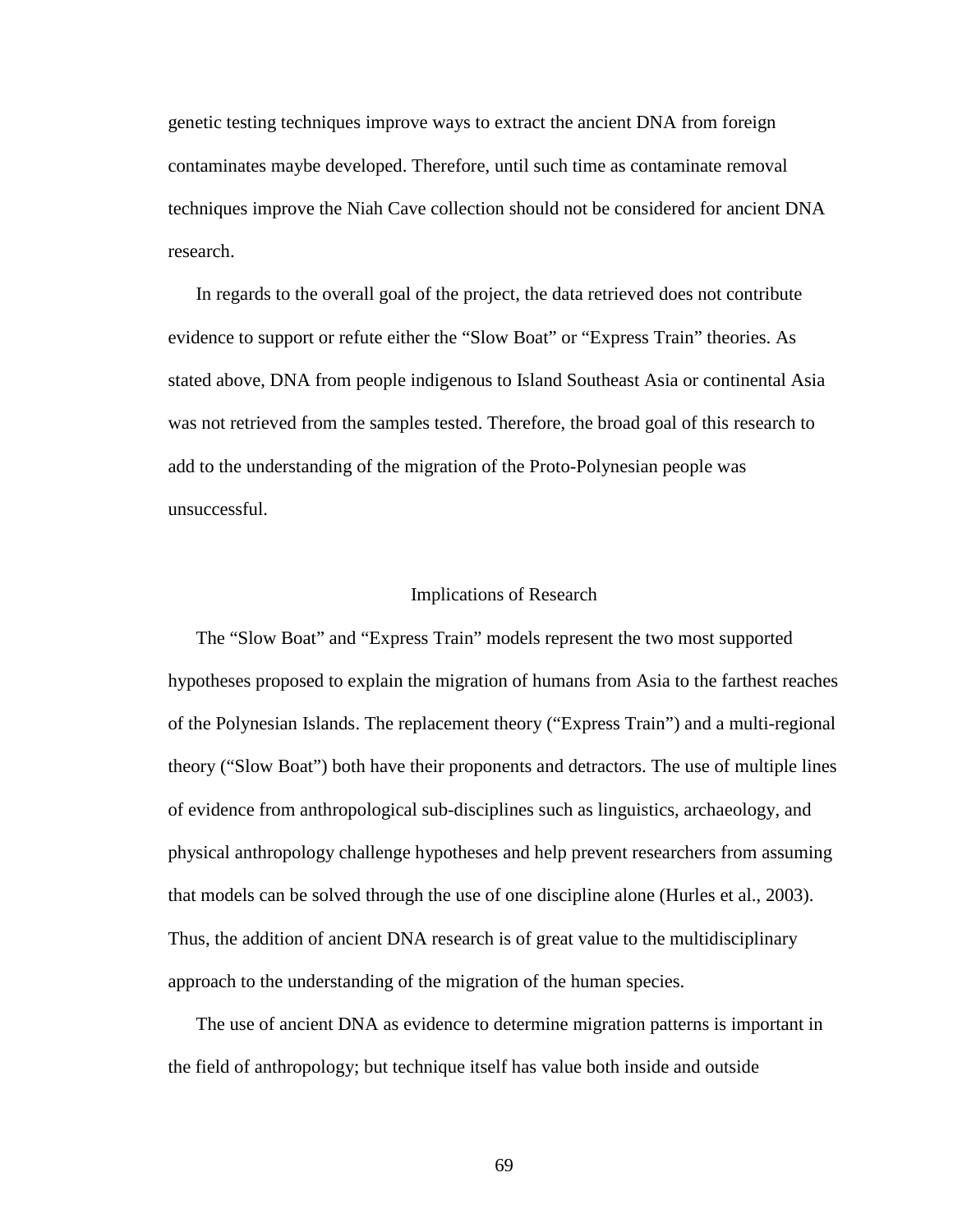anthropology. The ability to extract DNA from samples that have resided in a tropical rainforest setting for thousands of years will strengthen the viability of conducting ancient DNA experiments in regions that are thought to be too difficult to obtain viable information. Even though this research was unable to extract uncontaminated DNA, the potential data that can be gained from similar research still warrants this type of research. The success of this type of research is influenced by the practices that occur far from the laboratory. The extraction and handling of the skeletal remains at the archeological site need to be amended/improved to allow for the best possible results in the laboratory.

### Archaeological Recovery Techniques

 Although the original goals of this research could not be completed, what can be learned from this research is that the extraction of skeletal remains demands a great level of care to reduce the exchange of genetic material between the excavator and the sample. The genetic material recovered from this research was highly degraded, which meant that the foreign DNA was old or had been nearly destroyed during the decontamination procedures. The decontamination procedures performed are meant to destroy any surface contaminates on the remains prior to the cutting of the bone or opening of the tooth. Although one cannot completely rule out the UNLV or Australian facility for the source of contamination, the more likely source of contamination would be at the site of extraction where the bones and teeth were washed and handled without gloves and masks.

New procedures must be implemented so as to reduce the exchange of DNA into the remains. By stopping the practice of washing the bones there is a lesser chance of foreign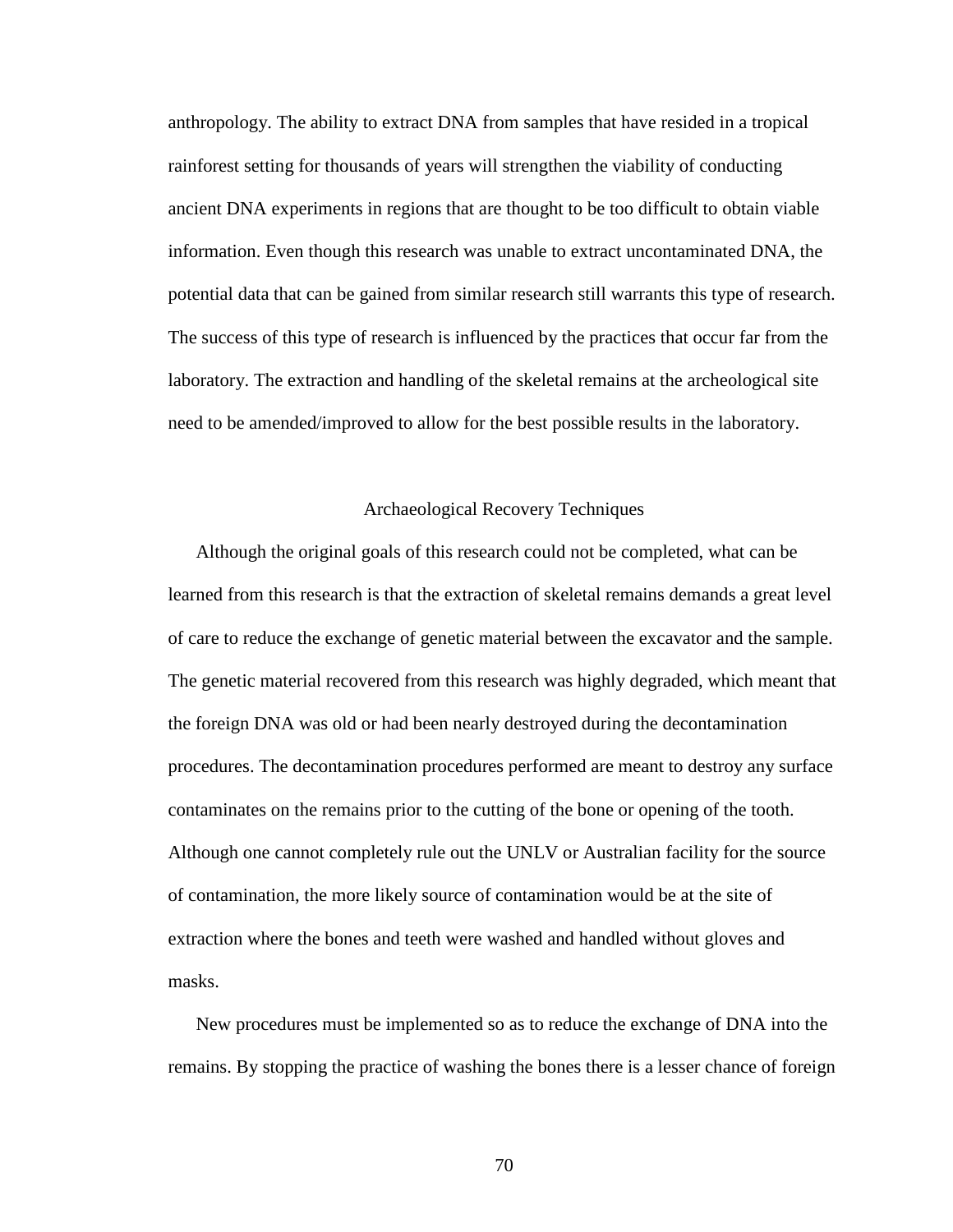DNA penetrating the deeper regions of the bone that the genetic researcher targets. The need to wash bones in order to see critical features is understood but doing so with gloved hands and with clean water (deionized if possible). The practice of wearing gloves when handling skeletal material and changing them when new remains are encountered would greatly reduce the contamination from the excavator and the cross contamination of remains of different people. The need for excavators to wear hair-nets, body suits, and face shields at the dig is not what is being asked only the need to attempt to reduce the risk of surface and deep contamination of the skeletal material. Being aware of the potential transfer of genetic material to the bone by the excavator and taking simple measures (wear gloves) to reduce the chance of DNA transfer would aid the genetic research in isolating the ancient DNA trapped within the bone.

#### Sample Viability

Along with viability, the issue of artifact storage can be addressed with this research. The current practices and procedures of artifact storage and collection are addressed insofar as obtaining ancient DNA from samples is concerned. The current practices of storage in museums and university collection rooms is a question as to if the bone is being properly preserved.

The presence of European DNA in the three samples indicates that somewhere during the handling of the skeletal remains a significant amount of foreign DNA was introduced so as to penetrate into the deeper lamella of the bones. The likeliest introduction of this foreign DNA would be at the archaeological site over 40 years ago. The washing of the bones at the site to remove the excess dirt likely transferred the foreign DNA into the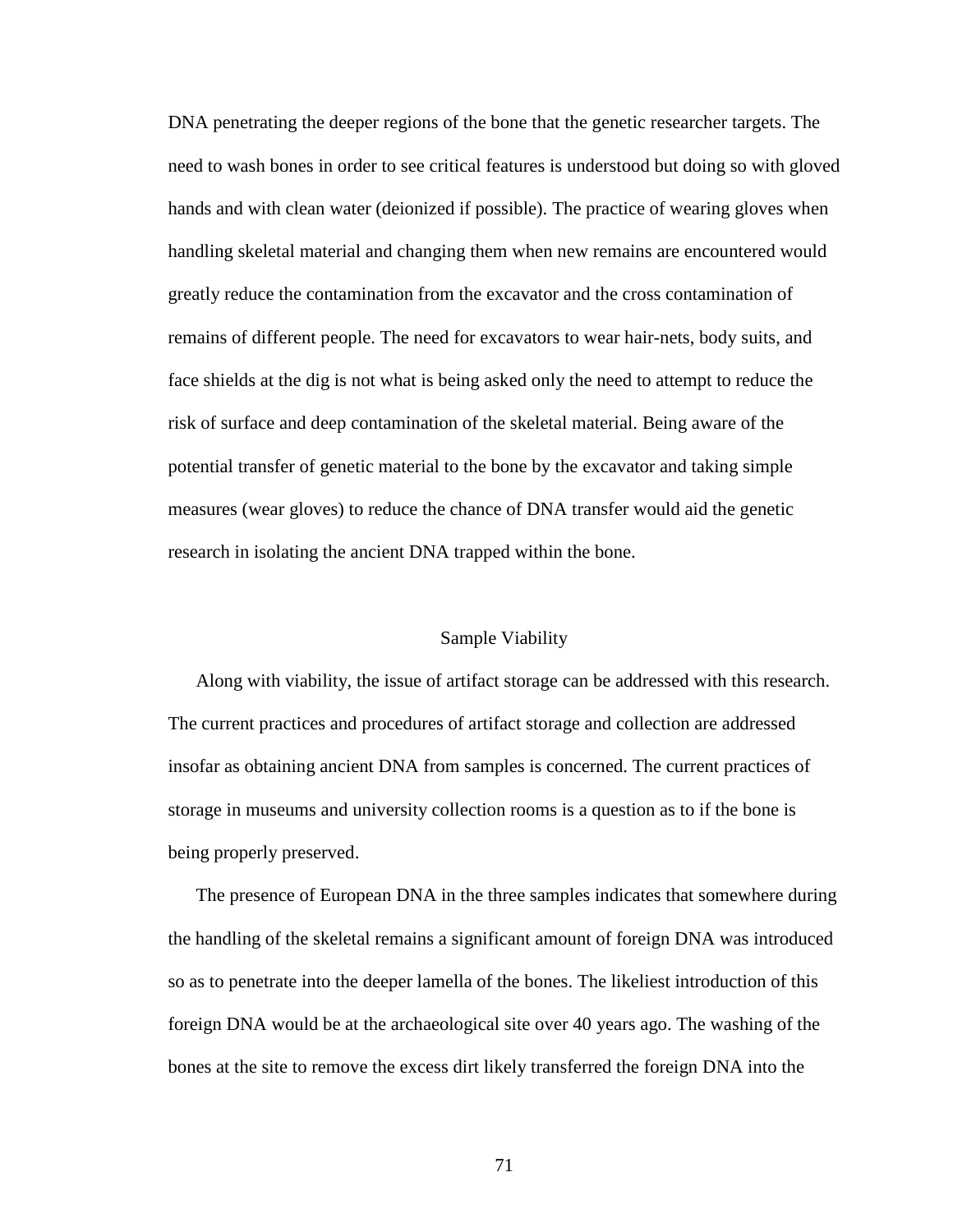deeper layers of the skeletal material. This deep penetration is assumed due to the procedures followed by the researchers to remove the potentially contaminated surface of the bones and teeth. The finding of European haplogroup H in the tooth sample also implies the contamination took place 40 years ago at the time of the initial collection. A longer time frame for the contamination of the samples is inferred due to the less than 50% success rate for the amplification of the DNA present. If the current research teams had contaminated the skeletal material a more complete and higher yield of DNA would have been resulted. However, while one cannot rule out the possibility that the DNA was from either research team extracting and amplifying the sample, and that somehow, through the decontamination process, it became degraded, this possibility is very unlikely.

 The predominant argument against the current researchers contaminating the samples is the tooth. During the two separate decontamination phases prior to the extraction of dentine, the only liquid placed on the tooth surface was bleach to destroy any outside contaminates. Regardless of who might have contaminated the samples, the fact remains that the only DNA to be amplified points to people of European decent. While it cannot be definitively determined whose DNA was amplified, the issue of storage can be addressed.

The UNLV collection room is an area solely dedicated to the storage of skeletal remains. Currently UNLV is in the process of re-boxing their collection of skeletal remains. The new set of boxes for the skeletal remains will aid in the preservation of the DNA present in the samples, but in the past some remains shared a single storage box which could have compromised the integrity of the remains DNA. The practice of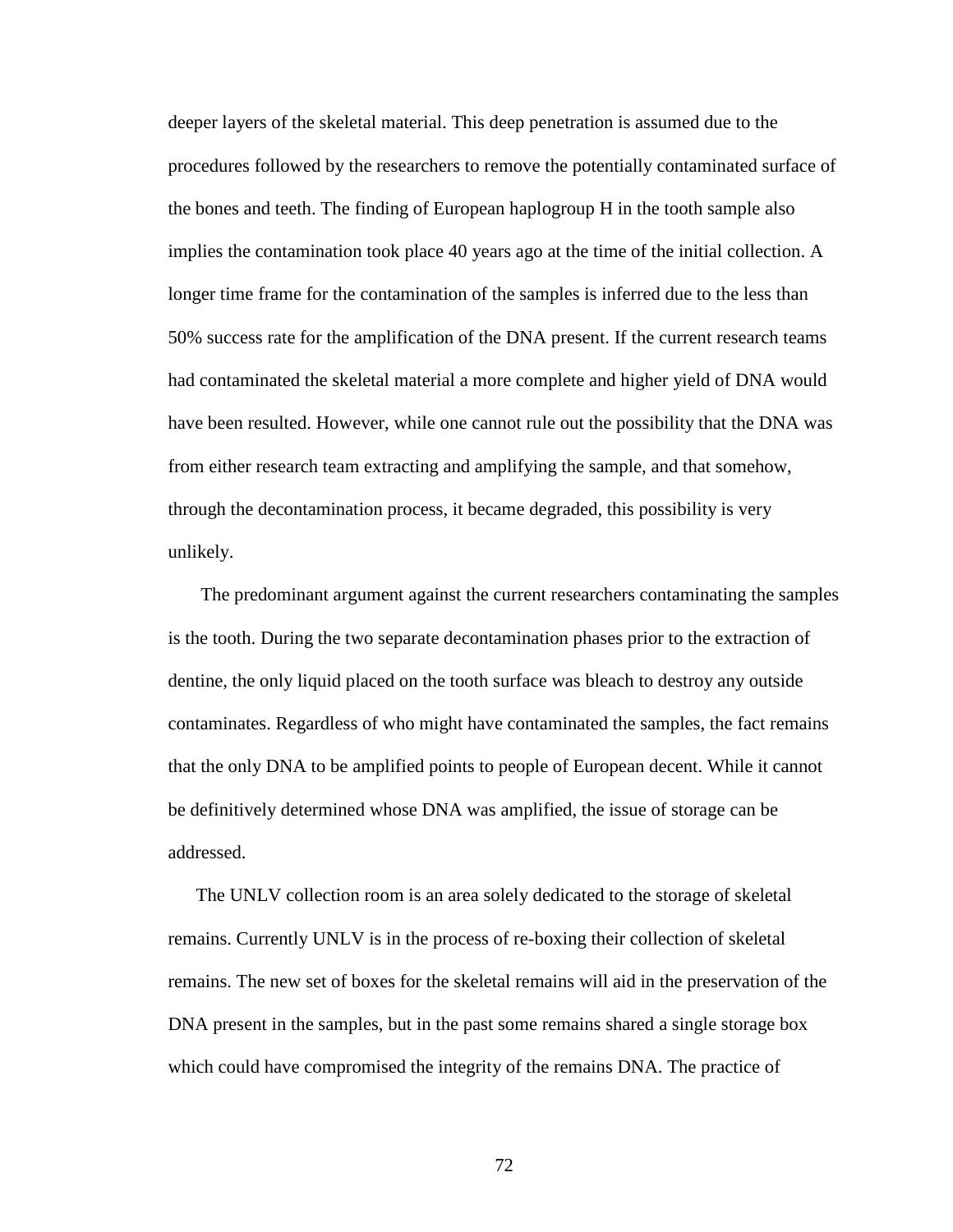keeping all the skeletal remains separated will aid future genetic research in reducing contamination.

The controlled environment of the collection room and the restricted access to the room are also important and necessary factors in reducing the potential contamination of the skeletal remains in regards to genetic research. Any future remains stored at the UNLV collections room would be preserved adequately in such an environment. However, if genetic research is to continue at UNLV, additional procedures would need to be implemented immediately. Procedures of wearing gloves, lab coats, and masks before entering the room would need to be executed. In addition, the collection of the genetic profile of all individuals entering the collection room would need to be collected and put on file for future reference. Therefore, this research regarding the storage of skeletal remains at UNLV sees the current practices to be sufficient when performing morphological measurements on skeletal remains but insufficiently rigorous for ancient DNA research in its current state.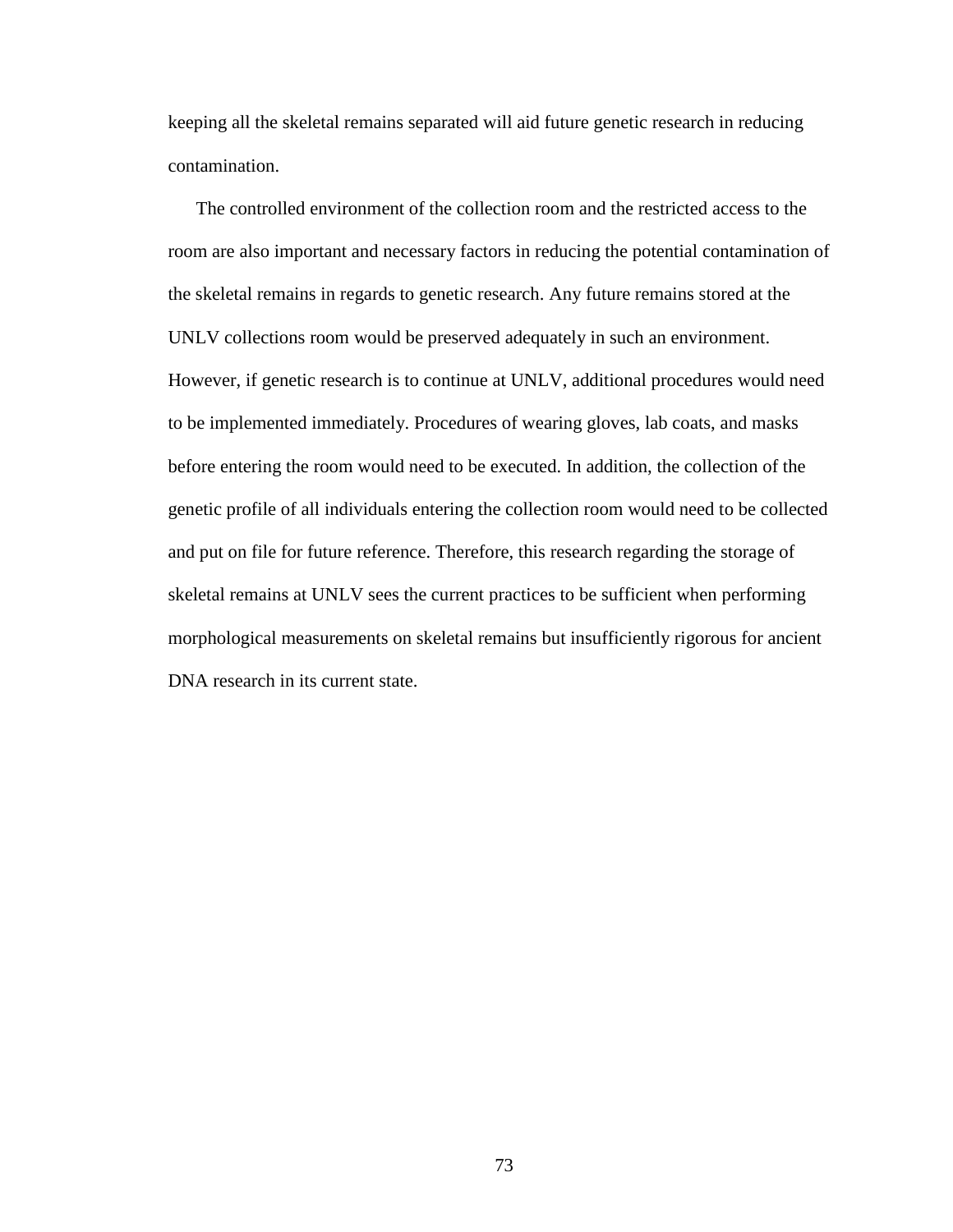# APPENDIX 1

## BURIAL AGES AND REMAINS

# Niah cave Radiocarbon Dates and the description of the skeletal remains

|               | Samples for the Express Train |                                                        |  |
|---------------|-------------------------------|--------------------------------------------------------|--|
|               | Model                         |                                                        |  |
| <b>Burial</b> | Age of Skeletal               | <b>Comments Description</b>                            |  |
| Number        | Remains B.P.                  |                                                        |  |
| 3             | 1930 to 1870                  | 2 teeth in mandible, 3 teeth loose RI, LM,             |  |
|               |                               | and LPM                                                |  |
| 10            | 3420 to 3320                  | 4 shafts radius and ulnas, Mandible with               |  |
|               |                               | molars and premolars in sockets                        |  |
| 36            | 3420 to 3320                  | Skull fragments, 3 loose teeth LM2, RM2,               |  |
|               |                               | and LP3 and right maxilla                              |  |
| 50            | 2270 to 2210                  | 6 loose teeth LM2, RI2, RC1, LM2, RP3,                 |  |
|               |                               | and RM2, 6 Diaphysis portions of long                  |  |
|               |                               | bones                                                  |  |
| 57            | 2590 to 2520                  | 5 loose teeth LC1, LM1, RI1, RP3, LM1,                 |  |
|               |                               | LM2, and RP4, 5 diaphysis long bones                   |  |
| 60A           | 3040 to 2960                  | 2 loose teeth LM3 and LM2 Mandible,                    |  |
|               |                               | Canines and premolars, 5 diaphysis long                |  |
|               |                               | bones                                                  |  |
| 67            | 2710 to 2630                  | No teeth, 7 diaphysis long bones                       |  |
| 69            | 3260 to 3170                  | half of a mandible, 2 intact R molars                  |  |
| 75            | 2700 to 2630                  | No long bones, 4 loose teeth, and (7 total)            |  |
|               |                               | intact 2 L and 2 R mandible, 3 in maxilla              |  |
| 102           | 2740 to 2660                  | 6 diaphysis long bones, 17 teeth intact                |  |
|               |                               | with mandible and maxilla mainly with                  |  |
|               |                               | maxilla                                                |  |
| 125           | 2810 to 2730                  | 4 intact not well preserved teeth, 2                   |  |
|               |                               | diaphysis long bones covered in some                   |  |
|               |                               | type of foreign substance                              |  |
| 133           | 3060 to 2980                  | No teeth, Only long bone diaphysis                     |  |
| 135           | 2970 to 2880                  | One molar loose, fragmented diaphysis                  |  |
|               |                               | covered with red material as well as the               |  |
|               |                               | molar                                                  |  |
|               |                               | Samples for the Melanesian Migration (Slow Boat Model) |  |
| <b>Burial</b> | Age of Skeletal Remains B.P.  | <b>Comments Description</b>                            |  |
| Number        |                               |                                                        |  |
| 54            | 10900 to 10600                | 1 tooth, 6 fragmented diaphysis long                   |  |
|               |                               | bones                                                  |  |
| 66            | 7050 to 6850                  | 4 long bones from infant                               |  |
| 76            | 4290 to 4160                  | No teeth, 4 diaphysis long bones                       |  |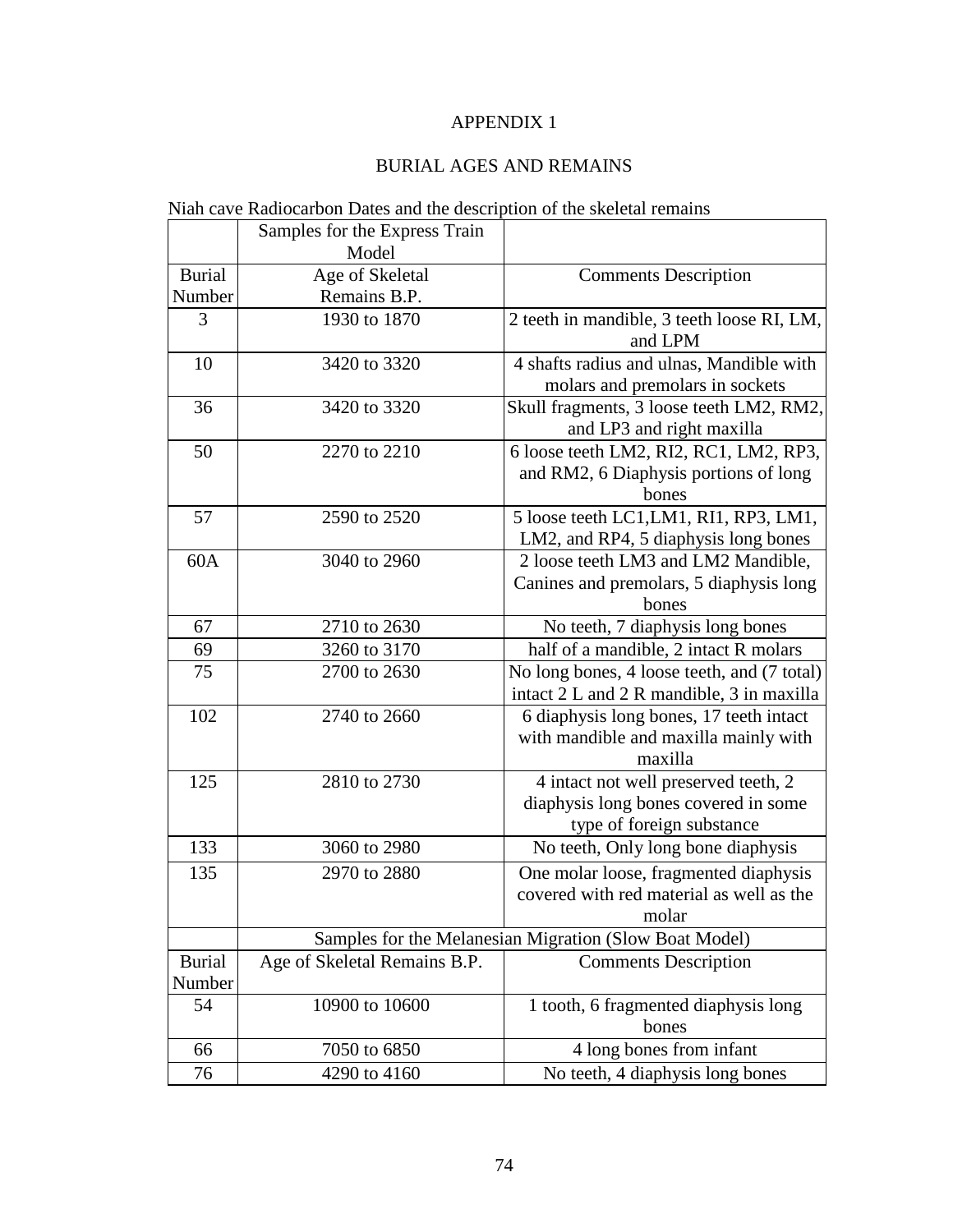| 83            | 8230 to 8000                 | 4 teeth in the L and R maxilla, Only bone  |
|---------------|------------------------------|--------------------------------------------|
|               |                              | fragments not necessarily long bones       |
| 92            | 7350 to 7140                 | small amount of material, No teeth, 3      |
|               |                              | shafts of long bones                       |
| 110           | 5130 to 4990                 | 3 teeth LM1, LM3, and RM1, 2 diaphysis     |
|               |                              | (only 3 total shafts)                      |
| 115           | 4780 to 4650                 | 4 loose teeth RP3, RI2, RP4, and LM1, 5    |
|               |                              | partial diaphysis long bones               |
| 146           | 11700 to 11400               | 2 intact teeth LP2 and LM1, 4 pieces of    |
|               |                              | diaphysis long bones                       |
| 147           | 7220 to 7020                 | No teeth usable, 3 diaphysis with pieces   |
|               |                              | glued on                                   |
| 155           | 8080 to 7850                 | One intact molar, 4 loose teeth RM1,       |
|               |                              | RM2, I, RC1, and LI2, 5 diaphysis long     |
|               |                              | bones                                      |
|               | Samples in Transitional Time |                                            |
|               | Period                       |                                            |
| <b>Burial</b> | Age of Skeletal Remains B.P. | <b>Comments Description</b>                |
| Number        |                              |                                            |
| 30            | $3820 + 485$                 | No teeth, 2 Diaphysis long bones           |
| 68            | $3660 + 100$                 | No teeth, 4 diaphysis long bone shafts 3   |
|               |                              | of which are glued                         |
| 77            | $3580 + 70$                  | An entire maxilla all but 1 canine, 5      |
|               |                              | diaphysis long bones                       |
| 123           | $3590 + 160$                 | 7 intact teeth on left side of mandible, 3 |
|               |                              | loose teeth, 5 diaphysis long bones        |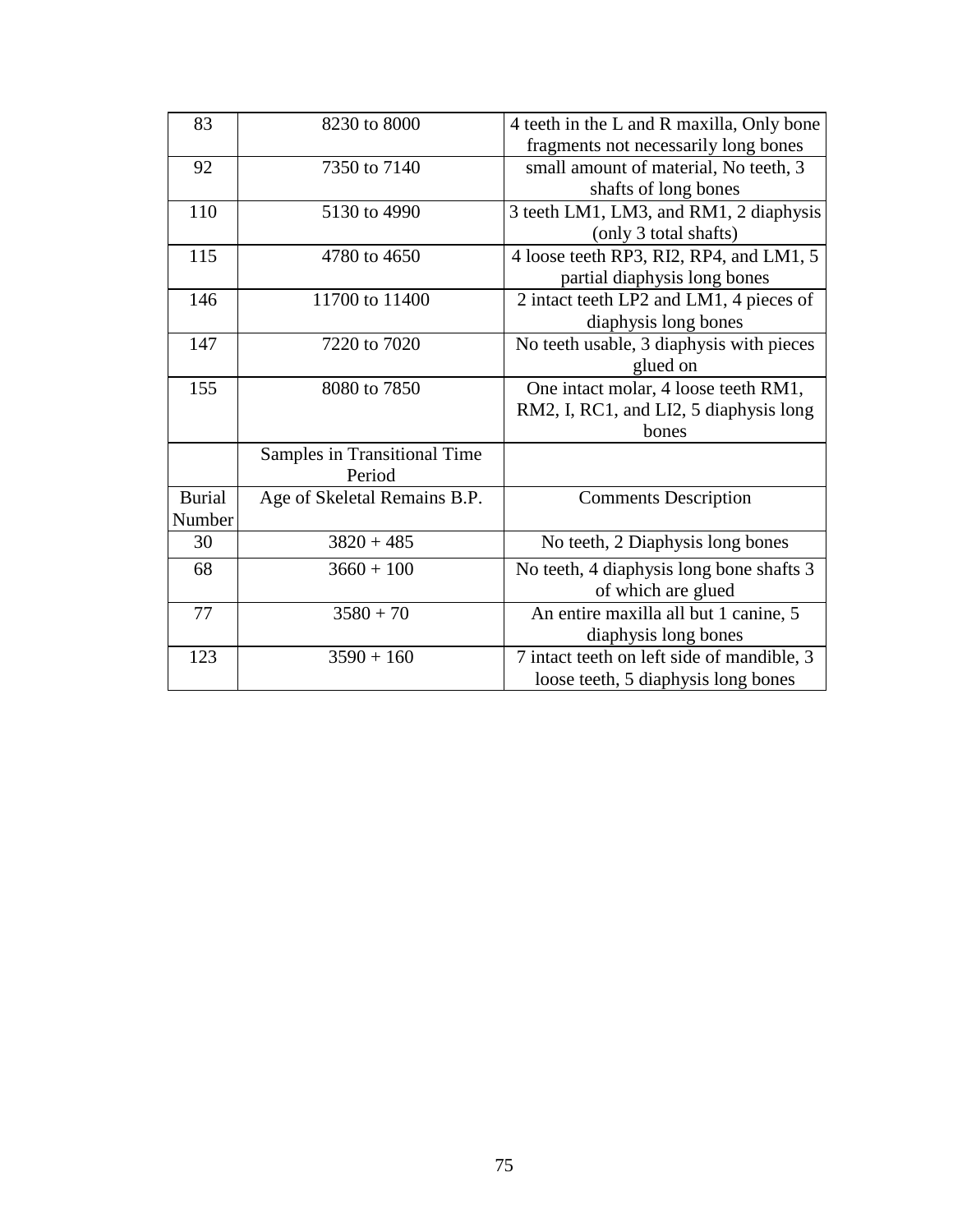## APPENDIX 2

## BURIALS AND ARTIFACTS

|                      | I Than cave burnars and arthuets associated with skendar fem |
|----------------------|--------------------------------------------------------------|
| <b>Burial Number</b> | <b>Burial Artifacts</b>                                      |
| 146                  | Hematite and blackening of bones                             |
| 54                   | None                                                         |
| 83                   | Quartz crystal Fire striker, Chert,                          |
|                      | Rhinoceros teeth, Hematite staining of                       |
|                      | bones                                                        |
| 155                  | None                                                         |
| 92                   | None                                                         |
| 147                  | <b>Blackened</b> bones                                       |
| 66                   | <b>Wood Coffin</b>                                           |
| 110                  | <b>Bamboo Wrapper</b>                                        |
| 115                  | Pandon Leaf Mat, Bamboo Wrapper                              |
| 76                   | Wood Coffin                                                  |
|                      |                                                              |
| 30                   | Hard Stone Chip, Potstones, Bone                             |
|                      | Needles, Toy Jar                                             |
| 68                   | Pandon Mat Pillow, Pandon Leaf Mat,                          |
|                      | <b>Bamboo Wrapper</b>                                        |
| 123                  | Pandon Leaf Mat, Bamboo Wrapper                              |
| 77                   | None                                                         |
|                      |                                                              |
| 10                   | Wood Coffin, Pandon Leaf Mat                                 |
| 36                   | Wood Coffin, Possible Bronze Knife                           |
| 69                   | Earthenware, Jar                                             |
| 133                  | Two Bone Pendants*, Pandon Leaf Mat,                         |
|                      | Phallic Pebbles rubbed with Hematite                         |
| 60A                  | Pillow of textile, Glass Bead, Bamboo                        |
|                      | Wrapper                                                      |
| 135                  | None                                                         |
| 125                  | None                                                         |
| 102                  | <b>Bamboo Wrapper</b>                                        |
| 75                   | Wood Coffin                                                  |
| 3                    | Bamboo Casket, Wooden pillow                                 |

Niah cave burials and artifacts associated with skeletal remains

\* Native people of Borneo do not wear this style of pendant (Harrisson, p173: 1967)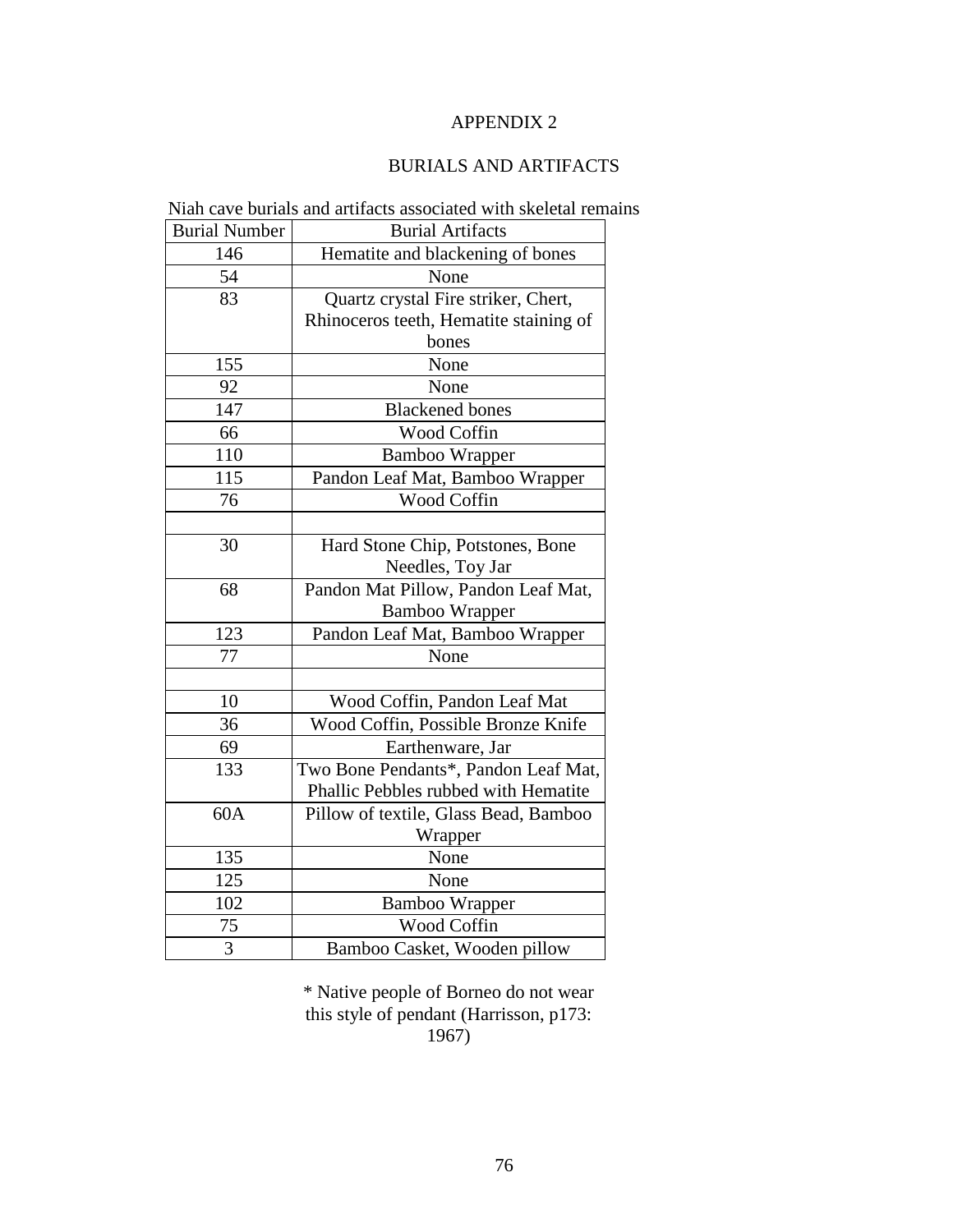## APPENDIX 3

## DESCRIPTION AND WEIGHTS

This list consists of the renumbered samples and their weight at the time of shipping to the Australia Centre for Ancient DNA

| <b>Burial</b>  | ModifiedBurial |                                                 |                   |
|----------------|----------------|-------------------------------------------------|-------------------|
| <b>Numbers</b> | <b>Numbers</b> | Brief description of samples                    | weights           |
| 146            | 1A             | Maxilla plus 2 teeth attached                   | 24.72g            |
| 146            | 1B             | Long bone                                       | 1.78g             |
| 54             | 2A             | Tooth plus surrounding bone (in tube)           | 4.74g             |
| 54             | 2B             | Long Bone                                       | 1.94g             |
| 83             | 3A             | Right Maxilla with 3 teeth attached             | 31.54g            |
| 83             | 3C             | Left Maxilla with 3 teeth attached              | 30.37g            |
| 155            | 4B             | Long Bone                                       | 1.58g             |
| 155            | 4D             | Long Bone                                       | 3.17 <sub>g</sub> |
| 92             | 5B             | Long Bone                                       | 2.21g             |
| 92             | 5D             | Long Bone                                       | 1.92g             |
| 147            | 6B             | Long Bone                                       | 2.43g             |
| 147            | 6 <sub>D</sub> | Long Bone                                       | 1.96g             |
| 66             | 7В             | Long Bone                                       | 1.58g             |
| 66             | 7D             | Long Bone                                       | 1.13g             |
| 110            | 8A             | One tooth (molar in tube)                       | 2.29g             |
| 110            | 8B             | Long Bone                                       | 1.97g             |
| 115            | <b>9A</b>      | One Tooth (incisor in tube)                     | 1.83g             |
| 115            | 9 <sub>B</sub> | Long Bone                                       | 1.51g             |
| 76             | 10B            | Long Bone                                       | 2.21g             |
| 76             | 10D            | Long Bone                                       | 1.75g             |
| 30             | 11B            | Long Bone                                       | 1.60 <sub>g</sub> |
| 30             | 11D            | Long Bone                                       | 1.55g             |
| 68             | 12B            | Long Bone                                       | 1.82g             |
| 68             | 12D            | Long Bone                                       | 2.18g             |
|                |                | Left half of Mandible with the first four on    |                   |
| 123            | 13A            | the right side                                  | 63.61g            |
|                |                | Left half of Mandible with the first four on    |                   |
| 123            | 13C            | the right side                                  | 63.61g            |
|                |                | The entire maxilla plate, all the teeth but the |                   |
| 77             | 14A            | right canine broken off                         | 54.38g            |
|                |                | The entire maxilla plate, all the teeth but the |                   |
| 77             | 14C            | right canine broken off                         | 54.38g            |
|                |                | Right half of mandible with teeth (two good     |                   |
| 10             | 15A            | molars)                                         | 43.55g            |
| 10             | 15B            | Long Bone                                       | 1.70 <sub>g</sub> |
|                |                | Portion of Right Maxilla with 4 teeth           |                   |
| 36             | 16A            | attached                                        | 20.19g            |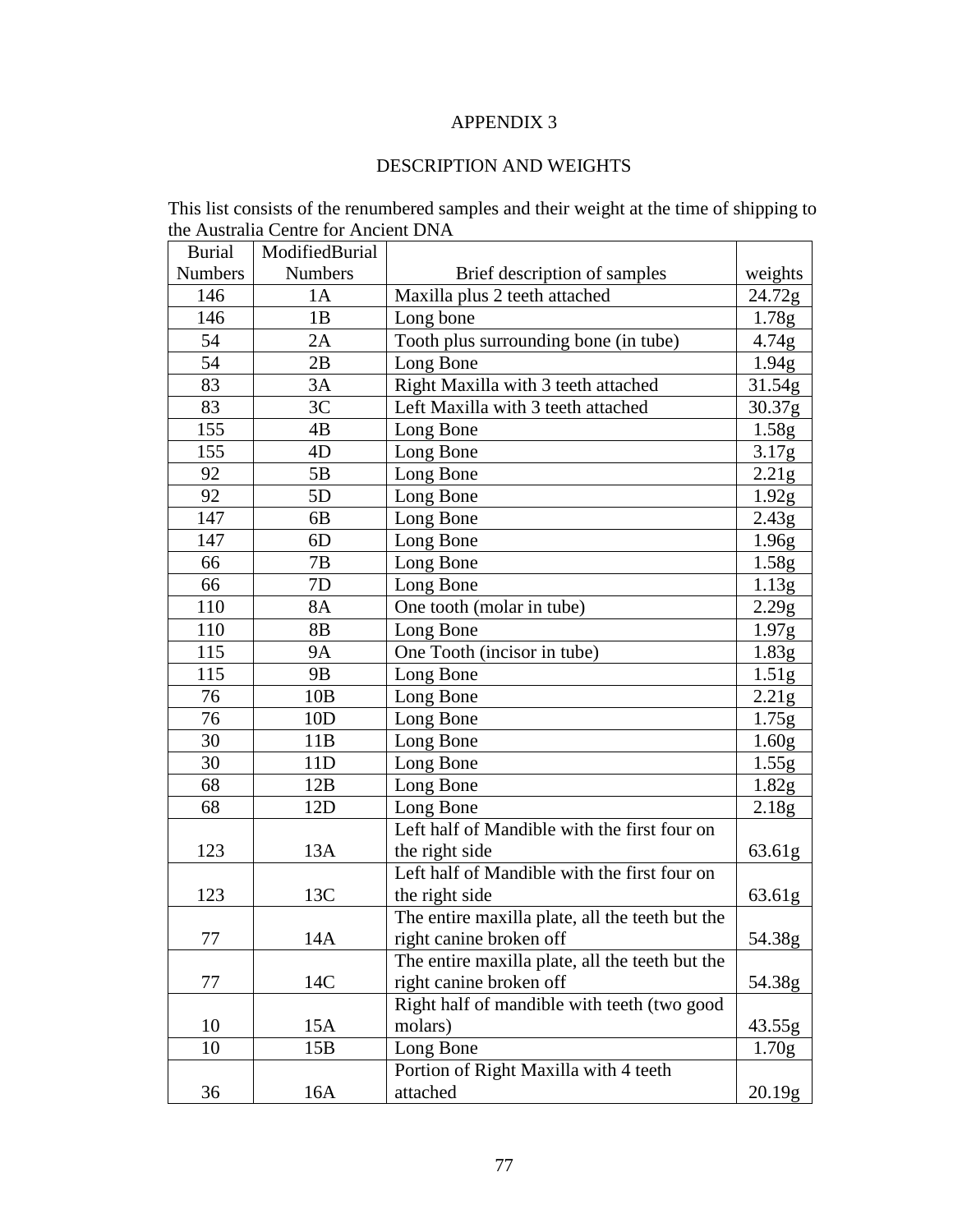| 36  | 16C             | One tooth (molar in tube)                    | 2.19g             |
|-----|-----------------|----------------------------------------------|-------------------|
| 69  | 17A             | Left half of mandible with two good molars   | 57.20g            |
| 69  | 17C             | Left half of mandible with two good molars   | 57.20g            |
| 133 | 18 <sub>B</sub> | Long Bone                                    | 2.47g             |
| 133 | 18D             | Long Bone                                    | 1.97g             |
| 60A | 19A             | One Tooth (premolar in tube)                 | 1.97g             |
| 60A | 19 <sub>B</sub> | Long Bone                                    | 2.70g             |
| 135 | 20A             | One Tooth (premolar in tube)                 | 1.49g             |
| 135 | 20B             | Long Bone                                    | 13.80g            |
|     |                 | Right partial mandible with 3 teeth only one |                   |
| 125 | 21A             | good molar                                   | 46.61g            |
| 125 | 21B             | Long Bone                                    | 2.23g             |
| 102 | 22A             | One tooth (molar in tube)                    | 2.41 <sub>g</sub> |
| 102 | 22B             | Long Bone                                    | 3.07g             |
| 75  | 23A             | Right Maxilla with 3 teeth attached          | 24.15g            |
|     |                 | One Tooth with piece of bone attached        |                   |
| 75  | 23C             | (molar in tube)                              | 3.42g             |
| 3   | 24A             | One Tooth (premolar in tube)                 | 2.07 <sub>g</sub> |
| 3   | 24C             | One Tooth (incisor in tube)                  | 1.24g             |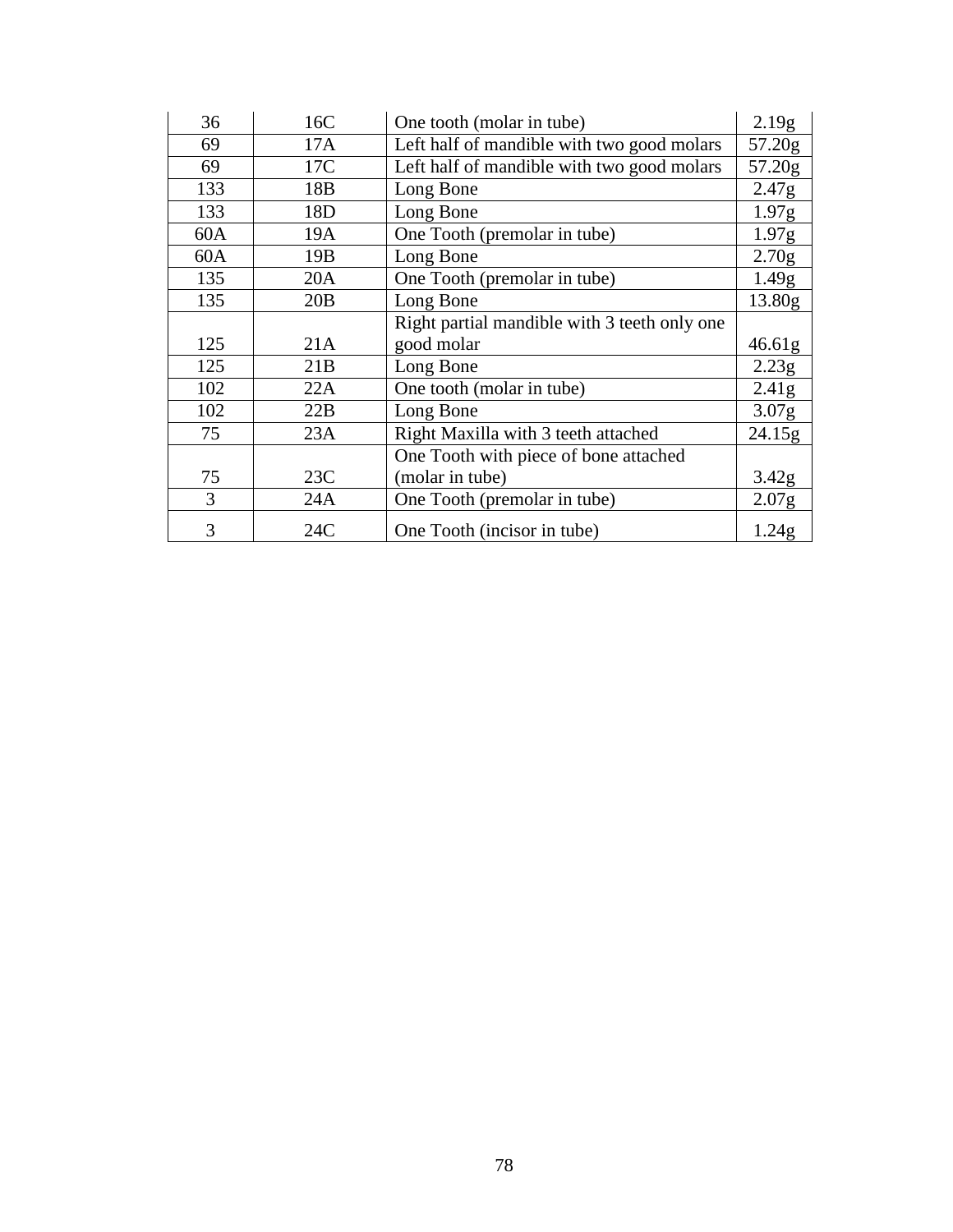#### BIBLIOGRAPHY

- Allen, S.J., O'Donnel, A., Alexander N. D. E., Alpers M. P., Peto T. E. A., Clegg J. B., et al., (1997). Alpha-Thalassemia Protects Children Against Disease Caused by Other Infections as Well as Malaria. *Proc. Natl. Acad. Sci. USA*,94(1), 14736-14741.
- Alvarez-Inglesias, V., Mosquera, A., Cerezo, M., Lareu, M.V., Carracedo, A., & Salas A. (2008). Increasing the Discription Power of the mtDNA Test Through the Analysis of a Large Set of Haplogroup H Coding Region SNPs: Forensic Applications and Validation. *Forensic Science International: Genetic Supplement Series,* 1(1), 301- 302.
- Anderson, S., Bankier, A. T., Barrell, B. G., de Bruijn, M. H. L., Coulson, A., R., Drouin, J., et al., (1981). Sequence and Organization of the Human Mitochondrial Genome. *Nature,* 290(5806), 457-465.
- Arredondo, A. (2000). The view of Women in Rapanui Society Part 2: Rapanui Women as Seen Through the Eyes of Seafarers, Missionaries and Scientists in the Eighteenth Century. *Rapa Nui Journal,* 14(3), 80-84.
- Barker, G. (2005). The Archaeology of Foraging and Farming at Niah Cave, Sarawak. *Asian Perspective,* 44(1), 90-106.
- Barker, G., Barton, H., Beavitt, P., Chapman, S., Derrick, M., Doherty, C., et al. (2000). The Niah Caves Project: Preliminary Report on the First (2000) Season. *The Sarawak Museum Journal,* 55(76), 111-149.
- Bellwood, P. (2001). Early Agriculturalist Population Diasporas? Farming, Languages, and Genes. *Annual Review Anthropology*, 30, 181-207.
- Bowler, J., Johnston, H., Olley, J., Prescott, J., Roberts, R., Shawcross, W., et al. (2003). New ages for human occupation and climatic change at Lake Mungo, Australia. *Nature,* 421(6925), 837-840.
- Brooks, S., Heglar, R., & Brooks R. (1977). Radiocarbon Dating and Paleoserology of a selected Burial Series from the Great Cave of Niah, Sarawak, Malaysia. *Asian Perspective,* 20(1), 21-31.
- Brothwell, D. R. (1960). Upper Pleistocene Human Skull from Niah Caves. *Sarawak Museum Journal,* 9(15-16), 323-349.
- Butler, J. (2005). Forensic DNA Typing: Biology, Technology, and Genetics of STR Markers (2<sup>nd</sup> ed.). Amsterdam: Elsevier Academic Press.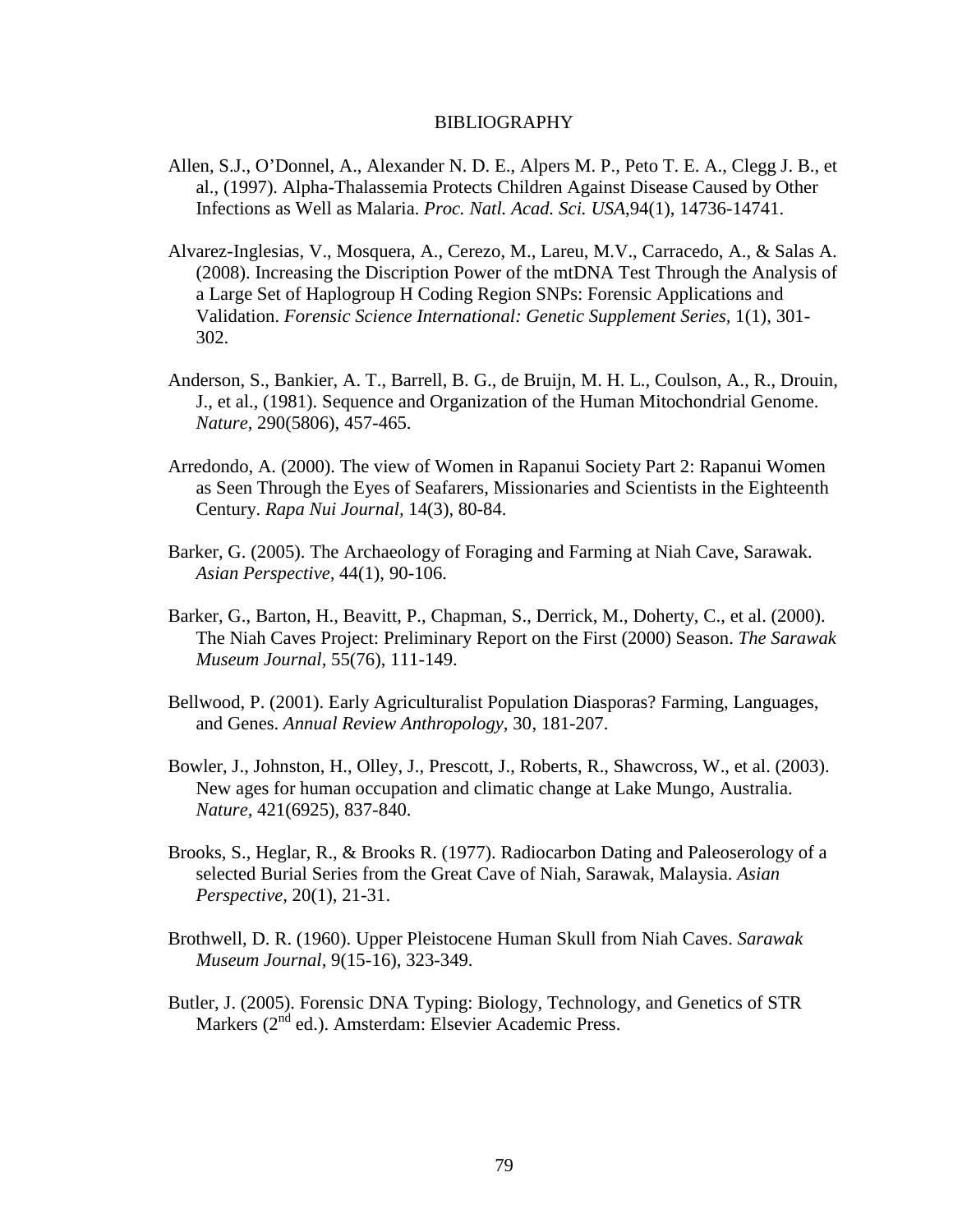- Caramelli, D., Milani, L., Vai, S., Modi, A., Pecchioli, E., Girardi, M., et al. (2008). A 28,000 years old Cro-Magnon mtDNA sequence differs from all potentially Contaminating Modern Sequences. *PLoS ONE,* 3(7), 1-5.
- Christoffersen, J. (1981). Dissolution of Calcium Hydroxyapatite. *Calcified Tissue International,* 33(6), 557-560.
- Christoffersen, J., & Christoffersen, M. (1984). Kinetics of Dissolution of Calcium Hydroxyapatite. *Faraday Discuss. Chem. Soc,* 77, 235-242.
- Christoffersen, M., Dohrup, J., & Christoffersen, J. (1998). Kinetics of Growth and Dissolution of Calcium Hydroxyapatite in Suspensions with Variable Calcium to Phosphate Ratio. *Journal of Crystal Growth,* 186(1-2), 283-290.
- Cooper, A., & Poinar, H. (2000). Ancient DNA: Do It Right or Not At All. *Science,* 289(5482), 1139.
- Cox, M. (2005). Indonesian Mitochondrial DNA and Its Opposition to a Pleistocene Era Origin of Proto-Polynesians in Island Southeast Asia. *Human Biology,* 77(2), 179-188.
- Diamond, J. (1988). Express Train to Polynesia. Nature, 336(6197), 307-308.
- Dorozhkin, S.V. (2002). A Review on the Dissolution Models of Calcium Apatites. *Progress in Crystal Growth and Characterization of Materials,* 44(1), 45-61.
- Elliott, J.C., Bollet-Quivogne, R.G., Anderson, P., Dowker, E.P., Wilson, R.M., & Davis, G.R. (2005). Acid Demineralization of Apatites Studied by Scanning X-ray Microradiography and Microtomography. *Mineralogical Magazine,* 69(5), 643-652.
- Finney, B. (2007). Tracking Polynesian Seafarers. *Science,* 317(5846), 1873-1874.
- Fleagle, J.G. & Gilbert, C.C. (2008). Modern Human Origins in Africa. *Evolutionary Anthropology,* 17(1), 1-2.
- Flint, J., Harding, R.M., Clegg, J.B., & Boyce, A.J. (1993). Why are Some Genetic Diseases Common? Distiguishing Selection from Other Processes by Molecular Analysis of Globin Gene Variants. *American Journal of Human Genetics,* 91(2), 91-117.
- Flint, J., Boyce, A.J., Martinson, J.J., & Clegg, J.B. (1989). Population Bottlenecks in Polynesia Revealed by Minisatellites. *Human Genetics,* 83(3), 257-263.
- Forster, P., & Matsumura, S. (2005). Did Early Humans go North or South? *Science,*  308(5724), 965-966.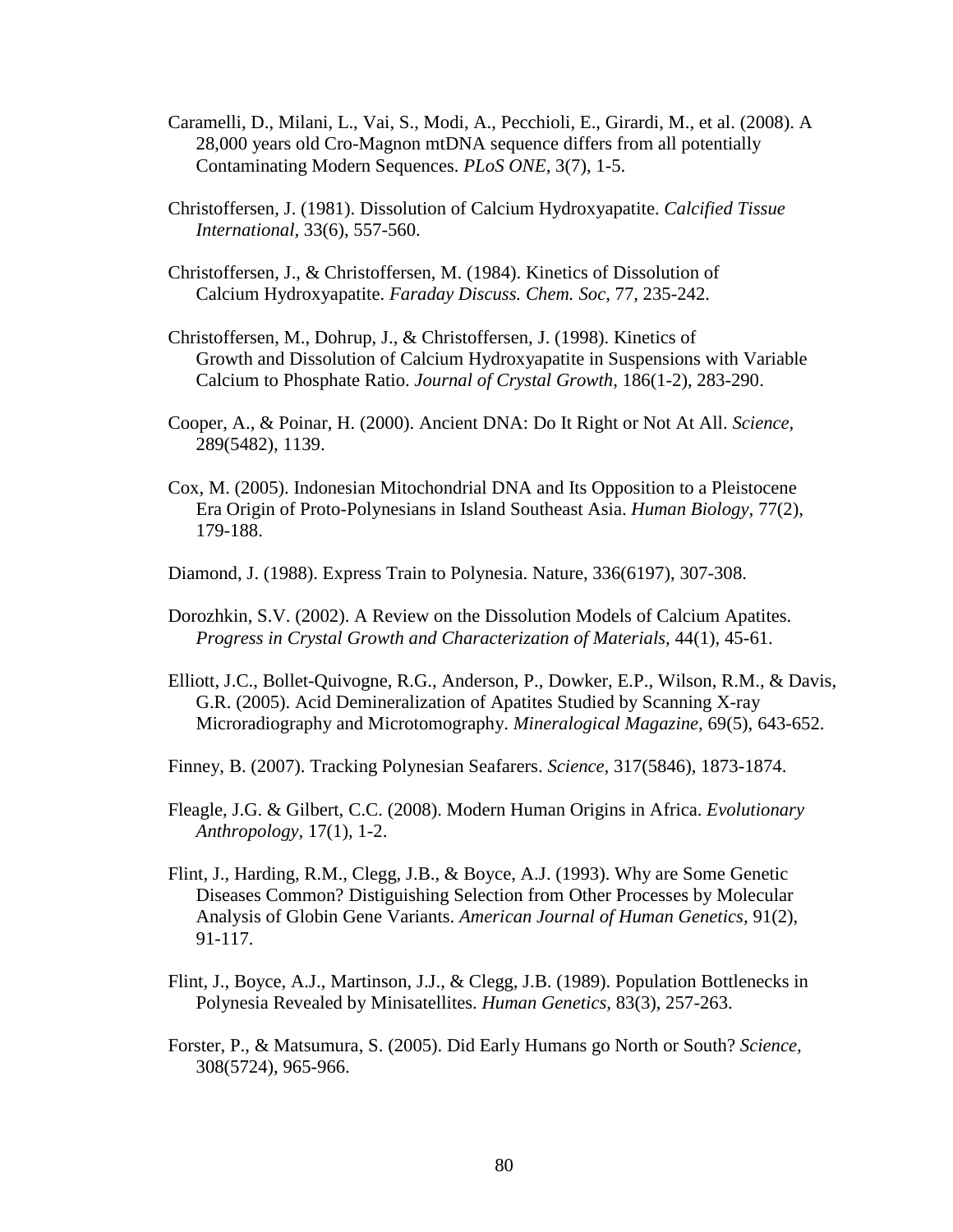- Fortin, A., Stevenson, M.M., & Gros, P. (2002). Susceptibility to Malaria as a Complex Trait: Big Pressure from a Tiny Creature. *Human Molecular Genetics,* 11(20), 2469-2478.
- Friedlaender, J.S., Friedlaender, F.R., Reed, F.A., Kidd, J.R., Chambers, G.K., Lea, R.A., et al. (2008). The Genetic Structure of Pacific Islanders. *PLoS Genetics,* 4(1), 173- 190.
- Friedlaender, J.S., Friedlaender, F.R., Hodgson, J.A., Stolz, M., Koki, G., Horvat, G., et al. (2007). Melanesian mtDNA Complexity. *PLoS ONE,* 2(2), 1-13.
- Friedlaender, J., Gentz, F., Green, K., & Merriwether, D. (2002). A Cautionary Tale on Ancient Migration Detection: mtDNA Variation in Santa Cruz Island, Solomon Islands*. Human Biology,* 74(3), 453-471.
- Goebel, T., Waters, M.R., & O'Rourke, D.H. (2008). The Late Pleistocene Dispersal of Modern Humans in the Americas. *Science,* 319(5869), 1497-1502.
- Gongora, J., Rawlence, N.J.**,** Mobegi, V.A., Jianlin, H., Alcalde, J.A., Matus, J.T., et al. (2008). Indo-European and Asian origins for modern Chilean and Pacific archaeological chickens revealed by mtDNA. *Proceedings of the National Academy of Science* USA, 105(37), 10308-10313.
- Götherström, A., Collins, M., Angerbjörn, A., & Liden, K. (2002). Bone Preservation and DNA Amplification*. Archaeometry,* 44(3), 395-404.
- Gunson, N. (1987). Sacred Women Chiefs and Female "Headmen" in Polynesian History. *The Journal of Pacific History,* 22, 139-171.
- Hall, A., & Ballantyne, J. (2004). Characterization of UVC-Induced DNA Damage in Bloodstains: Forensic Implications. *Anal Bioanal Chem,* 380(1) 72-83.
- Hagelberg, E., Bell, L.S., Allen, T., Boyde, A., Jones, S.J., & Clegg, J.D. (1991). Analysis of Ancient Bone DNA: Techniques and Applications. *Phil. Trans. R. Soc. Lond.* B, 333(1268), 399-407.
- Hagelberg, E., & Clegg, J.B. (1993). Genetic Polymorphisms in Prehistoric Pacific Islanders Determined by Analysis of Ancient Bone DNA. *Proceedings of the Royal Society London B,* 252(1334), 163-170.
- Hagelberg, E., Goldman, N., Lio, P., Whelan, S., Schiefenhövel, W., Clegg, J.B., et al. (1999). Evidence for Mitochondrial DNA Recombination in a Human Population of Island Melanesia. *Proc. R. Soc. Lond.,* 266(1418), 485-492.
- Hagelberg, E., & Sykes, B. (1989). Ancient Bone DNA Amplified. *Nature,* 342(6249), 485.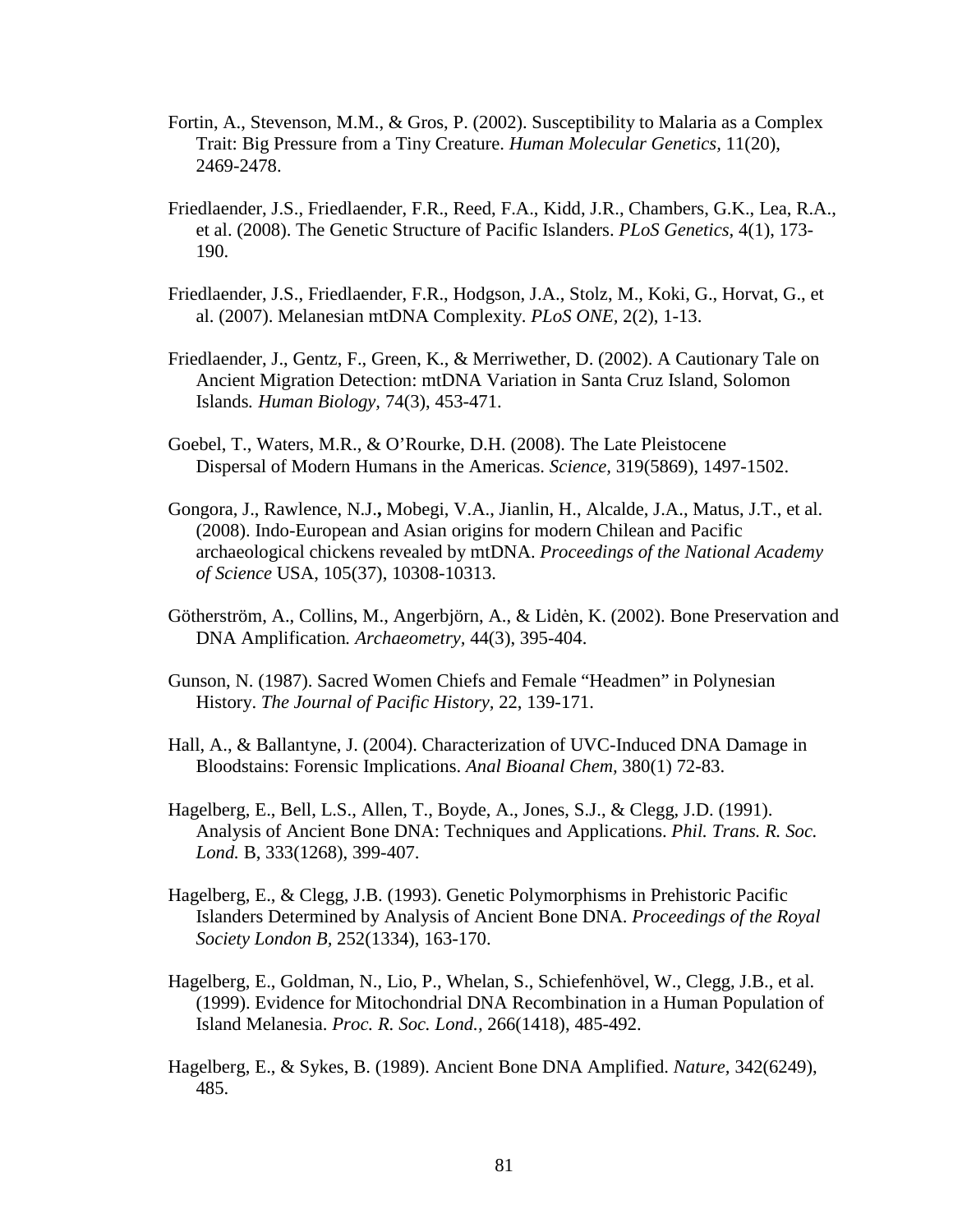- Hagelberg, E., Quevedo, S., Turbon, D., & Clegg, J.B. (1994). DNA from Ancient Easter Islanders. *Nature,* 369(6475), 25-26.
- Handt, O., Krings, M., Ward, R.H., & Pääbo, S. (1996). The Retrieval of Ancient Human DNA Sequences. *American Journal of Human Genetics,* 59(2), 368-376.
- Harding. B. (1993). Women's Crafts Today in the Cook Islands. *Pacific Arts; The Journal of the Pacific Arts Association,* 8, 31-34.
- Harrisson, B. (1967). Classification of Stone Age Burials from Niah Great Cave, Sarawak. *Sarawak Museum Journal New Series,* 15(30), 126-200.
- Harrisson, T., & Medway, L. (1962). A First Classification of Prehistoric Bone and Tooth Artifacts (based on material from Niah Great Cave). *Sarawak Museum Journal,* 10(19-20), 335-362.
- Hebsgaard, M.B., Phillips, M.J., & Willerslev, Eske. (2005). Geologically Ancient DNA: Fact or Artifact? *Trends in Microbiology* 13(5), 212-220.
- Hill, A.V.S., Flint, J., Weatherall, D.J., & Clegg, J.B. (1987). Alpha-Thalassemia and the Malaria Hypothesis. *Acta Haematologica,* 78(2-3), 173-179.
- Hofreiter, M., Serre, D., Poinar, H.N., Kuch, M., & Pääbo, S. (2001). Ancient DNA. *Nature Reviews Genetics,* 2(5), 353-359.
- Hudjashov, G., Kivisild, T., Underhill, P.A., Endicott, P., Sanchez, J.J., Lin, A.A., et al. (2007). Revealing the Prehistoric Settlement of Australia by Y Chromosome and mtDNA Analysis. *PNAS,* 104(21), 8726-8730.
- Hurles, M., Matisoo-Smith, E., Gray, R., & Penny, D. (2003). Untangling Oceanic Settlement: the Edge of the Knowable. *Trends in Ecology and Evolution,* 18(10), 531-540.
- Irwin, G. (2008). Pacific Seascapes, Canoe Performance, and a Review of Lapita Voyaging with Regard to Theories of Migration. *Asian Perspectives,* 47(1), 12-27.
- Kaneko, A., Taleo, G., Morris, K., Yaviong, J., Reeve, P.A., Ganczakowski, M., et al. (1998). Malaria Epidemiology, Glucose 6-Phosphate Dehydrogenase Deficiency and Human Settlement in theVanuatu Archipelago. *Acta Tropica,* 70(3), 285-302.
- Kennett, D.J., Anderson, A.J., Cruz, M.J., Clark, G.R., & Summerhayes, G.R. (2004). Geochemical Characterization of Lapita Pottery via Inductively Coupled Plasma-Mass Spectrometry (ICP-MS). *Archaeometry,* 46(1), 35-46.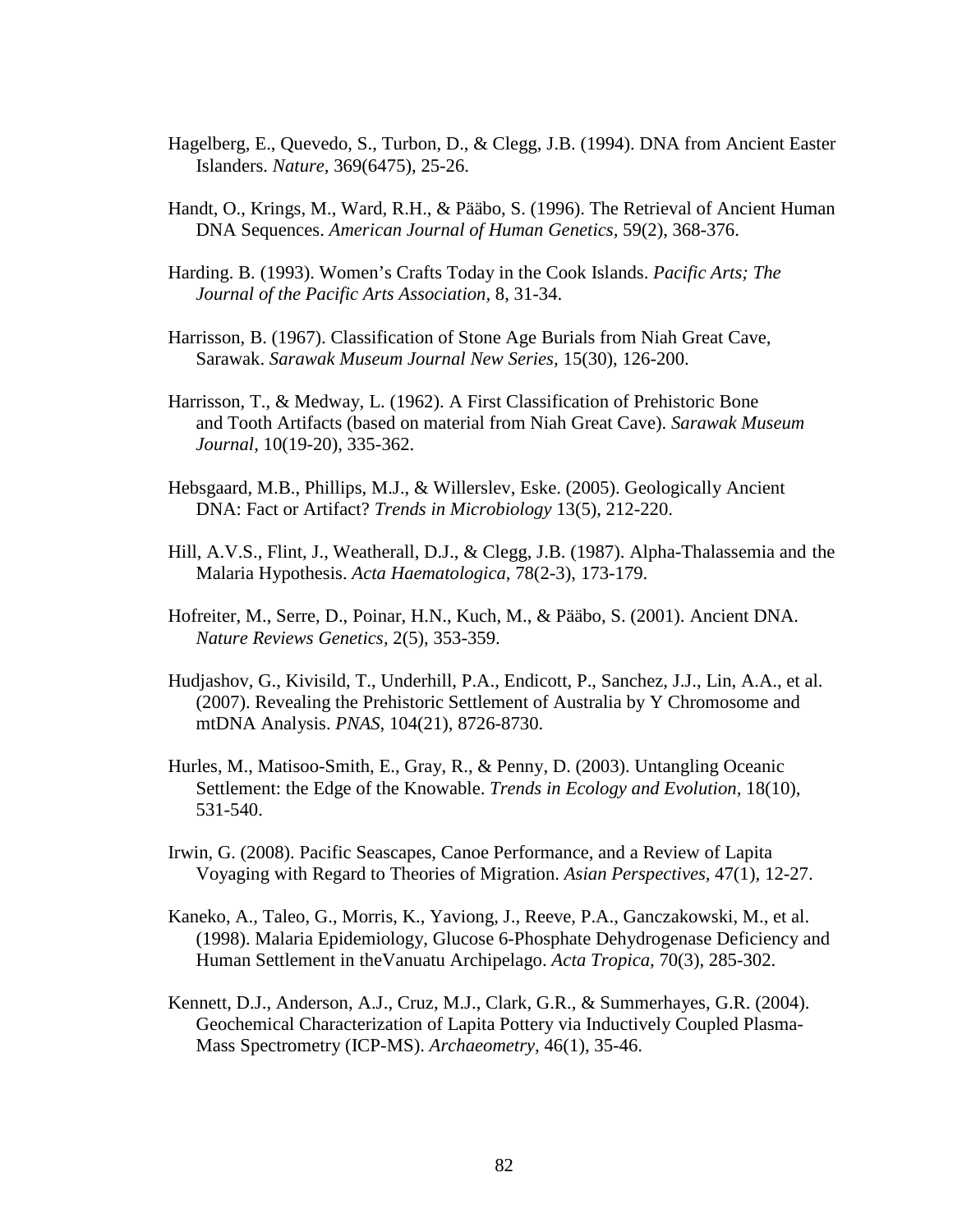- Kirch, P. (1989). Second Millennium B.C. Arboriculture in Melanesia: Archaeological Evidence from the Mussau Islands. *Economic Botany,* 43(2), 225-240.
- Krigbaum, J. (2003). Neolithic Subsistence Patterns in Northern Borneo Reconstructed with Stable Isotopes of Enamel. *Journal of Anthropological Archaeology,* 22(3), 292-304.
- Kwok, S., & Higuchi, R. (1989). Avoiding False Positives with PCR. *Nature,* 339(6221), 237-238.
- Larson, G., Cucchi, T., Fujita, M., Matisoo-Smith, E., Robins, J., Anderson, A., et al. (2007). Phylogeny and Ancient DNA of *Sus* Provides Insights into Neolithic Expansion in Island Southeast Asia and Oceania. *Proc. Natl. Acad. Sci.* USA., 104(12), 4834-4839.
- Lapita Conference (2000). The Archaeology of Lapita Dispersal in Oceania: Papers from the Fourth Lapita Conference, June 2000, Canberra Australia
- Libby, W.F. (1963). Accuracy of Radiocarbon Dates*. Science,* 140(3564), 278-280.
- Lie-Injo, L.E., Pawson, I.G., & Solai, A. (1985). High Frequency of Triplicated Alpha-Globin Loci and Absence or Low Frequency of Alpha Thalassemia in Polynesian Samoans. *Human Genetics,* 70(2), 116-118.
- Lindahl, T. (1993). Instability and Decay of the Primary Structure of DNA. *Nature,* 362(6422), 709-715.
- Linderholm, A., Malmstrom, H., Liden, K., Holmlund, G., & Götherström, A. (2008). Cryptic Contamination and Pylogenetic Nonsense. *PLoS ONE,* 3(5), 1-5.
- Matisoo-Smith, E. (2002). Something Old, Something New: Do Genetic Studies of Contemporary Populations Reliably Represent Prehistoric Populations of Pacific *Rattus exulans*? *Human Biology*, 74(3), 489-496.
- Matisoo-Smith, E., Allen, J.*S.*, Ladefoged, T.N., Roberts, R.M., & Lambert, D.M. (1997). Ancient DNA from Polynesian Rats: Extraction, Amplification and Sequence from Single Small Bones. *Electrophoresis,* 18(9), 1534-1537.
- Matisoo-Smith, E., & Robins, J.H. (2004). Origins and Dispersals of Pacific Peoples: Evidence from mtDNA Phylogenies of the Pacific Rat. *Proc. Natl. Acad. Sci.* USA, 101(24), 9167-9172.
- Matsumura, H., & Hudson, M. (2005). Dental Perspectives on the Population History of Southeast Asia. *American Journal of Physical Anthropology,* 127(2), 182-209.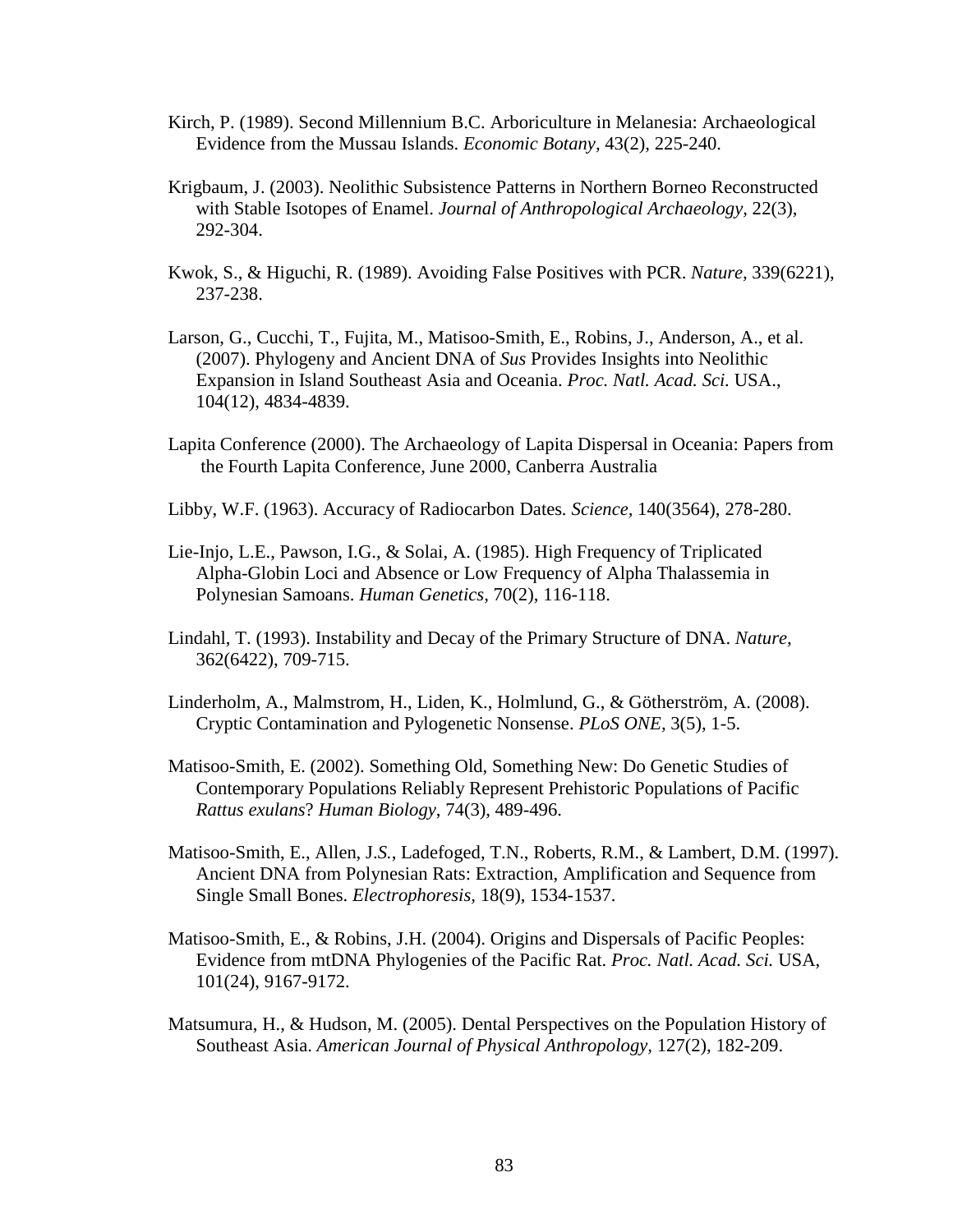- Mavropoulos, E., Rossi, A., da Rocha, C.C., Soares, G., Moreira, J., & Moure, G. (2003). Dissolution of Calcium Deficient Hydroxyapatite Synthesized at Different Conditions. *Materials Characterization,* 50(2-3), 203-207.
- Medeiros, S., Sucena, A., Ribeiro, T., Espinheira, R., & Geada, H. (2008). Haplogroup H Sub-lineages with Mitochondrial SNPs. *Forensic Science International: Genetics Supplement Series,* 1(1), 285-286.
- Melton, T., Peterson, R., Redd, A., Saha, N., Sofro, A., Martinson, J., et al. (1995). Polynesian Genetic Affinities with Southeast Asian Populations as Identified by mtDNA Analysis*. American Journal of Human Genetics*, 57(2), 403-414.
- Merriwether, A.D., Hodgson, J.A., Friedlaender, F.R., Allaby, R., Cerchio, S., Koki, G., et al., (2005). Ancient Mitochondrial M Haplogroups Identified in the Southwest Pacific. *PNAS,* 102(37) 13034-13039.
- Montiel, R., Malgosa, A., & Francalacci, P. (2001). Authenticating Ancient Human Mitochondrial DNA. *Human Biology,* 73(5), 689-713.
- Montiel, R., Malgosa, A., & Subira, E. (1997). Overcoming PCR Inhibitors in Ancient DNA Extracts from Teeth. *Journal of Ancient Biomolecules,* 1(3), 221-225.
- Müller, I., Bockarie, M., Alpers, M., & Smith, T. (2003). The Epidemiology of Malaria in Papua New Guinea. *Trends in Parasitology,* 19(6), 253-259.
- Murray-McIntosh, R.P., Scrimshaw, B.J., Hatfield, P.J., & Penny, D. (1998). Testing Migration Patterns and Estimating Founding Population Size in Polynesia by Using Human mtDNA Sequences. *Proc. Natl. Acad. Sci.* USA, 95(15), 9047-9052.
- Nei, M., Maruyama, T., & Chakaborty, R. (1975). The Bottleneck Effect and Genetic Variability in Populations. *Evolution,* 29(1), 1-10.
- O'Connell, J.F., & Allen, J. (2004). Dating the colonization of Sahul (Pleistocene Australia–New Guinea): a review of recent research. *Journal of Archaeological Science,* 31(8), 835-853.
- Ohashi, J., Naka, I., Tokunaga, K., Inaoka, T., Ataka, Y., Nakazawa, M., et al. (2006) Brief Communication: Mitochondrial DNA Variation Suggests Extensive Gene Flow from Polynesian Ancestors to Indigenous Melanesians in the Northwestern Bismarck Archipelago. *American Journal of Physical Anthropology,* 130(4), 551-556.
- Okazaki, M., Yoshida, Y., Yamaguchi, S., Kaneno, M., & Elliot, J.C. (2001). Affinity Binding Phenomena of DNA onto Apatite Crystals. *Biomaterials,* 22(18), 2459-2464.
- Oppenheimer, S. (2004). The 'Express Train from Taiwan to Polynesia': on the Congruence of Proxy Lines of Evidence. *World Archaeology,* 36(4), 591-600.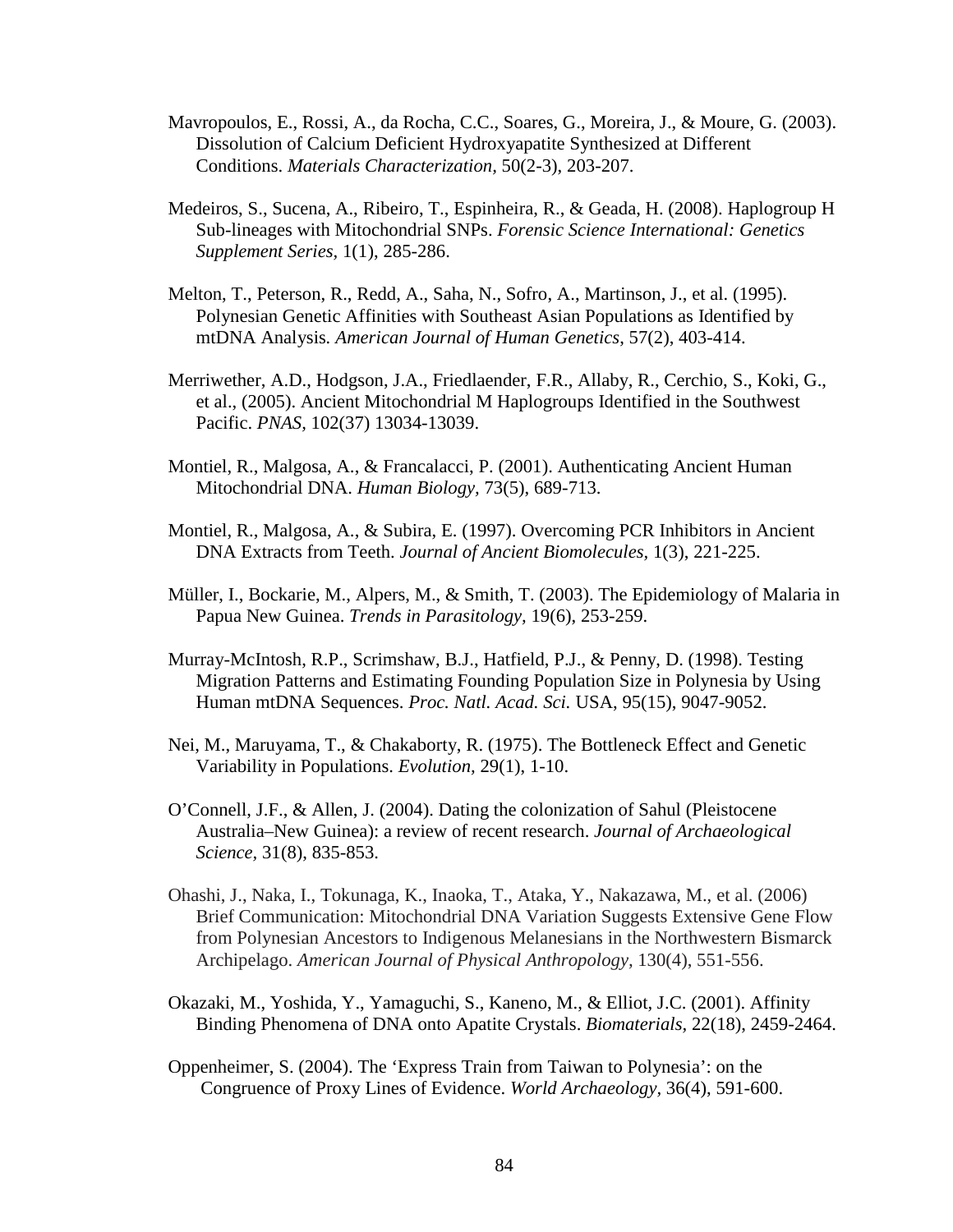- Oppenheimer, S., & Richards, M. (2001). Slow Boat to Melanesia? *Nature,*  410(6825),166-167.
- Pääbo, S., & Wilson, A.C. (1991). Miocene DNA Sequences- Dream Come True? *Curr. Biol.,* 1(1), 45-46.
- Parsons, T.J., & Coble, M.D. (2001). Increasing the Forensic Discrimination of Mitochondrial DNA Testing Through Analysis of the Entire Mitochondrial DNA Genome. *Croatian Medical Journal,* 42(3), 304-309.
- Pietrusewsky, M. (1997). The People of Ban Chiang: An Early Bronze Site in Northeast Thialand. *Indo-Pacific Prehistory Association Bulletin,* 15(3), 119-147.
- Pierson, M.J., Martinez-Arias, R., Holland, B.R., Gemmell, N.J., Hurles, M.E., & Penny, D. (2006). Deciphering Past Human Population Movements in Oceania: Provably Optimal Trees of 127 mtDNA Genomes. *Mol. Biol. Evol.,* 23(10), 1966-1975.
- Purdy, K.J., Embley, T.M., Takii, S., & Nedwell, D.B. (1996). Rapid Extraction of DNA and rRNA From Sediments by a Novel Hydroxyapatite Spin-Column Method. *Applied and Environmental Microbiology,* 62(10), 3905-3907.
- Redd, A.J., Takezaki, N., Sherry, S.T., McGarvey, S.T., Sofro, A.S., & Stoneking, M. (1995). Evolutionary History of the COII/tRNALys Intergenic 9 base pair Deletion in Human Mitochondrial DNAs from the Pacific. *Molecular Biology and Evolution,* 12(4), 604-615.
- Richards, M., Oppenheimer, S., & Sykes, B. (1998). mtDNA Suggests Polynesian Origins in Eastern Indonesia. *American Journal of Human Genetics,* 63(4), 1234- 1237.
- Roberts, R.G., Jones, R., & Smith, M.A. (1990). Thermoluminescence Dating of a 50,000-year-old Human Occupational Site in Northern Australia. *Nature,* 345(6271), 153-156.
- Ralston, C. (1993). Maori Women and the Politics of Tradition; What Role and Power Did, Do, and Should Maori Women Exercise? *The Contemporary Pacific,* 5(1), 23-44.
- Sarkar, G., & Sommer, S. (1990). More Light on PCR Contamination. *Nature,* 347(6291), 340-341.
- Schaad, Ph., Poumier, F., Voegel, J.C., & Gramain, Ph. (1997). Analysis of Calcium Hydroxyapatite Dissolution in Non-Stoichiometric Solutions. *Colloids and Surfaces A: Physicochemical and Engineering Aspects,* 121(2-3), 217-228.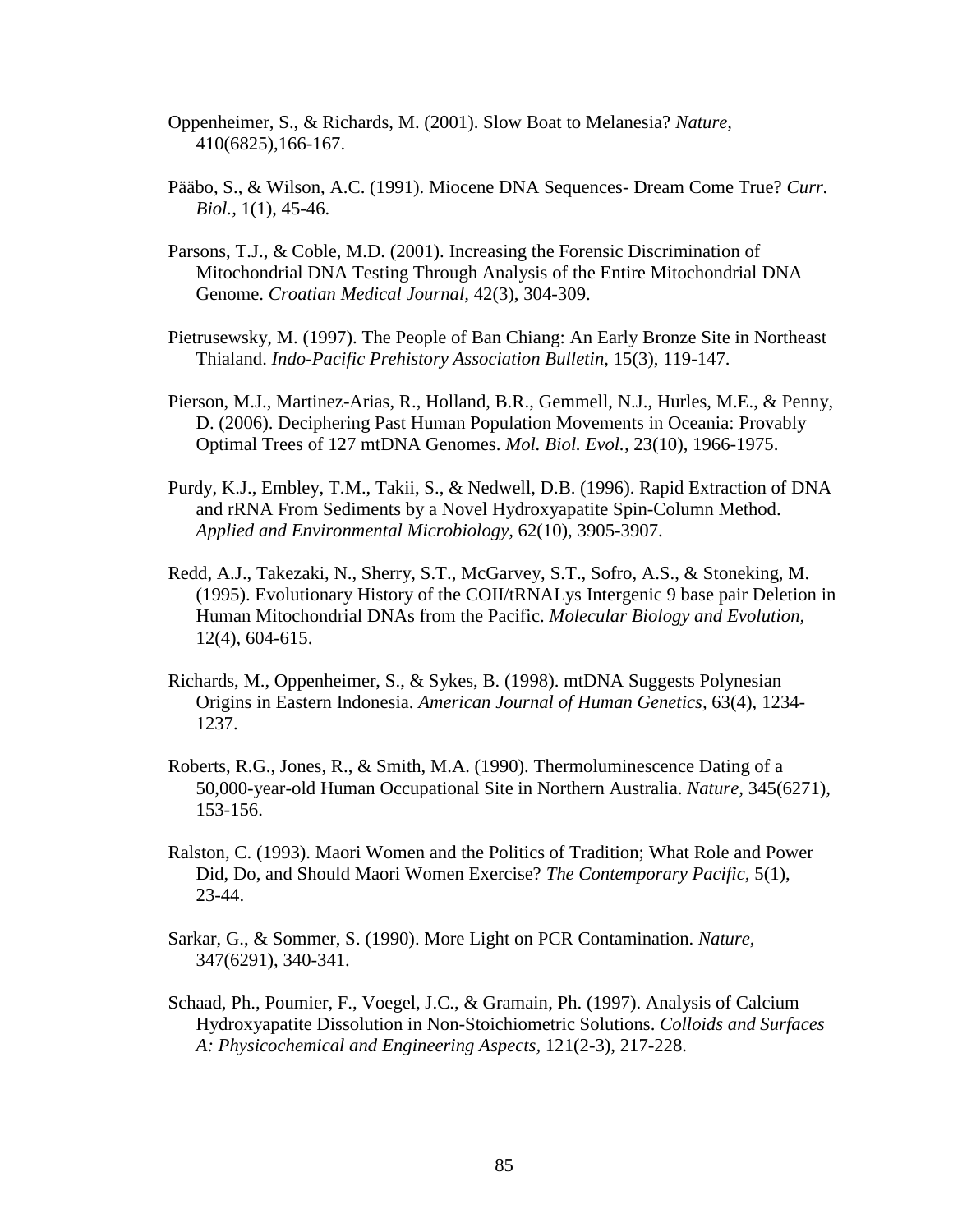- Smith, A. (1995). The Need for Lapita: Explaining Change in the Late Holocene Pacific Archaeological Record. *World Archaeology,* 26(3), 366-379.
- Stinton, S., Bogin, B., Huss-Ashmore, R., & O'Rourke, D. (2000). Human Biology an Evolutionary and Biocultural Perspective. New York: John Wiley & Sons
- Stirnadel, H.A., Beck, H., Alpers, M.P., & Smith, T.A. (1999). Heritability and Segregation Analysis of Immune Responses to Specific Malaria Antigens in Papua New Guinea. *Genetic Epidemiology,* 17(1), 16-34.
- Stoneking, M., Sherry, S.T., Redd, A.J., & Vigilant, L. (1992). New Approaches to Dating Suggest a Recent Age for the Human mtDNA Ancestor. *Phil.Trans. R. Soc. Lond. B,* 337(1280), 167-175.
- Storey, A.A., Ramı´rez, J.M., Quiroz, D., Burley, D.V., Addison, D.J., Walter, R., et al. (2007). Radiocarbon and DNA Evidence for a Pre-Columbian Introduction of Polynesian Chickens to Chile. *Proc. Natl. Acad. Sci.* USA., 104(25), 10335-10339.
- Stringer, C. (2003). Human Evolution: Out of Ethiopia. *Nature,* 423(6941), 692-695.
- Stringer, C. (2002). Modern Human Origins: Progress and Prospects. *Phil. Trans. R. Soc. Lond. B,* 357(1420), 563-579.
- Thalmann, O., Hebler, J., Poinar, N., Paabo, S., & Vigilant, L. (2004). Unreliable mtDNA Data Due to Nuclear Insertions: A Cautionary Tale from Analysis of Humans and Other Great Apes. *Molecular Ecology,* 13(2), 321-335.
- Trent, R.J., Mickleson, K.N.P., Wilkinson, T., Yakas, J., Bluck, R., Dixon, M., et al. (1985). Alpha Globin Gene Rearrangements in Polynesians are Not Associated with Malaria. *American Journal of Hematology,* 18(4), 431-433.
- Turner II, C. G. (1990). Major Features of Sundadonty and Sinodonty, Including Suggestions About East Asian Microevolution, Population History, and Late Pleistocene Relationships With Australian Aboriginals. *American Journal of Physical Anthroplogy,* 82(3), 295-317.
- Turner II, C. G. (2006). Dental Morphological and the Population History of the Pacific Rim and Basin: Commentary on Hirofumi Matsumura and Mark J. Hudson. *American Journal of Physical Anthropology*, 130(4), 455-461.
- Whyte, A., Marshall, S., & Chambers, G. (2005). Human Evolution in Polynesia. *Human Biology,* 77(2), 157-177.
- Willerslev, E., & Cooper, A. (2005). Ancient DNA Review Paper. *Proceedings of the Royal Society B,* 272(1558), 3-16.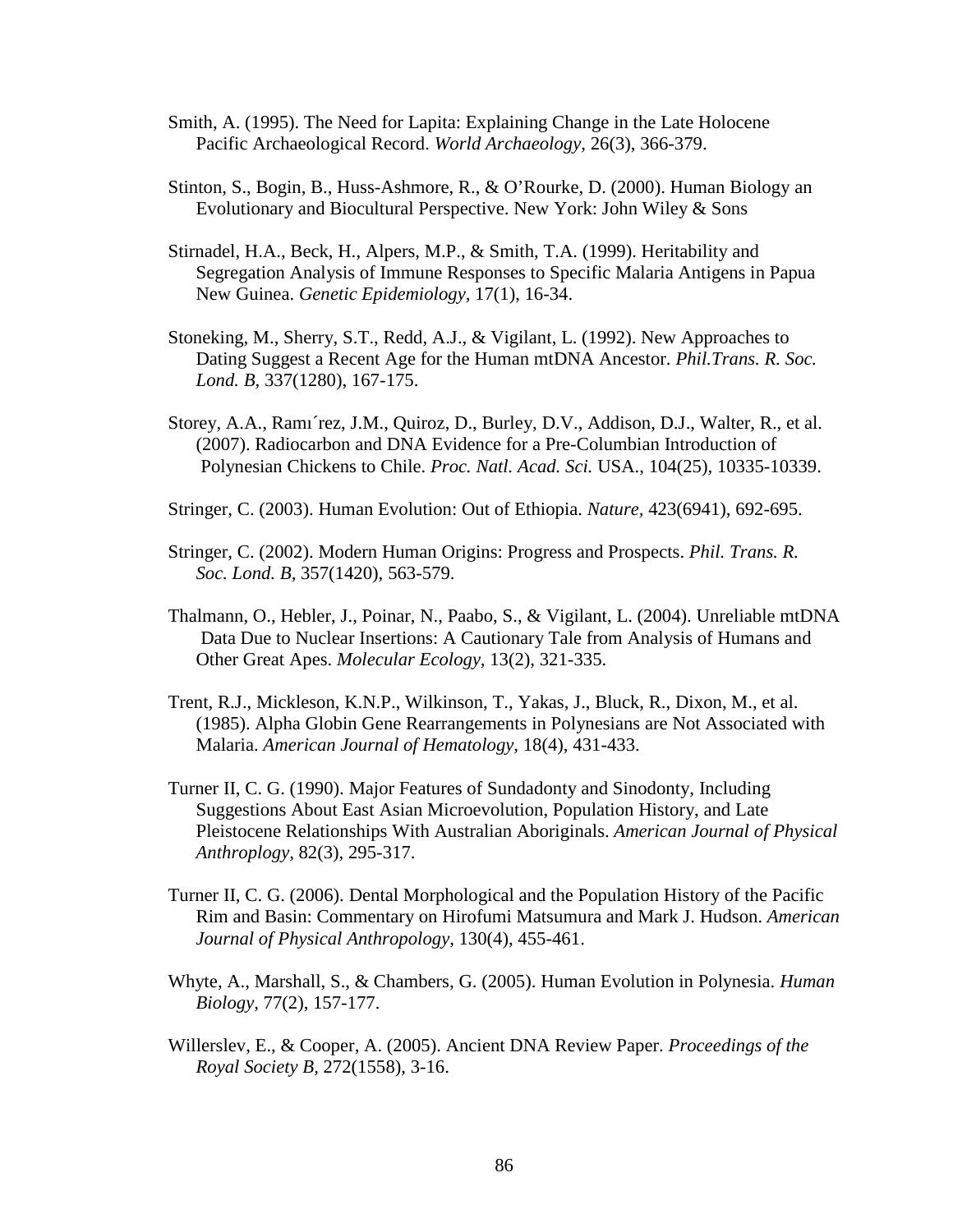- Wolpoff, M.H., Hawks, J., Frayer, D.W., & Hunley, K. (2001). Modern Human Ancestry at the Peripheries: A Test of the Replacement Theory. *Science,* 291(5502), 293-297.
- Wolpoff, M.H., Tishkoff, S.A., Kidd, K.K., & Risch, N. (1996). Interpretations of Multiregional Evolution. *Science,* 274(5288), 704-707.
- Yang, D.Y., Eng, B., Dudar, J.C., Saunders, S.R., & Waye, J.S. (1997). Removal of PCR Inhibitors Using Silica-Based Spin Columns: Application to Ancient Bones. *Canadian Society of Forensic Science,* 30(1), 1-5.
- Yang, D., & Watt, K. (2005). Contamination Controls When Preparing Archaeological Remains for Ancient DNA Analysis. *Journal of Archaeological Science,* 32(3), 331-336.